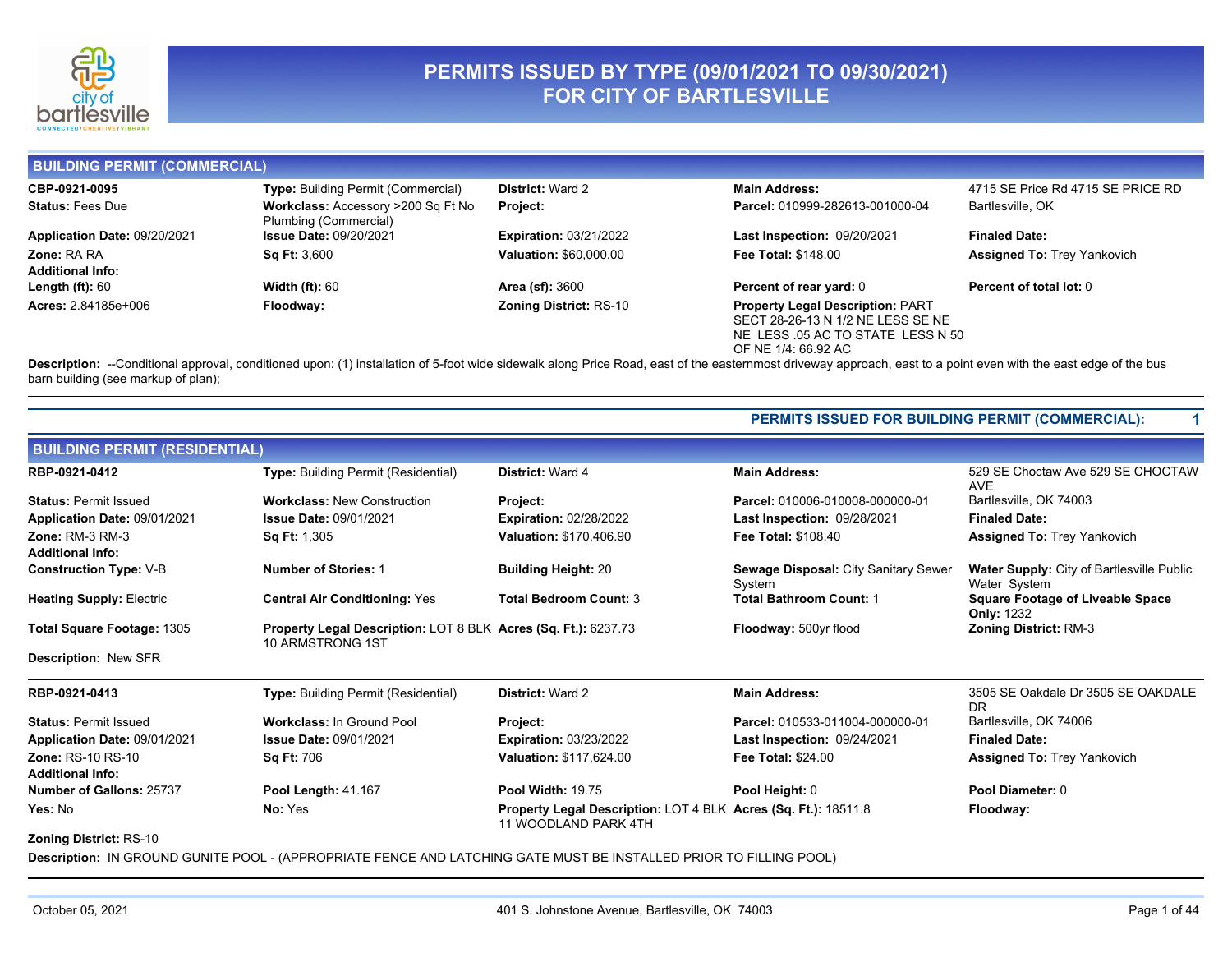| RBP-0921-0414                                                                              | Type: Building Permit (Residential)                                                               | District: Ward 3                                                                  | <b>Main Address:</b>                                                                                                             | 1420 SE Osage 1420 SE OSAGE                           |
|--------------------------------------------------------------------------------------------|---------------------------------------------------------------------------------------------------|-----------------------------------------------------------------------------------|----------------------------------------------------------------------------------------------------------------------------------|-------------------------------------------------------|
| <b>Status: Permit Issued</b>                                                               | <b>Workclass: Addition</b>                                                                        | Project:                                                                          | Parcel: 010133-012004-000000-01                                                                                                  | Bartlesville, OK 74003                                |
| Application Date: 09/02/2021                                                               | Issue Date: 09/02/2021                                                                            | Expiration: 03/01/2022                                                            | Last Inspection:                                                                                                                 | <b>Finaled Date:</b>                                  |
| Zone: X No Flood Restrictions (Zone X)<br><b>Additional Info:</b>                          | Sq Ft: 0                                                                                          | Valuation: \$0.00                                                                 | Fee Total: \$104.00                                                                                                              | Assigned To: Trey Yankovich                           |
| <b>Construction Type: V-B</b>                                                              | Building Occupancy: R-3: 1 & amp; 2<br><b>Family Dwellings</b>                                    | <b>Number of Stories: 2</b>                                                       | <b>Building Height: 24</b>                                                                                                       | Sewage Disposal: City Sanitary Sewer<br>System        |
| Water Supply: City of Bartlesville Public<br>Water System                                  | <b>Heating Supply: Gas</b>                                                                        | <b>Central Air Conditioning: Yes</b>                                              | <b>Total Bedroom Count: 1</b>                                                                                                    | <b>Total Bathroom Count: 1</b>                        |
| <b>Square Footage of Liveable Space</b><br><b>Only: 140</b>                                | <b>Total Square Footage: 140</b>                                                                  | Property Legal Description: S 17 1/2<br>LOT 4: ALL LOT 5 BLK 12 GRANDVIEW<br>ADDN | Acres (Sq. Ft.): 11403.2                                                                                                         | Floodway:                                             |
| <b>Zoning District: RS-5</b>                                                               |                                                                                                   |                                                                                   |                                                                                                                                  |                                                       |
| RBP-0921-0415                                                                              | <b>Type:</b> Building Permit (Residential)                                                        | District: Ward 2                                                                  | <b>Main Address:</b>                                                                                                             | 3700 SE Lincoln Rd 3700 SE LINCOLN<br>RD              |
| <b>Status: Permit Issued</b>                                                               | <b>Workclass: Remodel</b>                                                                         | Project:                                                                          | Parcel: 010499-000008-000000-03                                                                                                  | Bartlesville, OK 74006                                |
| <b>Application Date:</b> 09/03/2021                                                        | <b>Issue Date: 09/03/2021</b>                                                                     | <b>Expiration: 03/02/2022</b>                                                     | <b>Last Inspection:</b>                                                                                                          | <b>Finaled Date:</b>                                  |
| Zone: RS-10 RS-10<br><b>Additional Info:</b>                                               | <b>Sq Ft: 200</b>                                                                                 | <b>Valuation: \$500.00</b>                                                        | <b>Fee Total: \$54.00</b>                                                                                                        | <b>Assigned To: Trey Yankovich</b>                    |
| <b>Square Ft of Construction Area: 200</b>                                                 | Room Area(s) being remodeled: Other                                                               | <b>Number of Stories: 1</b>                                                       | <b>Heating Supply: Gas</b>                                                                                                       | <b>Central Air Conditioning: Yes</b>                  |
| <b>Property Legal Description: E 1/2</b><br>TRACT 8-1.12 AC WASHINGTON<br><b>HIGHLANDS</b> | Acres (Sq. Ft.): 48782.3                                                                          | Floodway:                                                                         | <b>Zoning District: RS-10</b>                                                                                                    |                                                       |
| Description: REPLACING ONE LOAD BEARING EXTERIOR WALL                                      |                                                                                                   |                                                                                   |                                                                                                                                  |                                                       |
| RBP-0921-0416                                                                              | <b>Type:</b> Building Permit (Residential)                                                        | District: Ward 2                                                                  | <b>Main Address:</b>                                                                                                             | 3317 SE Willowood Dr 3317 SE<br>WILLOWOOD DR          |
| <b>Status: Approved "WSD"</b>                                                              | <b>Workclass: Fence</b>                                                                           | Project:                                                                          | Parcel: 010535-013010-000000-01                                                                                                  | Bartlesville, OK 74006                                |
| Application Date: 09/07/2021                                                               | <b>Issue Date: 09/07/2021</b>                                                                     | Expiration: 03/07/2022                                                            | <b>Last Inspection:</b>                                                                                                          | <b>Finaled Date:</b>                                  |
| Zone: X No Flood Restrictions (Zone X)<br><b>Additional Info:</b>                          | Sq Ft: 0                                                                                          | Valuation: \$1,500.00                                                             | Fee Total: \$24.00                                                                                                               | <b>Assigned To: Trey Yankovich</b>                    |
| Fence height for front yard (ft): 8                                                        | Fence height for rear yard (ft): 0                                                                | Fence material: wooden privacy                                                    | <b>Property Legal Description: LOT 10</b><br>LOT 11 LESS BEG NW COR ELY 3 SLY<br>147 WLY 13 N TO BEG BLK 13<br>WOODLAND PARK 6TH | Acres (Sq. Ft.): 32110.6                              |
| Floodway:                                                                                  | <b>Zoning District: RS-10</b>                                                                     |                                                                                   |                                                                                                                                  |                                                       |
|                                                                                            | Description: USE BY VARIANCE- 8' FENCE IN FRONT YARD. 18" FOOTINGS ON POSTS. POSTS WILL BE 6"X6". |                                                                                   |                                                                                                                                  |                                                       |
| RBP-0921-0417                                                                              | Type: Building Permit (Residential)                                                               | District: Ward 2                                                                  | <b>Main Address:</b>                                                                                                             | 3304 SE Kensington Ct 3304 SE<br><b>KENSINGTON CT</b> |
| <b>Status: Permit Issued</b>                                                               | Workclass: Accessory >200 Sq Ft No<br>Plumbing (Residential)                                      | Project:                                                                          | Parcel: 010083-001012-000000-01                                                                                                  | Bartlesville, OK 74006                                |
| Application Date: 09/07/2021                                                               | <b>Issue Date: 09/07/2021</b>                                                                     | <b>Expiration: 03/07/2022</b>                                                     | Last Inspection:                                                                                                                 | <b>Finaled Date:</b>                                  |
| Zone: X No Flood Restrictions (Zone X)<br><b>Additional Info:</b>                          | <b>Sq Ft: 504</b>                                                                                 | Valuation: \$0.00                                                                 | <b>Fee Total: \$24.16</b>                                                                                                        | <b>Assigned To: Trey Yankovich</b>                    |
| Length (ft): 28                                                                            | <b>Width (ft): 18</b>                                                                             | <b>Area (sf): 504</b>                                                             | Percent of rear yard: 30                                                                                                         | <b>Percent of total lot: 3</b>                        |
| Acres: 17727.8                                                                             | Floodway:                                                                                         | Zoning District: RS-10                                                            | Property Legal Description: LOT 12<br>BLK 1 COLONIAL EST 6TH                                                                     |                                                       |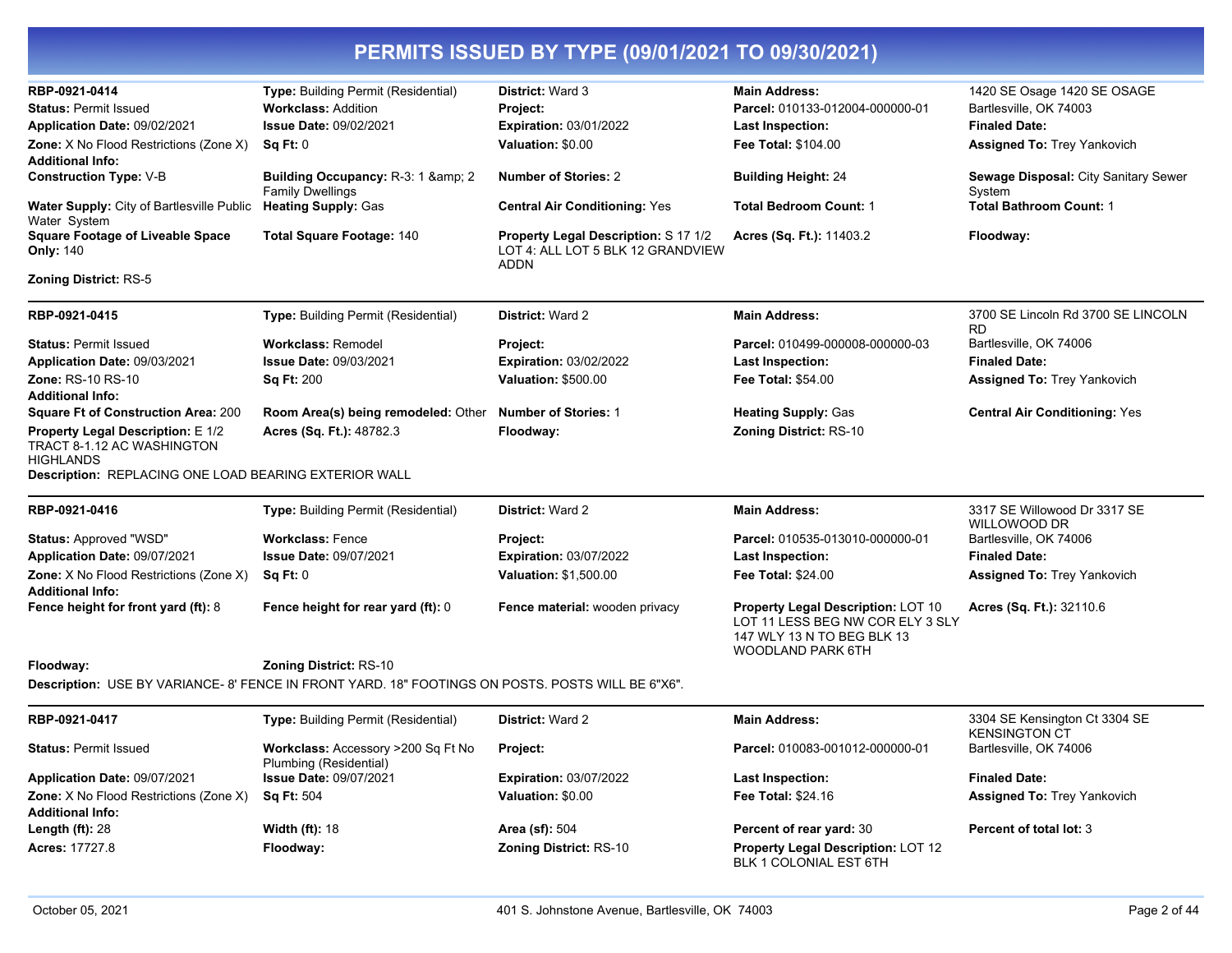#### **Description:** 504 S F SHED

| RBP-0921-0418                                                                     | <b>Type:</b> Building Permit (Residential)                                                   | <b>District: Ward 4</b>          | <b>Main Address:</b>                                                                       | 525 NW Highland Dr 525 NW HIGHLAND                              |
|-----------------------------------------------------------------------------------|----------------------------------------------------------------------------------------------|----------------------------------|--------------------------------------------------------------------------------------------|-----------------------------------------------------------------|
|                                                                                   |                                                                                              |                                  |                                                                                            | DR.                                                             |
| <b>Status: Complete</b>                                                           | <b>Workclass: Accessory (Carports,</b><br>Tents/Awnings)                                     | Project:                         | Parcel: 010304-033006-000000-01                                                            | Bartlesville, OK 74003                                          |
| <b>Application Date: 09/08/2021</b>                                               | <b>Issue Date: 09/08/2021</b>                                                                | <b>Expiration: 03/07/2022</b>    | Last Inspection:                                                                           | <b>Finaled Date: 09/08/2021</b>                                 |
| Zone: X No Flood Restrictions (Zone X)                                            | <b>Sq Ft: 180</b>                                                                            | <b>Valuation: \$400.00</b>       | <b>Fee Total: \$24.00</b>                                                                  | <b>Assigned To: Trey Yankovich</b>                              |
| <b>Additional Info:</b>                                                           |                                                                                              |                                  |                                                                                            |                                                                 |
| Length $(ft)$ : 18                                                                | <b>Width (ft): 10</b>                                                                        | <b>Area (sf): 180</b>            | Percent of total lot: 5                                                                    | Property Legal Description: LOT 6 BLK<br>33 OAK PARK VILLAGE S3 |
| Acres: 7777.01                                                                    | Floodway:                                                                                    | <b>Zoning District: RS-7</b>     |                                                                                            |                                                                 |
| <b>Description:</b> AWNING IN BACK (built without permits and inspections)        |                                                                                              |                                  |                                                                                            |                                                                 |
| RBP-0921-0419                                                                     | Type: Building Permit (Residential)                                                          | <b>District: Ward 4</b>          | <b>Main Address:</b>                                                                       | 400 NW Theodore 400 NW THEODORE                                 |
| <b>Status: Complete</b>                                                           | <b>Workclass: Demolition</b>                                                                 | Project:                         | Parcel: 010332-002005-000000-01                                                            | Bartlesville, OK 74003                                          |
| Application Date: 09/10/2021                                                      | <b>Issue Date: 09/10/2021</b>                                                                | <b>Expiration: 03/14/2022</b>    | <b>Last Inspection: 09/15/2021</b>                                                         | <b>Finaled Date: 09/16/2021</b>                                 |
| <b>Zone: RS-5 RS-5</b>                                                            | Sq Ft: 0                                                                                     | Valuation: \$0.00                | <b>Fee Total: \$0.00</b>                                                                   | <b>Assigned To: Trey Yankovich</b>                              |
| <b>Additional Info:</b>                                                           |                                                                                              |                                  |                                                                                            |                                                                 |
| <b>Type of Demolition: Entire Structure</b>                                       | <b>Type of Building: House</b>                                                               | <b>Number of Dwellings: 1</b>    | <b>Foundation Type: Crawl Space</b>                                                        | <b>Number of Stories: 1</b>                                     |
| <b>Number of Buildings: 1</b>                                                     | <b>Zoning District: RS-5</b>                                                                 | <b>NZOD Location Code: P0502</b> | <b>Property Legal Description: LOT 5 BLK Acres (Sq. Ft.): 6883.48</b><br>2 PEMBERTON PLACE |                                                                 |
| Floodway: 100yr flood                                                             |                                                                                              |                                  |                                                                                            |                                                                 |
| RBP-0921-0420                                                                     | Type: Building Permit (Residential)                                                          | <b>District: Ward 1</b>          | <b>Main Address:</b>                                                                       | 209 SE Wilshire Ave 209 SE WILSHIRE<br><b>AVE</b>               |
| <b>Status: Permit Issued</b>                                                      | <b>Workclass: Remodel</b>                                                                    | <b>Project:</b>                  | Parcel: 010222-004002-000000-01                                                            | Bartlesville, OK 74006                                          |
| Application Date: 09/15/2021                                                      | Issue Date: 09/15/2021                                                                       | <b>Expiration: 03/14/2022</b>    | <b>Last Inspection:</b>                                                                    | <b>Finaled Date:</b>                                            |
| Zone: RS-7 RS-7                                                                   | Sq Ft: 0                                                                                     | Valuation: \$0.00                | <b>Fee Total: \$54.00</b>                                                                  | <b>Assigned To: Trey Yankovich</b>                              |
| <b>Additional Info:</b>                                                           |                                                                                              |                                  |                                                                                            |                                                                 |
| <b>Square Ft of Construction Area: 250</b>                                        | Room Area(s) being remodeled:<br>Kitchen                                                     | <b>Number of Stories: 1</b>      | <b>Heating Supply: Gas</b>                                                                 | <b>Central Air Conditioning: Yes</b>                            |
| <b>Property Legal Description: LOT 2 BLK Acres (Sq. Ft.): 9790.02</b>             |                                                                                              | Floodway:                        | <b>Zoning District: RS-7</b>                                                               |                                                                 |
| <b>4 LAWN VIEW</b>                                                                |                                                                                              |                                  |                                                                                            |                                                                 |
| Description: KITCHEN REMODEL                                                      |                                                                                              |                                  |                                                                                            |                                                                 |
| RBP-0921-0421                                                                     | <b>Type:</b> Building Permit (Residential)                                                   | District: Ward 4                 | <b>Main Address:</b>                                                                       | 410 SE Choctaw Ave 410 SE CHOCTAW<br><b>AVE</b>                 |
| <b>Status: Permit Issued</b>                                                      | <b>Workclass: Remodel</b>                                                                    | Project:                         | Parcel: 010006-008003-000000-01                                                            | Bartlesville, OK 74003                                          |
| Application Date: 09/16/2021                                                      | Issue Date: 09/16/2021                                                                       | <b>Expiration: 03/15/2022</b>    | Last Inspection:                                                                           | <b>Finaled Date:</b>                                            |
| <b>Zone: TIF 2 District TIF 2 District</b><br><b>Additional Info:</b>             | Sq Ft: 0                                                                                     | Valuation: \$0.00                | <b>Fee Total: \$54.00</b>                                                                  | <b>Assigned To: Trey Yankovich</b>                              |
| <b>Square Ft of Construction Area: 1200</b>                                       | Room Area(s) being remodeled:<br>Bathroom(s), Bedroom(s), Entry, Kitchen,<br>Living Room     | <b>Number of Stories: 1</b>      | <b>Heating Supply: Gas</b>                                                                 | <b>Central Air Conditioning: Yes</b>                            |
| Property Legal Description: LOT 3 BLK Acres (Sq. Ft.): 7150.19<br>8 ARMSTRONG 1ST |                                                                                              | Floodway:                        | <b>Zoning District: RM-3</b>                                                               |                                                                 |
|                                                                                   | <b>Description:</b> Hearing officer required homeowner to get a permit for foundation repair |                                  |                                                                                            |                                                                 |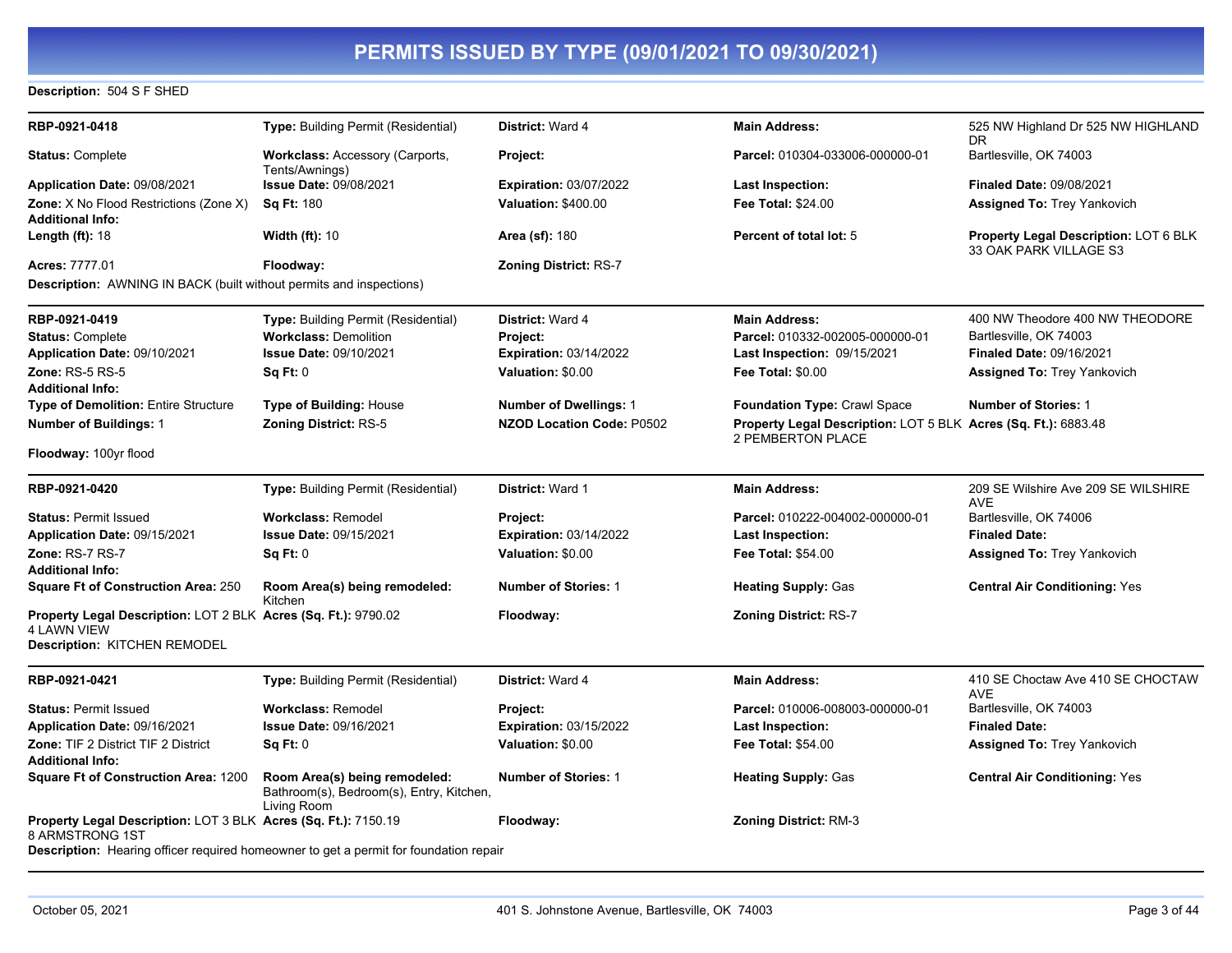|                                                                                                                                                                               |                                                                                                     | PERMITS ISSUED BY TYPE (09/01/2021 TO 09/30/2021) |                                                                                                                                                                                                                                                                                                                    |                                                 |  |  |  |
|-------------------------------------------------------------------------------------------------------------------------------------------------------------------------------|-----------------------------------------------------------------------------------------------------|---------------------------------------------------|--------------------------------------------------------------------------------------------------------------------------------------------------------------------------------------------------------------------------------------------------------------------------------------------------------------------|-------------------------------------------------|--|--|--|
| RBP-0921-0422                                                                                                                                                                 | Type: Building Permit (Residential)                                                                 | <b>District: Ward 1</b>                           | <b>Main Address:</b>                                                                                                                                                                                                                                                                                               | 1230 SE Swan Dr 1230 SE SWAN DR                 |  |  |  |
| <b>Status: Permit Issued</b>                                                                                                                                                  | Workclass: Accessory >200 Sq Ft No<br>Plumbing (Residential)                                        | Project:                                          | Parcel: 010407-002008-000000-01                                                                                                                                                                                                                                                                                    | Bartlesville, OK 74006                          |  |  |  |
| Application Date: 09/17/2021                                                                                                                                                  | <b>Issue Date: 09/17/2021</b>                                                                       | Expiration: 03/16/2022                            | <b>Last Inspection:</b>                                                                                                                                                                                                                                                                                            | <b>Finaled Date:</b>                            |  |  |  |
| Zone: X No Flood Restrictions (Zone X)<br><b>Additional Info:</b>                                                                                                             | <b>Sq Ft: 800</b>                                                                                   | Valuation: \$16,000.00                            | <b>Fee Total: \$36.00</b>                                                                                                                                                                                                                                                                                          | <b>Assigned To: Trey Yankovich</b>              |  |  |  |
| Length $(ft)$ : 40                                                                                                                                                            | <b>Width (ft): 20</b>                                                                               | Area (sf): 800                                    | Percent of rear yard: 0.03                                                                                                                                                                                                                                                                                         | Percent of total lot: .06                       |  |  |  |
| <b>Acres: 12804.6</b>                                                                                                                                                         | Floodway:                                                                                           | Zoning District: RS-10                            | Property Legal Description: S 80 LOT<br>8: N 10 LOT 9 BLK 2 ROLLING<br><b>MEADOWS 1ST</b>                                                                                                                                                                                                                          |                                                 |  |  |  |
| RBP-0921-0423                                                                                                                                                                 | Type: Building Permit (Residential)                                                                 | District: Ward 4                                  | <b>Main Address:</b>                                                                                                                                                                                                                                                                                               | 128 NW Santa Fe 128 NW SANTA FE                 |  |  |  |
| <b>Status: Complete</b>                                                                                                                                                       | <b>Workclass: Demolition</b>                                                                        | Project:                                          | Parcel: 010324-008023-000000-01                                                                                                                                                                                                                                                                                    | Bartlesville, OK 74003                          |  |  |  |
| Application Date: 09/20/2021                                                                                                                                                  | <b>Issue Date: 09/20/2021</b>                                                                       | <b>Expiration: 03/28/2022</b>                     | Last Inspection: 09/29/2021                                                                                                                                                                                                                                                                                        | <b>Finaled Date: 09/30/2021</b>                 |  |  |  |
| <b>Zone: TIF 1 District TIF 1 District</b><br><b>Additional Info:</b>                                                                                                         | Sq Ft: 0                                                                                            | Valuation: \$0.00                                 | <b>Fee Total: \$20.00</b>                                                                                                                                                                                                                                                                                          | <b>Assigned To: Trey Yankovich</b>              |  |  |  |
| Type of Demolition: Part of a Structure                                                                                                                                       | Type of Building: House                                                                             | Number of Dwellings: 0                            | Foundation Type: Crawl Space                                                                                                                                                                                                                                                                                       | <b>Number of Stories: 1</b>                     |  |  |  |
| <b>Number of Buildings: 1</b>                                                                                                                                                 | <b>Zoning District: C-5</b>                                                                         | NZOD Location Code: Pa2408                        | <b>Property Legal Description: LOT 23</b><br><b>BLK 8 PARKVIEW</b>                                                                                                                                                                                                                                                 | Acres (Sq. Ft.): 6222.21                        |  |  |  |
| Floodway: 100yr flood                                                                                                                                                         |                                                                                                     |                                                   |                                                                                                                                                                                                                                                                                                                    |                                                 |  |  |  |
| Description: DEMOLISHING THE BACK ADD ON TO THE HOUSE ONLY.                                                                                                                   |                                                                                                     |                                                   |                                                                                                                                                                                                                                                                                                                    |                                                 |  |  |  |
| RBP-0921-0424                                                                                                                                                                 | <b>Type: Building Permit (Residential)</b>                                                          | District: Ward 4                                  | <b>Main Address:</b>                                                                                                                                                                                                                                                                                               | 101 SE Choctaw Ave 101 SE CHOCTAW<br><b>AVE</b> |  |  |  |
| <b>Status: Permit Issued</b>                                                                                                                                                  | <b>Workclass: Remodel</b>                                                                           | Project:                                          | Parcel: 010503-004005-000000-01                                                                                                                                                                                                                                                                                    | Bartlesville, OK 74003                          |  |  |  |
| Application Date: 09/21/2021                                                                                                                                                  | <b>Issue Date: 09/21/2021</b>                                                                       | <b>Expiration: 03/21/2022</b>                     | <b>Last Inspection:</b>                                                                                                                                                                                                                                                                                            | <b>Finaled Date:</b>                            |  |  |  |
| Zone: C-5 C-5<br><b>Additional Info:</b>                                                                                                                                      | <b>Sq Ft: 1,342</b>                                                                                 | Valuation: \$73,000.00                            | <b>Fee Total: \$54.00</b>                                                                                                                                                                                                                                                                                          | <b>Assigned To: Trey Yankovich</b>              |  |  |  |
| <b>Square Ft of Construction Area: 1342</b>                                                                                                                                   | Room Area(s) being remodeled:<br>Bathroom(s), Bedroom(s), Closet(s),<br>Entry, Kitchen, Living Room | <b>Number of Stories: 1</b>                       | <b>Heating Supply: Gas</b>                                                                                                                                                                                                                                                                                         | <b>Central Air Conditioning: Yes</b>            |  |  |  |
| Property Legal Description: N 51.73 OF Acres (Sq. Ft.): 8235.75<br>W 30 OF LOT 5, N 51.73 OF LOTS 6 7,<br>N 51.73 OF E 10 OF LOT 8 BLK 4<br><b>WASHINGTON TERRACE AMENDED</b> |                                                                                                     | Floodway:                                         | Zoning District: C-5                                                                                                                                                                                                                                                                                               |                                                 |  |  |  |
|                                                                                                                                                                               | BEFORE A CERTIFICATE OF OCCUPANCY WILL BE ISSUED. HOLLY MAYHEW- 9/21/2021.                          |                                                   | Description: THIS PERMIT HAS THE FOLLOWING CONDITIONS FOR FINAL APPROVAL: THE SIDEWALK ALONG CHOCTAW AVENUE WILL NEED TO BE REPAIRED, NEW SIDEWALK ALONG<br>HENSLEY BOULEVARD WILL NEED TO BE ADDED, COMMENTS ON PLANS RESOLVED AND BRTA INCENTIVE AGREEMENT WITH ASSOCIATED CONDITIONS AND COMMENTS ALL SATISFIED |                                                 |  |  |  |
| RBP-0921-0425                                                                                                                                                                 | Type: Building Permit (Residential)                                                                 | <b>District: Ward 4</b>                           | <b>Main Address:</b>                                                                                                                                                                                                                                                                                               | 110 S Creek Ave 00110 S CREEK AVE               |  |  |  |
| <b>Status: Permit Issued</b>                                                                                                                                                  | <b>Workclass: Remodel</b>                                                                           | Project:                                          | Parcel: 050400-001007-000000-01                                                                                                                                                                                                                                                                                    | Bartlesville, OK 74029                          |  |  |  |
| Application Date: 09/24/2021                                                                                                                                                  | <b>Issue Date: 09/24/2021</b>                                                                       | <b>Expiration: 03/23/2022</b>                     | <b>Last Inspection:</b>                                                                                                                                                                                                                                                                                            | <b>Finaled Date:</b>                            |  |  |  |
| <b>Zone:</b> X No Flood Restrictions (Zone X)<br><b>Additional Info:</b>                                                                                                      | Sq Ft: 0                                                                                            | Valuation: \$0.00                                 | Fee Total: \$54.00                                                                                                                                                                                                                                                                                                 | <b>Assigned To: Trey Yankovich</b>              |  |  |  |
| <b>Square Ft of Construction Area: 2500</b>                                                                                                                                   | Room Area(s) being remodeled:<br>Bathroom(s), Bedroom(s), Kitchen, Living<br>Room                   | <b>Number of Stories: 0</b>                       | <b>Heating Supply: Gas</b>                                                                                                                                                                                                                                                                                         | <b>Central Air Conditioning: Yes</b>            |  |  |  |
| Property Legal Description: LOTS 7: 8: Acres (Sq. Ft.): 27995.7<br>9 10 BLK 1 ELIZA LONG 2ND ADDN                                                                             |                                                                                                     | Floodway:                                         |                                                                                                                                                                                                                                                                                                                    |                                                 |  |  |  |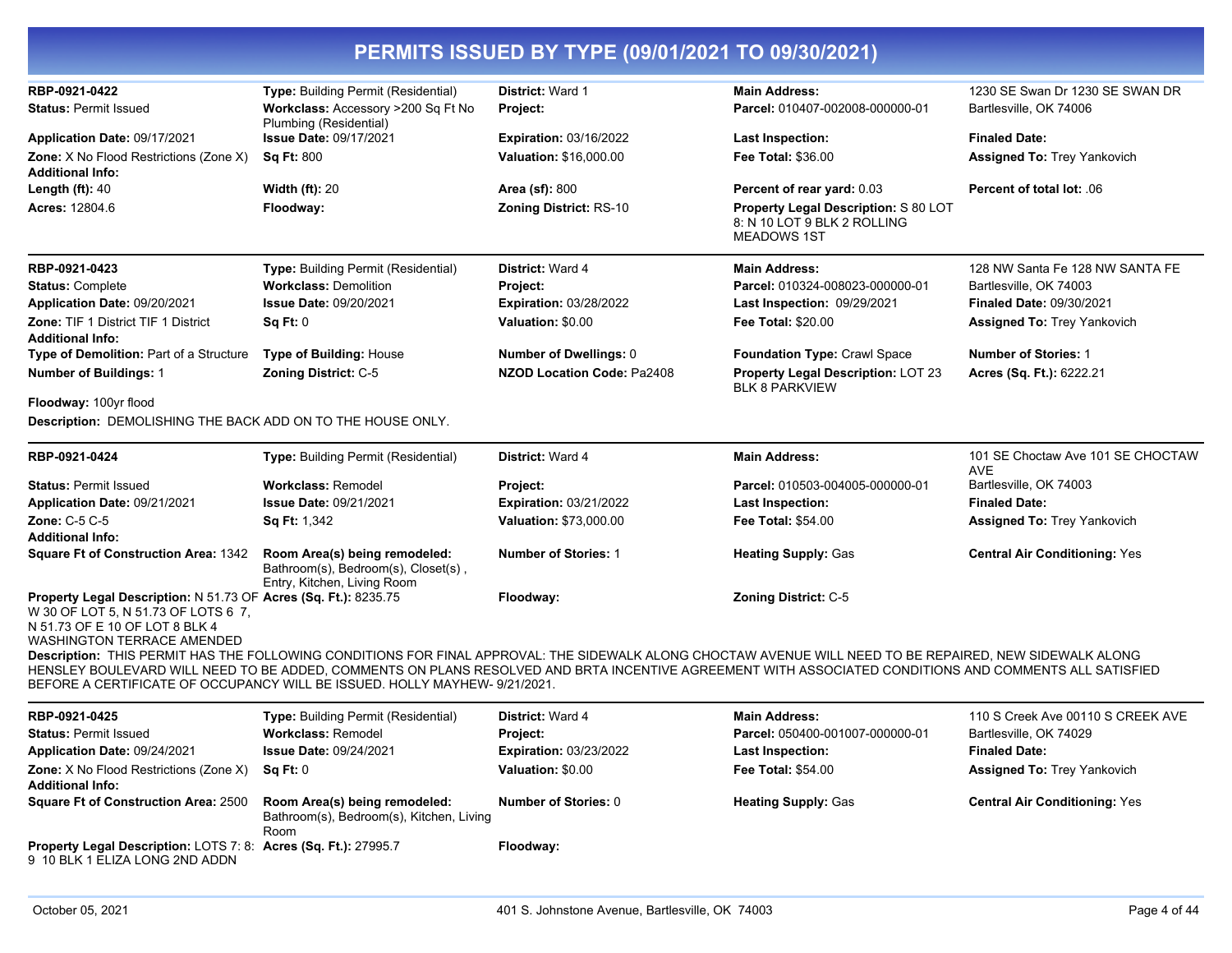#### **Description:** REPLACING ALL SHEETROCK

| RBP-0921-0426                                                                                                                                                               | Type: Building Permit (Residential)                                                                         | <b>District: Ward 1</b>       | <b>Main Address:</b>                                                             | 230 NE Wilshire Ave 230 NE WILSHIRE<br><b>AVE</b>   |
|-----------------------------------------------------------------------------------------------------------------------------------------------------------------------------|-------------------------------------------------------------------------------------------------------------|-------------------------------|----------------------------------------------------------------------------------|-----------------------------------------------------|
| <b>Status: Permit Issued</b>                                                                                                                                                | <b>Workclass: Remodel</b>                                                                                   | Project:                      | Parcel: 010999-042613-003000-114                                                 | Bartlesville, OK 74006                              |
| Application Date: 09/27/2021                                                                                                                                                | <b>Issue Date: 09/27/2021</b>                                                                               | <b>Expiration: 03/28/2022</b> | <b>Last Inspection:</b>                                                          | <b>Finaled Date:</b>                                |
| <b>Zone:</b> X No Flood Restrictions (Zone X)<br><b>Additional Info:</b>                                                                                                    | <b>Sq Ft: 1,300</b>                                                                                         | Valuation: \$0.00             | <b>Fee Total: \$54.00</b>                                                        | <b>Assigned To: Trey Yankovich</b>                  |
| Square Ft of Construction Area: 1300                                                                                                                                        | Room Area(s) being remodeled:<br>Bathroom(s), Bedroom(s), Closet(s),<br>Entry, Garage, Kitchen, Living Room | <b>Number of Stories: 0</b>   | <b>Heating Supply: Electric, Gas</b>                                             | <b>Central Air Conditioning: Yes</b>                |
| <b>Property Legal Description: PART</b><br>SECT 4-26-13 TR 66-5 S 60 OF W<br>117.45 OF E 304.75 OF S 180 OF THE N<br>1/2 E 1/2 NE SE SW: . 16 AC BVILLE<br><b>PART SECT</b> | Acres (Sq. Ft.): 6576.82                                                                                    | Floodway:                     | <b>Zoning District: RS-7</b>                                                     |                                                     |
| RBP-0921-0427                                                                                                                                                               | <b>Type: Building Permit (Residential)</b>                                                                  | <b>District: Ward 3</b>       | <b>Main Address:</b>                                                             | 711 SW Hickory 711 SW HICKORY                       |
| <b>Status: Permit Issued</b>                                                                                                                                                | <b>Workclass: Demolition</b>                                                                                | Project:                      | Parcel: 010129-007004-000000-01                                                  | Bartlesville, OK 74003                              |
| Application Date: 09/29/2021                                                                                                                                                | <b>Issue Date: 09/29/2021</b>                                                                               | <b>Expiration: 03/28/2022</b> | Last Inspection:                                                                 | <b>Finaled Date:</b>                                |
| <b>Zone: RS-5 RS-5</b>                                                                                                                                                      | Sq Ft: 0                                                                                                    | Valuation: \$0.00             | Fee Total: \$0.00                                                                | <b>Assigned To: Trey Yankovich</b>                  |
| <b>Additional Info:</b>                                                                                                                                                     |                                                                                                             |                               |                                                                                  |                                                     |
| <b>Type of Demolition: Entire Structure</b>                                                                                                                                 | Type of Building: Mobile Home                                                                               | <b>Number of Dwellings: 0</b> | <b>Foundation Type: Pad</b>                                                      | <b>Number of Stories: 1</b>                         |
| Number of Buildings: 1                                                                                                                                                      | <b>Zoning District: RS-5</b>                                                                                | NZOD Location Code: RaG07     | Property Legal Description: LOT 4 BLK Acres (Sq. Ft.): 6111.07<br>7 GILKEYS ADDN |                                                     |
| Floodway:                                                                                                                                                                   |                                                                                                             |                               |                                                                                  |                                                     |
| RBP-0921-0428                                                                                                                                                               | <b>Type: Building Permit (Residential)</b>                                                                  | <b>District: Ward 3</b>       | <b>Main Address:</b>                                                             | 1404 SW Jennings Ave 1404 SW<br><b>JENNINGS AVE</b> |
| <b>Status: Fees Due</b>                                                                                                                                                     | <b>Workclass: Remodel</b>                                                                                   | Project:                      | Parcel: 010133-008019-000000-01                                                  | Bartlesville, OK 74003                              |
| Application Date: 09/30/2021                                                                                                                                                | Issue Date: 09/30/2021                                                                                      | <b>Expiration: 03/29/2022</b> | Last Inspection:                                                                 | <b>Finaled Date:</b>                                |
| Zone: X No Flood Restrictions (Zone X)<br><b>Additional Info:</b>                                                                                                           | <b>Sq Ft: 1,272</b>                                                                                         | Valuation: \$23,000.00        | <b>Fee Total: \$54.00</b>                                                        | Assigned To: Trey Yankovich                         |
| <b>Square Ft of Construction Area: 1272</b>                                                                                                                                 | Room Area(s) being remodeled:<br>Bathroom(s), Bedroom(s), Kitchen, Living<br>Room                           | <b>Number of Stories: 1</b>   | <b>Heating Supply: Gas</b>                                                       | <b>Central Air Conditioning: Yes</b>                |
| <b>NZOD Location Code: Gv2008</b>                                                                                                                                           | Property Legal Description: LOT 19<br>BLK 8 GRANDVIEW ADDN                                                  | Acres (Sq. Ft.): 7586.41      | Floodway:                                                                        | <b>Zoning District: RS-5</b>                        |
| Description: INTERIOR AND EXTERIOR REMODEL                                                                                                                                  |                                                                                                             |                               |                                                                                  |                                                     |

**PERMITS ISSUED FOR BUILDING PERMIT (RESIDENTIAL): 17**

**BUILDING TRADE PERMIT (COMMERCIAL)**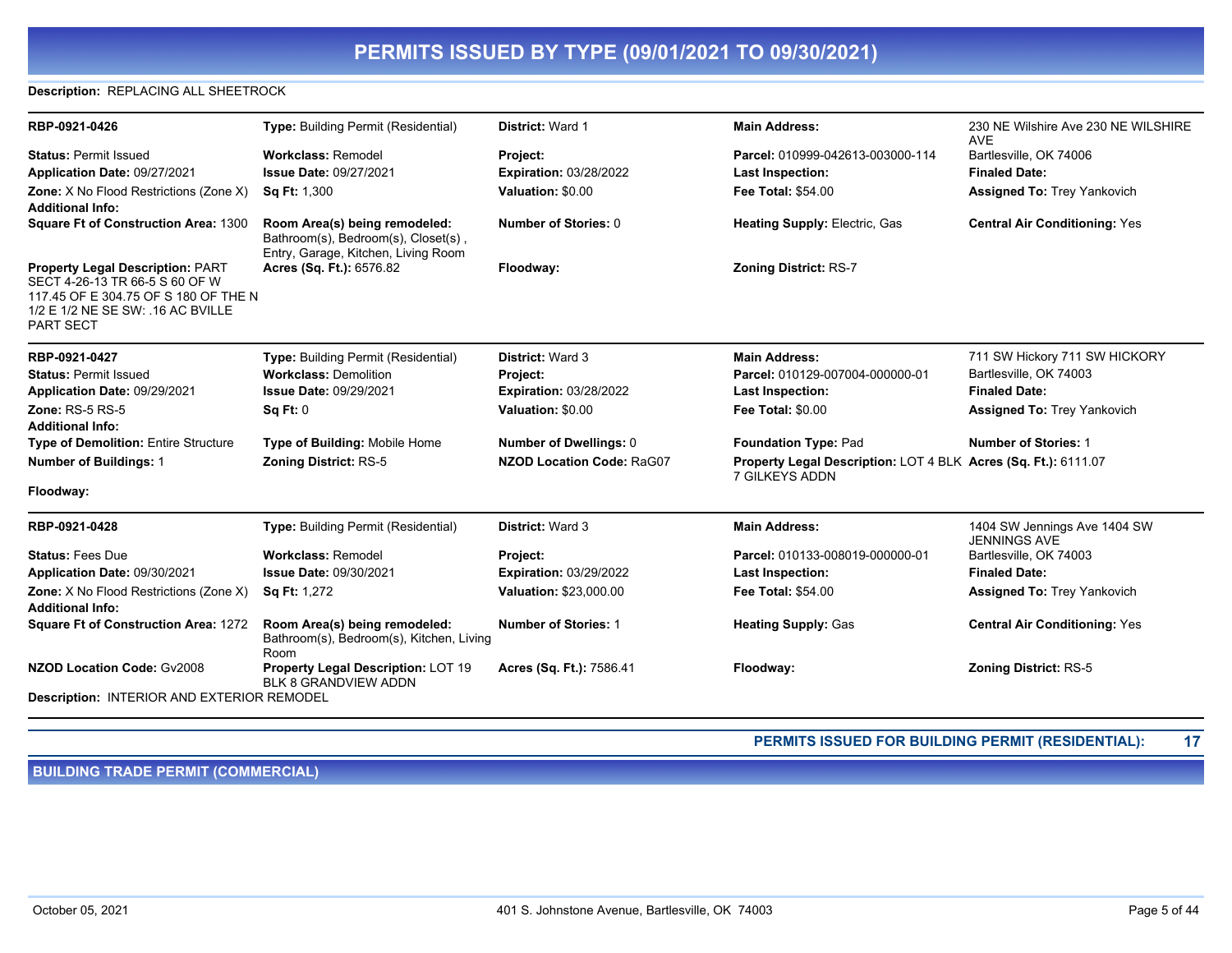| CTP-0921-0523                                                                                                                                                                                                       | Type: Building Trade Permit<br>(Commercial)                    | District: Ward 4              | <b>Main Address:</b>                                                                                                                                                                                   | 400 SW Frank Phillips Blvd 400 SW<br><b>FRANK PHILLIPS BLVD</b>                  |
|---------------------------------------------------------------------------------------------------------------------------------------------------------------------------------------------------------------------|----------------------------------------------------------------|-------------------------------|--------------------------------------------------------------------------------------------------------------------------------------------------------------------------------------------------------|----------------------------------------------------------------------------------|
| <b>Status: Fees Due</b>                                                                                                                                                                                             | <b>Workclass: Plumbing</b><br>New/Repair/Replace (Contractors) | Project:                      | Parcel: 010001-023001-000000-01                                                                                                                                                                        | Bartlesville, OK 74003                                                           |
| Application Date: 09/01/2021                                                                                                                                                                                        | <b>Issue Date: 09/01/2021</b>                                  | <b>Expiration: 02/28/2022</b> | <b>Last Inspection:</b>                                                                                                                                                                                | <b>Finaled Date:</b>                                                             |
| <b>Zone: TIF 1 District TIF 1 District</b>                                                                                                                                                                          | Sq Ft: 0                                                       | Valuation: \$0.00             | <b>Fee Total: \$24.00</b>                                                                                                                                                                              | <b>Assigned To: Trey Yankovich</b>                                               |
| <b>Additional Info:</b>                                                                                                                                                                                             |                                                                |                               |                                                                                                                                                                                                        |                                                                                  |
| Acres (Sq. Ft.): 19493.9                                                                                                                                                                                            | Floodway: 500yr flood                                          | <b>Zoning District: M-2</b>   | NZOD Location Code: Or01A23                                                                                                                                                                            | <b>Property Legal Description: E 100 OF S</b><br>195 OF BLK 23 ORIG BARTLESVILLE |
| <b>BackflowCheck: No</b>                                                                                                                                                                                            | GasLineCheck: No                                               | GreaseCheck: No               | ReconfigureCheck: No                                                                                                                                                                                   | SewerCheck: No                                                                   |
| SewerRepairCheck: Yes                                                                                                                                                                                               | BoilerCheck: No                                                | <b>WaterLineCheck: No</b>     |                                                                                                                                                                                                        |                                                                                  |
| <b>Description: SEWER LINE</b>                                                                                                                                                                                      |                                                                |                               |                                                                                                                                                                                                        |                                                                                  |
| CTP-0921-0524                                                                                                                                                                                                       | Type: Building Trade Permit<br>(Commercial)                    | District: Ward 1              | <b>Main Address:</b>                                                                                                                                                                                   | 510 SE Washington Blvd 510 SE<br><b>WASHINGTON BLVD</b>                          |
| <b>Status: Permit Issued</b>                                                                                                                                                                                        | <b>Workclass: Electrical for New</b><br>Construction           | Project:                      | Parcel: 010999-092613-003000-01                                                                                                                                                                        | Bartlesville, OK 74003                                                           |
| Application Date: 09/01/2021                                                                                                                                                                                        | Issue Date: 09/01/2021                                         | Expiration: 02/28/2022        | <b>Last Inspection:</b>                                                                                                                                                                                | <b>Finaled Date:</b>                                                             |
| <b>Zone: RS-7 RS-7</b>                                                                                                                                                                                              | <b>Sq Ft: 638</b>                                              | Valuation: \$350,000.00       | <b>Fee Total: \$24.00</b>                                                                                                                                                                              | <b>Assigned To: Trey Yankovich</b>                                               |
| <b>Additional Info:</b><br><b>Total Square Footage of New</b><br><b>Construction: 638</b><br>the application and plan. In addition to this, Scooter's must submit a separate sign permit application and sign plan. |                                                                |                               | Description: Scooter's Coffee Note: Eastland Shopping Center must apply for a comprehensive sign plan before any more signage can be approved. We have communicated this to the owner and are awaiting |                                                                                  |
| CTP-0921-0525                                                                                                                                                                                                       | Type: Building Trade Permit<br>(Commercial)                    | District: Ward 4              | <b>Main Address:</b>                                                                                                                                                                                   | 940 NW Sunset Blvd 940 NW SUNSET<br><b>BLVD</b>                                  |
| <b>Status: Fees Paid</b>                                                                                                                                                                                            | <b>Workclass: Electrical for New</b><br>Construction           | Project:                      | Parcel: 010300-011000-000000-01                                                                                                                                                                        | Bartlesville, OK 74003                                                           |
| Application Date: 09/03/2021                                                                                                                                                                                        | <b>Issue Date: 09/03/2021</b>                                  | <b>Expiration: 03/02/2022</b> | <b>Last Inspection:</b>                                                                                                                                                                                | <b>Finaled Date:</b>                                                             |
| Zone: C-2 C-2                                                                                                                                                                                                       | Sq Ft: 512                                                     | Valuation: \$0.00             | <b>Fee Total: \$24.00</b>                                                                                                                                                                              | Assigned To: Trey Yankovich                                                      |
| <b>Additional Info:</b>                                                                                                                                                                                             |                                                                |                               |                                                                                                                                                                                                        |                                                                                  |
| <b>Total Square Footage of New</b><br><b>Construction: 512</b><br>Description: NEW SERVICE                                                                                                                          |                                                                |                               |                                                                                                                                                                                                        |                                                                                  |
| CTP-0921-0526                                                                                                                                                                                                       | Type: Building Trade Permit<br>(Commercial)                    | District: Ward 4              | <b>Main Address:</b>                                                                                                                                                                                   | 501 SE Washington Blvd 00501 SE<br><b>WASHINGTON BLVD</b>                        |
| <b>Status: Fees Paid</b>                                                                                                                                                                                            | <b>Workclass: Electrical for New</b><br>Construction           | Project:                      | Parcel: 010071-000T01-000000-01                                                                                                                                                                        | Bartlesville, OK 74003                                                           |
| Application Date: 09/08/2021                                                                                                                                                                                        | <b>Issue Date: 09/08/2021</b>                                  | <b>Expiration: 03/07/2022</b> | <b>Last Inspection: 09/08/2021</b>                                                                                                                                                                     | <b>Finaled Date:</b>                                                             |
| Zone: AE 100-Year Flood Hazard Area -<br><b>Restrictions Apply</b>                                                                                                                                                  | <b>Sq Ft: 18,000</b>                                           | Valuation: \$2,145,000.00     | Fee Total: \$1,104.00                                                                                                                                                                                  | <b>Assigned To: Trey Yankovich</b>                                               |

**Description:** BRICKTOWN BREWERY

**Additional Info:**

**:**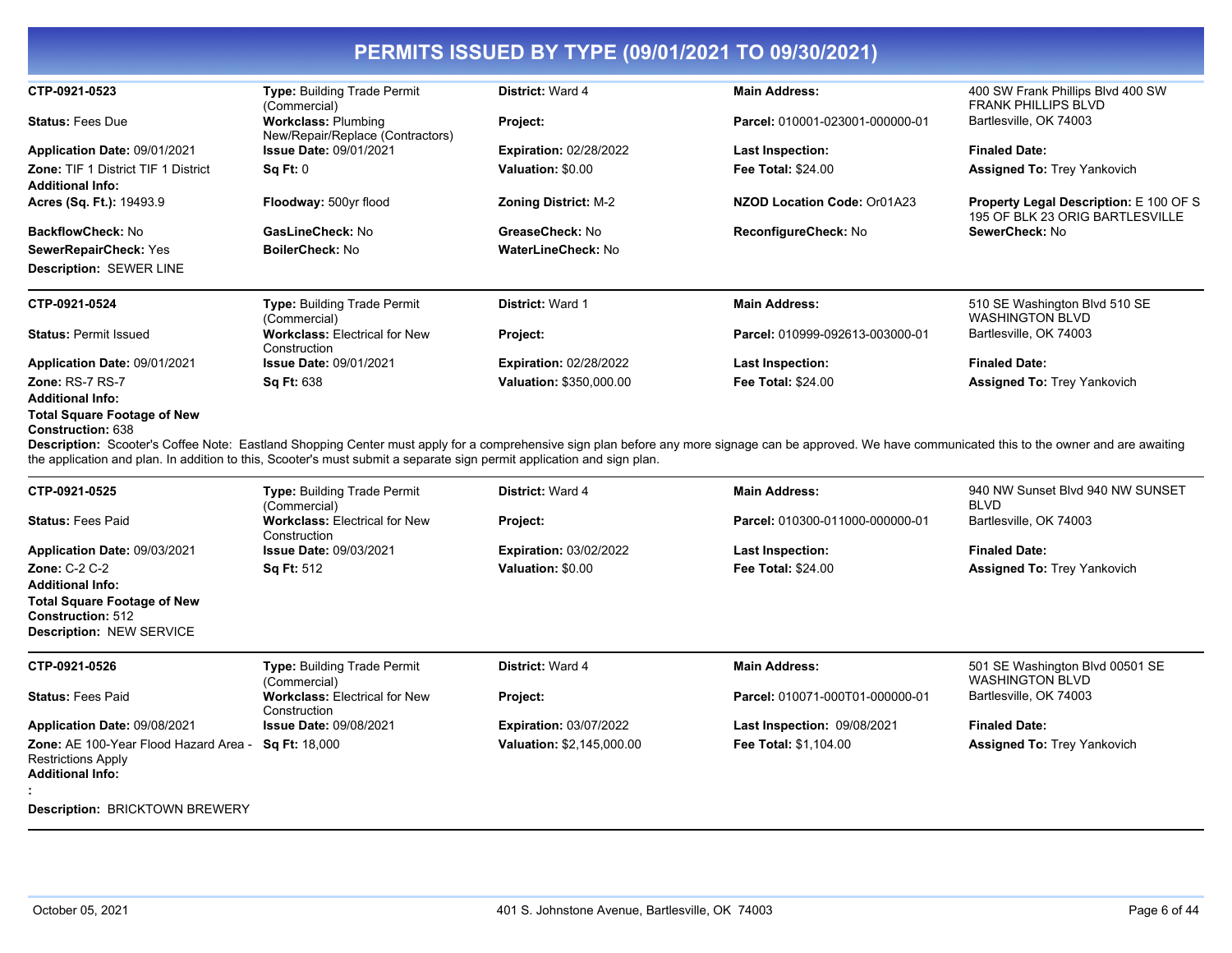| CTP-0921-0528                                                                               | Type: Building Trade Permit                                                      | District: Ward 1                   | <b>Main Address:</b>                                                                                                     | 1208 SW Frank Phillips Blvd                                                                                              |
|---------------------------------------------------------------------------------------------|----------------------------------------------------------------------------------|------------------------------------|--------------------------------------------------------------------------------------------------------------------------|--------------------------------------------------------------------------------------------------------------------------|
| <b>Status: Complete</b>                                                                     | (Commercial)<br>Workclass: Roofing Repair/Replacement Project:                   |                                    | Parcel: 010485-002009-000000-01                                                                                          | , OK 74003                                                                                                               |
|                                                                                             | (Contractor)                                                                     |                                    |                                                                                                                          |                                                                                                                          |
| Application Date: 09/09/2021                                                                | Issue Date: 09/09/2021                                                           | <b>Expiration: 03/21/2022</b>      | Last Inspection: 09/21/2021                                                                                              | <b>Finaled Date: 09/22/2021</b>                                                                                          |
| Zone:<br><b>Additional Info:</b>                                                            | Sq Ft: 10,100                                                                    | Valuation: \$0.00                  | <b>Fee Total: \$24.00</b>                                                                                                | <b>Assigned To: Trey Yankovich</b>                                                                                       |
| Digital Signature: kdb                                                                      | CompositeCheck: No                                                               | <b>MetalCheck: No</b>              | <b>OtherCheck: Yes</b>                                                                                                   | <b>Material Type: Firestone TPO</b>                                                                                      |
| Number of SEPARATE structures to be<br>Roofed: 1<br>Description: Single Ply System Tear Off |                                                                                  |                                    |                                                                                                                          |                                                                                                                          |
| CTP-0921-0529                                                                               | <b>Type: Building Trade Permit</b>                                               | District: Ward 5                   | <b>Main Address:</b>                                                                                                     | 1321 International Dr 1321                                                                                               |
| <b>Status: Complete</b>                                                                     | (Commercial)<br><b>Workclass: Electrical</b><br>New/Repair/Replace (Contractors) | Project:                           | Parcel: 010019-000020-000000-01                                                                                          | INTERNATIONAL DR<br>Bartlesville, OK 74006                                                                               |
| Application Date: 09/09/2021                                                                | Issue Date: 09/09/2021                                                           | <b>Expiration: 03/09/2022</b>      | Last Inspection: 09/10/2021                                                                                              | Finaled Date: 09/23/2021                                                                                                 |
| Zone: X No Flood Restrictions (Zone X)<br>Additional Info:                                  | Sq Ft: 0                                                                         | Valuation: \$0.00                  | <b>Fee Total: \$24.00</b>                                                                                                | <b>Assigned To: Trey Yankovich</b>                                                                                       |
| Acres (Sq. Ft.): 132171                                                                     | Zoning District: IP                                                              | Floodway:                          | <b>Property Legal Description: TRACT 20</b><br><b>BVILLE INDUS PK SEC I</b><br>(IMPROVEMENTS ARE ASSESSED ON<br>#951844) | <b>Digital Signature: Betsie</b>                                                                                         |
| NewMeterCheck: No                                                                           | ServiceRiserReplace: No                                                          | ReplacementMeterCheck: No          | New BreakerQuantity: 0                                                                                                   | NewBreakerCheck: No                                                                                                      |
| ReplacementBreakerCheck: No                                                                 | <b>TransferSwitchInstallation: No</b>                                            | <b>NewExtensionCheck: Yes</b>      | GeneratorCheck: No                                                                                                       | Generator Quantity: 0                                                                                                    |
| PoolCheck: No                                                                               | SolarPanelCheckBox: No                                                           | TemporaryServiceCheck: No          |                                                                                                                          |                                                                                                                          |
| Description: Pole Light                                                                     |                                                                                  |                                    |                                                                                                                          |                                                                                                                          |
| CTP-0921-0530                                                                               | Type: Building Trade Permit<br>(Commercial)                                      | District: Ward 4                   | <b>Main Address:</b>                                                                                                     | 601 SE Frank Phillips Blvd                                                                                               |
| <b>Status: Fees Paid</b>                                                                    | <b>Workclass: Mechanical</b><br>New/Repair/Replace (Contractors)                 | Project:                           | Parcel:                                                                                                                  | Bartlesville, OK 74003                                                                                                   |
| Application Date: 09/13/2021                                                                | <b>Issue Date: 09/13/2021</b>                                                    | <b>Expiration: 03/14/2022</b>      | Last Inspection:                                                                                                         | <b>Finaled Date:</b>                                                                                                     |
| <b>Zone: C-5 C-5</b><br>Additional Info:                                                    | Sq Ft: 0                                                                         | Valuation: \$0.00                  | <b>Fee Total: \$44.00</b>                                                                                                | <b>Assigned To: Trey Yankovich</b>                                                                                       |
| Acres (Sq. Ft.): 2546.89                                                                    | <b>Zoning District: C-5</b>                                                      | Floodway: 500yr flood              | NZOD Location Code: Or01A24                                                                                              | Property Legal Description: PART LOT<br>1-BEG NE COR GO S 85 W 30 N 85 E<br>30 TO BEG BLK 24 ORIG<br><b>BARTLESVILLE</b> |
| <b>CommercialHoodCheck: No</b>                                                              | Fireplace / Stove: No                                                            | GasLineCheck: No                   | CoilOnlyCheck: No                                                                                                        | <b>DuctsVentsCheck: No</b>                                                                                               |
| HeatPumpFurnaceCheck: No                                                                    | MiniSplitCheck: No                                                               | <b>NewSplitSystemCheck: No</b>     | PackageUnitCheck: No                                                                                                     | <b>RTUCheck: No</b>                                                                                                      |
| SplitSystemChangeOutCheck: Yes<br>Description: 2 COMPLETE SYSTEMS (UPSTAIRS/DOWNSTAIRS)     | SplitSystemChangeOutQuantity: 2                                                  | RefrigerationOrCompressorCheck: No | <b>WaterHeaterOrBoiler: No</b>                                                                                           |                                                                                                                          |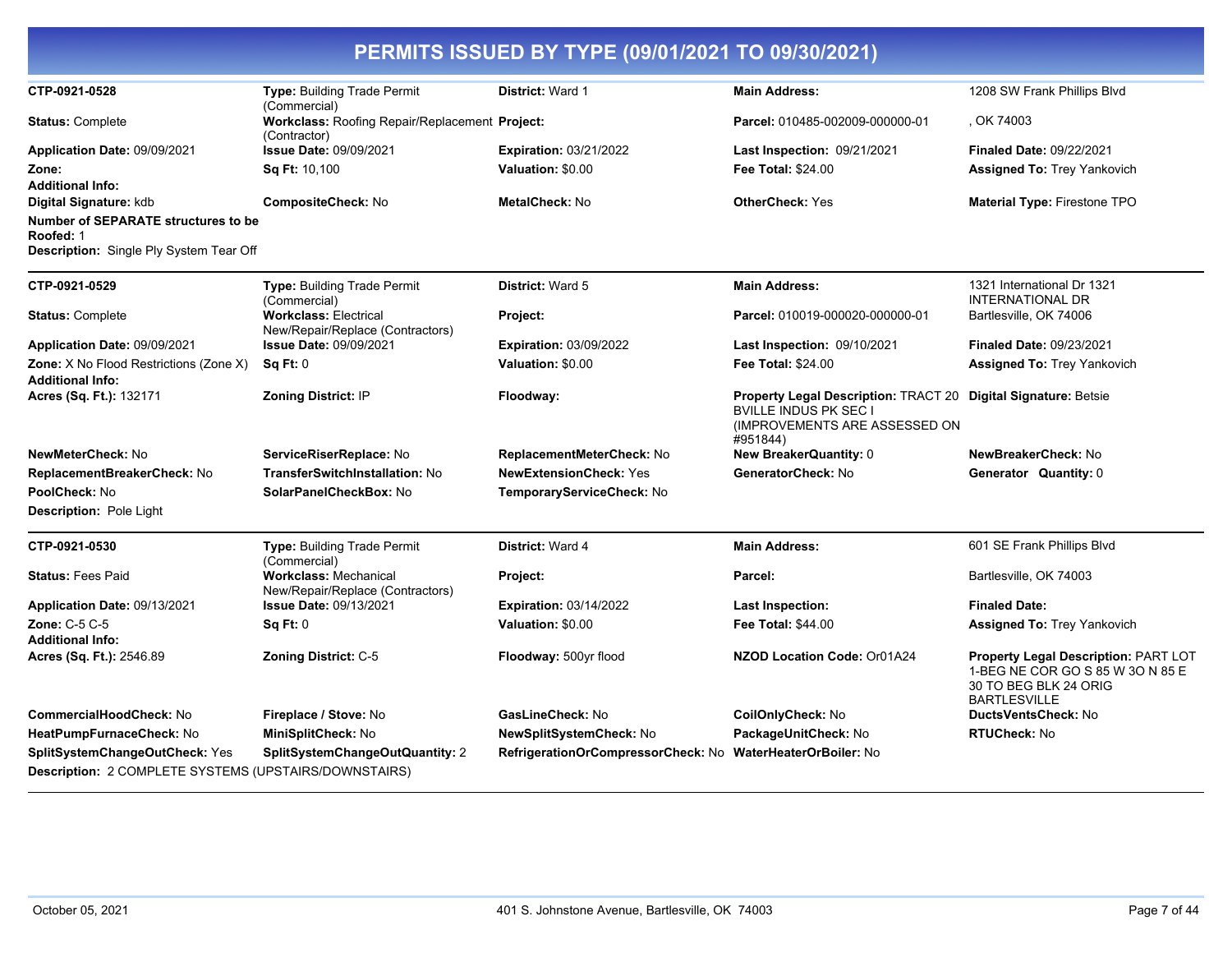| CTP-0921-0531                                                            |                                                                  | District: Ward 4              | <b>Main Address:</b>                                                               | 200 SE Frank Phillips Blvd 00200 SE                                                                 |
|--------------------------------------------------------------------------|------------------------------------------------------------------|-------------------------------|------------------------------------------------------------------------------------|-----------------------------------------------------------------------------------------------------|
|                                                                          | Type: Building Trade Permit<br>(Commercial)                      |                               |                                                                                    | <b>FRANK PHILLIPS BLVD</b>                                                                          |
| <b>Status: Complete</b>                                                  | <b>Workclass: Plumbing</b><br>New/Repair/Replace (Contractors)   | Project:                      | Parcel: 010001-018011-000000-01                                                    | Bartlesville, OK 74003                                                                              |
| Application Date: 09/16/2021                                             | Issue Date: 09/16/2021                                           | <b>Expiration: 03/15/2022</b> | Last Inspection: 09/16/2021                                                        | <b>Finaled Date: 09/16/2021</b>                                                                     |
| <b>Zone: TIF 1 District TIF 1 District</b>                               | Sq Ft: 0                                                         | Valuation: \$0.00             | <b>Fee Total: \$24.00</b>                                                          | <b>Assigned To: Trey Yankovich</b>                                                                  |
| <b>Additional Info:</b>                                                  |                                                                  |                               |                                                                                    |                                                                                                     |
| Acres (Sq. Ft.): 5667.54                                                 | Floodway:                                                        | Zoning District: C-4          | Property Legal Description: LOTS 11<br>12 BLK 18 ORIG BARTLESVILLE                 | Digital Signature: TRACY DAIGLE                                                                     |
| <b>BackflowCheck: No</b>                                                 | <b>GasLineCheck: Yes</b>                                         | GreaseQuanity: 0              | GreaseCheck: No                                                                    | ReconfigureCheck: No                                                                                |
| SewerCheck: No                                                           | SewerRepairCheck: No                                             | BoilerQuantity: 0             | <b>BoilerCheck: No</b>                                                             | <b>WaterLineCheck: No</b>                                                                           |
| <b>Description: RUN GAS PIPE TO ROOF-TOP UNITS</b>                       |                                                                  |                               |                                                                                    |                                                                                                     |
| CTP-0921-0532                                                            | Type: Building Trade Permit<br>(Commercial)                      | <b>District: Ward 4</b>       | <b>Main Address:</b>                                                               | 1708 SW Frank Phillips Blvd 1708 SW<br><b>FRANK PHILLIPS</b>                                        |
| <b>Status: Complete</b>                                                  | <b>Workclass: Electrical</b><br>New/Repair/Replace (Contractors) | Project:                      | Parcel: 010296-001026-000000-01                                                    | Bartlesville, OK 74003                                                                              |
| Application Date: 09/16/2021                                             | <b>Issue Date: 09/16/2021</b>                                    | <b>Expiration: 03/15/2022</b> | Last Inspection: 09/16/2021                                                        | <b>Finaled Date: 09/23/2021</b>                                                                     |
| <b>Zone: C-5 C-5</b>                                                     | Sq Ft: 0                                                         | Valuation: \$0.00             | <b>Fee Total: \$24.00</b>                                                          | <b>Assigned To: Trey Yankovich</b>                                                                  |
| <b>Additional Info:</b>                                                  |                                                                  |                               |                                                                                    |                                                                                                     |
| Acres (Sq. Ft.): 6701.14                                                 | <b>Zoning District: C-5</b>                                      | Floodway:                     | <b>NZOD Location Code: RaNz01</b>                                                  | Property Legal Description: E 35 LOT<br>26 W 10 LOT 27 LESS E 2 OF S 73.8<br>BLK 1 NATIONAL ZINC CO |
| <b>NewMeterCheck: Yes</b>                                                | ServiceRiserReplace: No                                          | ReplacementMeterCheck: No     | NewBreakerCheck: No                                                                | ReplacementBreakerCheck: No                                                                         |
| <b>TransferSwitchInstallation: No</b>                                    | <b>NewExtensionCheck: No</b>                                     | GeneratorCheck: No            | PoolCheck: No                                                                      | SolarPanelCheckBox: No                                                                              |
| TemporaryServiceCheck: No                                                |                                                                  |                               |                                                                                    |                                                                                                     |
| CTP-0921-0533                                                            | Type: Building Trade Permit<br>(Commercial)                      | District: Ward 4              | <b>Main Address:</b>                                                               | 508 E 5Th St 00508 E 5TH ST                                                                         |
| <b>Status: Fees Due</b>                                                  | <b>Workclass: Plumbing</b><br>New/Repair/Replace (Contractors)   | Project:                      | Parcel: 010020-000001-000000-01                                                    | Bartlesville, OK 74003                                                                              |
| Application Date: 09/17/2021                                             | <b>Issue Date: 09/17/2021</b>                                    | <b>Expiration: 03/16/2022</b> | Last Inspection: 09/17/2021                                                        | <b>Finaled Date:</b>                                                                                |
| <b>Zone:</b> X No Flood Restrictions (Zone X)<br><b>Additional Info:</b> | Sq Ft: 0                                                         | Valuation: \$0.00             | <b>Fee Total: \$24.00</b>                                                          | Assigned To: Trey Yankovich                                                                         |
| Acres (Sq. Ft.): 7389.39                                                 | Floodway:                                                        | Zoning District: C-4          | Property Legal Description: UNIT 1<br>BARTLESVILLE MEDICAL PLAZA<br><b>ESTATES</b> | <b>BackflowCheck: No</b>                                                                            |
| GasLineCheck: No                                                         | GreaseCheck: No                                                  | ReconfigureCheck: No          | SewerCheck: No                                                                     | SewerRepairCheck: Yes                                                                               |
| <b>BoilerCheck: No</b>                                                   | <b>WaterLineCheck: No</b>                                        |                               |                                                                                    |                                                                                                     |
| Description: Sewer Line                                                  |                                                                  |                               |                                                                                    |                                                                                                     |
| CTP-0921-0539                                                            | Type: Building Trade Permit<br>(Commercial)                      | <b>District: Ward 1</b>       | <b>Main Address:</b>                                                               | 3925 E Frank Phillips Blvd 03925 E<br><b>FRANK PHILLIPS BLVD</b>                                    |
| <b>Status: Fees Due</b>                                                  | <b>Workclass: Plumbing</b><br>New/Repair/Replace (Contractors)   | Project:                      | Parcel: 010999-092613-004000-39                                                    | Bartlesville, OK 74006                                                                              |
| Application Date: 09/17/2021                                             | <b>Issue Date: 09/17/2021</b>                                    | <b>Expiration: 03/16/2022</b> | Last Inspection: 09/17/2021                                                        | <b>Finaled Date:</b>                                                                                |
| Zone: X No Flood Restrictions (Zone X)<br><b>Additional Info:</b>        | Sq Ft: 2                                                         | Valuation: \$0.00             | Fee Total: \$24.00                                                                 | Assigned To: Trey Yankovich                                                                         |
| Acres (Sq. Ft.): 37137.3                                                 | Floodway:                                                        | Zoning District: C-3          |                                                                                    |                                                                                                     |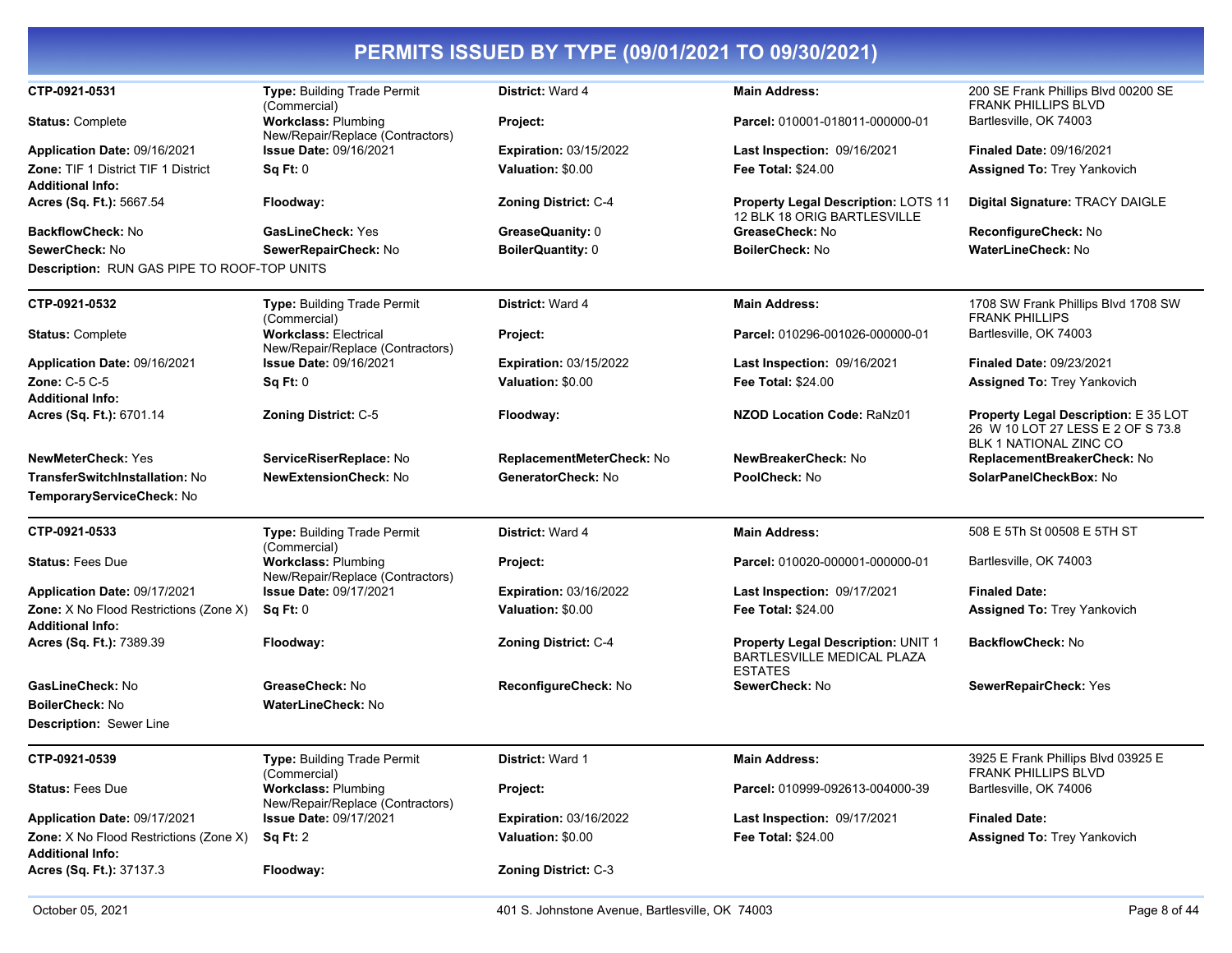| PERMITS ISSUED BY TYPE (09/01/2021 TO 09/30/2021)                                                                                                             |                                                                  |                                                                                                                                                                              |                                       |                                                                  |
|---------------------------------------------------------------------------------------------------------------------------------------------------------------|------------------------------------------------------------------|------------------------------------------------------------------------------------------------------------------------------------------------------------------------------|---------------------------------------|------------------------------------------------------------------|
| Property Legal Description: PART<br>SECT 9-26-13 TR 4-3 BEG 445 W OF<br>NW COR OF LOT 1 BLK 15<br>PENNINGTON HILLS 2ND ADDN: W<br>100; S 251.3 TO S LINE OF S | Digital Signature: Chris Miller                                  | BackflowCheck: No                                                                                                                                                            | GasLineCheck: No                      | GreaseQuanity: 1                                                 |
| <b>GreaseCheck: Yes</b>                                                                                                                                       | ReconfigureCheck: No                                             | SewerCheck: No                                                                                                                                                               | SewerRepairCheck: No                  | BoilerQuantity: 0                                                |
| <b>BoilerCheck: No</b>                                                                                                                                        | <b>WaterLineCheck: No</b>                                        |                                                                                                                                                                              |                                       |                                                                  |
| <b>Description:</b> Replace Grease Trap Only                                                                                                                  |                                                                  |                                                                                                                                                                              |                                       |                                                                  |
| CTP-0921-0540                                                                                                                                                 | <b>Type: Building Trade Permit</b><br>(Commercial)               | District: Ward 4                                                                                                                                                             | <b>Main Address:</b>                  | 343 1/2 De Bell Ave 343 1/2 NE DE BELL<br><b>AVE</b>             |
| <b>Status: Fees Due</b>                                                                                                                                       | <b>Workclass: Electrical</b><br>New/Repair/Replace (Contractors) | Project:                                                                                                                                                                     | Parcel: 231351-000000-000000-01       | Bartlesville, OK 74006                                           |
| Application Date: 09/17/2021                                                                                                                                  | <b>Issue Date: 09/17/2021</b>                                    | <b>Expiration: 03/16/2022</b>                                                                                                                                                | Last Inspection:                      | <b>Finaled Date:</b>                                             |
| <b>Zone:</b> X No Flood Restrictions (Zone X)<br><b>Additional Info:</b>                                                                                      | Sq Ft: 0                                                         | Valuation: \$0.00                                                                                                                                                            | <b>Fee Total: \$24.00</b>             | <b>Assigned To: Trey Yankovich</b>                               |
| GeneratorCheck: No                                                                                                                                            | PoolCheck: No                                                    | SolarPanelCheckBox: No                                                                                                                                                       | TemporaryServiceCheck: No             | Acres (Sq. Ft.): 2.079e+006                                      |
| <b>Zoning District: RS-7</b>                                                                                                                                  | Floodway:                                                        | <b>Property Legal Description: BEG AT</b><br>NW COR OF LOT 1 FOR POB: S TO A<br>POINT 463.1 N OF SW COR OF LOT 2:<br>N 88 DEG 30 MIN E 526.7; N 1 DEG 58<br><b>MIN W 775</b> | <b>NewMeterCheck: Yes</b>             | ServiceRiserReplace: No                                          |
| ReplacementMeterCheck: No                                                                                                                                     | NewBreakerCheck: No                                              | ReplacementBreakerCheck: No                                                                                                                                                  | <b>TransferSwitchInstallation: No</b> | <b>NewExtensionCheck: No</b>                                     |
| CTP-0921-0541                                                                                                                                                 | <b>Type: Building Trade Permit</b><br>(Commercial)               | <b>District: Ward 4</b>                                                                                                                                                      | <b>Main Address:</b>                  | 501 SE Washington Blvd 00501 SE<br><b>WASHINGTON BLVD</b>        |
| <b>Status: Permit Issued</b>                                                                                                                                  | <b>Workclass: Plumbing for New</b><br>Construction               | <b>Project:</b>                                                                                                                                                              | Parcel: 010071-000T01-000000-01       | Bartlesville, OK 74003                                           |
| Application Date: 09/20/2021                                                                                                                                  | <b>Issue Date: 09/20/2021</b>                                    | <b>Expiration: 03/21/2022</b>                                                                                                                                                | Last Inspection:                      | <b>Finaled Date:</b>                                             |
| Zone: AE 100-Year Flood Hazard Area -<br><b>Restrictions Apply</b><br><b>Additional Info:</b>                                                                 | Sq Ft: 18,000                                                    | Valuation: \$2,145,000.00                                                                                                                                                    | Fee Total: \$554.00                   | <b>Assigned To: Trey Yankovich</b>                               |
| UtilityOrderRelated: No                                                                                                                                       | Is this permit accompanied by a<br>building permit?: Yes         |                                                                                                                                                                              |                                       |                                                                  |
| Description: BRICKTOWN BREWERY                                                                                                                                |                                                                  |                                                                                                                                                                              |                                       |                                                                  |
| CTP-0921-0542                                                                                                                                                 | Type: Building Trade Permit<br>(Commercial)                      | <b>District: Ward 1</b>                                                                                                                                                      | <b>Main Address:</b>                  | 3813 E Frank Phillips Blvd 03813 E<br><b>FRANK PHILLIPS BLVD</b> |
| <b>Status: Fees Paid</b>                                                                                                                                      | <b>Workclass: Plumbing for New</b><br>Construction               | Project:                                                                                                                                                                     | Parcel: 010999-092613-004000-37       | Bartlesville, OK 74003                                           |
| <b>Application Date:</b> 09/22/2021                                                                                                                           | <b>Issue Date: 09/22/2021</b>                                    | <b>Expiration: 04/04/2022</b>                                                                                                                                                | Last Inspection: 10/04/2021           | <b>Finaled Date:</b>                                             |
| Zone: C-3 C-3                                                                                                                                                 | <b>Sq Ft: 2,183</b>                                              | Valuation: \$334,042.66                                                                                                                                                      | <b>Fee Total: \$47.66</b>             | <b>Assigned To: Trey Yankovich</b>                               |
| <b>Additional Info:</b>                                                                                                                                       |                                                                  |                                                                                                                                                                              |                                       |                                                                  |
| <b>Total Square Footage of New</b><br><b>Construction: 2183</b><br>Description: Schlotzky's                                                                   | <b>UtilityOrderRelated: Yes</b>                                  | Is this permit accompanied by a<br>building permit?: Yes                                                                                                                     |                                       |                                                                  |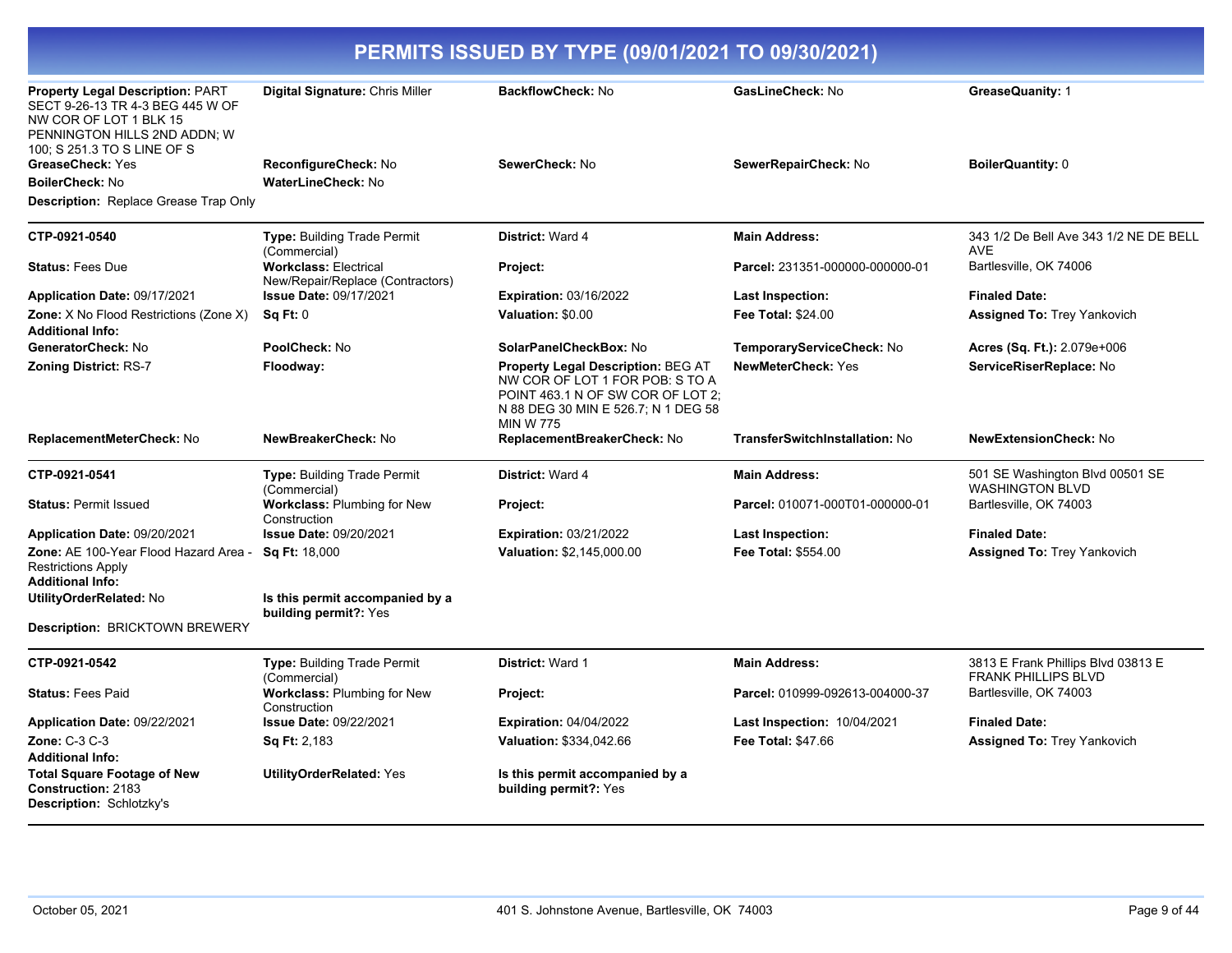| CTP-0921-0543                                | <b>Type: Building Trade Permit</b><br>(Commercial)   | <b>District: Ward 1</b>        | <b>Main Address:</b>            | 3813 E Frank Phillips Blvd 03813 E<br><b>FRANK PHILLIPS BLVD</b>  |
|----------------------------------------------|------------------------------------------------------|--------------------------------|---------------------------------|-------------------------------------------------------------------|
| <b>Status: Fees Paid</b>                     | <b>Workclass: Mechanical for New</b><br>Construction | Project:                       | Parcel: 010999-092613-004000-37 | Bartlesville, OK 74003                                            |
| Application Date: 09/22/2021                 | <b>Issue Date: 09/22/2021</b>                        | <b>Expiration: 03/21/2022</b>  | <b>Last Inspection:</b>         | <b>Finaled Date:</b>                                              |
| <b>Zone: C-3 C-3</b>                         | <b>Sq Ft: 2,183</b>                                  | <b>Valuation: \$334,042.66</b> | <b>Fee Total: \$47.66</b>       | <b>Assigned To: Trey Yankovich</b>                                |
| <b>Additional Info:</b>                      |                                                      |                                |                                 |                                                                   |
| <b>Total Square Footage of New</b>           |                                                      |                                |                                 |                                                                   |
| <b>Construction: 2183</b>                    |                                                      |                                |                                 |                                                                   |
| <b>Description: Schlotzky's - MECHANICAL</b> |                                                      |                                |                                 |                                                                   |
| CTP-0921-0545                                | <b>Type: Building Trade Permit</b><br>(Commercial)   | <b>District: Ward 4</b>        | <b>Main Address:</b>            | 515 SW Frank Phillips Blvd 00515 SW<br><b>FRANK PHILLIPS BLVD</b> |
| <b>Status: Fees Due</b>                      | <b>Workclass: Mechanical for New</b><br>Construction | <b>Project:</b>                | Parcel: 010001-025007-000000-02 | Bartlesville, OK 74003                                            |
| Application Date: 09/24/2021                 | <b>Issue Date: 09/24/2021</b>                        | <b>Expiration: 03/23/2022</b>  | <b>Last Inspection:</b>         | <b>Finaled Date:</b>                                              |

**:**  Description: Permit issued under the following conditions. The certificate of occupancy will not be issued until the site development requirements have been completed and approved and parking agreement has been reached and agreed upon, and downtown design review application has been approved.

**Fee Total:** \$190.80

**Valuation:** \$995,000.00

| CTP-0921-0546                                                            | Type: Building Trade Permit<br>(Commercial)                      | District: Ward 4              | <b>Main Address:</b>                                                                                                                                              | 700 SE Frank Phillips Blvd 00700 SE<br><b>FRANK PHILLIPS BLVD</b> |
|--------------------------------------------------------------------------|------------------------------------------------------------------|-------------------------------|-------------------------------------------------------------------------------------------------------------------------------------------------------------------|-------------------------------------------------------------------|
| <b>Status: Fees Due</b>                                                  | <b>Workclass: Mechanical</b><br>New/Repair/Replace (Contractors) | Project:                      | Parcel: 010053-007006-000000-01                                                                                                                                   | Bartlesville, OK 74003                                            |
| Application Date: 09/30/2021                                             | <b>Issue Date: 09/30/2021</b>                                    | <b>Expiration: 03/29/2022</b> | Last Inspection:                                                                                                                                                  | <b>Finaled Date:</b>                                              |
| <b>Zone: C-5 C-5</b><br><b>Additional Info:</b>                          | Sq Ft: 0                                                         | Valuation: \$0.00             | Fee Total: \$24.00                                                                                                                                                | Assigned To: Trey Yankovich                                       |
| Acres (Sq. Ft.): 7475.39                                                 | <b>Zoning District: C-5</b>                                      | Floodway:                     | <b>Property Legal Description: LOT 6 BLK CommercialHoodCheck: No</b><br><b>7 CAPITOL HILL</b>                                                                     |                                                                   |
| Fireplace / Stove: No                                                    | GasLineCheck: No                                                 | CoilOnlyCheck: No             | <b>DuctsVentsCheck: No</b>                                                                                                                                        | HeatPumpFurnaceCheck: No                                          |
| MiniSplitCheck: No                                                       | <b>NewSplitSystemCheck: No</b>                                   | PackageUnitCheck: No          | <b>RTUCheck: No</b>                                                                                                                                               | SplitSystemChangeOutCheck: Yes                                    |
| SplitSystemChangeOutQuantity: 1                                          | RefrigerationOrCompressorCheck: No                               | WaterHeaterOrBoiler: No       |                                                                                                                                                                   |                                                                   |
| <b>Description: SPLIT SYSTEM CHANGEOUT</b>                               |                                                                  |                               |                                                                                                                                                                   |                                                                   |
| CTP-0921-0547                                                            | <b>Type: Building Trade Permit</b><br>(Commercial)               | <b>District: Ward 2</b>       | <b>Main Address:</b>                                                                                                                                              | 2350 SE Washington Blvd, 412 02350<br>SE WASHINGTON BLVD          |
| <b>Status: Fees Due</b>                                                  | <b>Workclass: Electrical</b><br>New/Repair/Replace (Contractors) | Project:                      | Parcel: 010501-000007-000000-01                                                                                                                                   | Bartlesville, OK 74006                                            |
| Application Date: 09/30/2021                                             | <b>Issue Date: 09/30/2021</b>                                    | <b>Expiration: 03/29/2022</b> | <b>Last Inspection:</b>                                                                                                                                           | <b>Finaled Date:</b>                                              |
| <b>Zone:</b> X No Flood Restrictions (Zone X)<br><b>Additional Info:</b> | <b>Sq Ft: 3,000</b>                                              | Valuation: \$0.00             | <b>Fee Total: \$24.00</b>                                                                                                                                         | Assigned To: Trey Yankovich                                       |
| Acres (Sq. Ft.): 1.63168e+006                                            | <b>Zoning District: RS-10</b>                                    | Floodway: 500yr flood         | <b>Property Legal Description: PARCELS</b><br>7.8.9 11 WASHINGTON PARK MALL.<br>PLUS PARCEL 5 LESS BEG AT SW<br>COR LOT 4 GO N 89 DEG 47 MIN 10<br>SEC E 180 N 43 | Digital Signature: Jerica Morehead                                |
| NewMeterCheck: No                                                        | ServiceRiserReplace: No                                          | ReplacementMeterCheck: No     | <b>New BreakerQuantity: 0</b>                                                                                                                                     | NewBreakerCheck: No                                               |
| ReplacementBreakerCheck: No                                              | TransferSwitchInstallation: No                                   | <b>NewExtensionCheck: Yes</b> | GeneratorCheck: No                                                                                                                                                | Generator Quantity: 0                                             |
|                                                                          |                                                                  |                               |                                                                                                                                                                   |                                                                   |

**Zone:** TIF 1 District TIF 1 District

**Additional Info:**

**Sq Ft:** 10,736

**Assigned To:** Trey Yankovich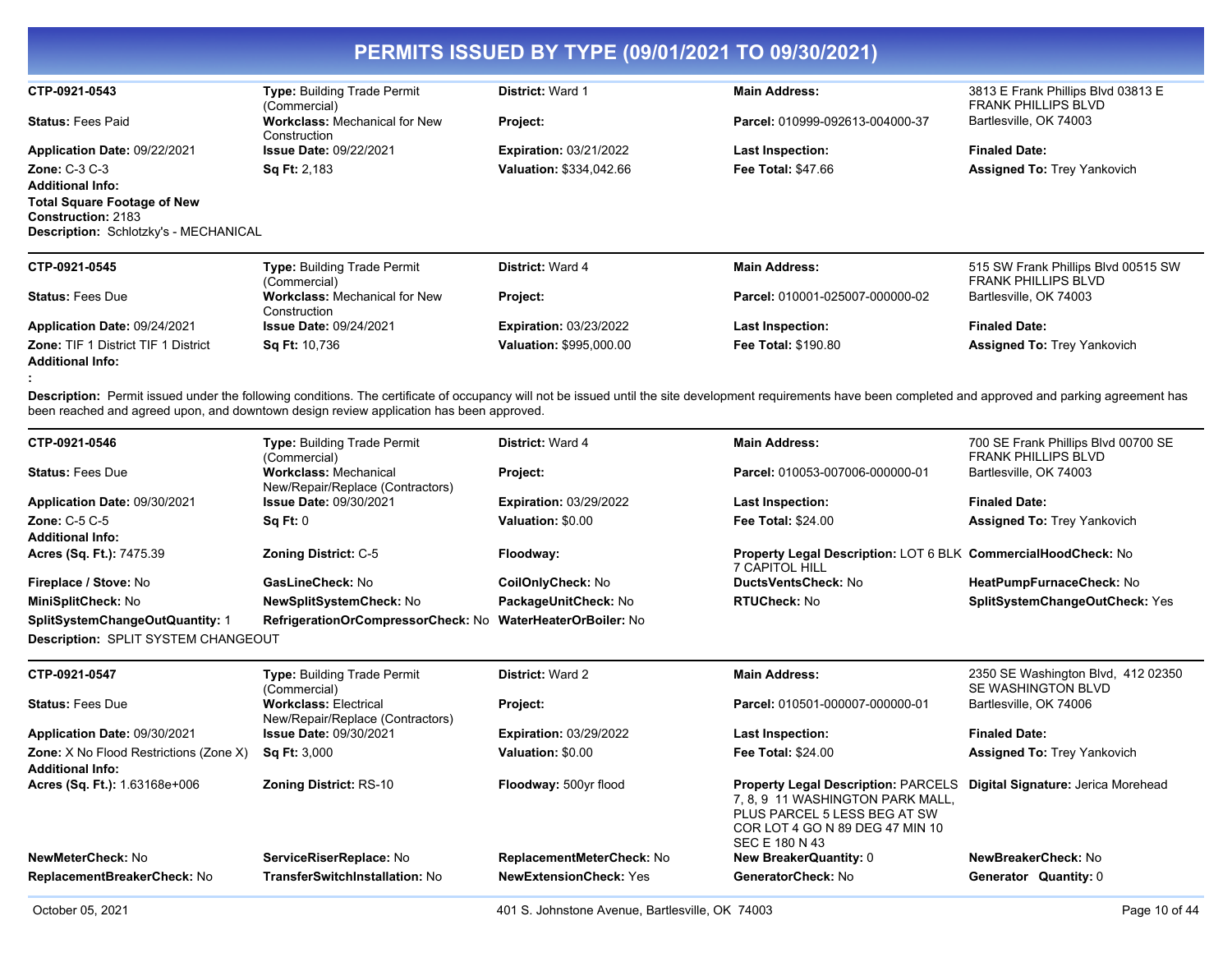| PoolCheck: No                                                     | SolarPanelCheckBox: No                                           | TemporaryServiceCheck: No     |                                                                                                                                                                       |                                                                     |
|-------------------------------------------------------------------|------------------------------------------------------------------|-------------------------------|-----------------------------------------------------------------------------------------------------------------------------------------------------------------------|---------------------------------------------------------------------|
| <b>Description:</b> Extension of 3 circuits                       |                                                                  |                               |                                                                                                                                                                       |                                                                     |
| CTP-0921-0548                                                     | Type: Building Trade Permit<br>(Commercial)                      | District: Ward 1              | <b>Main Address:</b>                                                                                                                                                  | 3925 E Frank Phillips Blvd, A 03925 E<br><b>FRANK PHILLIPS BLVD</b> |
| <b>Status: Fees Due</b>                                           | <b>Workclass: Electrical</b><br>New/Repair/Replace (Contractors) | Project:                      | Parcel: 010999-092613-004000-39                                                                                                                                       | Bartlesville, OK 74006                                              |
| Application Date: 09/30/2021                                      | <b>Issue Date: 09/30/2021</b>                                    | <b>Expiration: 03/29/2022</b> | <b>Last Inspection:</b>                                                                                                                                               | <b>Finaled Date:</b>                                                |
| Zone: X No Flood Restrictions (Zone X)<br><b>Additional Info:</b> | <b>Sq Ft: 3,000</b>                                              | Valuation: \$0.00             | <b>Fee Total: \$24.00</b>                                                                                                                                             | <b>Assigned To: Trey Yankovich</b>                                  |
| Acres (Sq. Ft.): 37137.3                                          | <b>Zoning District: C-3</b>                                      | Floodway:                     | <b>Property Legal Description: PART</b><br>SECT 9-26-13 TR 4-3 BEG 445 W OF<br>NW COR OF LOT 1 BLK 15<br>PENNINGTON HILLS 2ND ADDN; W<br>100; S 251.3 TO S LINE OF S  | Digital Signature: Jerica Morehead                                  |
| NewMeterCheck: No                                                 | ServiceRiserReplace: No                                          | ReplacementMeterCheck: No     | New BreakerQuantity: 0                                                                                                                                                | NewBreakerCheck: No                                                 |
| ReplacementBreakerCheck: No                                       | TransferSwitchInstallation: No                                   | <b>NewExtensionCheck: Yes</b> | GeneratorCheck: No                                                                                                                                                    | Generator Quantity: 0                                               |
| PoolCheck: No                                                     | SolarPanelCheckBox: No                                           | TemporaryServiceCheck: No     |                                                                                                                                                                       |                                                                     |
| <b>Description:</b> Extension of 3 circuits                       |                                                                  |                               |                                                                                                                                                                       |                                                                     |
| CTP-0921-0549                                                     | <b>Type: Building Trade Permit</b><br>(Commercial)               | District: Ward 3              | <b>Main Address:</b>                                                                                                                                                  | 1700 SE Hillcrest Rd 1700 SE<br><b>HILLCREST RD</b>                 |
| <b>Status: Fees Due</b>                                           | <b>Workclass: Mechanical</b><br>New/Repair/Replace (Contractors) | Project:                      | Parcel: 010999-132612-002000-56                                                                                                                                       | Bartlesville, OK 74003                                              |
| Application Date: 09/30/2021                                      | <b>Issue Date: 09/30/2021</b>                                    | <b>Expiration: 03/29/2022</b> | <b>Last Inspection:</b>                                                                                                                                               | <b>Finaled Date:</b>                                                |
| Zone: RA RA                                                       | Sq Ft: 0                                                         | Valuation: \$0.00             | <b>Fee Total: \$64.00</b>                                                                                                                                             | <b>Assigned To: Trey Yankovich</b>                                  |
| <b>Additional Info:</b>                                           |                                                                  |                               |                                                                                                                                                                       |                                                                     |
| Acres (Sq. Ft.): 814627                                           | <b>Zoning District: RA</b>                                       | Floodway:                     | <b>Property Legal Description: PART</b><br>SECT 13-26-12 THAT PART OF THE<br>SE/4 DES AS: BEG 150 S OF NE COR<br>SE GO W 790 TO E LINE OF PUBLIC<br>RD KNOWN AS HILLC | <b>CommercialHoodCheck: No</b>                                      |
| Fireplace / Stove: No                                             | GasLineCheck: No                                                 | CoilOnlyCheck: No             | <b>DuctsVentsCheck: No</b>                                                                                                                                            | HeatPumpFurnaceCheck: No                                            |
| MiniSplitCheck: No                                                | NewSplitSystemCheck: No                                          | PackageUnitCheck: No          | RTUCheck: No                                                                                                                                                          | SplitSystemChangeOutCheck: No                                       |
| RefrigerationOrCompressorCheck: No WaterHeaterOrBoiler: Yes       |                                                                  | WaterHeaterOrBoilerCheck: 3   |                                                                                                                                                                       |                                                                     |
| <b>Description: THREE BOILERS</b>                                 |                                                                  |                               |                                                                                                                                                                       |                                                                     |

### **PERMITS ISSUED FOR BUILDING TRADE PERMIT (COMMERCIAL): 20**

| <b>BUILDING TRADE PERMIT (RESIDENTIAL)</b>                               |                                                                |                               |                                                                  |                                                    |
|--------------------------------------------------------------------------|----------------------------------------------------------------|-------------------------------|------------------------------------------------------------------|----------------------------------------------------|
| RTP-0921-2269                                                            | Type: Building Trade Permit (Residential) District: Ward 5     |                               | <b>Main Address:</b>                                             | 112 NE Prairie Ridge Ct 112 NE PRAIRIE<br>RIDGE CT |
| <b>Status: Complete</b>                                                  | Workclass: Roofing Repair/Replacement Project:<br>(Contractor) |                               | Parcel: 010361-001013-000000-01                                  | Bartlesville, OK 74006                             |
| Application Date: 09/01/2021                                             | <b>Issue Date: 09/01/2021</b>                                  | <b>Expiration: 03/21/2022</b> | <b>Last Inspection: 09/22/2021</b>                               | <b>Finaled Date: 09/22/2021</b>                    |
| <b>Zone:</b> X No Flood Restrictions (Zone X)<br><b>Additional Info:</b> | <b>Sq Ft: 4,800</b>                                            | Valuation: \$0.00             | <b>Fee Total: \$24.00</b>                                        | <b>Assigned To: Trey Yankovich</b>                 |
| Acres (sq. Ft.): 11462.7                                                 | Floodway:                                                      | <b>Zoning District: RS-7</b>  | Property Legal Description: LOT 13<br><b>BLK 1 PRAIRIE RIDGE</b> | Digital Signature: Aaron Gittinger                 |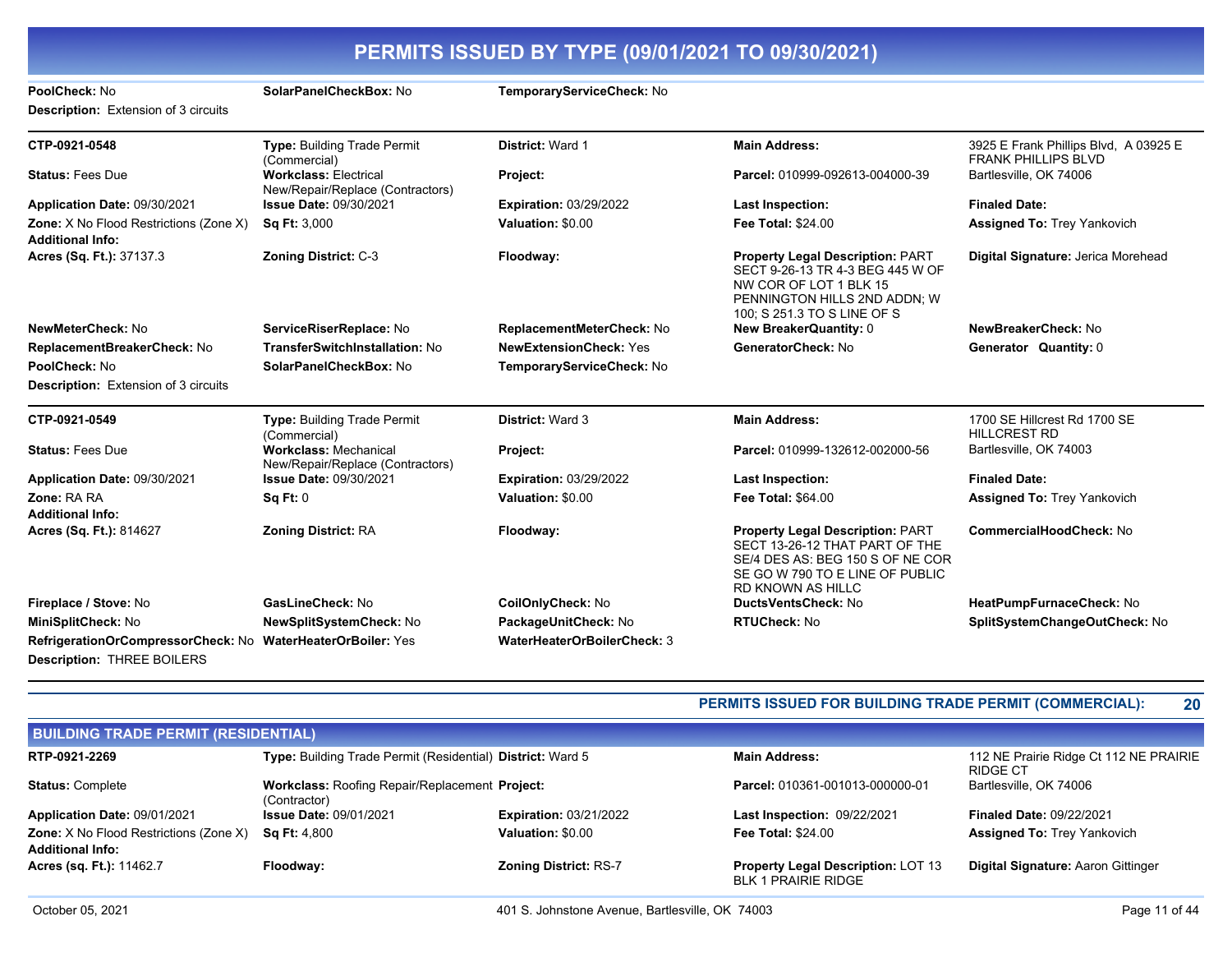|                                                                                                                                                                                      | PERMITS ISSUED BY TYPE (09/01/2021 TO 09/30/2021)                |                               |                                                                                 |                                                         |
|--------------------------------------------------------------------------------------------------------------------------------------------------------------------------------------|------------------------------------------------------------------|-------------------------------|---------------------------------------------------------------------------------|---------------------------------------------------------|
| <b>CompositeCheck: Yes</b><br><b>Description: Replacing Roof</b>                                                                                                                     | <b>MetalCheck: No</b>                                            | OtherCheck: No                | <b>Material Type:</b>                                                           | <b>Number of SEPARATE structures to be</b><br>Roofed: 1 |
|                                                                                                                                                                                      |                                                                  |                               |                                                                                 |                                                         |
| RTP-0921-2270                                                                                                                                                                        | Type: Building Trade Permit (Residential) District: Ward 5       |                               | <b>Main Address:</b>                                                            | 211 NE Beecher Ln Ln 211 NE<br>BEECHER LN               |
| <b>Status: Fees Due</b>                                                                                                                                                              | <b>Workclass: Electrical for New</b><br>Construction             | Project:                      | Parcel: 010702-000010-000000-01                                                 | Bartlesville, OK 74003                                  |
| Application Date: 09/01/2021                                                                                                                                                         | <b>Issue Date: 09/01/2021</b>                                    | <b>Expiration: 02/28/2022</b> | Last Inspection: 09/01/2021                                                     | <b>Finaled Date:</b>                                    |
| <b>Zone:</b> X No Flood Restrictions (Zone X)<br><b>Additional Info:</b><br><b>Total Square Footage of New</b><br><b>Construction: 2488</b><br><b>Description:</b> New single family | <b>Sq Ft: 2,488</b>                                              | Valuation: \$350,000.00       | <b>Fee Total: \$53.76</b>                                                       | <b>Assigned To: Trey Yankovich</b>                      |
| RTP-0921-2271                                                                                                                                                                        | Type: Building Trade Permit (Residential) District: Ward 2       |                               | <b>Main Address:</b>                                                            | 2716 SE Legacy Ct 2716 SE LEGACY CT                     |
| <b>Status: Fees Due</b>                                                                                                                                                              | <b>Workclass: Mechanical</b><br>New/Repair/Replace (Contractors) | Project:                      | Parcel: 010606-000009-000000-01                                                 | Bartlesville, OK 74006                                  |
| Application Date: 09/01/2021                                                                                                                                                         | <b>Issue Date: 09/01/2021</b>                                    | <b>Expiration: 02/28/2022</b> | <b>Last Inspection:</b>                                                         | <b>Finaled Date:</b>                                    |
| Zone: RS-10/PUD RS-10/PUD<br><b>Additional Info:</b>                                                                                                                                 | Sq Ft: 0                                                         | Valuation: \$0.00             | <b>Fee Total: \$24.00</b>                                                       | <b>Assigned To: Trey Yankovich</b>                      |
| Acres (Sq. Ft.): 44358.1                                                                                                                                                             | Zoning District: RS-10/PUD                                       | Floodway:                     | <b>Property Legal Description: LOT 9</b><br><b>LEGACY ESTATES</b>               | <b>CommercialHoodCheck: No</b>                          |
| Fireplace / Stove: No                                                                                                                                                                | GasLineCheck: No                                                 | <b>CoilOnlyCheck: Yes</b>     | <b>CollQuantity: 1</b>                                                          | DuctsVentsCheck: No                                     |
| HeatPumpFurnaceCheck: No                                                                                                                                                             | MiniSplitCheck: No                                               | NewSplitSystemCheck: No       | PackageUnitCheck: No                                                            | <b>RTUCheck: No</b>                                     |
| SplitSystemChangeOutCheck: No<br>Description: AC & COIL                                                                                                                              | RefrigerationOrCompressorCheck: No WaterHeaterOrBoiler: No       |                               |                                                                                 |                                                         |
| RTP-0921-2272                                                                                                                                                                        | Type: Building Trade Permit (Residential)                        | <b>District: Ward 2</b>       | <b>Main Address:</b>                                                            | 3202 SE Debbie Ln 3202 SE DEBBIE LN                     |
| <b>Status: Complete</b>                                                                                                                                                              | <b>Workclass: Electrical</b><br>New/Repair/Replace (Contractors) | Project:                      | Parcel: 010325-003044-000000-01                                                 | Bartlesville, OK 74006                                  |
| Application Date: 09/01/2021                                                                                                                                                         | <b>Issue Date: 09/01/2021</b>                                    | <b>Expiration: 02/28/2022</b> | Last Inspection: 09/01/2021                                                     | <b>Finaled Date: 09/02/2021</b>                         |
| Zone: RS-7 RS-7<br><b>Additional Info:</b>                                                                                                                                           | Sq Ft: 0                                                         | Valuation: \$0.00             | <b>Fee Total: \$24.00</b>                                                       | <b>Assigned To: Trey Yankovich</b>                      |
| Acres (Sq. Ft.): 7221.14                                                                                                                                                             | <b>Zoning District: RS-7</b>                                     | Floodway:                     | Property Legal Description: LOT 44<br>BLK 3 PARK PLACE ADDITION                 | NewMeterCheck: No                                       |
| ServiceRiserReplace: No                                                                                                                                                              | ReplacementMeterCheck: No                                        | NewBreakerCheck: No           | ReplacementBreakerCheck: No                                                     | TransferSwitchInstallation: No                          |
| <b>NewExtensionCheck: Yes</b>                                                                                                                                                        | GeneratorCheck: No                                               | PoolCheck: No                 | SolarPanelCheckBox: No                                                          | TemporaryServiceCheck: No                               |
| <b>Description:</b> 250 volt recep in garage                                                                                                                                         |                                                                  |                               |                                                                                 |                                                         |
| RTP-0921-2273                                                                                                                                                                        | Type: Building Trade Permit (Residential) District: Ward 5       |                               | <b>Main Address:</b>                                                            | 115 Prairie Ridge Ct 115 PRAIRIE RIDGE<br>СT            |
| <b>Status: Fees Paid</b>                                                                                                                                                             | <b>Workclass: Plumbing</b><br>New/Repair/Replace (Contractors)   | Project:                      | Parcel: 010361-001008-000000-01                                                 | Bartlesville, OK 74006                                  |
| Application Date: 09/01/2021                                                                                                                                                         | <b>Issue Date: 09/01/2021</b>                                    | <b>Expiration: 02/28/2022</b> | <b>Last Inspection:</b>                                                         | <b>Finaled Date:</b>                                    |
| <b>Zone: RS-7 RS-7</b><br><b>Additional Info:</b>                                                                                                                                    | <b>Sq Ft: 1</b>                                                  | Valuation: \$0.00             | Fee Total: \$24.00                                                              | <b>Assigned To: Trey Yankovich</b>                      |
| Acres (Sq. Ft.): 12000                                                                                                                                                               | Floodway:                                                        | <b>Zoning District: RS-7</b>  | Property Legal Description: LOT 8 BLK Digital Signature: jdm<br>1 PRAIRIE RIDGE |                                                         |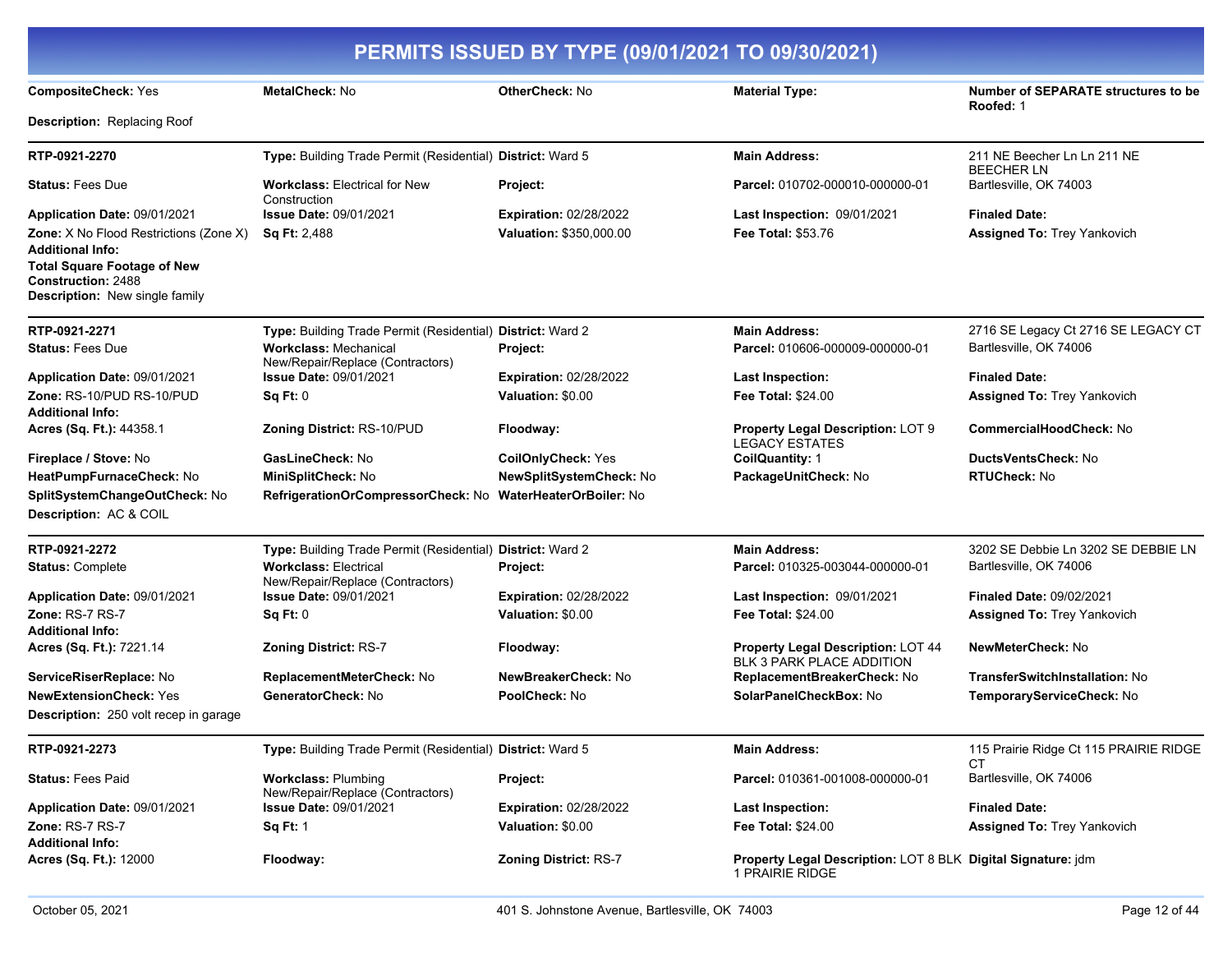|                                                                        | PERMITS ISSUED BY TYPE (09/01/2021 TO 09/30/2021)                                                                            |                                                    |                                                                             |                                                                |
|------------------------------------------------------------------------|------------------------------------------------------------------------------------------------------------------------------|----------------------------------------------------|-----------------------------------------------------------------------------|----------------------------------------------------------------|
| BackflowCheck: No<br>SewerCheck: No<br>Description: water heater       | GasLineCheck: No<br>SewerRepairCheck: No                                                                                     | GreaseQuanity: 0<br><b>BoilerQuantity: 1</b>       | GreaseCheck: No<br><b>BoilerCheck: Yes</b>                                  | ReconfigureCheck: No<br><b>WaterLineCheck: No</b>              |
| RTP-0921-2274<br><b>Status: Permit Issued</b>                          | Type: Building Trade Permit (Residential) District: Ward 3<br>Workclass: Roofing Repair/Replacement Project:<br>(Homeowner)  |                                                    | <b>Main Address:</b><br>Parcel: 010030-002015-000000-01                     | 1457 SW Maple 1457 SW MAPLE<br>Bartlesville, OK 74003          |
| Application Date: 09/01/2021<br>Zone: X No Flood Restrictions (Zone X) | <b>Issue Date: 09/01/2021</b><br>Sq Ft: 0                                                                                    | <b>Expiration: 03/21/2022</b><br>Valuation: \$0.00 | Last Inspection: 09/22/2021<br><b>Fee Total: \$24.00</b>                    | <b>Finaled Date:</b><br>Assigned To: Trey Yankovich            |
| <b>Additional Info:</b><br>Acres (sq. Ft.): 6323.39                    | Floodway:                                                                                                                    | <b>Zoning District: RS-5</b>                       | <b>NZOD Location Code: RaB02</b>                                            | Property Legal Description: LOT 15<br><b>BLK 2 BELLE MEADE</b> |
| <b>CompositeCheck: Yes</b>                                             | MetalCheck: No                                                                                                               | <b>OtherCheck: No</b>                              | <b>Number of SEPARATE structures to be</b><br>Roofed: 1                     |                                                                |
| Description: ROOF                                                      |                                                                                                                              |                                                    |                                                                             |                                                                |
| RTP-0921-2275<br><b>Status: Complete</b>                               | Type: Building Trade Permit (Residential) District: Ward 3<br>Workclass: Roofing Repair/Replacement Project:<br>(Contractor) |                                                    | <b>Main Address:</b><br>Parcel: 010418-004017-000000-01                     | 1705 SE Dewey 1705 SE DEWEY<br>Bartlesville, OK 74003          |
| Application Date: 09/02/2021                                           | <b>Issue Date: 09/02/2021</b>                                                                                                | <b>Expiration: 03/21/2022</b>                      | Last Inspection: 09/22/2021                                                 | <b>Finaled Date: 09/22/2021</b>                                |
| Zone: X No Flood Restrictions (Zone X)<br>Additional Info:             | <b>Sq Ft: 2,400</b>                                                                                                          | Valuation: \$0.00                                  | <b>Fee Total: \$24.00</b>                                                   | Assigned To: Trey Yankovich                                    |
| Acres (sq. Ft.): 6272.66                                               | Floodway:                                                                                                                    | <b>Zoning District: RS-5</b>                       | <b>Property Legal Description: LOT 17</b><br><b>BLK 4 ROSEDALE</b>          | Digital Signature: jkh                                         |
| <b>CompositeCheck: Yes</b>                                             | MetalCheck: No                                                                                                               | <b>OtherCheck: No</b>                              | <b>Material Type:</b>                                                       | Number of SEPARATE structures to be<br>Roofed: 1               |
| RTP-0921-2276                                                          | Type: Building Trade Permit (Residential) District: Ward 2                                                                   |                                                    | <b>Main Address:</b>                                                        | 2523 SE Vicksburg St                                           |
| <b>Status: Fees Due</b>                                                | <b>Workclass: Plumbing</b><br>New/Repair/Replace (Contractors)                                                               | Project:                                           | Parcel: 010083-003013-000000-01                                             | Bartlesville, OK 74006                                         |
| Application Date: 09/02/2021                                           | <b>Issue Date: 09/02/2021</b>                                                                                                | <b>Expiration: 03/01/2022</b>                      | Last Inspection: 09/02/2021                                                 | <b>Finaled Date: 09/03/2021</b>                                |
| <b>Zone: RS-10 RS-10</b>                                               | Sq Ft: 0                                                                                                                     | Valuation: \$0.00                                  | <b>Fee Total: \$24.00</b>                                                   | <b>Assigned To: Trey Yankovich</b>                             |
| Additional Info:<br>Acres (Sq. Ft.): 16672.4                           | Floodway:                                                                                                                    | <b>Zoning District: RS-10</b>                      | Property Legal Description: LOT 13<br>BLK 3 COLONIAL EST 6TH                | Digital Signature: NL                                          |
| <b>BackflowCheck: No</b>                                               | GasLineCheck: No                                                                                                             | GreaseQuanity: 0                                   | GreaseCheck: No                                                             | <b>ReconfigureCheck: No</b>                                    |
| SewerCheck: No                                                         | SewerRepairCheck: No                                                                                                         | <b>BoilerQuantity: 1</b>                           | <b>BoilerCheck: Yes</b>                                                     | <b>WaterLineCheck: No</b>                                      |
| Description: Replace 40gal water heater                                |                                                                                                                              |                                                    |                                                                             |                                                                |
| RTP-0921-2277                                                          | Type: Building Trade Permit (Residential) District: Ward 5                                                                   |                                                    | <b>Main Address:</b>                                                        | 339 NE Spruce Ave 339 NE SPRUCE<br>AVE                         |
| <b>Status: Fees Paid</b>                                               | <b>Workclass: Plumbing</b><br>New/Repair/Replace (Homeowner)                                                                 | <b>Project:</b>                                    | Parcel: 010184-004011-000000-01                                             | Bartlesville, OK 74006                                         |
| Application Date: 09/02/2021                                           | Issue Date: 09/02/2021                                                                                                       | <b>Expiration: 03/01/2022</b>                      | <b>Last Inspection:</b>                                                     | <b>Finaled Date:</b>                                           |
| <b>Zone:</b> X No Flood Restrictions (Zone X)<br>Additional Info:      | <b>Sq Ft: 1</b>                                                                                                              | Valuation: \$0.00                                  | <b>Fee Total: \$24.00</b>                                                   | Assigned To: Trey Yankovich                                    |
| Acres (Sq. Ft.): 8750.82                                               | Floodway:                                                                                                                    | Zoning District: RS-7/PUD                          | <b>Property Legal Description: LOT 11</b><br><b>BLK 4 HUGHES FISHER 3RD</b> | Digital Signature: jdm                                         |
| BackflowCheck: No                                                      | GasLineCheck: No                                                                                                             | GreaseQuanity: 0                                   | GreaseCheck: No                                                             | ReconfigureCheck: No                                           |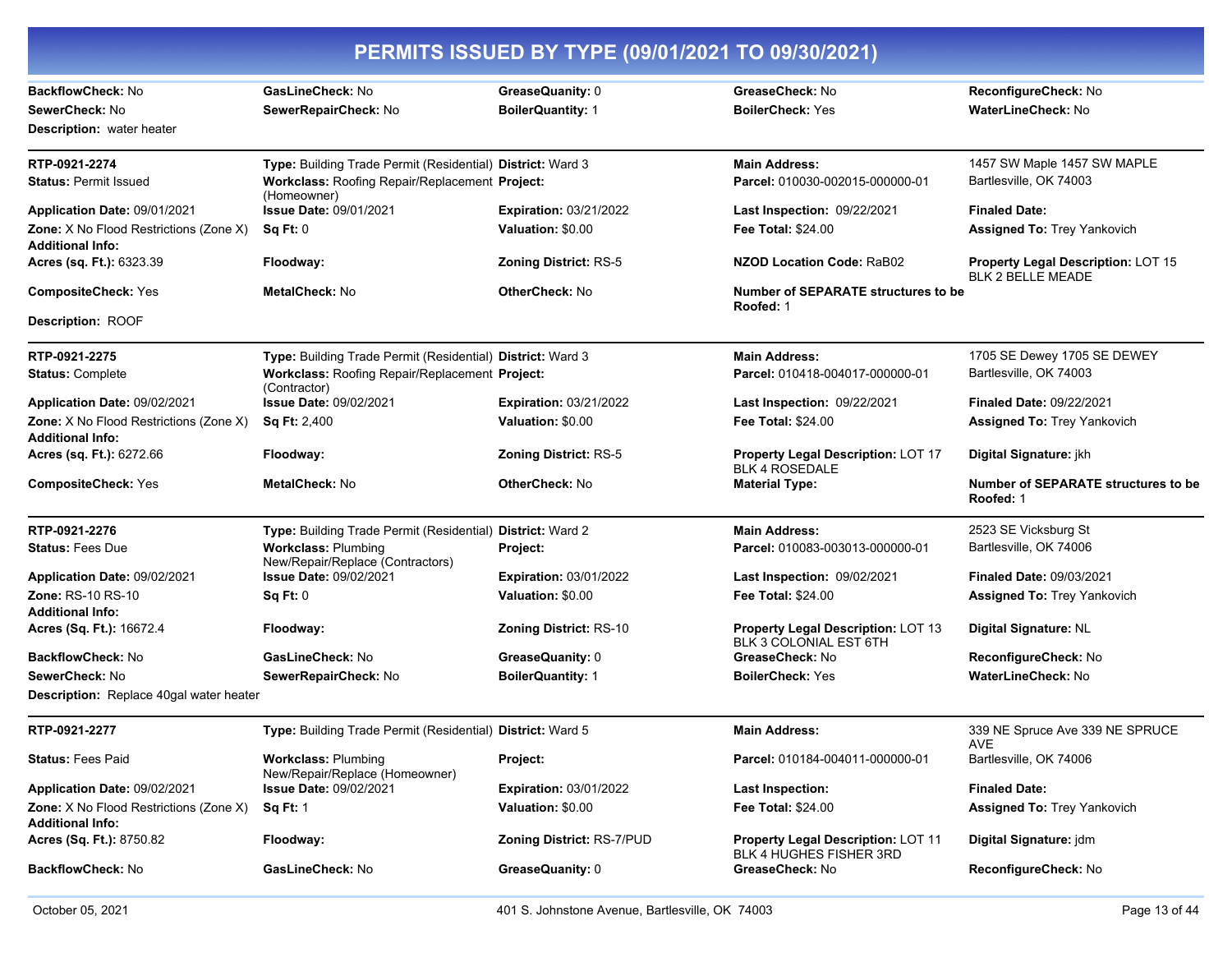|                                                                          |                                                                | PERMITS ISSUED BY TYPE (09/01/2021 TO 09/30/2021)       |                                                                                                                                                                  |                                                                           |
|--------------------------------------------------------------------------|----------------------------------------------------------------|---------------------------------------------------------|------------------------------------------------------------------------------------------------------------------------------------------------------------------|---------------------------------------------------------------------------|
| SewerCheck: No<br><b>Description:</b> water heater                       | SewerRepairCheck: No                                           | <b>BoilerQuantity: 1</b>                                | <b>BoilerCheck: Yes</b>                                                                                                                                          | WaterLineCheck: No                                                        |
| RTP-0921-2278                                                            | Type: Building Trade Permit (Residential) District: Ward 4     |                                                         | <b>Main Address:</b>                                                                                                                                             | 128 SE Cherokee Ave 128 SE<br><b>CHEROKEE AVE</b>                         |
| <b>Status: Fees Due</b>                                                  | <b>Workclass: Plumbing</b><br>New/Repair/Replace (Contractors) | Project:                                                | Parcel: 010001-013006-000000-02                                                                                                                                  | Bartlesville, OK 74003                                                    |
| Application Date: 09/03/2021                                             | <b>Issue Date: 09/03/2021</b>                                  | <b>Expiration: 03/02/2022</b>                           | <b>Last Inspection: 09/03/2021</b>                                                                                                                               | <b>Finaled Date: 09/04/2021</b>                                           |
| Zone: TIF 2 District TIF 2 District<br><b>Additional Info:</b>           | Sq Ft: 0                                                       | Valuation: \$0.00                                       | Fee Total: \$24.00                                                                                                                                               | <b>Assigned To: Trey Yankovich</b>                                        |
| Acres (Sq. Ft.): 7551.75                                                 | Floodway: 100yr flood                                          | <b>Zoning District: C-4</b>                             | Property Legal Description: ELY 1.5 OF BackflowCheck: No<br>CHEROKEE R/O/W ADJ TO S 21.5 OF S<br>1/2 LOT 6: S 1/2 LOT 6 BLK 13 ORIG<br><b>BARTLESVILLE</b>       |                                                                           |
| <b>GasLineCheck: Yes</b>                                                 | GreaseCheck: No                                                | ReconfigureCheck: No                                    | SewerCheck: No                                                                                                                                                   | SewerRepairCheck: No                                                      |
| <b>BoilerCheck: No</b>                                                   | WaterLineCheck: No                                             |                                                         |                                                                                                                                                                  |                                                                           |
| <b>Description: GAS PRESSURE TEST</b>                                    |                                                                |                                                         |                                                                                                                                                                  |                                                                           |
| RTP-0921-2279                                                            | Type: Building Trade Permit (Residential) District: Ward 1     |                                                         | <b>Main Address:</b>                                                                                                                                             | 4624 E Tuxedo Blvd 04624 E TUXEDO<br><b>BLVD</b>                          |
| <b>Status: Complete</b>                                                  | Workclass: Roofing Repair/Replacement Project:<br>(Contractor) |                                                         | Parcel: 010999-042613-002000-03                                                                                                                                  | Bartlesville, OK 74006                                                    |
| Application Date: 09/03/2021                                             | <b>Issue Date: 09/03/2021</b>                                  | <b>Expiration: 03/21/2022</b>                           | <b>Last Inspection: 09/21/2021</b>                                                                                                                               | <b>Finaled Date: 09/22/2021</b>                                           |
| Zone: X No Flood Restrictions (Zone X)<br><b>Additional Info:</b>        | Sq Ft: 0                                                       | Valuation: \$0.00                                       | Fee Total: \$24.00                                                                                                                                               | <b>Assigned To: Trey Yankovich</b>                                        |
| Acres (sq. Ft.): 17537.6                                                 | Floodway:                                                      | <b>Zoning District: RS-7</b>                            | <b>Property Legal Description: PART</b><br>SECT 4-26-13 TR 32-2 BEG 235 E OF<br>SW CORNER OF SW SW SE; E 155; N<br>130; W 155; S 130 TO BEG LESS N 8<br>1/2 OF S | <b>CompositeCheck: No</b>                                                 |
| MetalCheck: No                                                           | <b>OtherCheck: No</b>                                          | <b>Number of SEPARATE structures to be</b><br>Roofed: 1 |                                                                                                                                                                  |                                                                           |
| Description: AKA 103 NE FENWAY AVE                                       |                                                                |                                                         |                                                                                                                                                                  |                                                                           |
| RTP-0921-2280                                                            | Type: Building Trade Permit (Residential) District: Ward 3     |                                                         | <b>Main Address:</b>                                                                                                                                             | 301 SW 8Th St 301 SW 8TH ST                                               |
| <b>Status: Fees Paid</b>                                                 | Workclass: Roofing Repair/Replacement Project:<br>(Contractor) |                                                         | Parcel: 010001-071001-000000-01                                                                                                                                  | Bartlesville, OK 74003                                                    |
| Application Date: 09/07/2021                                             | <b>Issue Date: 09/07/2021</b>                                  | <b>Expiration: 03/28/2022</b>                           | Last Inspection: 09/28/2021                                                                                                                                      | <b>Finaled Date:</b>                                                      |
| <b>Zone:</b> X No Flood Restrictions (Zone X)<br><b>Additional Info:</b> | Sq Ft: 0                                                       | Valuation: \$0.00                                       | Fee Total: \$24.00                                                                                                                                               | Assigned To: Trey Yankovich                                               |
| Acres (sq. Ft.): 5567.02                                                 | Floodway:                                                      | Zoning District: RM-.75                                 | NZOD Location Code: Or01N71                                                                                                                                      | <b>Property Legal Description: N 40 LOT 1</b><br>BLK 71 ORIG BARTLESVILLE |
| <b>CompositeCheck: Yes</b>                                               | <b>MetalCheck: No</b>                                          | <b>OtherCheck: No</b>                                   | <b>Number of SEPARATE structures to be</b><br>Roofed: 1                                                                                                          |                                                                           |
| Description: ASPHALT SHINGLE ROOF - 301-303 W. 8TH ST                    |                                                                |                                                         |                                                                                                                                                                  |                                                                           |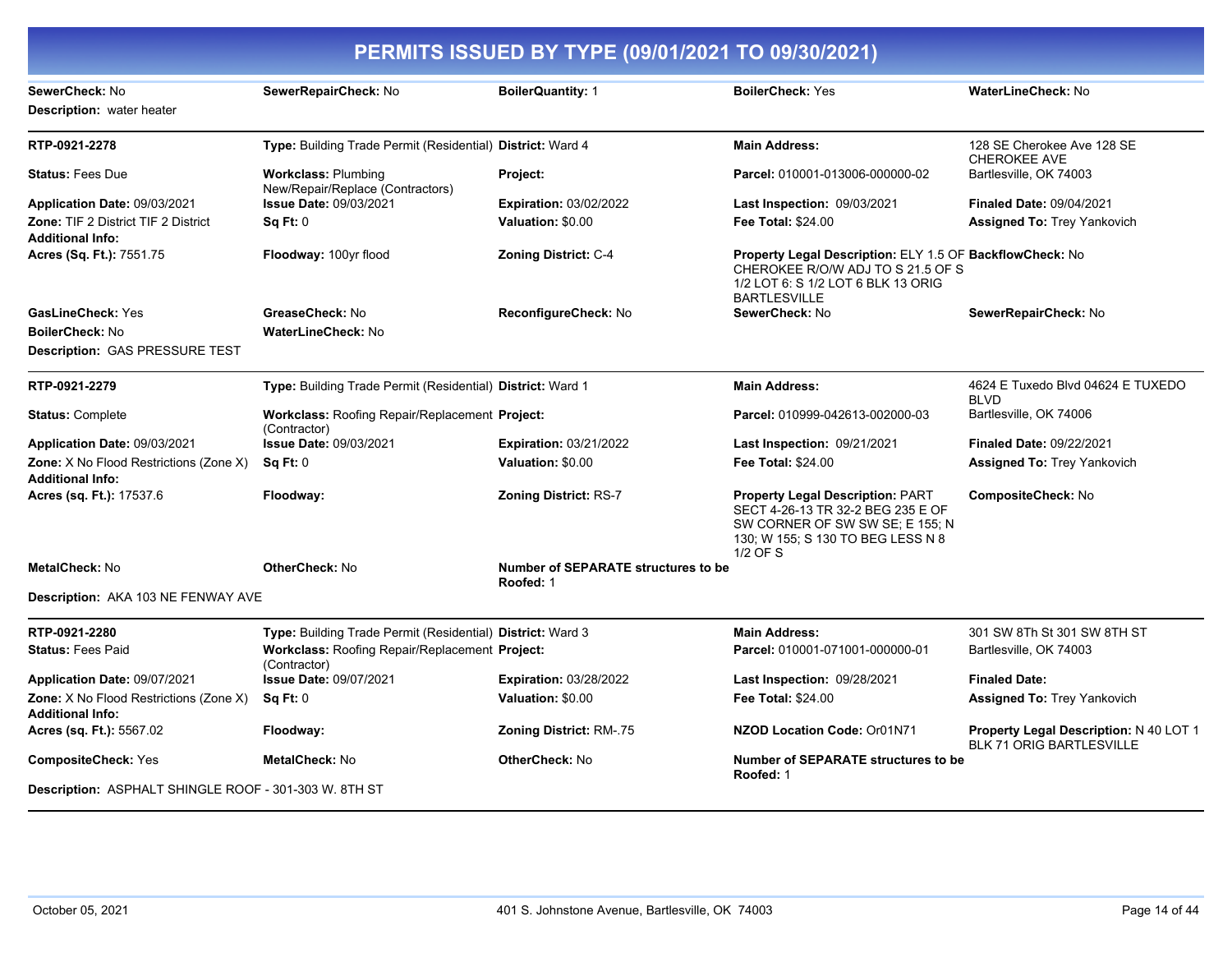| PERMITS ISSUED BY TYPE (09/01/2021 TO 09/30/2021)                 |                                                                  |                               |                                                                                                                           |                                                            |
|-------------------------------------------------------------------|------------------------------------------------------------------|-------------------------------|---------------------------------------------------------------------------------------------------------------------------|------------------------------------------------------------|
| RTP-0921-2281                                                     | Type: Building Trade Permit (Residential) District: Ward 5       |                               | <b>Main Address:</b>                                                                                                      | 900 SE King Dr 900 SE KING DR                              |
| <b>Status: Complete</b>                                           | <b>Workclass: Electrical</b><br>New/Repair/Replace (Contractors) | Project:                      | Parcel: 010048-001001-000000-01                                                                                           | Bartlesville, OK 74006                                     |
| <b>Application Date: 09/07/2021</b>                               | <b>Issue Date: 09/07/2021</b>                                    | <b>Expiration: 03/07/2022</b> | Last Inspection: 09/07/2021                                                                                               | <b>Finaled Date: 09/08/2021</b>                            |
| Zone: X No Flood Restrictions (Zone X)<br><b>Additional Info:</b> | Sq Ft: 0                                                         | Valuation: \$0.00             | <b>Fee Total: \$24.00</b>                                                                                                 | <b>Assigned To: Trey Yankovich</b>                         |
| <b>Acres (Sq. Ft.):</b> 11837.5                                   | Zoning District: RS-10/PUD                                       | Floodway:                     | Property Legal Description: LOT 1 BLK NewMeterCheck: No<br>1 CAMBRIDGE PK 1 SEC A                                         |                                                            |
| ServiceRiserReplace: No                                           | ReplacementMeterCheck: No                                        | NewBreakerCheck: No           | ReplacementBreakerCheck: No                                                                                               | TransferSwitchInstallation: No                             |
| <b>NewExtensionCheck: Yes</b>                                     | GeneratorCheck: No                                               | PoolCheck: No                 | SolarPanelCheckBox: No                                                                                                    | TemporaryServiceCheck: No                                  |
| <b>Description:</b> 50 amp recep in garage                        |                                                                  |                               |                                                                                                                           |                                                            |
| RTP-0921-2282                                                     | Type: Building Trade Permit (Residential) District: Ward 2       |                               | <b>Main Address:</b>                                                                                                      | 3317 SE Willowood Dr 3317 SE<br>WILLOWOOD DR               |
| <b>Status: Permit Issued</b>                                      | <b>Workclass: Electrical</b><br>New/Repair/Replace (Homeowner)   | Project:                      | Parcel: 010535-013010-000000-01                                                                                           | Bartlesville, OK 74006                                     |
| Application Date: 09/07/2021                                      | <b>Issue Date: 09/07/2021</b>                                    | <b>Expiration: 03/07/2022</b> | <b>Last Inspection: 09/27/2021</b>                                                                                        | <b>Finaled Date:</b>                                       |
| Zone: X No Flood Restrictions (Zone X)<br><b>Additional Info:</b> | Sq Ft: 0                                                         | Valuation: \$0.00             | <b>Fee Total: \$24.00</b>                                                                                                 | <b>Assigned To: Trey Yankovich</b>                         |
| Acres (Sq. Ft.): 32110.6                                          | <b>Zoning District: RS-10</b>                                    | Floodway:                     | Property Legal Description: LOT 10<br>LOT 11 LESS BEG NW COR ELY 3 SLY<br>147 WLY 13 N TO BEG BLK 13<br>WOODLAND PARK 6TH | <b>NewMeterCheck: Yes</b>                                  |
| <b>ServiceRiserReplace:</b> No                                    | ReplacementMeterCheck: No                                        | NewBreakerCheck: No           | ReplacementBreakerCheck: No                                                                                               | <b>TransferSwitchInstallation: No</b>                      |
| NewExtensionCheck: No                                             | GeneratorCheck: No                                               | PoolCheck: No                 | SolarPanelCheckBox: No                                                                                                    | TemporaryServiceCheck: No                                  |
| Description: NEW SERVICE FOR ACCESSORY BLDG                       |                                                                  |                               |                                                                                                                           |                                                            |
| RTP-0921-2283                                                     | Type: Building Trade Permit (Residential) District: Ward 3       |                               | <b>Main Address:</b>                                                                                                      | 1209 SW Armstrong 1209 SW<br>ARMSTRONG                     |
| <b>Status:</b> Fees Paid                                          | Workclass: Roofing Repair/Replacement Project:<br>(Contractor)   |                               | Parcel: 010240-020003-000000-01                                                                                           | Bartlesville, OK 74003                                     |
| Application Date: 09/07/2021                                      | <b>Issue Date: 09/07/2021</b>                                    | <b>Expiration: 03/28/2022</b> | Last Inspection: 09/28/2021                                                                                               | <b>Finaled Date:</b>                                       |
| Zone: X No Flood Restrictions (Zone X)<br><b>Additional Info:</b> | Sq Ft: 0                                                         | Valuation: \$0.00             | <b>Fee Total: \$24.00</b>                                                                                                 | <b>Assigned To: Trey Yankovich</b>                         |
| <b>Acres (sq. Ft.):</b> 7215.01                                   | Floodway:                                                        | <b>Zoning District: RM-3</b>  | NZOD Location Code: RaMd20                                                                                                | Property Legal Description: LOT 3 BLK<br>20 MC DANIELS 2ND |
| <b>CompositeCheck: Yes</b>                                        | MetalCheck: No                                                   | <b>OtherCheck: No</b>         | Number of SEPARATE structures to be<br>Roofed: 1                                                                          |                                                            |
| RTP-0921-2284                                                     | Type: Building Trade Permit (Residential) District: Ward 1       |                               | <b>Main Address:</b>                                                                                                      | 1020 SE Macklyn Ln 1020 SE MACKLYN<br>LN                   |
| <b>Status: Complete</b>                                           | <b>Workclass: Electrical</b><br>New/Repair/Replace (Contractors) | Project:                      | Parcel: 010461-005005-000000-01                                                                                           | Bartlesville, OK 74006                                     |
| Application Date: 09/07/2021                                      | <b>Issue Date: 09/07/2021</b>                                    | <b>Expiration: 03/30/2022</b> | Last Inspection: 10/01/2021                                                                                               | <b>Finaled Date: 10/01/2021</b>                            |
| Zone: RS-7 RS-7                                                   | Sq Ft: 0                                                         | Valuation: \$0.00             | <b>Fee Total: \$24.00</b>                                                                                                 | <b>Assigned To:</b>                                        |
| <b>Additional Info:</b>                                           |                                                                  |                               |                                                                                                                           |                                                            |
| <b>Acres (Sq. Ft.):</b> 8232.79                                   | Zoning District: RS-7                                            | Floodway:                     | Property Legal Description: LOT 5 BLK NewMeterCheck: No<br>5 STONEGATE 1ST ADDN                                           |                                                            |
| ServiceRiserReplace: No                                           | ReplacementMeterCheck: No                                        | NewBreakerCheck: No           | ReplacementBreakerCheck: No                                                                                               | <b>TransferSwitchInstallation: No</b>                      |
| NewExtensionCheck: No                                             | GeneratorCheck: No                                               | PoolCheck: No                 | <b>SolarPanelCheckBox: Yes</b>                                                                                            | TemporaryServiceCheck: No                                  |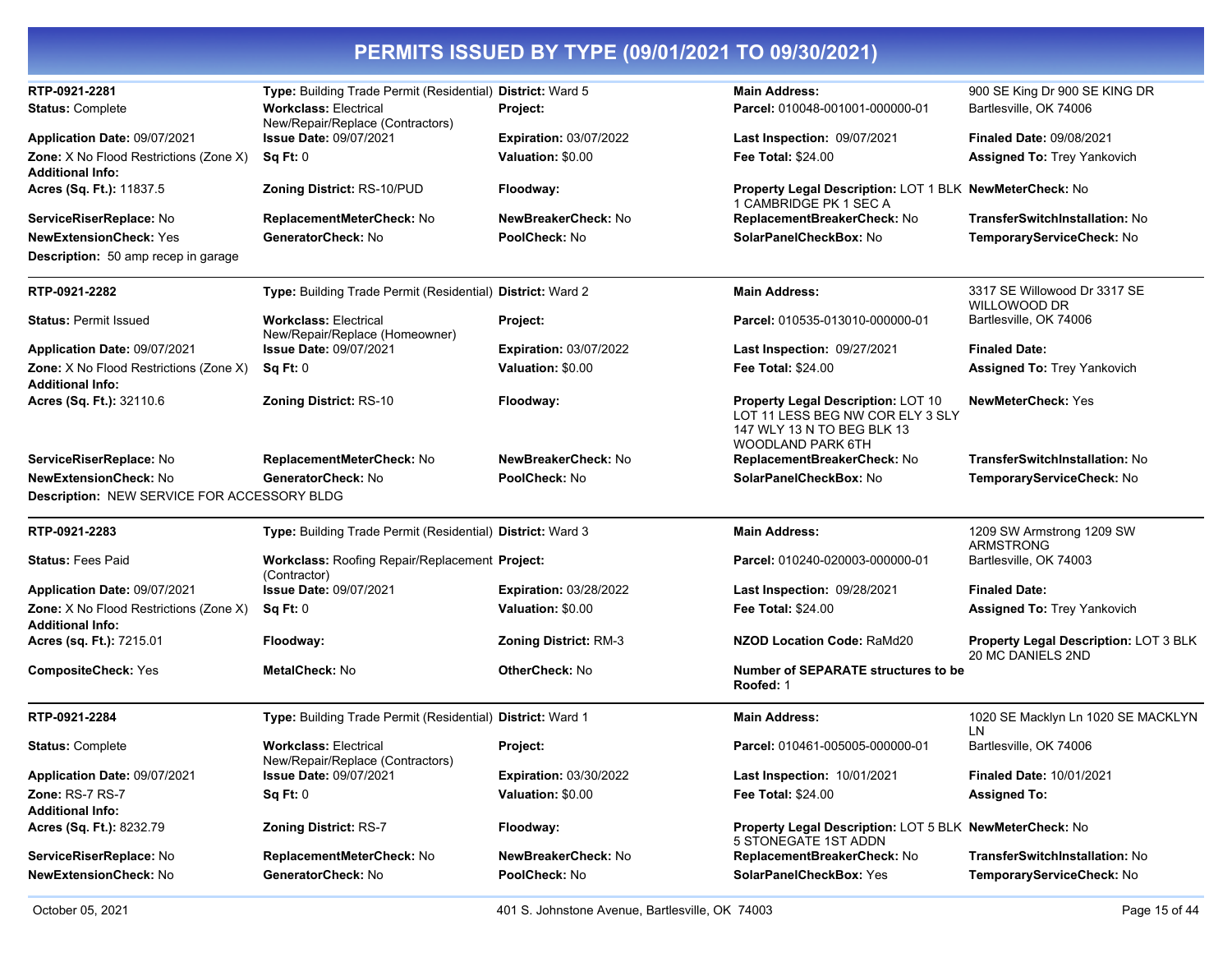#### **Description:** SOLAR PANEL INSTALLATION

| RTP-0921-2286                                     | Type: Building Trade Permit (Residential) District: Ward 2     |                                                         | <b>Main Address:</b>                                                                  | 2604 Camelot 2604 CAMELOT CT                     |
|---------------------------------------------------|----------------------------------------------------------------|---------------------------------------------------------|---------------------------------------------------------------------------------------|--------------------------------------------------|
| <b>Status: Fees Paid</b>                          | <b>Workclass: Plumbing</b><br>New/Repair/Replace (Contractors) | Project:                                                | Parcel: 010084-004014-000000-01                                                       | Bartlesville, OK 74006                           |
| Application Date: 09/07/2021                      | <b>Issue Date: 09/07/2021</b>                                  | <b>Expiration: 03/07/2022</b>                           | <b>Last Inspection:</b>                                                               | <b>Finaled Date:</b>                             |
| <b>Zone: RS-10 RS-10</b>                          | Sq Ft: 0                                                       | Valuation: \$0.00                                       | Fee Total: \$24.00                                                                    | <b>Assigned To: Trey Yankovich</b>               |
| <b>Additional Info:</b>                           |                                                                |                                                         |                                                                                       |                                                  |
| Acres (Sq. Ft.): 17527                            | Floodway:                                                      | <b>Zoning District: RS-10</b>                           | <b>Property Legal Description: LOT 14</b><br>BLK 4 COLONIAL EST 7TH                   | <b>BackflowCheck: No</b>                         |
| GasLineCheck: No                                  | GreaseCheck: No                                                | ReconfigureCheck: No                                    | SewerCheck: No                                                                        | SewerRepairCheck: No                             |
| <b>BoilerQuantity: 1</b>                          | <b>BoilerCheck: Yes</b>                                        | <b>WaterLineCheck: No</b>                               |                                                                                       |                                                  |
| Description: HOT WATER TANK INSTALL               |                                                                |                                                         |                                                                                       |                                                  |
| RTP-0921-2287                                     | Type: Building Trade Permit (Residential) District: Ward 5     |                                                         | <b>Main Address:</b>                                                                  | 211 NE Beecher Ln Ln 211 NE<br><b>BEECHER LN</b> |
| <b>Status: Fees Due</b>                           | <b>Workclass: Plumbing for New</b><br>Construction             | Project:                                                | Parcel: 010702-000003-000000-01                                                       | Bartlesville, OK 74006                           |
| Application Date: 09/07/2021                      | <b>Issue Date: 09/07/2021</b>                                  | <b>Expiration: 03/07/2022</b>                           | <b>Last Inspection: 09/07/2021</b>                                                    | <b>Finaled Date:</b>                             |
| Zone: RS-7 RS-7                                   | <b>Sq Ft: 2,488</b>                                            | Valuation: \$0.00                                       | Fee Total: \$53.76                                                                    | <b>Assigned To: Trey Yankovich</b>               |
| <b>Additional Info:</b>                           |                                                                |                                                         |                                                                                       |                                                  |
| <b>Total Square Footage of New</b>                | <b>UtilityOrderRelated: Yes</b>                                | Is this permit accompanied by a                         |                                                                                       |                                                  |
| <b>Construction: 2488</b>                         |                                                                | building permit?: Yes                                   |                                                                                       |                                                  |
| <b>Description: PLUMBING FOR NEW CONSTRUCTION</b> |                                                                |                                                         |                                                                                       |                                                  |
| RTP-0921-2288                                     | Type: Building Trade Permit (Residential) District: Ward 1     |                                                         | <b>Main Address:</b>                                                                  | 872 SE Concord Dr 872 SE CONCORD<br><b>DR</b>    |
| <b>Status: Complete</b>                           | <b>Workclass: Plumbing</b><br>New/Repair/Replace (Contractors) | Project:                                                | Parcel: 010251-030001-000000-01                                                       | Bartlesville, OK 74006                           |
| Application Date: 09/07/2021                      | Issue Date: 09/07/2021                                         | <b>Expiration: 03/09/2022</b>                           | Last Inspection: 09/10/2021                                                           | <b>Finaled Date: 09/11/2021</b>                  |
| Zone:                                             | Sq Ft: 0                                                       | Valuation: \$0.00                                       | <b>Fee Total: \$24.00</b>                                                             | <b>Assigned To: Trey Yankovich</b>               |
| <b>Additional Info:</b>                           |                                                                |                                                         |                                                                                       |                                                  |
| Digital Signature: NIKKI WOOTEN                   | <b>BackflowCheck: No</b>                                       | GasLineCheck: No                                        | GreaseQuanity: 0                                                                      | GreaseCheck: No                                  |
| ReconfigureCheck: No                              | SewerCheck: No                                                 | SewerRepairCheck: No                                    | <b>BoilerQuantity: 1</b>                                                              | <b>BoilerCheck: Yes</b>                          |
| <b>WaterLineCheck: No</b>                         |                                                                |                                                         |                                                                                       |                                                  |
| <b>Description: WATER HEATER REPLACEMENT</b>      |                                                                |                                                         |                                                                                       |                                                  |
| RTP-0921-2289                                     | Type: Building Trade Permit (Residential) District: Ward 2     |                                                         | <b>Main Address:</b>                                                                  | 3111 SE Wayside Dr 3111 SE WAYSIDE<br>DR         |
| <b>Status: Complete</b>                           | Workclass: Roofing Repair/Replacement Project:<br>(Contractor) |                                                         | Parcel: 010505-003003-000000-01                                                       | Bartlesville, OK 74006                           |
| Application Date: 09/07/2021                      | <b>Issue Date: 09/07/2021</b>                                  | <b>Expiration: 03/07/2022</b>                           | Last Inspection: 09/08/2021                                                           | <b>Finaled Date: 09/09/2021</b>                  |
| <b>Zone: RS-10 RS-10</b>                          | Sq Ft: 0                                                       | Valuation: \$0.00                                       | Fee Total: \$24.00                                                                    | <b>Assigned To: Trey Yankovich</b>               |
| <b>Additional Info:</b>                           |                                                                |                                                         |                                                                                       |                                                  |
| Acres (sq. Ft.): 9506.74                          | Floodway:                                                      | <b>Zoning District: RS-7</b>                            | Property Legal Description: LOT 3 BLK CompositeCheck: Yes<br><b>3 WAYSIDE HEIGHTS</b> |                                                  |
| <b>MetalCheck: No</b>                             | <b>OtherCheck: No</b>                                          | <b>Number of SEPARATE structures to be</b><br>Roofed: 1 |                                                                                       |                                                  |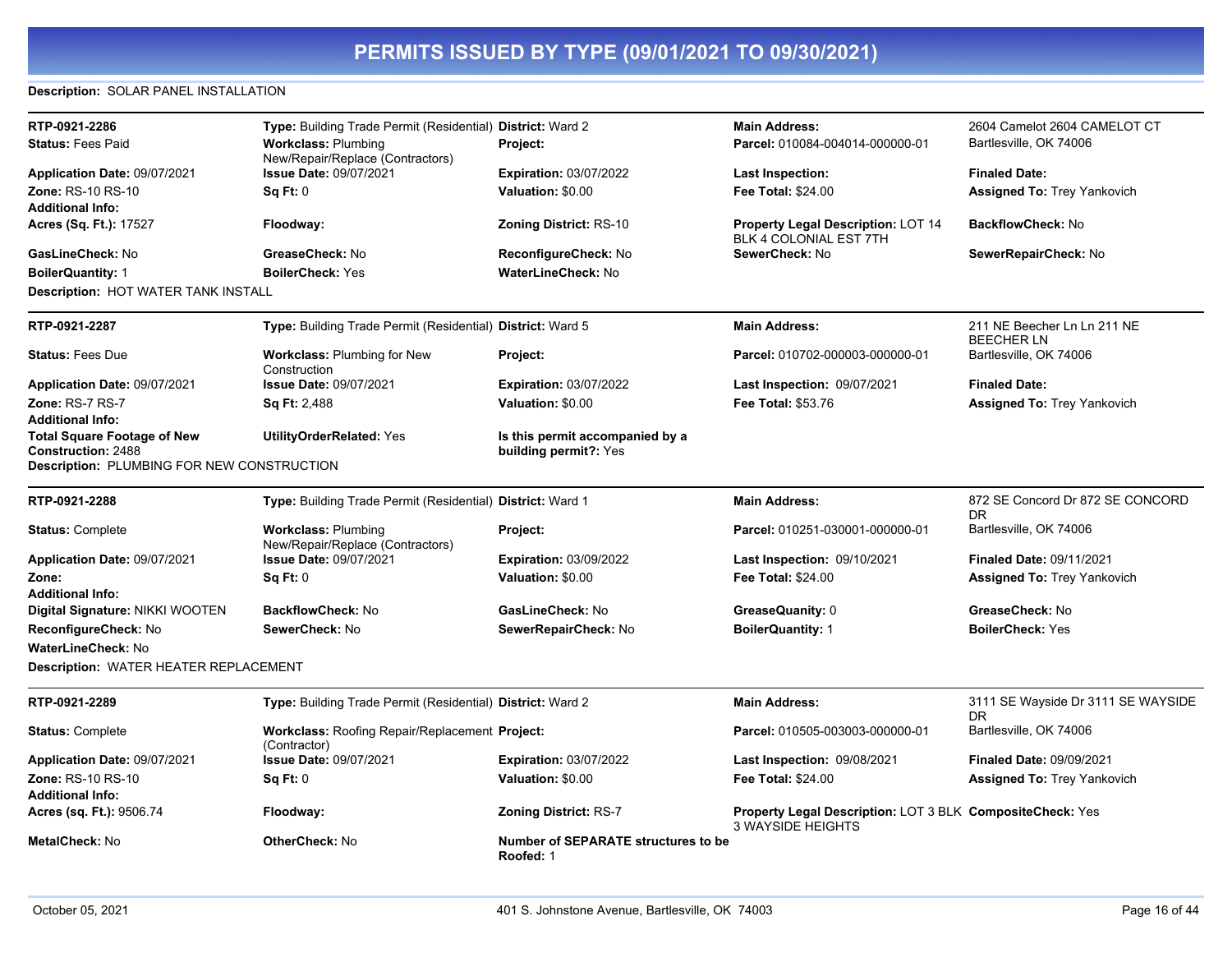#### **Description:** SHINGLE

| RTP-0921-2290                                                            | Type: Building Trade Permit (Residential) District: Ward 3                |                               | <b>Main Address:</b>                                                                               | 2096 SE Dewey Ave 2096 SE DEWEY<br>AVE                                        |
|--------------------------------------------------------------------------|---------------------------------------------------------------------------|-------------------------------|----------------------------------------------------------------------------------------------------|-------------------------------------------------------------------------------|
| <b>Status: Complete</b>                                                  | <b>Workclass: Roofing Repair/Replacement Project:</b><br>(Contractor)     |                               | Parcel: 010455-002026-000000-01                                                                    | Bartlesville, OK 74003                                                        |
| Application Date: 09/07/2021                                             | <b>Issue Date: 09/08/2021</b>                                             | <b>Expiration: 03/21/2022</b> | Last Inspection: 09/22/2021                                                                        | <b>Finaled Date: 09/22/2021</b>                                               |
| <b>Zone:</b> X No Flood Restrictions (Zone X)                            | <b>Sq Ft: 2,500</b>                                                       | Valuation: \$0.00             | Fee Total: \$24.00                                                                                 | <b>Assigned To: Trey Yankovich</b>                                            |
| <b>Additional Info:</b>                                                  |                                                                           |                               |                                                                                                    |                                                                               |
| <b>Property Legal Description: LOT 26</b><br>BLK 2 SOUTH VIEW ADDN       | Digital Signature: jkh                                                    | <b>CompositeCheck: Yes</b>    | MetalCheck: No                                                                                     | OtherCheck: No                                                                |
| <b>Material Type:</b>                                                    | Number of SEPARATE structures to be Acres (sq. Ft.): 8720.19<br>Roofed: 1 |                               | Floodway:                                                                                          | <b>Zoning District: RS-5</b>                                                  |
| RTP-0921-2291                                                            | Type: Building Trade Permit (Residential) District: Ward 5                |                               | <b>Main Address:</b>                                                                               | 1612 Arbor 1612 ARBOR DR                                                      |
| <b>Status: Complete</b>                                                  | <b>Workclass: Electrical</b><br>New/Repair/Replace (Contractors)          | Project:                      | Parcel: 010362-002002-000000-01                                                                    | Bartlesville, OK 74006                                                        |
| <b>Application Date: 09/08/2021</b>                                      | <b>Issue Date: 09/08/2021</b>                                             | <b>Expiration: 03/09/2022</b> | <b>Last Inspection: 09/10/2021</b>                                                                 | <b>Finaled Date: 09/25/2021</b>                                               |
| Zone: RS-12 RS-12                                                        | <b>Sq Ft: 1,705</b>                                                       | Valuation: \$0.00             | <b>Fee Total: \$24.00</b>                                                                          | <b>Assigned To: Trey Yankovich</b>                                            |
| <b>Additional Info:</b>                                                  |                                                                           |                               |                                                                                                    |                                                                               |
| Acres (Sq. Ft.): 20332.1                                                 | <b>Zoning District: RS-12</b>                                             | Floodway:                     | Property Legal Description: LOT 2 BLK Digital Signature: Jerica Morehead<br>2 EAST PRAIRIE HEIGHTS |                                                                               |
| NewMeterCheck: No                                                        | ServiceRiserReplace: No                                                   | ReplacementMeterCheck: No     | <b>New BreakerQuantity: 1</b>                                                                      | NewBreakerCheck: Yes                                                          |
| ReplacementBreakerCheck: No                                              | <b>TransferSwitchInstallation: No</b>                                     | <b>NewExtensionCheck: No</b>  | GeneratorCheck: No                                                                                 | Generator Quantity: 0                                                         |
| PoolCheck: No                                                            | SolarPanelCheckBox: No                                                    | TemporaryServiceCheck: No     |                                                                                                    |                                                                               |
| <b>Description:</b> panel replacement                                    |                                                                           |                               |                                                                                                    |                                                                               |
| RTP-0921-2292                                                            | Type: Building Trade Permit (Residential) District: Ward 3                |                               | <b>Main Address:</b>                                                                               | 1562 SW Hickory Ave Ave 1562 SW<br><b>HICKORY AVE</b>                         |
| <b>Status: Fees Due</b>                                                  | <b>Workclass: Plumbing</b><br>New/Repair/Replace (Contractors)            | Project:                      | Parcel: 010220-004016-000000-01                                                                    | Bartlesville, OK 74003                                                        |
| Application Date: 09/08/2021                                             | <b>Issue Date: 09/08/2021</b>                                             | <b>Expiration: 03/07/2022</b> | Last Inspection: 09/08/2021                                                                        | <b>Finaled Date: 09/09/2021</b>                                               |
| <b>Zone:</b> X No Flood Restrictions (Zone X)<br><b>Additional Info:</b> | <b>Sq Ft: 1</b>                                                           | Valuation: \$0.00             | <b>Fee Total: \$24.00</b>                                                                          | <b>Assigned To: Trey Yankovich</b>                                            |
| <b>Acres (Sq. Ft.):</b> 11318.2                                          | Floodway:                                                                 | <b>Zoning District: RS-5</b>  | <b>NZOD Location Code: U1504</b>                                                                   | Property Legal Description: S 35 LOT<br>16 ALL LOT 17 BLK 4 LANNOM<br>SUB-DIV |
| Digital Signature: jdm                                                   | <b>BackflowCheck: No</b>                                                  | GasLineCheck: No              | GreaseQuanity: 0                                                                                   | GreaseCheck: No                                                               |
| ReconfigureCheck: No                                                     | SewerCheck: No                                                            | SewerRepairCheck: No          | BoilerQuantity: 0                                                                                  | <b>BoilerCheck: No</b>                                                        |
| <b>WaterLineCheck: Yes</b>                                               |                                                                           |                               |                                                                                                    |                                                                               |
| <b>Description: water service</b>                                        |                                                                           |                               |                                                                                                    |                                                                               |
| RTP-0921-2293                                                            | Type: Building Trade Permit (Residential) District: Ward 3                |                               | <b>Main Address:</b>                                                                               | 1705 SE Cherokee PI 1705 SE<br><b>CHEROKEE PL</b>                             |
| <b>Status: Fees Due</b>                                                  | <b>Workclass: Plumbing</b><br>New/Repair/Replace (Contractors)            | Project:                      | Parcel: 010060-005002-000000-01                                                                    | Bartlesville, OK 74003                                                        |
| Application Date: 09/08/2021                                             | Issue Date: 09/08/2021                                                    | <b>Expiration: 03/08/2022</b> | Last Inspection: 09/09/2021                                                                        | <b>Finaled Date: 09/09/2021</b>                                               |
| <b>Zone: RS-5 RS-5</b>                                                   | <b>Sq Ft: 1</b>                                                           | Valuation: \$0.00             | <b>Fee Total: \$24.00</b>                                                                          | <b>Assigned To: Trey Yankovich</b>                                            |
| Additional Info:                                                         |                                                                           |                               |                                                                                                    |                                                                               |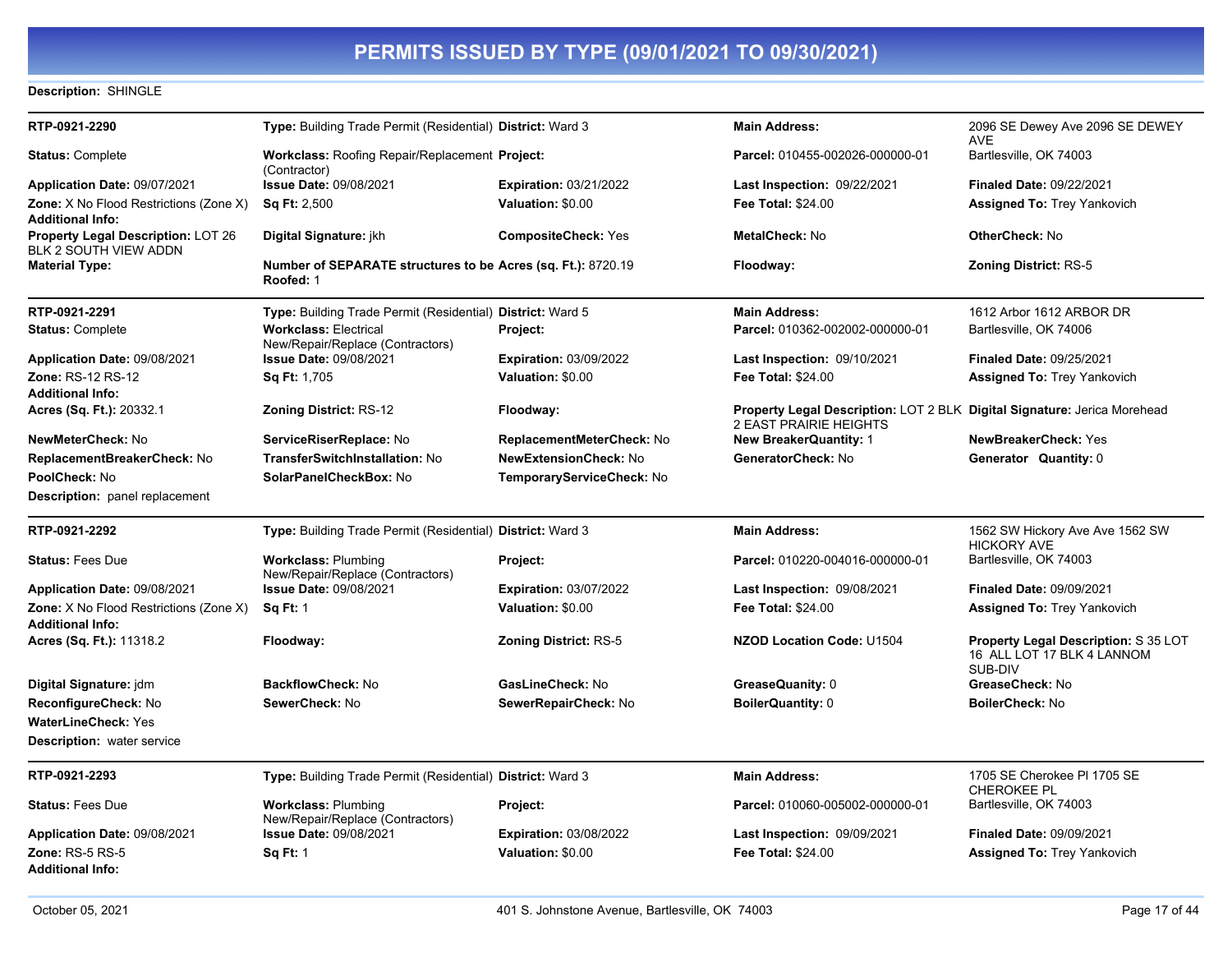|                                                                          |                                                                  | PERMITS ISSUED BY TYPE (09/01/2021 TO 09/30/2021) |                                                                                                                                        |                                           |
|--------------------------------------------------------------------------|------------------------------------------------------------------|---------------------------------------------------|----------------------------------------------------------------------------------------------------------------------------------------|-------------------------------------------|
| Acres (Sq. Ft.): 11844.6                                                 | Floodway:                                                        | <b>Zoning District: RS-5</b>                      | <b>Property Legal Description: LOT 2 N</b><br>10 LOT 3 BLK 5 CHEROKEE HEIGHTS                                                          | Digital Signature: jdm                    |
| <b>BackflowCheck: No</b>                                                 | GasLineCheck: No                                                 | GreaseQuanity: 0                                  | GreaseCheck: No                                                                                                                        | ReconfigureCheck: No                      |
| SewerCheck: No                                                           | SewerRepairCheck: No                                             | <b>BoilerQuantity: 1</b>                          | <b>BoilerCheck: Yes</b>                                                                                                                | <b>WaterLineCheck: No</b>                 |
| <b>Description:</b> water heater                                         |                                                                  |                                                   |                                                                                                                                        |                                           |
| RTP-0921-2294                                                            | Type: Building Trade Permit (Residential) District: Ward 3       |                                                   | <b>Main Address:</b>                                                                                                                   | 2009 SE Skyline Dr 02009 SE SKYLINE<br>DR |
| <b>Status: Permit Issued</b>                                             | <b>Workclass: Mechanical</b><br>New/Repair/Replace (Contractors) | Project:                                          | Parcel: 010165-000089-000000-01                                                                                                        | Bartlesville, OK 74006                    |
| Application Date: 09/09/2021                                             | <b>Issue Date: 09/09/2021</b>                                    | <b>Expiration: 03/21/2022</b>                     | Last Inspection: 09/22/2021                                                                                                            | <b>Finaled Date:</b>                      |
| <b>Zone: RS-12 RS-12</b>                                                 | Sq Ft: 0                                                         | Valuation: \$0.00                                 | <b>Fee Total: \$24.00</b>                                                                                                              | Assigned To: Trey Yankovich               |
| <b>Additional Info:</b>                                                  |                                                                  |                                                   |                                                                                                                                        |                                           |
| Acres (Sq. Ft.): 19951.9                                                 | <b>Zoning District: RS-12</b>                                    | Floodway:                                         | Property Legal Description: LOT 89<br>LESS TRACT BEG NW COR GO E 2.7<br>SLY TO SW COR GO NLY ALONG E<br>LINE TO BEG HILLCREST HGTS 2ND | <b>CommercialHoodCheck: No</b>            |
| Fireplace / Stove: No                                                    | GasLineCheck: No                                                 | <b>CoilOnlyCheck: Yes</b>                         | CoilQuantity: 1                                                                                                                        | <b>DuctsVentsCheck: No</b>                |
| HeatPumpFurnaceCheck: No                                                 | MiniSplitCheck: No                                               | NewSplitSystemCheck: No                           | PackageUnitCheck: No                                                                                                                   | RTUCheck: No                              |
| SplitSystemChangeOutCheck: No                                            | RefrigerationOrCompressorCheck: No WaterHeaterOrBoiler: No       |                                                   |                                                                                                                                        |                                           |
| Description: AC & COIL                                                   |                                                                  |                                                   |                                                                                                                                        |                                           |
| RTP-0921-2295                                                            | Type: Building Trade Permit (Residential) District: Ward 3       |                                                   | <b>Main Address:</b>                                                                                                                   | 1428 SE Valley Rd 1428 SE VALLEY RD       |
| <b>Status: Complete</b>                                                  | <b>Workclass: Mechanical</b><br>New/Repair/Replace (Contractors) | Project:                                          | Parcel: 010062-005005-000000-01                                                                                                        | Bartlesville, OK 74003                    |
| Application Date: 09/09/2021                                             | Issue Date: 09/09/2021                                           | <b>Expiration: 03/09/2022</b>                     | Last Inspection: 09/10/2021                                                                                                            | <b>Finaled Date: 09/15/2021</b>           |
| Zone: RS-5 RS-5                                                          | Sq Ft: 0                                                         | Valuation: \$0.00                                 | <b>Fee Total: \$24.00</b>                                                                                                              | <b>Assigned To: Trey Yankovich</b>        |
| <b>Additional Info:</b>                                                  |                                                                  |                                                   |                                                                                                                                        |                                           |
| Acres (Sq. Ft.): 11011                                                   | Zoning District: RS-5                                            | Floodway:                                         | Property Legal Description: LOT 5 BLK CommercialHoodCheck: No<br><b>5 CHEROKEE HILLS</b>                                               |                                           |
| Fireplace / Stove: No                                                    | GasLineCheck: No                                                 | <b>CoilOnlyCheck: Yes</b>                         | CoilQuantity: 1                                                                                                                        | <b>DuctsVentsCheck: No</b>                |
| HeatPumpFurnaceCheck: No                                                 | MiniSplitCheck: No                                               | NewSplitSystemCheck: No                           | PackageUnitCheck: No                                                                                                                   | <b>RTUCheck: No</b>                       |
| SplitSystemChangeOutCheck: No<br>Description: AC & COIL                  | RefrigerationOrCompressorCheck: No WaterHeaterOrBoiler: No       |                                                   |                                                                                                                                        |                                           |
| RTP-0921-2296                                                            | Type: Building Trade Permit (Residential) District: Ward 3       |                                                   | <b>Main Address:</b>                                                                                                                   | 1428 SE Valley Rd 1428 SE VALLEY RD       |
| <b>Status: Fees Due</b>                                                  | <b>Workclass: Plumbing</b><br>New/Repair/Replace (Contractors)   | Project:                                          | Parcel: 010062-005005-000000-01                                                                                                        | Bartlesville, OK 74003                    |
| Application Date: 09/10/2021                                             | <b>Issue Date: 09/10/2021</b>                                    | <b>Expiration: 03/09/2022</b>                     | Last Inspection: 09/10/2021                                                                                                            | <b>Finaled Date: 09/11/2021</b>           |
| <b>Zone:</b> X No Flood Restrictions (Zone X)<br><b>Additional Info:</b> | <b>Sq Ft: 2,000</b>                                              | Valuation: \$0.00                                 | Fee Total: \$24.00                                                                                                                     | Assigned To: Trey Yankovich               |
| Acres (Sq. Ft.): 11011                                                   | Floodway:                                                        | <b>Zoning District: RS-5</b>                      | Property Legal Description: LOT 5 BLK Digital Signature: Mike bouvier<br>5 CHEROKEE HILLS                                              |                                           |
| <b>BackflowCheck: No</b>                                                 | GasLineCheck: No                                                 | GreaseQuanity: 0                                  | GreaseCheck: No                                                                                                                        | ReconfigureCheck: No                      |
| SewerCheck: No                                                           | SewerRepairCheck: No                                             | <b>BoilerQuantity: 1</b>                          | <b>BoilerCheck: Yes</b>                                                                                                                | <b>WaterLineCheck: No</b>                 |
| Description: Replace water heater                                        |                                                                  |                                                   |                                                                                                                                        |                                           |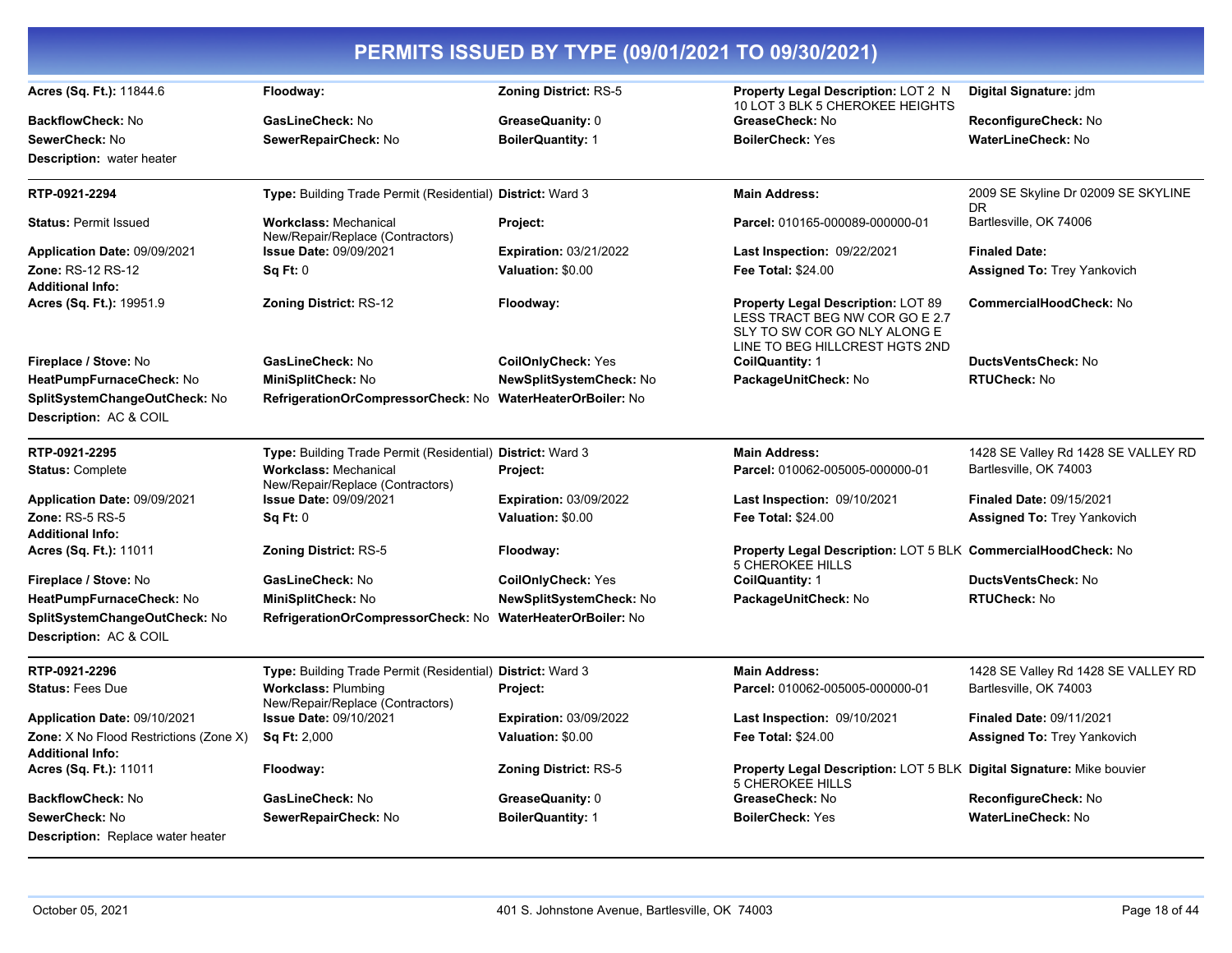| RTP-0921-2297                                                            | Type: Building Trade Permit (Residential) District: Ward 1       |                                                    | <b>Main Address:</b>                                                        | 247 SE Turkey Creek Rd                                                 |
|--------------------------------------------------------------------------|------------------------------------------------------------------|----------------------------------------------------|-----------------------------------------------------------------------------|------------------------------------------------------------------------|
| <b>Status: Fees Due</b>                                                  | <b>Workclass: Plumbing</b><br>New/Repair/Replace (Contractors)   | Project:                                           | Parcel:                                                                     | Bartlesville, OK 74006                                                 |
| Application Date: 09/10/2021<br>Zone:<br><b>Additional Info:</b>         | <b>Issue Date: 09/10/2021</b><br><b>Sq Ft: 1</b>                 | <b>Expiration: 03/09/2022</b><br>Valuation: \$0.00 | <b>Last Inspection:</b><br><b>Fee Total: \$24.00</b>                        | <b>Finaled Date:</b><br><b>Assigned To: Trey Yankovich</b>             |
| Digital Signature: jdm<br>ReconfigureCheck: No                           | <b>BackflowCheck: No</b><br>SewerCheck: No                       | GasLineCheck: No<br>SewerRepairCheck: No           | GreaseQuanity: 0<br><b>BoilerQuantity: 1</b>                                | GreaseCheck: No<br><b>BoilerCheck: Yes</b>                             |
| <b>WaterLineCheck: No</b><br><b>Description:</b> water heater            |                                                                  |                                                    |                                                                             |                                                                        |
| RTP-0921-2298                                                            | Type: Building Trade Permit (Residential) District: Ward 5       |                                                    | <b>Main Address:</b>                                                        | 5916 SE Cornell Dr 5916 SE CORNELL<br>DR.                              |
| <b>Status: Fees Due</b>                                                  | <b>Workclass: Plumbing</b><br>New/Repair/Replace (Contractors)   | Project:                                           | Parcel: 010247-009025-000000-01                                             | Bartlesville, OK 74006                                                 |
| Application Date: 09/13/2021                                             | <b>Issue Date: 09/13/2021</b>                                    | <b>Expiration: 03/14/2022</b>                      | <b>Last Inspection: 09/13/2021</b>                                          | <b>Finaled Date:</b>                                                   |
| Zone: RS-7 RS-7<br><b>Additional Info:</b>                               | <b>Sq Ft: 1</b>                                                  | Valuation: \$0.00                                  | <b>Fee Total: \$24.00</b>                                                   | <b>Assigned To: Trey Yankovich</b>                                     |
| Acres (Sq. Ft.): 10151.7                                                 | Floodway:                                                        | <b>Zoning District: RS-7</b>                       | Property Legal Description: LOT 25<br>BLK 9 MADISON HEIGHTS 4TH             | Digital Signature: jdm                                                 |
| <b>BackflowCheck: No</b>                                                 | GasLineCheck: No                                                 | GreaseQuanity: 0                                   | GreaseCheck: No                                                             | ReconfigureCheck: No                                                   |
| SewerCheck: No                                                           | SewerRepairCheck: No                                             | <b>BoilerQuantity: 1</b>                           | <b>BoilerCheck: Yes</b>                                                     | WaterLineCheck: No                                                     |
| <b>Description:</b> water service                                        |                                                                  |                                                    |                                                                             |                                                                        |
| RTP-0921-2299                                                            | Type: Building Trade Permit (Residential) District: Ward 2       |                                                    | <b>Main Address:</b>                                                        | 1808 SE Putnam Dr 1808 SE PUTNAM<br><b>DR</b>                          |
| <b>Status: Complete</b>                                                  | <b>Workclass: Electrical</b><br>New/Repair/Replace (Contractors) | Project:                                           | Parcel: 010399-004041-000000-01                                             | Bartlesville, OK 74006                                                 |
| Application Date: 09/14/2021                                             | <b>Issue Date: 09/14/2021</b>                                    | <b>Expiration: 03/14/2022</b>                      | Last Inspection: 09/15/2021                                                 | <b>Finaled Date: 09/16/2021</b>                                        |
| <b>Zone:</b> X No Flood Restrictions (Zone X)<br><b>Additional Info:</b> | Sq Ft: 0                                                         | Valuation: \$0.00                                  | <b>Fee Total: \$24.00</b>                                                   | <b>Assigned To: Trey Yankovich</b>                                     |
| Acres (Sq. Ft.): 14334.8                                                 | <b>Zoning District: RS-10</b>                                    | Floodway:                                          | <b>Property Legal Description: LOT 41</b><br><b>BLK 4 ROLLING HILLS 3RD</b> | <b>NewMeterCheck: No</b>                                               |
| ServiceRiserReplace: No                                                  | ReplacementMeterCheck: No                                        | <b>New BreakerQuantity: 0</b>                      | NewBreakerCheck: No                                                         | ReplacementBreakerCheck: Yes                                           |
| <b>ReplBreakerQuantity: 1</b>                                            | TransferSwitchInstallation: No                                   | <b>NewExtensionCheck: No</b>                       | GeneratorCheck: No                                                          | PoolCheck: No                                                          |
| SolarPanelCheckBox: No                                                   | TemporaryServiceCheck: No                                        |                                                    |                                                                             |                                                                        |
| Description: PANEL UPGRADE                                               |                                                                  |                                                    |                                                                             |                                                                        |
| RTP-0921-2300                                                            | Type: Building Trade Permit (Residential) District: Ward 3       |                                                    | <b>Main Address:</b>                                                        | 1104 S Johnstone 1104 S JOHNSTONE                                      |
| <b>Status: Fees Due</b>                                                  | <b>Workclass: Plumbing</b><br>New/Repair/Replace (Contractors)   | Project:                                           | Parcel: 010239-003011-000000-01                                             | Bartlesville, OK 74003                                                 |
| Application Date: 09/14/2021                                             | <b>Issue Date: 09/14/2021</b>                                    | <b>Expiration: 03/14/2022</b>                      | Last Inspection: 09/14/2021                                                 | <b>Finaled Date:</b>                                                   |
| <b>Zone: RM-3 RM-3</b><br><b>Additional Info:</b>                        | Sq Ft: 0                                                         | Valuation: \$0.00                                  | <b>Fee Total: \$24.00</b>                                                   | <b>Assigned To: Trey Yankovich</b>                                     |
| Acres (Sq. Ft.): 7030.56                                                 | Floodway:                                                        | <b>Zoning District: RM-3</b>                       | NZOD Location Code: Md1103                                                  | <b>Property Legal Description: LOT 11</b><br>BLK 3 MC DANIELS 1ST ADDN |
| <b>BackflowCheck: No</b>                                                 | <b>GasLineCheck: Yes</b>                                         | GreaseCheck: No                                    | ReconfigureCheck: No                                                        | SewerCheck: No                                                         |
| SewerRepairCheck: No                                                     | <b>BoilerCheck: No</b>                                           | <b>WaterLineCheck: No</b>                          |                                                                             |                                                                        |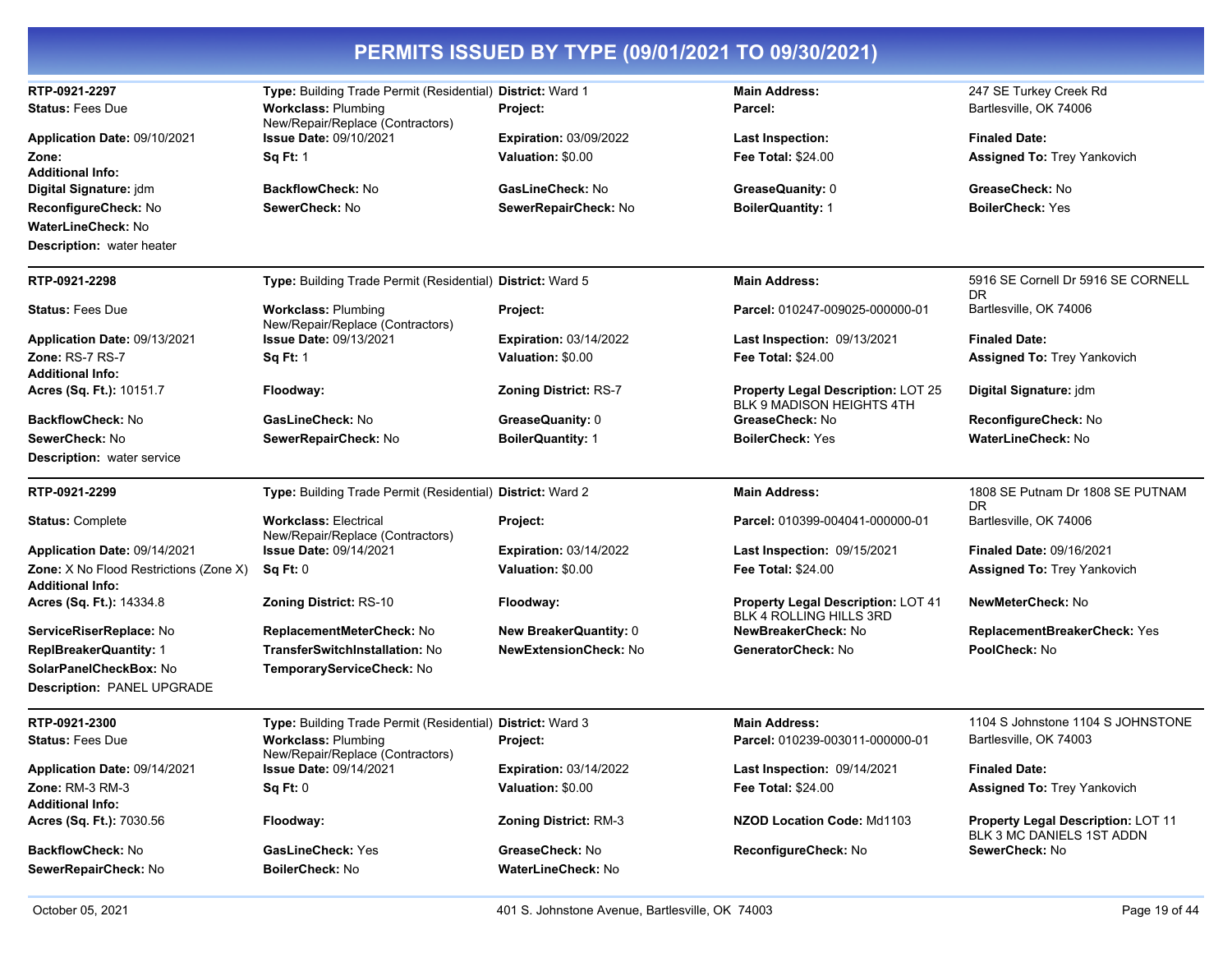#### **Description:** GAS LINE

| RTP-0921-2301                                                     | Type: Building Trade Permit (Residential) District: Ward 2                                      |                                | <b>Main Address:</b>                                                                    | 5419 SE Cooper Ct 5419 SE COOPER<br>CТ                 |
|-------------------------------------------------------------------|-------------------------------------------------------------------------------------------------|--------------------------------|-----------------------------------------------------------------------------------------|--------------------------------------------------------|
| <b>Status: Fees Due</b>                                           | <b>Workclass: Plumbing</b><br>New/Repair/Replace (Contractors)                                  | Project:                       | Parcel: 010616-005012-000000-01                                                         | Bartlesville, OK 74006                                 |
| Application Date: 09/14/2021                                      | <b>Issue Date: 09/14/2021</b>                                                                   | <b>Expiration: 03/14/2022</b>  | <b>Last Inspection: 09/14/2021</b>                                                      | <b>Finaled Date:</b>                                   |
| Zone: RS-10 RS-10                                                 | Sq Ft: 2,000                                                                                    | Valuation: \$0.00              | <b>Fee Total: \$24.00</b>                                                               | <b>Assigned To: Trey Yankovich</b>                     |
| <b>Additional Info:</b>                                           |                                                                                                 |                                |                                                                                         |                                                        |
| Acres (Sq. Ft.): 12019.8                                          | Floodway:                                                                                       | <b>Zoning District: RA</b>     | Property Legal Description: LOT 12<br>BLK 5 COVINGTON PARK                              | Digital Signature: mike bouvier                        |
| BackflowCheck: No                                                 | GasLineCheck: No                                                                                | GreaseQuanity: 0               | GreaseCheck: No                                                                         | ReconfigureCheck: No                                   |
| SewerCheck: No                                                    | SewerRepairCheck: No                                                                            | <b>BoilerQuantity: 1</b>       | <b>BoilerCheck: Yes</b>                                                                 | WaterLineCheck: No                                     |
| <b>Description:</b> replace water heater                          |                                                                                                 |                                |                                                                                         |                                                        |
| RTP-0921-2302                                                     | Type: Building Trade Permit (Residential) District: Ward 2                                      |                                | <b>Main Address:</b>                                                                    | 3604 SE Velma Dr 3604 SE VELMA DR                      |
| <b>Status: Fees Due</b>                                           | <b>Workclass: Mechanical</b><br>New/Repair/Replace (Contractors)                                | Project:                       | Parcel: 010357-003005-000000-01                                                         | Bartlesville, OK 74006                                 |
| Application Date: 09/14/2021                                      | <b>Issue Date: 09/14/2021</b>                                                                   | <b>Expiration: 03/14/2022</b>  | <b>Last Inspection:</b>                                                                 | <b>Finaled Date:</b>                                   |
| <b>Zone: RS-10 RS-10</b>                                          | Sq Ft: 0                                                                                        | Valuation: \$0.00              | <b>Fee Total: \$24.00</b>                                                               | <b>Assigned To: Trey Yankovich</b>                     |
| <b>Additional Info:</b>                                           |                                                                                                 |                                |                                                                                         |                                                        |
| Acres (Sq. Ft.): 11632.5                                          | <b>Zoning District: RS-10</b>                                                                   | Floodway:                      | Property Legal Description: LOT 5 BLK Digital Signature: Dustin Crouch<br>3 POTTERS 2ND |                                                        |
| Type1HoodQty: 0                                                   | <b>CommercialHoodCheck: No</b>                                                                  | Fireplace / Stove: No          | GasLineCheck: No                                                                        | CoilOnlyCheck: No                                      |
| CoilQuantity: 0                                                   | DuctsVentsCheck: No                                                                             | DuctsVentsQuantity: 0          | HeatPumpFurnaceCheck: No                                                                | HeatPumpFurnaceQuantity: 0                             |
| MiniSplitCheck: No                                                | MiniSplitQuantity: 0                                                                            | NewSplitSystemCheck: Yes       | <b>NewSplitSystemQuantity: 1</b>                                                        | PackageUnitCheck: No                                   |
| PackageUnitQuantity: 0                                            | <b>RTUCheck: No</b>                                                                             | <b>RTUQuantity: 0</b>          | SplitSystemChangeOutCheck: No                                                           | RefrigerationOrCompressorCheck: No                     |
| RefrigerationOrCompressorQuantity: 0 WaterHeaterOrBoiler: No      |                                                                                                 | WaterHeaterOrBoilerCheck: 0    |                                                                                         |                                                        |
| RTP-0921-2303                                                     | Type: Building Trade Permit (Residential) District: Ward 3                                      |                                | <b>Main Address:</b>                                                                    | 1900 SW Keeler Ave 1900 SW KEELER<br><b>AVE</b>        |
| <b>Status: Fees Due</b>                                           | <b>Workclass: Mechanical</b><br>New/Repair/Replace (Contractors)                                | Project:                       | Parcel: 010193-001007-000000-01                                                         | Bartlesville, OK 74003                                 |
| Application Date: 09/14/2021                                      | <b>Issue Date: 09/14/2021</b>                                                                   | <b>Expiration: 03/14/2022</b>  | <b>Last Inspection:</b>                                                                 | <b>Finaled Date:</b>                                   |
| Zone: X No Flood Restrictions (Zone X)<br><b>Additional Info:</b> | SqFt:0                                                                                          | Valuation: \$0.00              | <b>Fee Total: \$24.00</b>                                                               | <b>Assigned To: Trey Yankovich</b>                     |
| Acres (Sq. Ft.): 11104.2                                          | <b>Zoning District: RS-5</b>                                                                    | Floodway:                      | <b>NZOD Location Code:</b>                                                              | Property Legal Description: LOT 7 BLK<br>1 J J COLLINS |
| Digital Signature: Dustin Crouch                                  | Type1HoodQty: 0                                                                                 | <b>CommercialHoodCheck: No</b> | Fireplace / Stove: No                                                                   | GasLineCheck: No                                       |
| CoilOnlyCheck: No                                                 | CoilQuantity: 0                                                                                 | <b>DuctsVentsCheck: No</b>     | DuctsVentsQuantity: 0                                                                   | HeatPumpFurnaceCheck: No                               |
| HeatPumpFurnaceQuantity: 0                                        | MiniSplitCheck: No                                                                              | MiniSplitQuantity: 0           | NewSplitSystemCheck: Yes                                                                | <b>NewSplitSystemQuantity: 1</b>                       |
| PackageUnitCheck: No                                              | PackageUnitQuantity: 0                                                                          | <b>RTUCheck: No</b>            | <b>RTUQuantity: 0</b>                                                                   | SplitSystemChangeOutCheck: No                          |
|                                                                   | RefrigerationOrCompressorCheck: No RefrigerationOrCompressorQuantity: 0 WaterHeaterOrBoiler: No |                                | WaterHeaterOrBoilerCheck: 0                                                             |                                                        |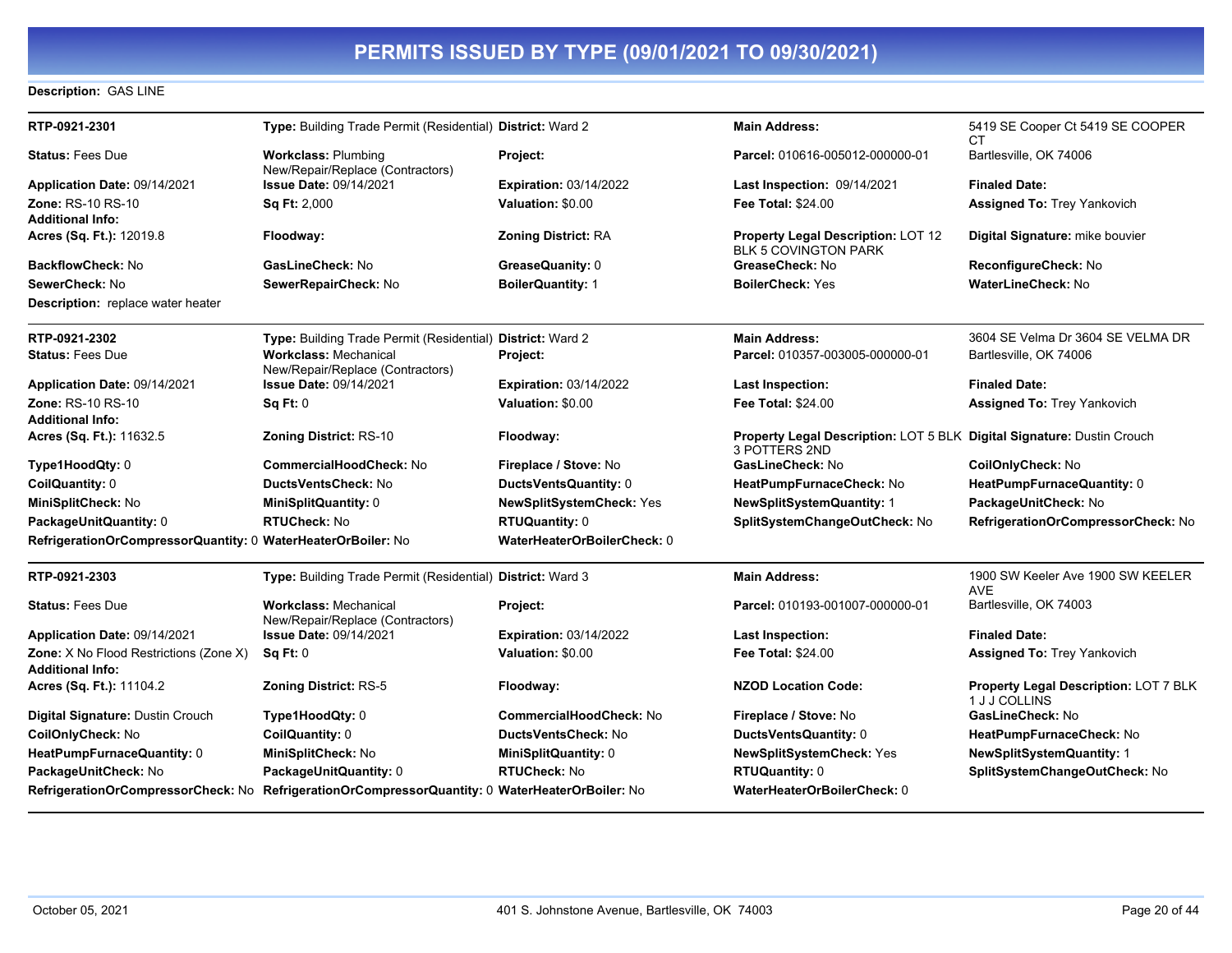|  | PERMITS ISSUED BY TYPE (09/01/2021 TO 09/30/2021) |
|--|---------------------------------------------------|
|  |                                                   |

| RTP-0921-2304                                                            | Type: Building Trade Permit (Residential) District: Ward 2     |                               | <b>Main Address:</b>                                                                                                                                                         | 3505 SE Oakdale Dr 3505 SE OAKDALE<br>DR.              |
|--------------------------------------------------------------------------|----------------------------------------------------------------|-------------------------------|------------------------------------------------------------------------------------------------------------------------------------------------------------------------------|--------------------------------------------------------|
| <b>Status: Complete</b>                                                  | <b>Workclass: Plumbing</b><br>New/Repair/Replace (Contractors) | Project:                      | Parcel: 010533-011004-000000-01                                                                                                                                              | Bartlesville, OK 74006                                 |
| Application Date: 09/14/2021                                             | <b>Issue Date: 09/14/2021</b>                                  | <b>Expiration: 03/15/2022</b> | Last Inspection: 09/16/2021                                                                                                                                                  | <b>Finaled Date: 09/18/2021</b>                        |
| <b>Zone: RS-10 RS-10</b>                                                 | Sq Ft: 0                                                       | Valuation: \$0.00             | <b>Fee Total: \$24.00</b>                                                                                                                                                    | <b>Assigned To: Trey Yankovich</b>                     |
| <b>Additional Info:</b>                                                  |                                                                |                               |                                                                                                                                                                              |                                                        |
| Acres (Sq. Ft.): 18511.8                                                 | Floodway:                                                      | <b>Zoning District: RS-10</b> | Property Legal Description: LOT 4 BLK BackflowCheck: No<br>11 WOODLAND PARK 4TH                                                                                              |                                                        |
| <b>GasLineCheck: Yes</b>                                                 | GreaseCheck: No                                                | ReconfigureCheck: No          | SewerCheck: No                                                                                                                                                               | SewerRepairCheck: No                                   |
| <b>BoilerCheck: No</b>                                                   | <b>WaterLineCheck: No</b>                                      |                               |                                                                                                                                                                              |                                                        |
| Description: REROUTE PIPING, GAS PIPING                                  |                                                                |                               |                                                                                                                                                                              |                                                        |
| RTP-0921-2305                                                            | Type: Building Trade Permit (Residential) District: Ward 2     |                               | <b>Main Address:</b>                                                                                                                                                         | 3811 SE Toledo Rd 3-C 03811 SE<br>TOLEDO RD 3-C        |
| <b>Status: Fees Due</b>                                                  | <b>Workclass: Plumbing</b><br>New/Repair/Replace (Contractors) | Project:                      | Parcel: 010003-00A003-000000-01                                                                                                                                              | Bartlesville, OK 74006                                 |
| Application Date: 09/14/2021                                             | Issue Date: 09/14/2021                                         | <b>Expiration: 03/14/2022</b> | <b>Last Inspection: 09/14/2021</b>                                                                                                                                           | <b>Finaled Date:</b>                                   |
| <b>Zone: RS-10 RS-10</b>                                                 | Sq Ft: 0                                                       | Valuation: \$0.00             | <b>Fee Total: \$24.00</b>                                                                                                                                                    | <b>Assigned To: Trey Yankovich</b>                     |
| <b>Additional Info:</b>                                                  |                                                                |                               |                                                                                                                                                                              |                                                        |
| Acres (Sq. Ft.): 3211.87                                                 | Floodway:                                                      | <b>Zoning District: RS-10</b> | <b>Property Legal Description: APPLE</b><br>VILLA II UNIT 3-A PHASE 1 OF LOT 2<br>BLK 5 SIVALLS HGTS. APPLE VILLA II                                                         | <b>BackflowCheck: No</b>                               |
| GasLineCheck: No                                                         | GreaseCheck: No                                                | ReconfigureCheck: No          | SewerCheck: No                                                                                                                                                               | SewerRepairCheck: No                                   |
| <b>BoilerCheck: No</b>                                                   | <b>WaterLineCheck: Yes</b>                                     |                               |                                                                                                                                                                              |                                                        |
| <b>Description: WATER LINE</b>                                           |                                                                |                               |                                                                                                                                                                              |                                                        |
| RTP-0921-2306                                                            | Type: Building Trade Permit (Residential) District: Ward 4     |                               | <b>Main Address:</b>                                                                                                                                                         | 305 NW Seminole 305 NW SEMINOLE                        |
| <b>Status: Fees Due</b>                                                  | <b>Workclass: Plumbing</b><br>New/Repair/Replace (Contractors) | <b>Project:</b>               | Parcel: 231351-000000-000000-01                                                                                                                                              | Bartlesville, OK 74003                                 |
| Application Date: 09/14/2021                                             | <b>Issue Date: 09/14/2021</b>                                  | <b>Expiration: 03/21/2022</b> | Last Inspection: 09/20/2021                                                                                                                                                  | <b>Finaled Date:</b>                                   |
| <b>Zone:</b> X No Flood Restrictions (Zone X)<br><b>Additional Info:</b> | Sq Ft: 0                                                       | Valuation: \$0.00             | Fee Total: \$44.00                                                                                                                                                           | <b>Assigned To: Trey Yankovich</b>                     |
| Acres (Sq. Ft.): 2.079e+006                                              | Floodway:                                                      | <b>Zoning District: RS-7</b>  | <b>Property Legal Description: BEG AT</b><br>NW COR OF LOT 1 FOR POB: S TO A<br>POINT 463.1 N OF SW COR OF LOT 2:<br>N 88 DEG 30 MIN E 526.7; N 1 DEG 58<br><b>MIN W 775</b> | <b>BackflowCheck: No</b>                               |
| GasLineCheck: No                                                         | GreaseCheck: No                                                | ReconfigureCheck: No          | SewerCheck: No                                                                                                                                                               | SewerRepairCheck: Yes                                  |
| <b>BoilerCheck: No</b>                                                   | <b>WaterLineCheck: Yes</b>                                     |                               |                                                                                                                                                                              |                                                        |
| Description: NEW SEWER LINE/WATER LINE                                   |                                                                |                               |                                                                                                                                                                              |                                                        |
| RTP-0921-2308                                                            | Type: Building Trade Permit (Residential) District: Ward 2     |                               | <b>Main Address:</b>                                                                                                                                                         | 2637 SE Starview Cir 2637 SE<br><b>STARVIEW CIRCLE</b> |
| <b>Status: Fees Paid</b>                                                 | <b>Workclass: Electrical for New</b><br>Construction           | Project:                      | Parcel: 010614-000009-000000-01                                                                                                                                              | Bartlesville, OK 74006                                 |
| Application Date: 09/14/2021                                             | <b>Issue Date: 09/14/2021</b>                                  | <b>Expiration: 03/14/2022</b> | <b>Last Inspection:</b>                                                                                                                                                      | <b>Finaled Date:</b>                                   |
| <b>Zone:</b> X No Flood Restrictions (Zone X)                            | <b>Sq Ft: 11,002</b>                                           | Valuation: \$1,800,000.00     | Fee Total: \$224.04                                                                                                                                                          | <b>Assigned To: Trey Yankovich</b>                     |
| <b>Additional Info:</b>                                                  |                                                                |                               |                                                                                                                                                                              |                                                        |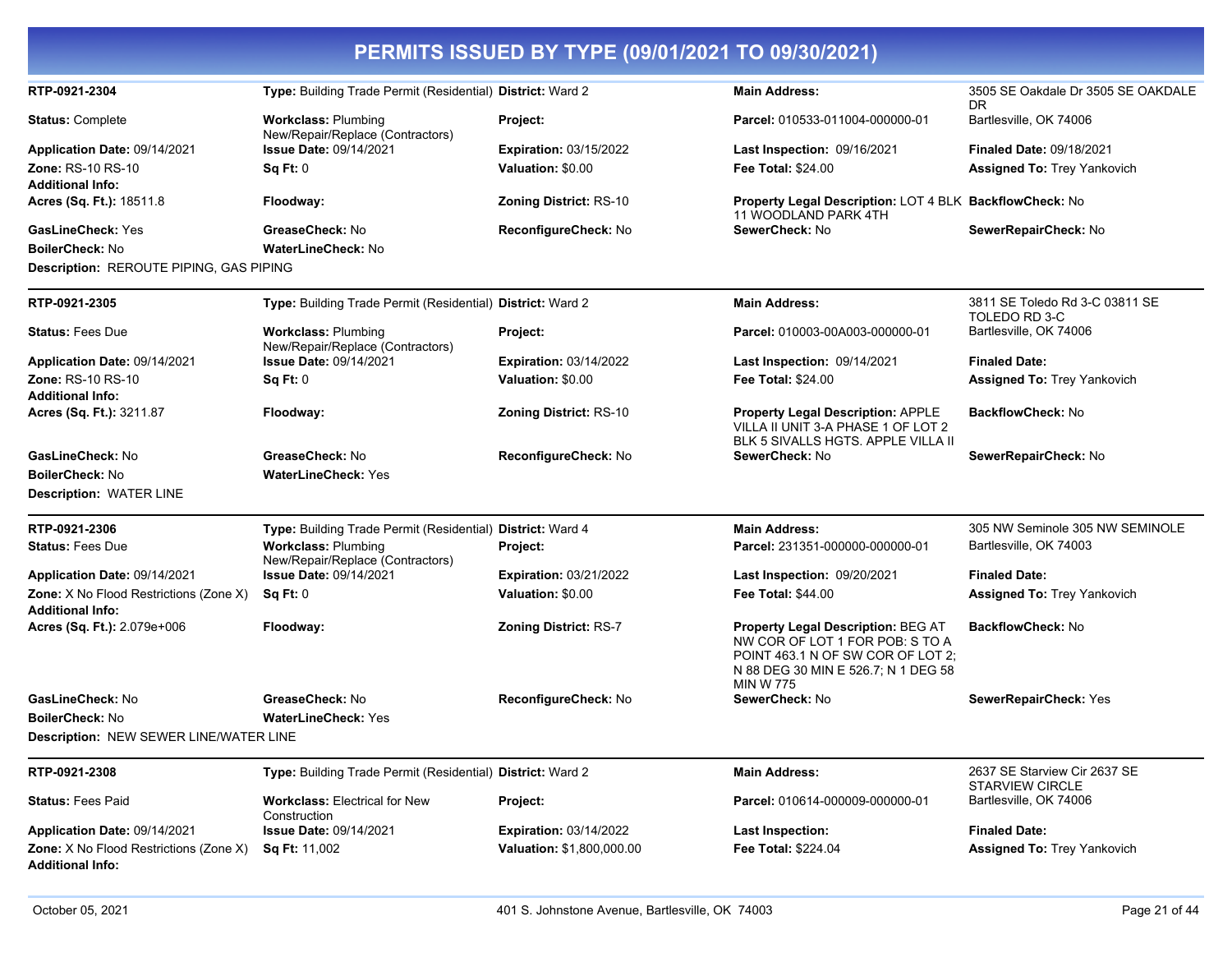#### **Total Square Footage of New Construction:** 11002 **Description:** NEW SINGLE FAMILY DWELLING

| RTP-0921-2309                                                | Type: Building Trade Permit (Residential) District: Ward 2                                                                                |                                                         | <b>Main Address:</b>                                                                        | 3202 SE Stonewall Dr 3202 SE<br><b>STONEWALL DR</b>     |
|--------------------------------------------------------------|-------------------------------------------------------------------------------------------------------------------------------------------|---------------------------------------------------------|---------------------------------------------------------------------------------------------|---------------------------------------------------------|
| <b>Status: Complete</b>                                      | Workclass: Roofing Repair/Replacement Project:<br>(Contractor)                                                                            |                                                         | Parcel: 010325-006017-000000-01                                                             | Bartlesville, OK 74006                                  |
| Application Date: 09/14/2021                                 | Issue Date: 09/15/2021                                                                                                                    | <b>Expiration: 03/15/2022</b>                           | Last Inspection: 09/16/2021                                                                 | <b>Finaled Date: 09/17/2021</b>                         |
| Zone: RS-7 RS-7                                              | Sq Ft: 4,600                                                                                                                              | Valuation: \$0.00                                       | <b>Fee Total: \$24.00</b>                                                                   | <b>Assigned To: Trey Yankovich</b>                      |
| Additional Info:                                             |                                                                                                                                           |                                                         |                                                                                             |                                                         |
| Acres (sq. Ft.): 9646.89                                     | Floodway:                                                                                                                                 | <b>Zoning District: RS-7</b>                            | Property Legal Description: LOT 17<br>BLK 6 PARK PLACE ADDITION                             | Digital Signature: HARRISON MENDEZ                      |
| <b>CompositeCheck: Yes</b>                                   | <b>MetalCheck: No</b>                                                                                                                     | <b>OtherCheck: No</b>                                   | <b>Material Type:</b>                                                                       | <b>Number of SEPARATE structures to be</b><br>Roofed: 1 |
| Description: RESIDENTIAL ROOF REPLACEMENT                    |                                                                                                                                           |                                                         |                                                                                             |                                                         |
| RTP-0921-2312                                                | Type: Building Trade Permit (Residential) District: Ward 3                                                                                |                                                         | <b>Main Address:</b>                                                                        | 1717 SE Dewey 1717 SE DEWEY                             |
| <b>Status: Permit Issued</b>                                 | <b>Workclass: Plumbing</b><br>New/Repair/Replace (Contractors)                                                                            | Project:                                                | Parcel: 010418-004014-000000-01                                                             | Bartlesville, OK 74003                                  |
| Application Date: 09/15/2021                                 | <b>Issue Date: 09/15/2021</b>                                                                                                             | <b>Expiration: 03/21/2022</b>                           | Last Inspection: 09/21/2021                                                                 | <b>Finaled Date:</b>                                    |
| Zone: X No Flood Restrictions (Zone X)<br>Additional Info:   | <b>Sq Ft: 0</b>                                                                                                                           | Valuation: \$0.00                                       | <b>Fee Total: \$24.00</b>                                                                   | <b>Assigned To: Trey Yankovich</b>                      |
| Acres (Sq. Ft.): 7866.36                                     | Floodway:                                                                                                                                 | <b>Zoning District: RS-5</b>                            | Property Legal Description: LOT 14<br><b>BLK 4 ROSEDALE</b>                                 | <b>BackflowCheck: No</b>                                |
| <b>GasLineCheck: No</b>                                      | GreaseCheck: No                                                                                                                           | <b>ReconfigureCheck: No</b>                             | SewerCheck: No                                                                              | SewerRepairCheck: No                                    |
| <b>BoilerQuantity: 1</b>                                     | <b>BoilerCheck:</b> Yes                                                                                                                   | <b>WaterLineCheck: No</b>                               |                                                                                             |                                                         |
| RTP-0921-2313                                                | Type: Building Trade Permit (Residential) District: Ward 4                                                                                |                                                         | <b>Main Address:</b>                                                                        | 2875 SE Southport Loop 2875<br>SOUTHPORT LOOP           |
| <b>Status: Fees Due</b>                                      | Workclass: Plumbing for New<br>Construction                                                                                               | Project:                                                | Parcel: 231351-000000-000000-01                                                             | Bartlesville, OK 74006                                  |
| Application Date: 09/15/2021                                 | <b>Issue Date: 09/15/2021</b>                                                                                                             | <b>Expiration: 03/14/2022</b>                           | Last Inspection: 09/15/2021                                                                 | <b>Finaled Date:</b>                                    |
| Zone: RS-7 RS-7                                              | Sq Ft: 3,907                                                                                                                              | Valuation: \$400,000.00                                 | <b>Fee Total: \$82.14</b>                                                                   | Assigned To: Trey Yankovich                             |
| Additional Info:                                             |                                                                                                                                           |                                                         |                                                                                             |                                                         |
| <b>UtilityOrderRelated: Yes</b>                              | Is this permit accompanied by a<br>building permit?: Yes                                                                                  |                                                         |                                                                                             |                                                         |
| RTP-0921-2314                                                | Type: Building Trade Permit (Residential) District: Ward 1                                                                                |                                                         | <b>Main Address:</b>                                                                        | 4501 N Wisconsin St                                     |
| <b>Status: Permit Issued</b>                                 | Workclass: Plumbing for New<br>Construction                                                                                               | Project:                                                | Parcel:                                                                                     | Bartlesville, OK 74006                                  |
| Application Date: 09/15/2021                                 | <b>Issue Date: 09/15/2021</b>                                                                                                             | <b>Expiration: 03/14/2022</b>                           | Last Inspection:                                                                            | <b>Finaled Date:</b>                                    |
| Zone:<br><b>Additional Info:</b>                             | Sq Ft: 0                                                                                                                                  | Valuation: \$0.00                                       | <b>Fee Total: \$24.00</b>                                                                   | <b>Assigned To: Trey Yankovich</b>                      |
| <b>Total Square Footage of New</b><br><b>Construction: 0</b> | <b>UtilityOrderRelated: Yes</b><br>Description: DEDLACING AN EVICTING E/O" METED WITH A NEW 4 E" METED. /INCTALLING A DACKELOW DDEVENTED) | Is this permit accompanied by a<br>building permit?: No | If the answer is NO, explain why.:<br><b>BACKFLOW PREVENTER FOR METER</b><br>FOR IRIGATION. |                                                         |

**Description:** REPLACING AN EXISTING 5/8" METER WITH A NEW 1.5" METER. (INSTALLING A BACKFLOW PREVENTER)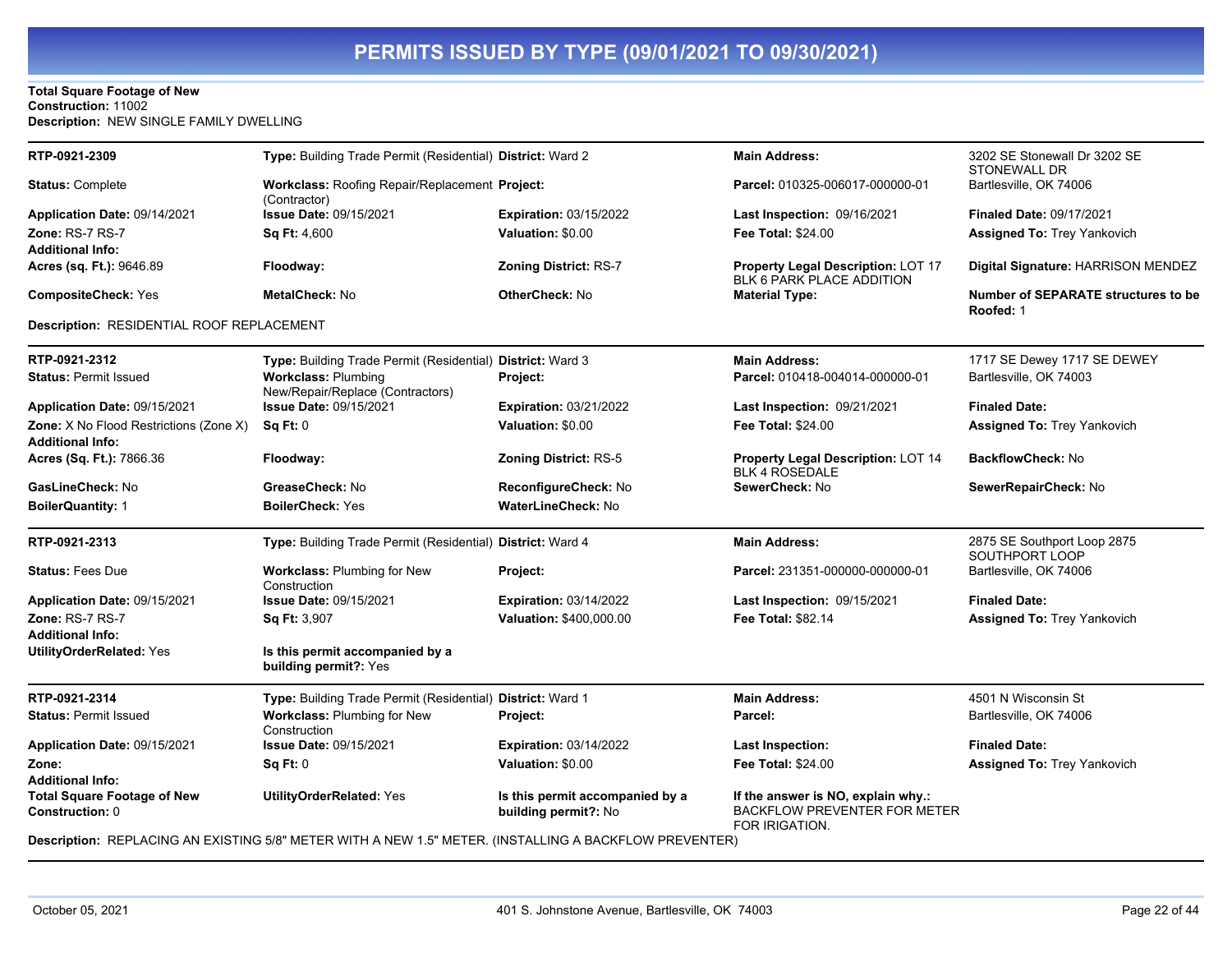| PERMITS ISSUED BY TYPE (09/01/2021 TO 09/30/2021)                                      |                                                                  |                                |                                                                                                                                                                             |                                                      |
|----------------------------------------------------------------------------------------|------------------------------------------------------------------|--------------------------------|-----------------------------------------------------------------------------------------------------------------------------------------------------------------------------|------------------------------------------------------|
| RTP-0921-2315                                                                          | Type: Building Trade Permit (Residential) District: Ward 2       |                                | <b>Main Address:</b>                                                                                                                                                        | 1853 SE Madison Blvd 01853 SE<br><b>MADISON BLVD</b> |
| <b>Status: Fees Due</b>                                                                | <b>Workclass: Mechanical</b><br>New/Repair/Replace (Contractors) | Project:                       | Parcel: 010401-00A000-000000-06                                                                                                                                             | Bartlesville, OK 74006                               |
| Application Date: 09/15/2021                                                           | <b>Issue Date: 09/15/2021</b>                                    | <b>Expiration: 03/14/2022</b>  | <b>Last Inspection:</b>                                                                                                                                                     | <b>Finaled Date:</b>                                 |
| Zone: X No Flood Restrictions (Zone X)<br><b>Additional Info:</b>                      | Sq Ft: 0                                                         | Valuation: \$0.00              | <b>Fee Total: \$24.00</b>                                                                                                                                                   | Assigned To: Trey Yankovich                          |
| Acres (Sq. Ft.): 7209.39                                                               | <b>Zoning District: RS-10</b>                                    | Floodway:                      | Property Legal Description: BEG AT<br>SW COR OF TR A: N 89 DEG 57 MIN E<br>87: N 0 DEG 18 MIN W 83: S 89 DEG 57<br>MIN W 87: S 0 DEG 18 MIN E 83 TO<br><b>BEG</b>           | Digital Signature: Dustin Crouch                     |
| Type1HoodQty: 0                                                                        | CommercialHoodCheck: No                                          | Fireplace / Stove: No          | GasLineCheck: No                                                                                                                                                            | CoilOnlyCheck: No                                    |
| CoilQuantity: 0                                                                        | DuctsVentsCheck: No                                              | DuctsVentsQuantity: 0          | HeatPumpFurnaceCheck: No                                                                                                                                                    | HeatPumpFurnaceQuantity: 0                           |
| MiniSplitCheck: No                                                                     | <b>MiniSplitQuantity: 0</b>                                      | NewSplitSystemCheck: Yes       | <b>NewSplitSystemQuantity: 1</b>                                                                                                                                            | PackageUnitCheck: No                                 |
| PackageUnitQuantity: 0                                                                 | <b>RTUCheck: No</b>                                              | <b>RTUQuantity: 0</b>          | SplitSystemChangeOutCheck: No                                                                                                                                               | RefrigerationOrCompressorCheck: No                   |
| RefrigerationOrCompressorQuantity: 0 WaterHeaterOrBoiler: No                           |                                                                  | WaterHeaterOrBoilerCheck: 0    |                                                                                                                                                                             |                                                      |
| RTP-0921-2316                                                                          | Type: Building Trade Permit (Residential) District: Ward 5       |                                | <b>Main Address:</b>                                                                                                                                                        | 307 SE Stoneridge Ct 307 SE<br>STONERIDGE CT         |
| <b>Status: Fees Paid</b>                                                               | <b>Workclass: Electrical</b><br>New/Repair/Replace (Contractors) | Project:                       | Parcel: 010368-000110-000000-01                                                                                                                                             | Bartlesville, OK 74006                               |
| Application Date: 09/15/2021                                                           | <b>Issue Date: 09/15/2021</b>                                    | <b>Expiration: 03/14/2022</b>  | <b>Last Inspection:</b>                                                                                                                                                     | <b>Finaled Date:</b>                                 |
| Zone: RS-7 RS-7<br><b>Additional Info:</b>                                             | Sq Ft: 0                                                         | Valuation: \$0.00              | Fee Total: \$24.00                                                                                                                                                          | <b>Assigned To: Trey Yankovich</b>                   |
| Acres (Sq. Ft.): 14034.9                                                               | Zoning District: RS-7                                            | Floodway:                      | <b>Property Legal Description: LOT 110</b><br>QUAIL RIDGE 3RD AND PART OF LOT<br>109 DES AS BEG AT THE MOST NELY<br>COR OF LOT 109; SELY ALONG THE<br><b>MOST ELY LOT L</b> | <b>NewMeterCheck: No</b>                             |
| ServiceRiserReplace: No                                                                | ReplacementMeterCheck: No                                        | NewBreakerCheck: No            | ReplacementBreakerCheck: Yes                                                                                                                                                | <b>ReplBreakerQuantity: 1</b>                        |
| <b>TransferSwitchInstallation: No</b>                                                  | <b>NewExtensionCheck: No</b>                                     | GeneratorCheck: No             | PoolCheck: No                                                                                                                                                               | SolarPanelCheckBox: No                               |
| TemporaryServiceCheck: No                                                              |                                                                  |                                |                                                                                                                                                                             |                                                      |
| RTP-0921-2317                                                                          | Type: Building Trade Permit (Residential) District: Ward 4       |                                | <b>Main Address:</b>                                                                                                                                                        | 705 SE Chickasaw Ave 705 SE<br><b>CHICKASAW AVE</b>  |
| <b>Status: Fees Due</b>                                                                | <b>Workclass: Plumbing</b><br>New/Repair/Replace (Contractors)   | Project:                       | Parcel: 010999-072613-003000-09                                                                                                                                             | Bartlesville, OK 74003                               |
| Application Date: 09/16/2021                                                           | <b>Issue Date: 09/16/2021</b>                                    | <b>Expiration: 03/21/2022</b>  | Last Inspection: 09/20/2021                                                                                                                                                 | <b>Finaled Date:</b>                                 |
| Zone: AE 100-Year Flood Hazard Area -<br>Restrictions Apply<br><b>Additional Info:</b> | Sq Ft: 0                                                         | Valuation: \$0.00              | <b>Fee Total: \$24.00</b>                                                                                                                                                   | <b>Assigned To: Trey Yankovich</b>                   |
| Acres (Sq. Ft.): 7053.88                                                               | Floodway: 100yr flood                                            | <b>Zoning District: RM-.75</b> | <b>Property Legal Description: PART</b><br>SECT 7-26-13 BEG 100 S 20 E OF NE<br>COR OF LOT 1 BLK 1 OF GUTHRIE<br>ADDN; E 140 S 50 W 140 N 50 TO BEG:<br><b>BVILLE</b>       | Digital Signature: NL                                |
| BackflowCheck: No                                                                      | GasLineCheck: No                                                 | GreaseQuanity: 0               | GreaseCheck: No                                                                                                                                                             | ReconfigureCheck: No                                 |
| SewerCheck: No                                                                         | SewerRepairCheck: Yes                                            | <b>BoilerQuantity: 0</b>       | <b>BoilerCheck: No</b>                                                                                                                                                      | WaterLineCheck: No                                   |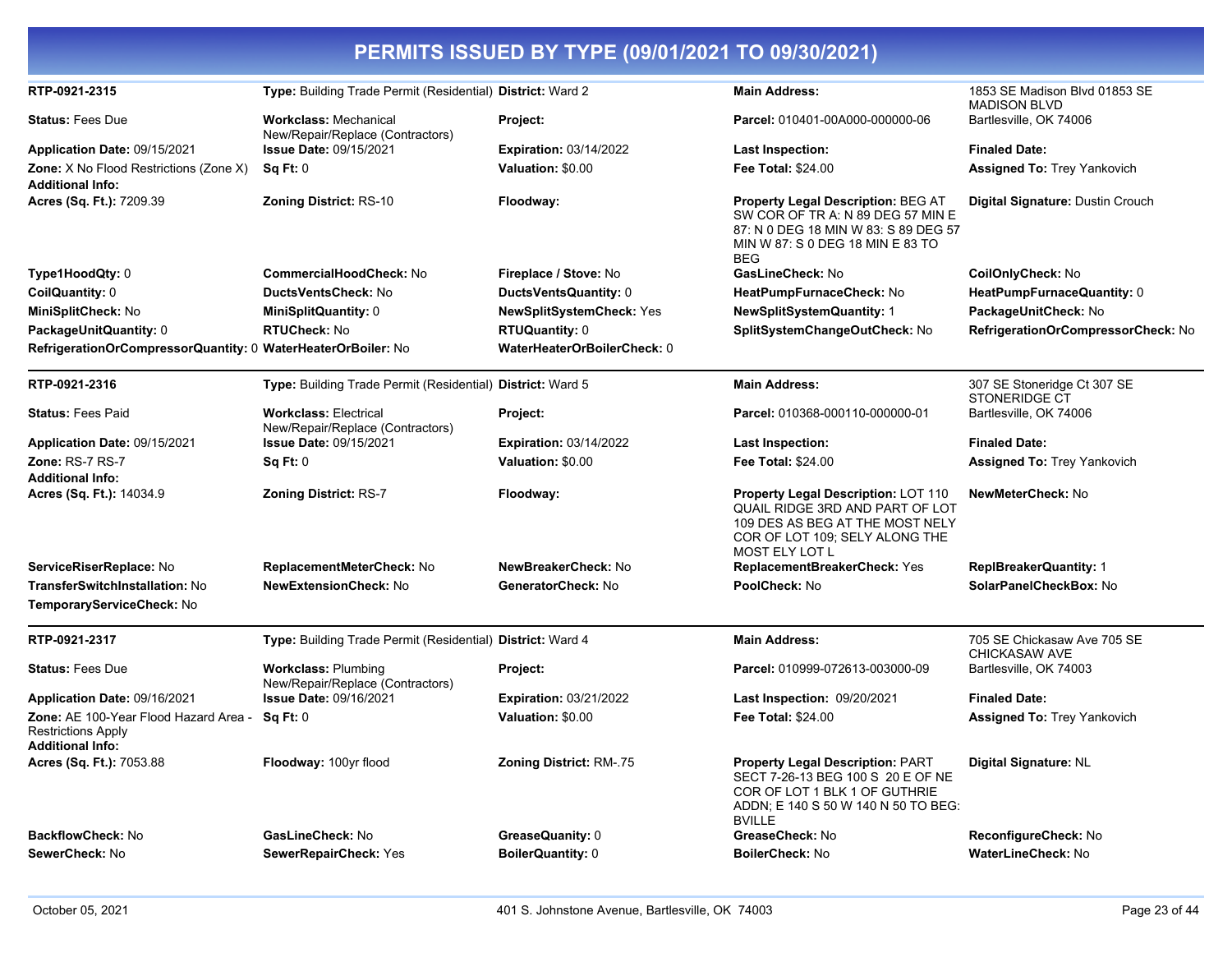#### **Description:** Replace sewer line

| RTP-0921-2318                                                            | Type: Building Trade Permit (Residential) District: Ward 5       |                               | <b>Main Address:</b>                                                                                                                             | 254 SE Quail Ridge Loop 254 SE QUAIL<br><b>RIDGE LOOP</b> |
|--------------------------------------------------------------------------|------------------------------------------------------------------|-------------------------------|--------------------------------------------------------------------------------------------------------------------------------------------------|-----------------------------------------------------------|
| <b>Status: Permit Issued</b>                                             | <b>Workclass: Plumbing for New</b><br>Construction               | Project:                      | Parcel: 010370-000181-000000-01                                                                                                                  | Bartlesville, OK 74003                                    |
| Application Date: 09/16/2021                                             | <b>Issue Date: 09/16/2021</b>                                    | <b>Expiration: 03/15/2022</b> | Last Inspection: 09/16/2021                                                                                                                      | <b>Finaled Date:</b>                                      |
| Zone: RS-7 RS-7<br><b>Additional Info:</b>                               | <b>Sq Ft: 46</b>                                                 | Valuation: \$15,000.00        | <b>Fee Total: \$24.00</b>                                                                                                                        | <b>Assigned To: Trey Yankovich</b>                        |
| UtilityOrderRelated: No                                                  | Is this permit accompanied by a<br>building permit?: Yes         |                               |                                                                                                                                                  |                                                           |
| Description: BATHROOM REMODEL                                            |                                                                  |                               |                                                                                                                                                  |                                                           |
| RTP-0921-2319                                                            | Type: Building Trade Permit (Residential) District: Ward 5       |                               | <b>Main Address:</b>                                                                                                                             | 4200 NE Nebraska St, LOT 28 4200 NE<br>NEBRASKA ST LOT 28 |
| <b>Status: Fees Paid</b>                                                 | <b>Workclass: Electrical</b><br>New/Repair/Replace (Contractors) | Project:                      | Parcel: 010999-042613-004000-01                                                                                                                  | Bartlesville, OK 74006                                    |
| Application Date: 09/16/2021                                             | <b>Issue Date: 09/16/2021</b>                                    | <b>Expiration: 03/15/2022</b> | Last Inspection: 09/22/2021                                                                                                                      | <b>Finaled Date:</b>                                      |
| Zone: RT RT                                                              | Sq Ft: 1,200                                                     | Valuation: \$0.00             | <b>Fee Total: \$24.00</b>                                                                                                                        | <b>Assigned To: Trey Yankovich</b>                        |
| <b>Additional Info:</b>                                                  |                                                                  |                               |                                                                                                                                                  |                                                           |
| Acres (Sq. Ft.): 457875                                                  | <b>Zoning District: RS-7</b>                                     | Floodway:                     | <b>Property Legal Description: PART</b><br>SECT 4-26-13 TR 49 50 E 1/2 SE SW<br>NW: W 1/2 SW SE NW: 10 AC BVILLE<br>PART SECT (MOBILE MANOR MHP) | Digital Signature: Jerica Morehead                        |
| <b>NewMeterCheck: Yes</b>                                                | ServiceRiserReplace: No                                          | ReplacementMeterCheck: No     | <b>New BreakerQuantity: 0</b>                                                                                                                    | NewBreakerCheck: No                                       |
| ReplacementBreakerCheck: No                                              | <b>TransferSwitchInstallation: No</b>                            | <b>NewExtensionCheck: No</b>  | GeneratorCheck: No                                                                                                                               | Generator Quantity: 0                                     |
| PoolCheck: No                                                            | SolarPanelCheckBox: No                                           | TemporaryServiceCheck: No     |                                                                                                                                                  |                                                           |
| <b>Description:</b> Replacing pedestal                                   |                                                                  |                               |                                                                                                                                                  |                                                           |
| Not sure of exact sq ft                                                  |                                                                  |                               |                                                                                                                                                  |                                                           |
| RTP-0921-2320                                                            | Type: Building Trade Permit (Residential) District: Ward 4       |                               | <b>Main Address:</b>                                                                                                                             | 1316 SE Cherokee Ave 1316 SE<br><b>CHEROKEE AV</b>        |
| <b>Status: Fees Due</b>                                                  | <b>Workclass: Plumbing</b><br>New/Repair/Replace (Contractors)   | Project:                      | Parcel: 010020-000001-000000-01                                                                                                                  | Bartlesville, OK 74003                                    |
| Application Date: 09/16/2021                                             | <b>Issue Date: 09/16/2021</b>                                    | <b>Expiration: 03/21/2022</b> | Last Inspection: 09/21/2021                                                                                                                      | <b>Finaled Date:</b>                                      |
| <b>Zone:</b> X No Flood Restrictions (Zone X)<br><b>Additional Info:</b> | <b>Sq Ft: 1</b>                                                  | Valuation: \$0.00             | Fee Total: \$24.00                                                                                                                               | <b>Assigned To: Trey Yankovich</b>                        |
| Acres (Sq. Ft.): 7389.39                                                 | Floodway:                                                        | <b>Zoning District: C-4</b>   | Property Legal Description: UNIT 1<br>BARTLESVILLE MEDICAL PLAZA<br><b>ESTATES</b>                                                               | Digital Signature: jdm                                    |
| <b>BackflowCheck: No</b>                                                 | GasLineCheck: No                                                 | GreaseQuanity: 0              | GreaseCheck: No                                                                                                                                  | ReconfigureCheck: No                                      |
| SewerCheck: No                                                           | SewerRepairCheck: No                                             | <b>BoilerQuantity: 1</b>      | <b>BoilerCheck: Yes</b>                                                                                                                          | WaterLineCheck: No                                        |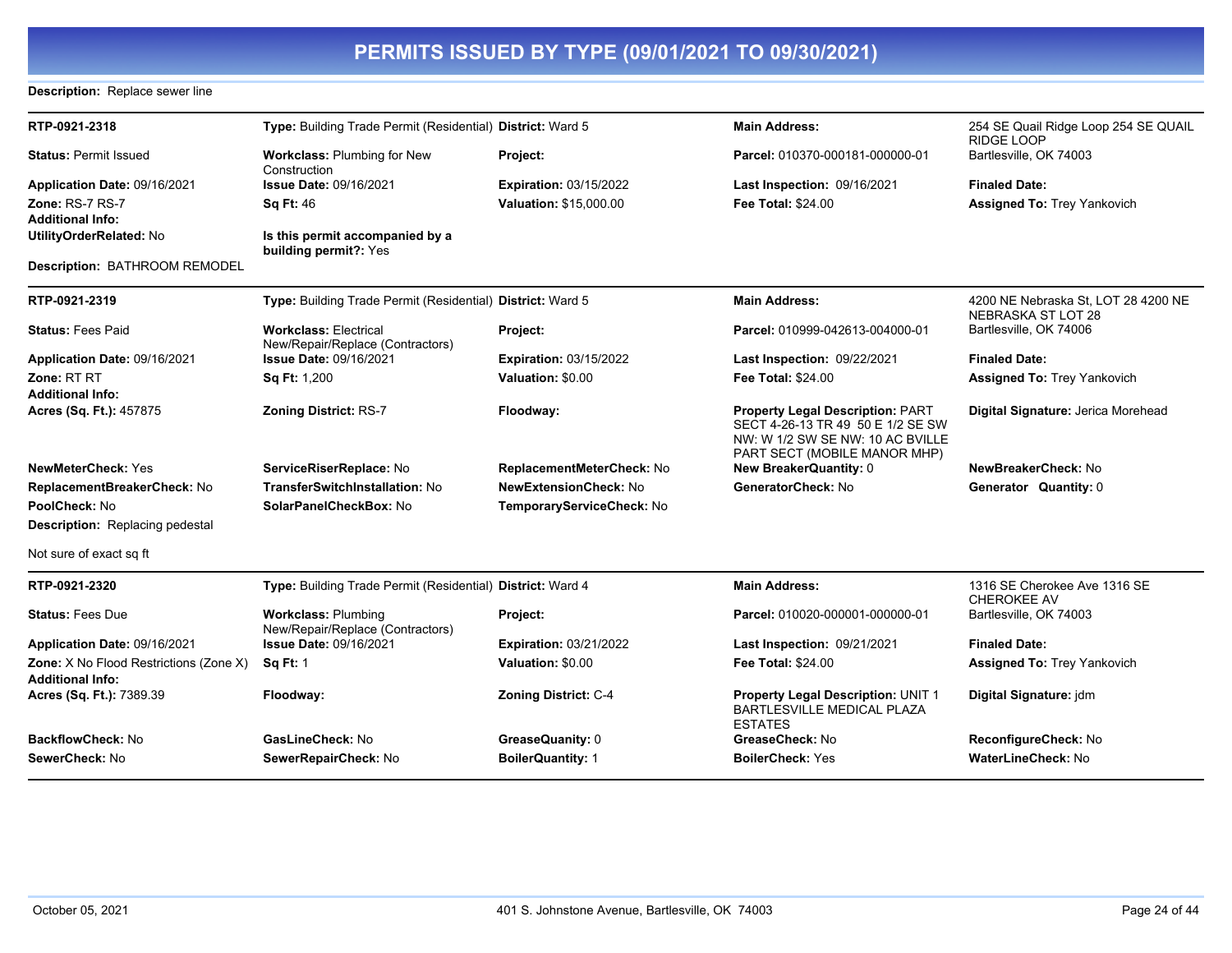| PERMITS ISSUED BY TYPE (09/01/2021 TO 09/30/2021)                        |                                                                  |                               |                                                                                                                                                                            |                                                                   |  |
|--------------------------------------------------------------------------|------------------------------------------------------------------|-------------------------------|----------------------------------------------------------------------------------------------------------------------------------------------------------------------------|-------------------------------------------------------------------|--|
| RTP-0921-2321                                                            | Type: Building Trade Permit (Residential) District: Ward 2       |                               | <b>Main Address:</b>                                                                                                                                                       | 3608 SE Woodland Rd 3608 SE<br><b>WOODLAND RD</b>                 |  |
| <b>Status: Complete</b>                                                  | <b>Workclass: Electrical</b><br>New/Repair/Replace (Contractors) | Project:                      | Parcel: 010531-004002-000000-01                                                                                                                                            | Bartlesville, OK 74006                                            |  |
| Application Date: 09/16/2021                                             | <b>Issue Date: 09/16/2021</b>                                    | <b>Expiration: 03/15/2022</b> | <b>Last Inspection:</b>                                                                                                                                                    | <b>Finaled Date: 09/16/2021</b>                                   |  |
| <b>Zone: RS-10 RS-10</b><br><b>Additional Info:</b>                      | Sq Ft: 0                                                         | Valuation: \$0.00             | <b>Fee Total: \$24.00</b>                                                                                                                                                  | <b>Assigned To: Trey Yankovich</b>                                |  |
| Acres (Sq. Ft.): 15521.2                                                 | <b>Zoning District: RS-10</b>                                    | Floodway:                     | <b>Property Legal Description: LOT 2 BLK NewMeterCheck: No</b><br><b>4 WOODLAND PARK 2ND</b>                                                                               |                                                                   |  |
| ServiceRiserReplace: No                                                  | ReplacementMeterCheck: Yes                                       | NewBreakerCheck: No           | ReplacementBreakerCheck: No                                                                                                                                                | TransferSwitchInstallation: No                                    |  |
| NewExtensionCheck: No                                                    | GeneratorCheck: No                                               | PoolCheck: No                 | SolarPanelCheckBox: No                                                                                                                                                     | TemporaryServiceCheck: No                                         |  |
| RTP-0921-2322                                                            | Type: Building Trade Permit (Residential) District: Ward 1       |                               | <b>Main Address:</b>                                                                                                                                                       | 4625 SE Frank Phillips Blvd                                       |  |
| <b>Status: Permit Issued</b>                                             | <b>Workclass: Plumbing</b><br>New/Repair/Replace (Contractors)   | Project:                      | Parcel: 010336-016001-000000-01                                                                                                                                            | , OK 74006                                                        |  |
| Application Date: 09/17/2021                                             | <b>Issue Date: 09/17/2021</b>                                    | <b>Expiration: 03/21/2022</b> | <b>Last Inspection: 09/22/2021</b>                                                                                                                                         | <b>Finaled Date:</b>                                              |  |
| Zone:<br><b>Additional Info:</b>                                         | Sq Ft: 0                                                         | Valuation: \$0.00             | <b>Fee Total: \$24.00</b>                                                                                                                                                  | Assigned To: Trey Yankovich                                       |  |
| Digital Signature: ALEX WYNN                                             | <b>BackflowCheck: No</b>                                         | <b>GasLineCheck: Yes</b>      | GreaseQuanity: 0                                                                                                                                                           | GreaseCheck: No                                                   |  |
| ReconfigureCheck: No                                                     | SewerCheck: No                                                   | SewerRepairCheck: No          | BoilerQuantity: 0                                                                                                                                                          | <b>BoilerCheck: No</b>                                            |  |
| <b>WaterLineCheck: No</b>                                                |                                                                  |                               |                                                                                                                                                                            |                                                                   |  |
| RTP-0921-2324                                                            | Type: Building Trade Permit (Residential) District: Ward 1       |                               | <b>Main Address:</b>                                                                                                                                                       | 230 NE Wilshire Ave 230 NE WILSHIRE<br>AVE                        |  |
| <b>Status: Fees Paid</b>                                                 | <b>Workclass: Mechanical</b><br>New/Repair/Replace (Contractors) | Project:                      | Parcel: 010999-042613-003000-114                                                                                                                                           | Bartlesville, OK 74006                                            |  |
| Application Date: 09/20/2021                                             | <b>Issue Date: 09/20/2021</b>                                    | <b>Expiration: 03/21/2022</b> | <b>Last Inspection:</b>                                                                                                                                                    | <b>Finaled Date:</b>                                              |  |
| <b>Zone:</b> X No Flood Restrictions (Zone X)<br><b>Additional Info:</b> | Sq Ft: 0                                                         | Valuation: \$0.00             | <b>Fee Total: \$24.00</b>                                                                                                                                                  | Assigned To: Trey Yankovich                                       |  |
| Acres (Sq. Ft.): 6576.82                                                 | <b>Zoning District: RS-7</b>                                     | Floodway:                     | <b>Property Legal Description: PART</b><br>SECT 4-26-13 TR 66-5 S 60 OF W<br>117.45 OF E 304.75 OF S 180 OF THE N<br>1/2 E 1/2 NE SE SW: .16 AC BVILLE<br><b>PART SECT</b> | <b>CommercialHoodCheck: No</b>                                    |  |
| Fireplace / Stove: No                                                    | GasLineCheck: No                                                 | CoilOnlyCheck: No             | <b>DuctsVentsCheck: No</b>                                                                                                                                                 | HeatPumpFurnaceCheck: No                                          |  |
| MiniSplitCheck: No                                                       | NewSplitSystemCheck: No                                          | PackageUnitCheck: No          | <b>RTUCheck: No</b>                                                                                                                                                        | SplitSystemChangeOutCheck: Yes                                    |  |
| SplitSystemChangeOutQuantity: 1                                          | RefrigerationOrCompressorCheck: No WaterHeaterOrBoiler: No       |                               |                                                                                                                                                                            |                                                                   |  |
| Description: HVAC CHANGE OUT                                             |                                                                  |                               |                                                                                                                                                                            |                                                                   |  |
| RTP-0921-2326                                                            | Type: Building Trade Permit (Residential) District: Ward 1       |                               | <b>Main Address:</b>                                                                                                                                                       | 4625 SE Frank Phillips Blvd 4625 SE<br><b>FRANK PHILLIPS BLVD</b> |  |
| <b>Status: Fees Due</b>                                                  | <b>Workclass: Mechanical</b><br>New/Repair/Replace (Contractors) | Project:                      | Parcel: 010336-016001-000000-01                                                                                                                                            | Bartlesville, OK 74006                                            |  |
| Application Date: 09/20/2021                                             | <b>Issue Date: 09/20/2021</b>                                    | <b>Expiration: 03/22/2022</b> | Last Inspection: 09/23/2021                                                                                                                                                | <b>Finaled Date:</b>                                              |  |
| Zone: RS-7 RS-7<br><b>Additional Info:</b>                               | Sq Ft: 0                                                         | Valuation: \$0.00             | Fee Total: \$24.00                                                                                                                                                         | <b>Assigned To: Trey Yankovich</b>                                |  |
| Acres (Sq. Ft.): 14081.2                                                 | <b>Zoning District: RS-7</b>                                     | Floodway: 100yr flood         | Property Legal Description: LOT 1 BLK CommercialHoodCheck: No<br><b>16 PENNINGTON HILLS 3RD</b>                                                                            |                                                                   |  |
| Fireplace / Stove: No                                                    | GasLineCheck: No                                                 | CoilOnlyCheck: No             | DuctsVentsCheck: No                                                                                                                                                        | HeatPumpFurnaceCheck: No                                          |  |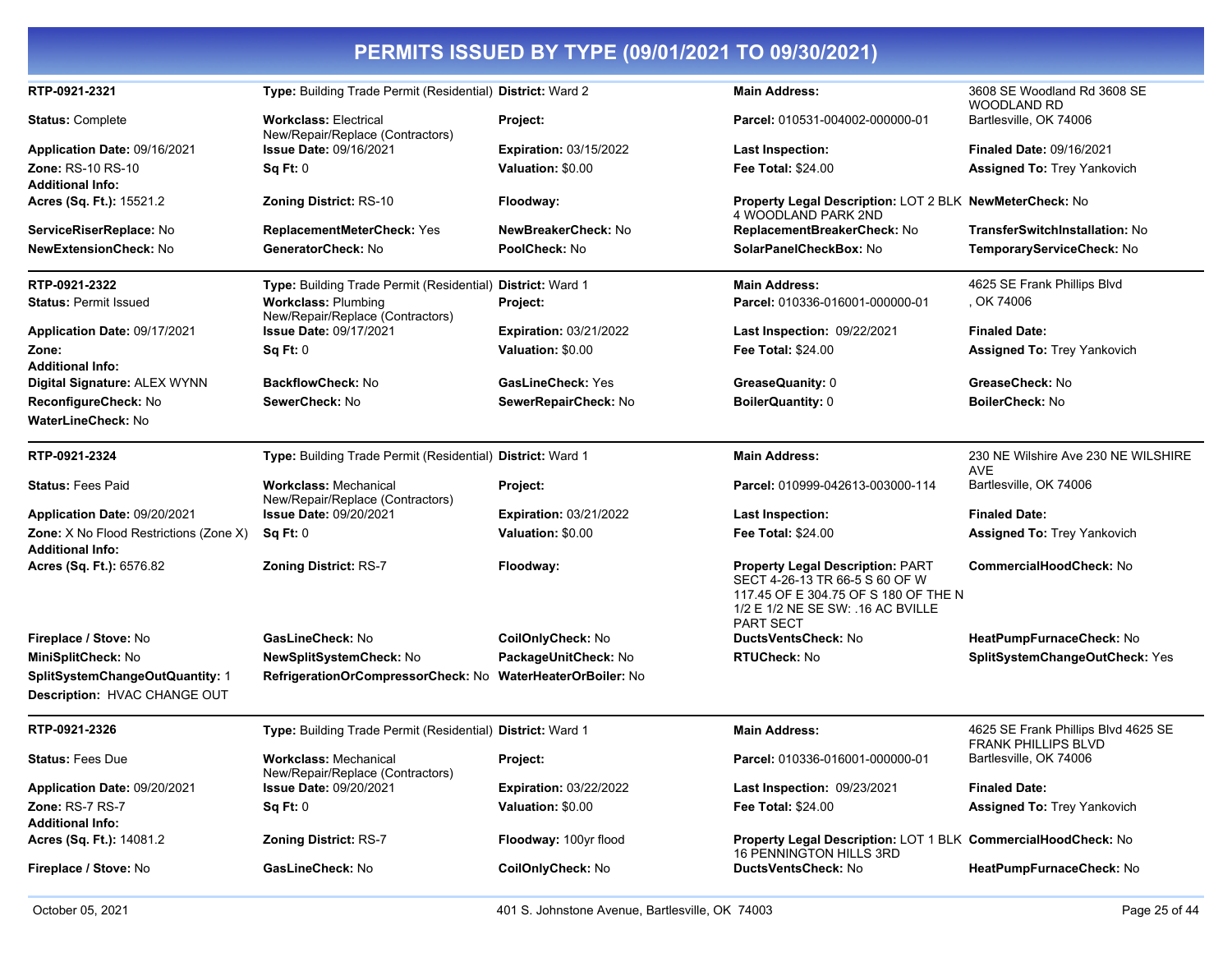| PERMITS ISSUED BY TYPE (09/01/2021 TO 09/30/2021)                                                                         |                                                                                                                                |                                                 |                                                                                           |                                                                   |
|---------------------------------------------------------------------------------------------------------------------------|--------------------------------------------------------------------------------------------------------------------------------|-------------------------------------------------|-------------------------------------------------------------------------------------------|-------------------------------------------------------------------|
| MiniSplitCheck: No<br>SplitSystemChangeOutQuantity: 1<br>Description: HVAC CHANGEOUT                                      | NewSplitSystemCheck: No<br>RefrigerationOrCompressorCheck: No WaterHeaterOrBoiler: No                                          | PackageUnitCheck: No                            | <b>RTUCheck: No</b>                                                                       | SplitSystemChangeOutCheck: Yes                                    |
| RTP-0921-2327<br><b>Status: Fees Paid</b>                                                                                 | Type: Building Trade Permit (Residential) District: Ward 2<br><b>Workclass: Mechanical</b><br>New/Repair/Replace (Contractors) | Project:                                        | <b>Main Address:</b><br>Parcel: 010606-000008-000000-01                                   | 2712 SE Legacy Ct 2712 SE LEGACY CT<br>Bartlesville, OK 74006     |
| Application Date: 09/21/2021                                                                                              | <b>Issue Date: 09/21/2021</b>                                                                                                  | <b>Expiration: 03/21/2022</b>                   | <b>Last Inspection:</b>                                                                   | <b>Finaled Date:</b>                                              |
| Zone: RS-10/PUD RS-10/PUD<br><b>Additional Info:</b>                                                                      | Sq Ft: 0                                                                                                                       | Valuation: \$0.00                               | <b>Fee Total: \$24.00</b>                                                                 | <b>Assigned To: Trey Yankovich</b>                                |
| Acres (Sq. Ft.): 43478.6                                                                                                  | <b>Zoning District: RS-10/PUD</b>                                                                                              | Floodway:                                       | <b>Property Legal Description: LOT 8</b><br><b>LEGACY ESTATES</b>                         | CommercialHoodCheck: No                                           |
| Fireplace / Stove: No                                                                                                     | GasLineCheck: No                                                                                                               | CoilOnlyCheck: No                               | DuctsVentsCheck: No                                                                       | HeatPumpFurnaceCheck: No                                          |
| MiniSplitCheck: No                                                                                                        | NewSplitSystemCheck: No                                                                                                        | PackageUnitCheck: No                            | <b>RTUCheck: No</b>                                                                       | SplitSystemChangeOutCheck: Yes                                    |
| SplitSystemChangeOutQuantity: 1<br>Description: COMPLETE SYSTEM                                                           | RefrigerationOrCompressorCheck: No                                                                                             | <b>WaterHeaterOrBoiler: No</b>                  |                                                                                           |                                                                   |
| RTP-0921-2328                                                                                                             | Type: Building Trade Permit (Residential) District: Ward 5                                                                     |                                                 | <b>Main Address:</b>                                                                      | 254 SE Quail Ridge Loop 254 SE QUAIL<br>RIDGE LOOP                |
| <b>Status: Fees Paid</b>                                                                                                  | <b>Workclass: Electrical for New</b><br>Construction                                                                           | Project:                                        | Parcel: 010370-000181-000000-01                                                           | Bartlesville, OK 74003                                            |
| Application Date: 09/21/2021                                                                                              | <b>Issue Date: 09/21/2021</b>                                                                                                  | <b>Expiration: 03/21/2022</b>                   | <b>Last Inspection:</b>                                                                   | <b>Finaled Date:</b>                                              |
| Zone: RS-7 RS-7                                                                                                           | <b>Sq Ft: 46</b>                                                                                                               | <b>Valuation: \$15,000.00</b>                   | <b>Fee Total: \$24.00</b>                                                                 | Assigned To: Trey Yankovich                                       |
| <b>Additional Info:</b><br><b>Total Square Footage of New</b><br><b>Construction: 46</b><br>Description: BATHROOM REMODEL |                                                                                                                                |                                                 |                                                                                           |                                                                   |
| RTP-0921-2329                                                                                                             | Type: Building Trade Permit (Residential) District: Ward 1                                                                     |                                                 | <b>Main Address:</b>                                                                      | 4625 SE Frank Phillips Blvd 4625 SE<br><b>FRANK PHILLIPS BLVD</b> |
| <b>Status: Fees Due</b>                                                                                                   | <b>Workclass: Plumbing</b><br>New/Repair/Replace (Contractors)                                                                 | Project:                                        | Parcel: 010336-016001-000000-01                                                           | Bartlesville, OK 74006                                            |
| Application Date: 09/22/2021                                                                                              | <b>Issue Date: 09/22/2021</b>                                                                                                  | <b>Expiration: 03/22/2022</b>                   | <b>Last Inspection: 09/23/2021</b>                                                        | <b>Finaled Date:</b>                                              |
| Zone: RS-7 RS-7<br><b>Additional Info:</b>                                                                                | Sq Ft: 0                                                                                                                       | Valuation: \$0.00                               | <b>Fee Total: \$24.00</b>                                                                 | <b>Assigned To: Trey Yankovich</b>                                |
| Acres (Sq. Ft.): 14081.2                                                                                                  | Floodway: 100yr flood                                                                                                          | Zoning District: RS-7                           | Property Legal Description: LOT 1 BLK BackflowCheck: No<br><b>16 PENNINGTON HILLS 3RD</b> |                                                                   |
| GasLineCheck: No                                                                                                          | GreaseCheck: No                                                                                                                | <b>ReconfigureCheck: No</b>                     | SewerCheck: No                                                                            | SewerRepairCheck: No                                              |
| <b>BoilerQuantity: 1</b>                                                                                                  | <b>BoilerCheck: Yes</b>                                                                                                        | <b>WaterLineCheck: No</b>                       |                                                                                           |                                                                   |
| <b>Description: TANKLESS INSTALL</b>                                                                                      |                                                                                                                                |                                                 |                                                                                           |                                                                   |
| RTP-0921-2331                                                                                                             | Type: Building Trade Permit (Residential) District: Ward 1                                                                     |                                                 | <b>Main Address:</b>                                                                      | 1027 SE Grandview Rd 1027 SE<br><b>GRANDVIEW RD</b>               |
| <b>Status: Fees Due</b>                                                                                                   | <b>Workclass: Plumbing</b><br>New/Repair/Replace (Contractors)                                                                 | Project:                                        | Parcel: 010412-001003-000000-01                                                           | Bartlesville, OK 74006                                            |
| Application Date: 09/22/2021                                                                                              | <b>Issue Date: 09/22/2021</b>                                                                                                  | <b>Expiration: 03/21/2022</b>                   | <b>Last Inspection:</b>                                                                   | <b>Finaled Date:</b>                                              |
| <b>Zone: RS-10 RS-10</b>                                                                                                  | Sq Ft: 0                                                                                                                       | Valuation: \$0.00                               | <b>Fee Total: \$24.00</b>                                                                 | Assigned To: Trey Yankovich                                       |
| <b>Additional Info:</b><br>Acres (Sq. Ft.): 14136.3                                                                       | Floodway:                                                                                                                      | Zoning District: RS-10                          |                                                                                           |                                                                   |
| October 05, 2021                                                                                                          |                                                                                                                                | 401 S. Johnstone Avenue, Bartlesville, OK 74003 |                                                                                           | Page 26 of 44                                                     |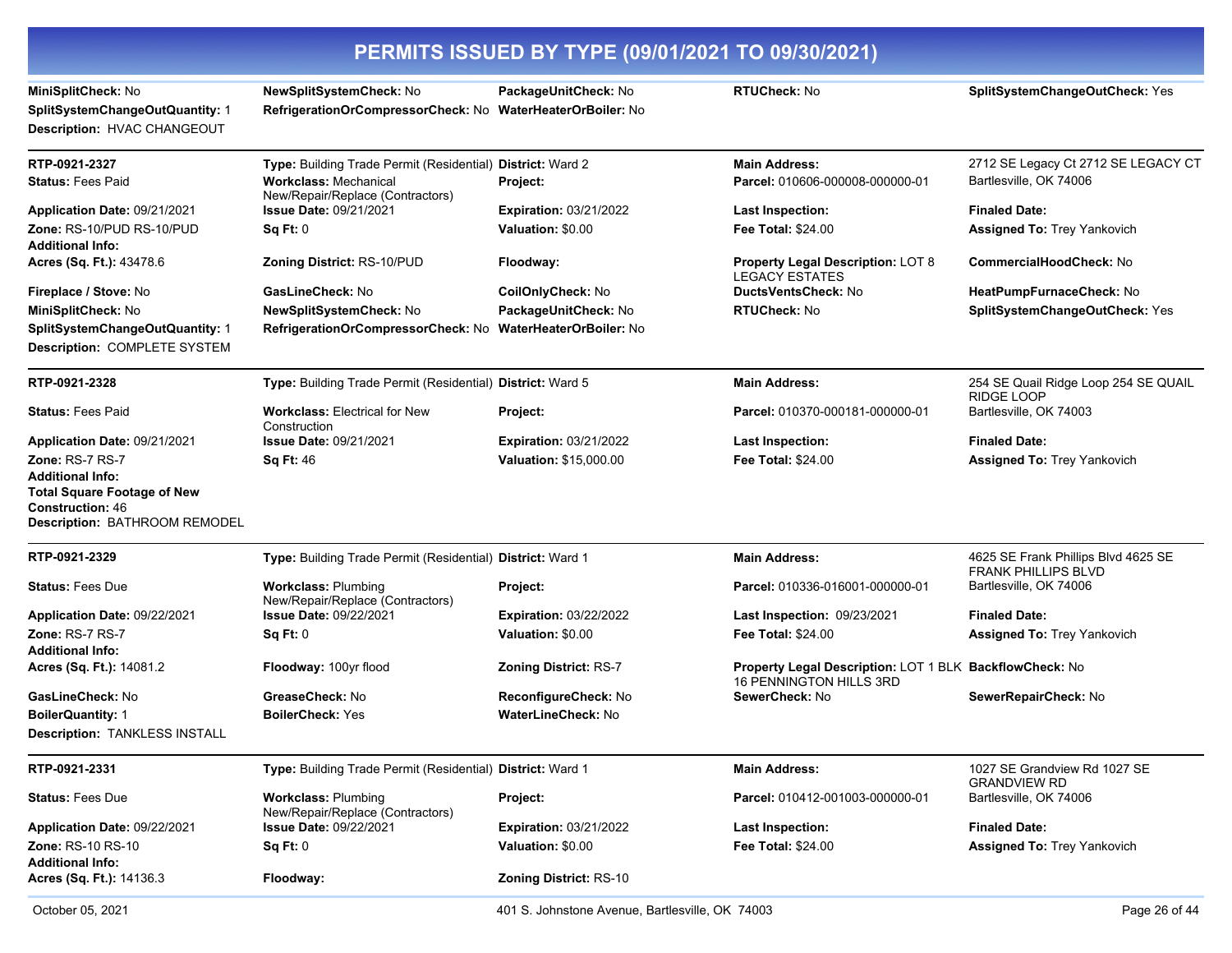| PERMITS ISSUED BY TYPE (09/01/2021 TO 09/30/2021)                                |                                                                  |                                                  |                                                                                         |                                                       |
|----------------------------------------------------------------------------------|------------------------------------------------------------------|--------------------------------------------------|-----------------------------------------------------------------------------------------|-------------------------------------------------------|
| Property Legal Description: LOT 3 BLK BackflowCheck: No<br>1 ROLLING MEADOWS 6TH |                                                                  | GasLineCheck: No                                 | GreaseCheck: No                                                                         | ReconfigureCheck: No                                  |
| SewerCheck: No                                                                   | SewerRepairCheck: No                                             | <b>BoilerQuantity: 1</b>                         | <b>BoilerCheck: Yes</b>                                                                 | WaterLineCheck: No                                    |
| <b>Description: HOT WATER TANK</b>                                               |                                                                  |                                                  |                                                                                         |                                                       |
| RTP-0921-2332                                                                    | Type: Building Trade Permit (Residential) District: Ward 2       |                                                  | <b>Main Address:</b>                                                                    | 2910 SE Versailles PI 2910 SE<br><b>VERSAILLES PL</b> |
| <b>Status: Fees Due</b>                                                          | <b>Workclass: Mechanical</b><br>New/Repair/Replace (Contractors) | Project:                                         | Parcel: 010607-001003-000000-01                                                         | Bartlesville, OK 74006                                |
| Application Date: 09/23/2021                                                     | <b>Issue Date: 09/23/2021</b>                                    | <b>Expiration: 03/22/2022</b>                    | <b>Last Inspection:</b>                                                                 | <b>Finaled Date:</b>                                  |
| Zone: RS-10/PUD RS-10/PUD<br><b>Additional Info:</b>                             | Sq Ft: 0                                                         | Valuation: \$0.00                                | <b>Fee Total: \$24.00</b>                                                               | <b>Assigned To: Trey Yankovich</b>                    |
| Acres (Sq. Ft.): 9597.87                                                         | <b>Zoning District: RS-10/PUD</b>                                | Floodway: 500yr flood                            | Property Legal Description: LOT 3 BLK CommercialHoodCheck: No<br>1 COLONIAL EST 15 PH 1 |                                                       |
| Fireplace / Stove: No                                                            | GasLineCheck: No                                                 | CoilOnlyCheck: No                                | <b>DuctsVentsCheck: No</b>                                                              | HeatPumpFurnaceCheck: No                              |
| MiniSplitCheck: No                                                               | NewSplitSystemCheck: No                                          | PackageUnitCheck: No                             | <b>RTUCheck: No</b>                                                                     | SplitSystemChangeOutCheck: Yes                        |
| SplitSystemChangeOutQuantity: 1                                                  | RefrigerationOrCompressorCheck: No WaterHeaterOrBoiler: No       |                                                  |                                                                                         |                                                       |
| Description: HVAC CHANGEOUT                                                      |                                                                  |                                                  |                                                                                         |                                                       |
| RTP-0921-2333                                                                    | Type: Building Trade Permit (Residential) District: Ward 2       |                                                  | <b>Main Address:</b>                                                                    | 2700 SE Legacy Ct 2700 SE LEGACY CT                   |
| <b>Status: Permit Issued</b>                                                     | Workclass: Roofing Repair/Replacement Project:<br>(Contractor)   |                                                  | Parcel: 010606-000005-000000-01                                                         | Bartlesville, OK 74006                                |
| Application Date: 09/27/2021                                                     | Issue Date: 09/27/2021                                           | <b>Expiration: 03/28/2022</b>                    | Last Inspection: 10/04/2021                                                             | <b>Finaled Date: 09/27/2021</b>                       |
| <b>Zone:</b> X No Flood Restrictions (Zone X)<br><b>Additional Info:</b>         | Sq Ft: 0                                                         | Valuation: \$0.00                                | <b>Fee Total: \$24.00</b>                                                               | <b>Assigned To: Scott Ullrich</b>                     |
| Acres (sq. Ft.): 60948.5                                                         | Floodway:                                                        | <b>Zoning District: RS-10/PUD</b>                | Property Legal Description: LOT 5<br><b>LEGACY ESTATES</b>                              | <b>CompositeCheck: Yes</b>                            |
| MetalCheck: No                                                                   | OtherCheck: No                                                   | Number of SEPARATE structures to be<br>Roofed: 1 |                                                                                         |                                                       |
| <b>Description: RE-ROOF</b>                                                      |                                                                  |                                                  |                                                                                         |                                                       |
| RTP-0921-2335                                                                    | Type: Building Trade Permit (Residential) District: Ward 1       |                                                  | <b>Main Address:</b>                                                                    | 1020 SE Guinn Ln 1020 SE GUINN LN                     |
| <b>Status: Fees Due</b>                                                          | <b>Workclass: Plumbing</b><br>New/Repair/Replace (Contractors)   | Project:                                         | Parcel: 010320-001024-000000-01                                                         | Bartlesville, OK 74006                                |
| Application Date: 09/23/2021                                                     | <b>Issue Date: 09/23/2021</b>                                    | <b>Expiration: 03/22/2022</b>                    | Last Inspection: 09/23/2021                                                             | <b>Finaled Date:</b>                                  |
| Zone: X No Flood Restrictions (Zone X)<br><b>Additional Info:</b>                | Sa Ft: 0                                                         | Valuation: \$0.00                                | <b>Fee Total: \$24.00</b>                                                               | <b>Assigned To: Trey Yankovich</b>                    |
| Acres (Sq. Ft.): 8261.71                                                         | Floodway:                                                        | <b>Zoning District: RS-7</b>                     | <b>Property Legal Description: LOT 24</b><br><b>BLK 1 PARKHURST</b>                     | BackflowCheck: No                                     |
| GasLineCheck: No                                                                 | GreaseCheck: No                                                  | ReconfigureCheck: No                             | SewerCheck: No                                                                          | SewerRepairCheck: No                                  |
| <b>BoilerCheck: No</b>                                                           | <b>WaterLineCheck: Yes</b>                                       |                                                  |                                                                                         |                                                       |
| <b>Description: WATER LINE/SERVICE</b>                                           |                                                                  |                                                  |                                                                                         |                                                       |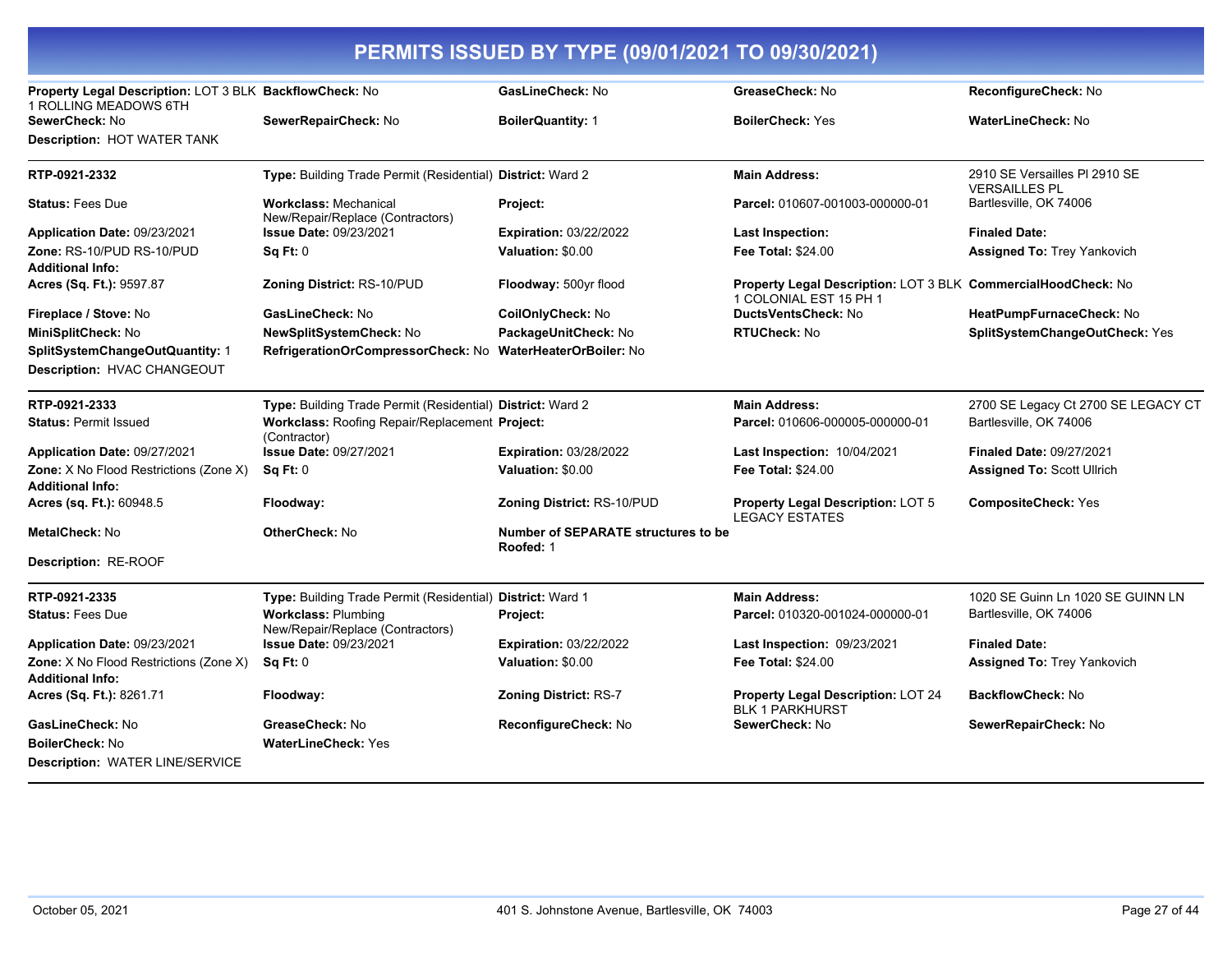| PERMITS ISSUED BY TYPE (09/01/2021 TO 09/30/2021)                        |                                                                  |                                                                                        |                                                                                              |                                                     |  |
|--------------------------------------------------------------------------|------------------------------------------------------------------|----------------------------------------------------------------------------------------|----------------------------------------------------------------------------------------------|-----------------------------------------------------|--|
| RTP-0921-2336                                                            | Type: Building Trade Permit (Residential) District: Ward 4       |                                                                                        | <b>Main Address:</b>                                                                         | 204 S Wyandotte Ave 00204 S<br><b>WYANDOTTE AVE</b> |  |
| <b>Status: Fees Due</b>                                                  | <b>Workclass: Mechanical</b><br>New/Repair/Replace (Contractors) | Project:                                                                               | Parcel: 050400-005009-000000-01                                                              | Bartlesville, OK 74029                              |  |
| Application Date: 09/23/2021                                             | <b>Issue Date: 09/23/2021</b>                                    | <b>Expiration: 03/22/2022</b>                                                          | <b>Last Inspection:</b>                                                                      | <b>Finaled Date:</b>                                |  |
| <b>Zone:</b> X No Flood Restrictions (Zone X)<br><b>Additional Info:</b> | Sq Ft: 0                                                         | Valuation: \$0.00                                                                      | <b>Fee Total: \$24.00</b>                                                                    | <b>Assigned To: Trey Yankovich</b>                  |  |
| Acres (Sq. Ft.): 6999.37                                                 | Floodway:                                                        | Property Legal Description: LOT 9 BLK CommercialHoodCheck: No<br>5 ELIZA LONG 2ND ADDN |                                                                                              | Fireplace / Stove: No                               |  |
| GasLineCheck: No                                                         | <b>CoilOnlyCheck: Yes</b>                                        | CoilQuantity: 1                                                                        | <b>DuctsVentsCheck: No</b>                                                                   | HeatPumpFurnaceCheck: No                            |  |
| MiniSplitCheck: No                                                       | NewSplitSystemCheck: No                                          | PackageUnitCheck: No                                                                   | <b>RTUCheck: No</b>                                                                          | SplitSystemChangeOutCheck: No                       |  |
| RefrigerationOrCompressorCheck: No WaterHeaterOrBoiler: No               |                                                                  |                                                                                        |                                                                                              |                                                     |  |
| Description: CONDENSER COIL CHANGEOUT                                    |                                                                  |                                                                                        |                                                                                              |                                                     |  |
| RTP-0921-2337                                                            | Type: Building Trade Permit (Residential) District: Ward 2       |                                                                                        | <b>Main Address:</b>                                                                         | 3317 SE Willowood Dr 3317 SE<br>WILLOWOOD DR        |  |
| <b>Status: Fees Paid</b>                                                 | <b>Workclass: Electrical for New</b><br>Construction             | Project:                                                                               | Parcel: 010535-013010-000000-01                                                              | Bartlesville, OK 74006                              |  |
| Application Date: 09/23/2021                                             | <b>Issue Date: 09/23/2021</b>                                    | <b>Expiration: 03/22/2022</b>                                                          | Last Inspection: 09/27/2021                                                                  | <b>Finaled Date:</b>                                |  |
| <b>Zone:</b> X No Flood Restrictions (Zone X)<br><b>Additional Info:</b> | <b>Sq Ft: 1,040</b>                                              | Valuation: \$0.00                                                                      | <b>Fee Total: \$24.80</b>                                                                    | Assigned To: Trey Yankovich                         |  |
| Description: NEW ELEC SVC                                                |                                                                  |                                                                                        |                                                                                              |                                                     |  |
| RTP-0921-2338                                                            | Type: Building Trade Permit (Residential) District: Ward 2       |                                                                                        | <b>Main Address:</b>                                                                         | 2225 SE Deerfield PI 2225 SE<br><b>DEERFIELD PL</b> |  |
| <b>Status: Fees Due</b>                                                  | <b>Workclass: Plumbing</b><br>New/Repair/Replace (Contractors)   | Project:                                                                               | Parcel: 010100-000004-000000-01                                                              | Bartlesville, OK 74006                              |  |
| Application Date: 09/23/2021                                             | <b>Issue Date: 09/23/2021</b>                                    | <b>Expiration: 03/22/2022</b>                                                          | <b>Last Inspection:</b>                                                                      | <b>Finaled Date:</b>                                |  |
| Zone: RS-12 RS-12                                                        | <b>Sq Ft: 1</b>                                                  | Valuation: \$0.00                                                                      | <b>Fee Total: \$24.00</b>                                                                    | <b>Assigned To: Trey Yankovich</b>                  |  |
| <b>Additional Info:</b><br>Acres (Sq. Ft.): 23493.6                      | Floodway:                                                        | Zoning District: RS-12                                                                 | Property Legal Description: LOT 4<br><b>DEERFIELD ADDITION</b>                               | Digital Signature: jdm                              |  |
| <b>BackflowCheck: No</b>                                                 | GasLineCheck: No                                                 | GreaseQuanity: 0                                                                       | GreaseCheck: No                                                                              | ReconfigureCheck: No                                |  |
| SewerCheck: No                                                           | SewerRepairCheck: No                                             | <b>BoilerQuantity: 1</b>                                                               | <b>BoilerCheck: Yes</b>                                                                      | <b>WaterLineCheck: No</b>                           |  |
| <b>Description:</b> water heater                                         |                                                                  |                                                                                        |                                                                                              |                                                     |  |
| RTP-0921-2339                                                            | Type: Building Trade Permit (Residential) District: Ward 1       |                                                                                        | <b>Main Address:</b>                                                                         | 4750 SE Dartmouth Dr 4750 SE<br>DARTMOUTH DR        |  |
| <b>Status: Permit Issued</b>                                             | Workclass: Roofing Repair/Replacement Project:<br>(Contractor)   |                                                                                        | Parcel: 010337-025017-000000-01                                                              | Bartlesville, OK 74006                              |  |
| Application Date: 09/24/2021                                             | <b>Issue Date: 09/24/2021</b>                                    | <b>Expiration: 03/23/2022</b>                                                          | <b>Last Inspection:</b>                                                                      | <b>Finaled Date:</b>                                |  |
| Zone: RS-7 RS-7<br><b>Additional Info:</b>                               | Sq Ft: 0                                                         | Valuation: \$0.00                                                                      | <b>Fee Total: \$24.00</b>                                                                    | Assigned To: Trey Yankovich                         |  |
| Acres (sq. Ft.): 9186.01                                                 | Floodway:                                                        | <b>Zoning District: RS-7</b>                                                           | <b>Property Legal Description: E 50 LOT</b><br>17 W 20 LOT 18 BLK 25 PENNINGTON<br>HILLS 4TH | <b>CompositeCheck: Yes</b>                          |  |
| <b>MetalCheck: No</b>                                                    | <b>OtherCheck: No</b>                                            | <b>Number of SEPARATE structures to be</b><br>Roofed: 1                                |                                                                                              |                                                     |  |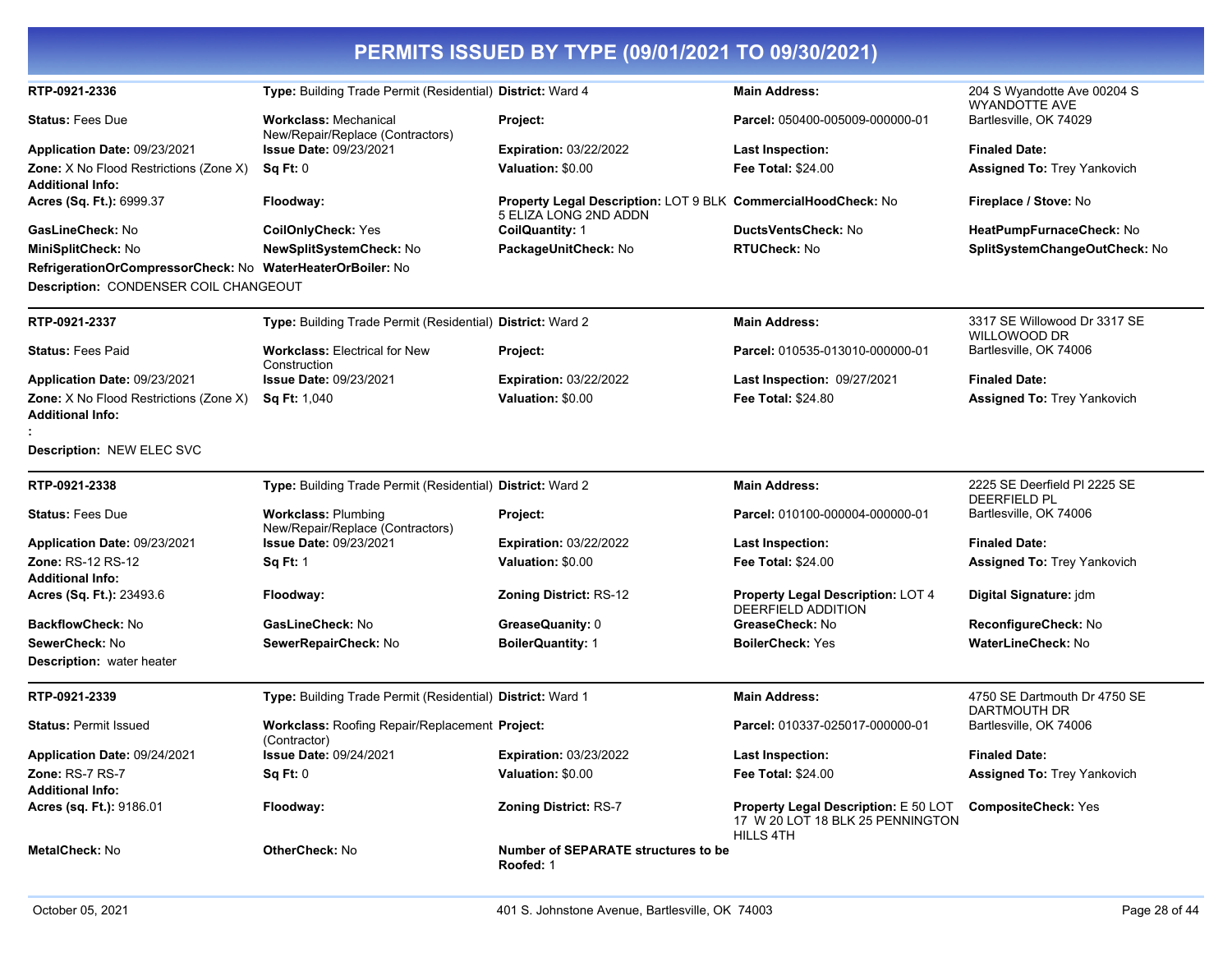#### **Description:** RE-ROOF SHINGLE

| RTP-0921-2340<br><b>Status: Fees Due</b>                                 | Type: Building Trade Permit (Residential) District: Ward 5<br><b>Workclass: Plumbing</b><br>New/Repair/Replace (Contractors) | Project:                      | <b>Main Address:</b><br>Parcel: 010362-001004-000000-01                                                        | 1625 Arbor 1625 ARBOR DR<br>Bartlesville, OK 74006      |
|--------------------------------------------------------------------------|------------------------------------------------------------------------------------------------------------------------------|-------------------------------|----------------------------------------------------------------------------------------------------------------|---------------------------------------------------------|
| Application Date: 09/24/2021                                             | <b>Issue Date: 09/24/2021</b>                                                                                                | <b>Expiration: 03/23/2022</b> | <b>Last Inspection: 09/24/2021</b>                                                                             | <b>Finaled Date:</b>                                    |
| Zone: RS-12 RS-12                                                        | Sq Ft: 0                                                                                                                     | Valuation: \$0.00             | <b>Fee Total: \$24.00</b>                                                                                      | <b>Assigned To: Trey Yankovich</b>                      |
| <b>Additional Info:</b>                                                  |                                                                                                                              |                               |                                                                                                                |                                                         |
| Acres (Sq. Ft.): 20322.8                                                 | Floodway:                                                                                                                    | <b>Zoning District: RS-12</b> | Property Legal Description: LOT 4 BLK BackflowCheck: No<br><b>1 EAST PRAIRIE HEIGHTS</b>                       |                                                         |
| GasLineCheck: No                                                         | GreaseCheck: No                                                                                                              | ReconfigureCheck: No          | SewerCheck: No                                                                                                 | SewerRepairCheck: Yes                                   |
| <b>BoilerCheck: No</b>                                                   | WaterLineCheck: No                                                                                                           |                               |                                                                                                                |                                                         |
| Description: SEWER LINE REPAIR                                           |                                                                                                                              |                               |                                                                                                                |                                                         |
| RTP-0921-2342                                                            | Type: Building Trade Permit (Residential) District: Ward 2                                                                   |                               | <b>Main Address:</b>                                                                                           | 3005 Candlestick Ct 03005<br>CANDLESTICK CT             |
| <b>Status: Fees Due</b>                                                  | <b>Workclass: Mechanical</b><br>New/Repair/Replace (Homeowner)                                                               | Project:                      | Parcel: 010600-00002B-000000-01                                                                                | Bartlesville, OK 74006                                  |
| Application Date: 09/27/2021                                             | <b>Issue Date: 09/27/2021</b>                                                                                                | <b>Expiration: 03/28/2022</b> | Last Inspection: 09/28/2021                                                                                    | <b>Finaled Date:</b>                                    |
| Zone: RS-10/PUD RS-10/PUD<br><b>Additional Info:</b>                     | Sq Ft: 0                                                                                                                     | Valuation: \$0.00             | <b>Fee Total: \$24.00</b>                                                                                      | <b>Assigned To: Trey Yankovich</b>                      |
| Acres (Sq. Ft.): 6940.02                                                 | Zoning District: RS-10/PUD                                                                                                   | Floodway:                     | Property Legal Description: LOT 2-B<br>COLONIAL EST 10 REPLAT A<br>PORTION OF 15 VACATED<br>PATHFINDER PARKWAY | <b>CommercialHoodCheck: No</b>                          |
| Fireplace / Stove: No                                                    | GasLineCheck: No                                                                                                             | CoilOnlyCheck: No             | DuctsVentsCheck: No                                                                                            | HeatPumpFurnaceCheck: No                                |
| MiniSplitCheck: No                                                       | NewSplitSystemCheck: No                                                                                                      | PackageUnitCheck: No          | <b>RTUCheck: No</b>                                                                                            | SplitSystemChangeOutCheck: Yes                          |
| SplitSystemChangeOutQuantity: 1                                          | RefrigerationOrCompressorCheck: No WaterHeaterOrBoiler: No                                                                   |                               |                                                                                                                |                                                         |
| Description: DOWNSTAIRS COMPLETE SYSTEM                                  |                                                                                                                              |                               |                                                                                                                |                                                         |
| RTP-0921-2343                                                            | Type: Building Trade Permit (Residential) District: Ward 5                                                                   |                               | <b>Main Address:</b>                                                                                           | 5848 SE Meadowcrest Dr 5848 SE<br><b>MEADOWCREST DR</b> |
| <b>Status: Permit Issued</b>                                             | <b>Workclass: Plumbing</b><br>New/Repair/Replace (Contractors)                                                               | Project:                      | Parcel: 010268-000010-000000-01                                                                                | Bartlesville, OK 74006                                  |
| Application Date: 09/27/2021                                             | <b>Issue Date: 09/27/2021</b>                                                                                                | <b>Expiration: 03/28/2022</b> | <b>Last Inspection:</b>                                                                                        | <b>Finaled Date:</b>                                    |
| <b>Zone:</b> X No Flood Restrictions (Zone X)<br><b>Additional Info:</b> | Sq Ft: 0                                                                                                                     | Valuation: \$0.00             | <b>Fee Total: \$24.00</b>                                                                                      | <b>Assigned To: Trey Yankovich</b>                      |
| Acres (Sq. Ft.): 14593.7                                                 | Floodway:                                                                                                                    | <b>Zoning District: RS-12</b> | Property Legal Description: LOT 10<br><b>MEADOWCREST</b>                                                       | BackflowCheck: No                                       |
| GasLineCheck: No                                                         | GreaseCheck: No                                                                                                              | ReconfigureCheck: No          | SewerCheck: No                                                                                                 | SewerRepairCheck: No                                    |
| <b>BoilerCheck: No</b>                                                   | <b>WaterLineCheck: Yes</b>                                                                                                   |                               |                                                                                                                |                                                         |
| Description: UNDERSLAB DRAIN LINE REPAIR                                 |                                                                                                                              |                               |                                                                                                                |                                                         |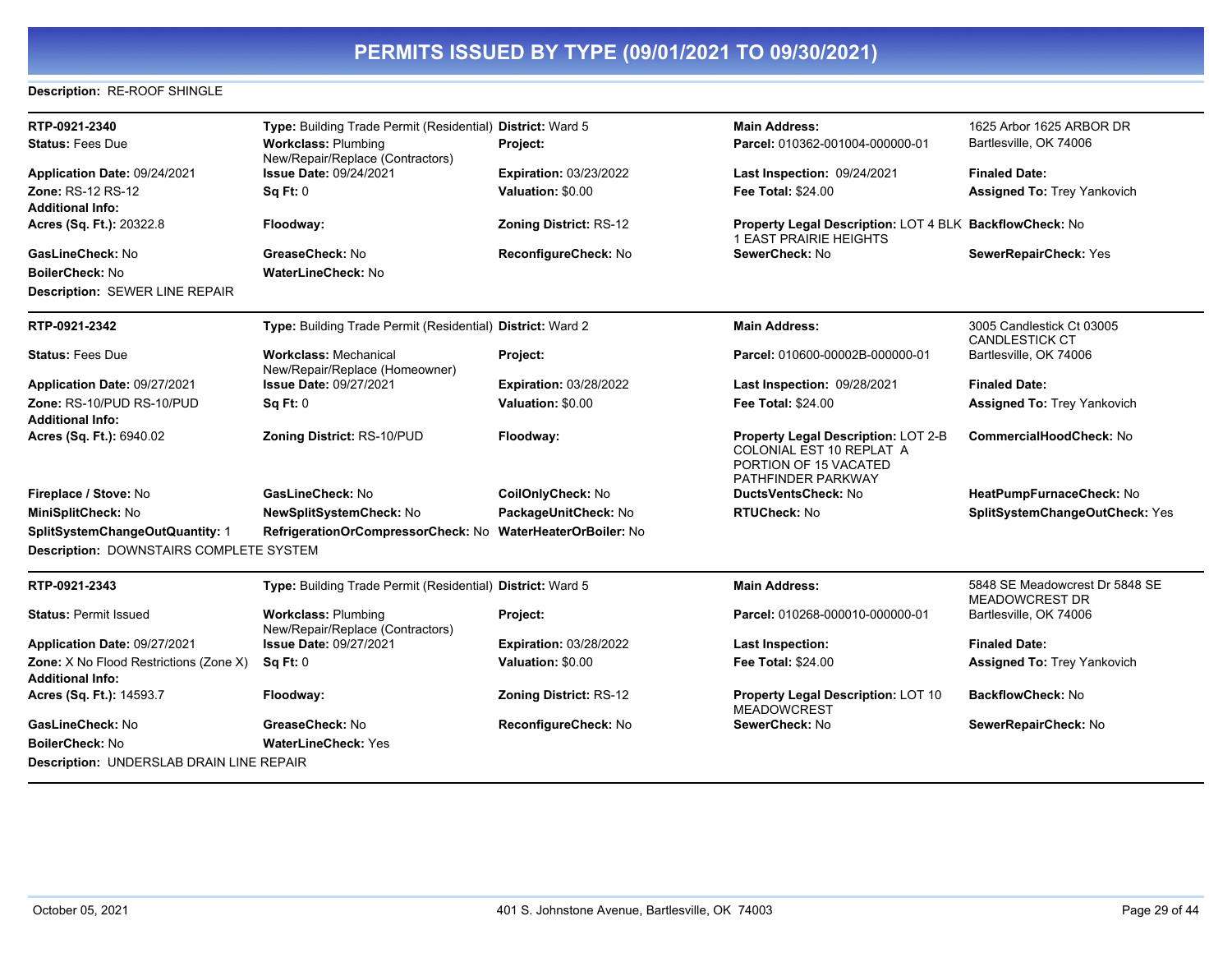| PERMITS ISSUED BY TYPE (09/01/2021 TO 09/30/2021)              |                                                                                                 |                                |                                                                                                                                                                            |                                                                             |
|----------------------------------------------------------------|-------------------------------------------------------------------------------------------------|--------------------------------|----------------------------------------------------------------------------------------------------------------------------------------------------------------------------|-----------------------------------------------------------------------------|
| RTP-0921-2344                                                  | Type: Building Trade Permit (Residential) District: Ward 1                                      |                                | <b>Main Address:</b>                                                                                                                                                       | 230 NE Wilshire Ave 230 NE WILSHIRE<br><b>AVE</b>                           |
| <b>Status: Permit Issued</b>                                   | <b>Workclass: Electrical</b><br>New/Repair/Replace (Contractors)                                | Project:                       | Parcel: 010999-042613-003000-114                                                                                                                                           | Bartlesville, OK 74006                                                      |
| Application Date: 09/27/2021                                   | <b>Issue Date: 09/27/2021</b>                                                                   | <b>Expiration: 03/28/2022</b>  | <b>Last Inspection:</b>                                                                                                                                                    | <b>Finaled Date:</b>                                                        |
| <b>Zone: RS-7 RS-7</b><br><b>Additional Info:</b>              | Sq Ft: 1,300                                                                                    | Valuation: \$0.00              | <b>Fee Total: \$24.00</b>                                                                                                                                                  | <b>Assigned To: Trey Yankovich</b>                                          |
| Acres (Sq. Ft.): 6576.82                                       | <b>Zoning District: RS-7</b>                                                                    | Floodway:                      | <b>Property Legal Description: PART</b><br>SECT 4-26-13 TR 66-5 S 60 OF W<br>117.45 OF E 304.75 OF S 180 OF THE N<br>1/2 E 1/2 NE SE SW: .16 AC BVILLE<br><b>PART SECT</b> | <b>NewMeterCheck: Yes</b>                                                   |
| ServiceRiserReplace: No                                        | ReplacementMeterCheck: No                                                                       | NewBreakerCheck: No            | ReplacementBreakerCheck: No                                                                                                                                                | <b>TransferSwitchInstallation: No</b>                                       |
| <b>NewExtensionCheck: No</b><br>Description: REWIRE HOUSE      | GeneratorCheck: No                                                                              | PoolCheck: No                  | SolarPanelCheckBox: No                                                                                                                                                     | TemporaryServiceCheck: No                                                   |
| RTP-0921-2345                                                  | Type: Building Trade Permit (Residential) District: Ward 3                                      |                                | <b>Main Address:</b>                                                                                                                                                       | 1001 S Johnstone 1001 S JOHNSTONE                                           |
| <b>Status: Fees Due</b>                                        | <b>Workclass: Mechanical</b><br>New/Repair/Replace (Contractors)                                | Project:                       | Parcel: 010001-082001-000000-02                                                                                                                                            | Bartlesville, OK 74003                                                      |
| Application Date: 09/27/2021                                   | <b>Issue Date: 09/27/2021</b>                                                                   | <b>Expiration: 03/29/2022</b>  | <b>Last Inspection: 09/30/2021</b>                                                                                                                                         | <b>Finaled Date:</b>                                                        |
| Zone: TIF 2 District TIF 2 District<br><b>Additional Info:</b> | Sq Ft: 0                                                                                        | Valuation: \$0.00              | <b>Fee Total: \$24.00</b>                                                                                                                                                  | <b>Assigned To: Trey Yankovich</b>                                          |
| Acres (Sq. Ft.): 4851.07                                       | <b>Zoning District: RM-1.5</b>                                                                  | Floodway:                      | NZOD Location Code: Or01E82                                                                                                                                                | Property Legal Description: E 111 OF N<br>50 LOT 1 BLK 82 ORIG BARTLESVILLE |
| Digital Signature: Dustin Crouch                               | Type1HoodQty: 0                                                                                 | <b>CommercialHoodCheck: No</b> | Fireplace / Stove: No                                                                                                                                                      | GasLineCheck: No                                                            |
| CoilOnlyCheck: No                                              | CoilQuantity: 0                                                                                 | <b>DuctsVentsCheck: Yes</b>    | DuctsVentsQuantity: 1                                                                                                                                                      | HeatPumpFurnaceCheck: No                                                    |
| HeatPumpFurnaceQuantity: 0                                     | MiniSplitCheck: No                                                                              | MiniSplitQuantity: 0           | NewSplitSystemCheck: No                                                                                                                                                    | NewSplitSystemQuantity: 0                                                   |
| PackageUnitCheck: No                                           | PackageUnitQuantity: 0                                                                          | <b>RTUCheck: No</b>            | <b>RTUQuantity: 0</b>                                                                                                                                                      | SplitSystemChangeOutCheck: No                                               |
| Description: Ductwork only!                                    | RefrigerationOrCompressorCheck: No RefrigerationOrCompressorQuantity: 0 WaterHeaterOrBoiler: No |                                | WaterHeaterOrBoilerCheck: 0                                                                                                                                                |                                                                             |
| RTP-0921-2347                                                  | Type: Building Trade Permit (Residential) District: Ward 3                                      |                                | <b>Main Address:</b>                                                                                                                                                       | 1543 SE Osage 1543 SE OSAGE                                                 |
| <b>Status: Permit Issued</b>                                   | <b>Workclass: Plumbing</b><br>New/Repair/Replace (Contractors)                                  | Project:                       | Parcel: 010262-001001-000000-01                                                                                                                                            | Bartlesville, OK 74003                                                      |
| Application Date: 09/27/2021                                   | <b>Issue Date: 09/27/2021</b>                                                                   | <b>Expiration: 03/28/2022</b>  | <b>Last Inspection: 09/27/2021</b>                                                                                                                                         | <b>Finaled Date:</b>                                                        |
| <b>Zone: RS-5 RS-5</b>                                         | Sq Ft: 0                                                                                        | Valuation: \$0.00              | <b>Fee Total: \$44.00</b>                                                                                                                                                  | <b>Assigned To: Trey Yankovich</b>                                          |
| <b>Additional Info:</b><br>Acres (Sq. Ft.): 6271.26            | Floodway:                                                                                       | <b>Zoning District: RS-5</b>   | Property Legal Description: LOT 1 BLK BackflowCheck: No<br>1 MARTINS                                                                                                       |                                                                             |
| <b>GasLineCheck: Yes</b>                                       | GreaseCheck: No                                                                                 | ReconfigureCheck: No           | SewerCheck: No                                                                                                                                                             | SewerRepairCheck: No                                                        |
| <b>BoilerCheck: No</b>                                         | <b>WaterLineCheck: Yes</b>                                                                      |                                |                                                                                                                                                                            |                                                                             |
| <b>Description: DRAIN LINE AND GAS LINE</b>                    |                                                                                                 |                                |                                                                                                                                                                            |                                                                             |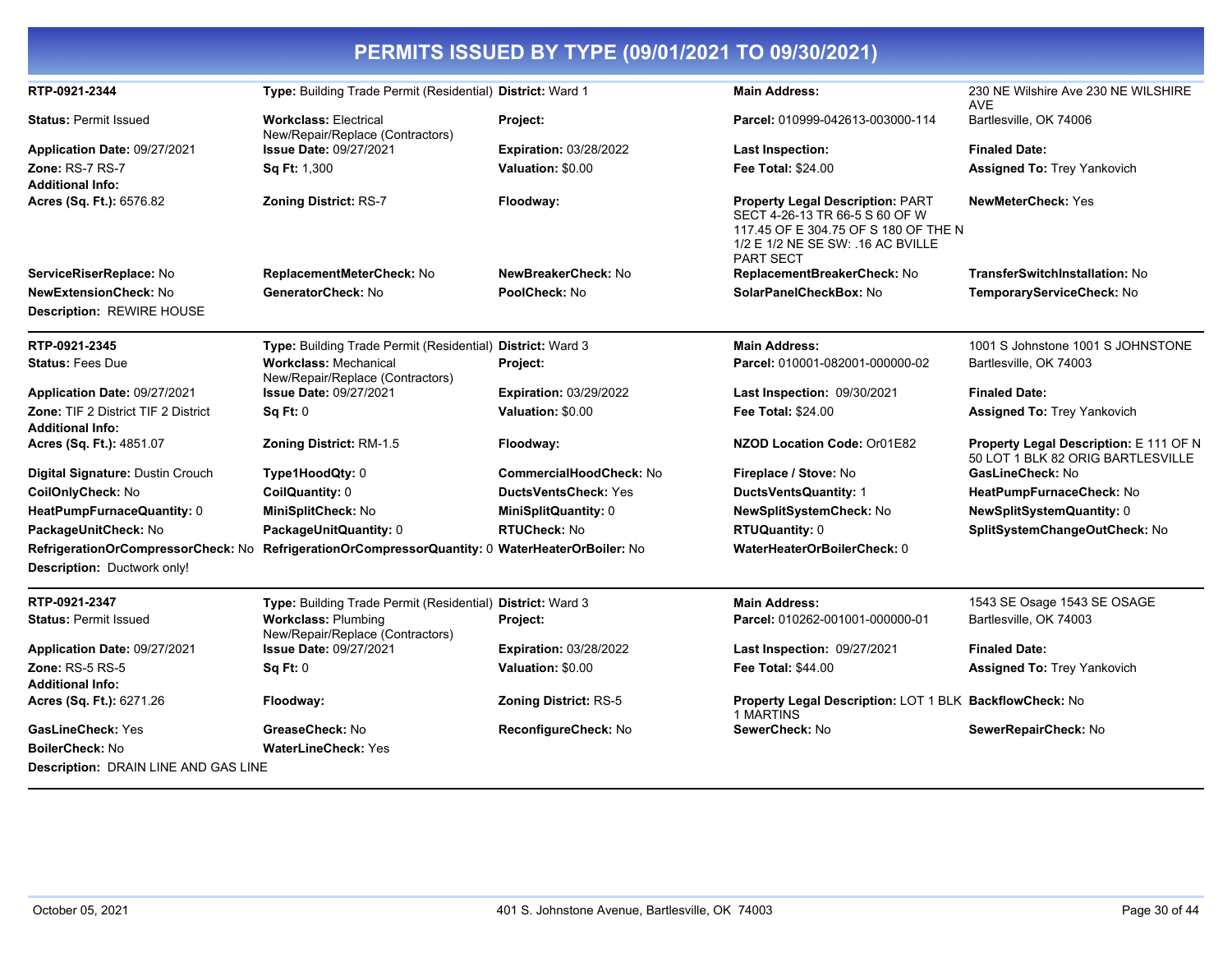| PERMITS ISSUED BY TYPE (09/01/2021 TO 09/30/2021)                                                                      |                                                                  |                               |                                                                                               |                                                                     |
|------------------------------------------------------------------------------------------------------------------------|------------------------------------------------------------------|-------------------------------|-----------------------------------------------------------------------------------------------|---------------------------------------------------------------------|
| RTP-0921-2348                                                                                                          | Type: Building Trade Permit (Residential) District: Ward 4       |                               | <b>Main Address:</b>                                                                          | 215 SE Morningside Ave 215 SE<br>MORNINGSIDE AVE                    |
| <b>Status: Fees Due</b>                                                                                                | <b>Workclass: Electrical</b><br>New/Repair/Replace (Contractors) | Project:                      | Parcel: 010178-001003-000000-01                                                               | Bartlesville, OK 74006                                              |
| <b>Application Date: 09/27/2021</b>                                                                                    | <b>Issue Date: 09/27/2021</b>                                    | <b>Expiration: 03/28/2022</b> | Last Inspection: 09/27/2021                                                                   | <b>Finaled Date:</b>                                                |
| <b>Zone: RS-10 RS-10</b>                                                                                               | Sq Ft: 0                                                         | Valuation: \$0.00             | Fee Total: \$24.00                                                                            | <b>Assigned To: Trey Yankovich</b>                                  |
| <b>Additional Info:</b>                                                                                                |                                                                  |                               |                                                                                               |                                                                     |
| Acres (Sq. Ft.): 11730.7                                                                                               | <b>Zoning District: RS-10</b>                                    | Floodway:                     | Property Legal Description: LOT 3 BLK Digital Signature: Betsie Holtz<br>1 HUBER HGTS SUB-DIV |                                                                     |
| <b>NewMeterCheck: Yes</b>                                                                                              | ServiceRiserReplace: No                                          | ReplacementMeterCheck: No     | New BreakerQuantity: 0                                                                        | NewBreakerCheck: No                                                 |
| ReplacementBreakerCheck: No                                                                                            | TransferSwitchInstallation: No                                   | <b>NewExtensionCheck: No</b>  | GeneratorCheck: No                                                                            | Generator Quantity: 0                                               |
| PoolCheck: No                                                                                                          | SolarPanelCheckBox: No                                           | TemporaryServiceCheck: No     |                                                                                               |                                                                     |
| <b>Description: Meter Loop</b>                                                                                         |                                                                  |                               |                                                                                               |                                                                     |
| RTP-0921-2350                                                                                                          | Type: Building Trade Permit (Residential) District: Ward 3       |                               | <b>Main Address:</b>                                                                          | 1679 SW Oak Ave 1679 SW OAK AVE                                     |
| <b>Status: Fees Due</b>                                                                                                | <b>Workclass: Plumbing</b><br>New/Repair/Replace (Contractors)   | Project:                      | Parcel: 010477-003006-000000-01                                                               | Bartlesville, OK 74003                                              |
| Application Date: 09/28/2021                                                                                           | <b>Issue Date: 09/28/2021</b>                                    | <b>Expiration: 03/28/2022</b> | <b>Last Inspection: 09/28/2021</b>                                                            | <b>Finaled Date:</b>                                                |
| <b>Zone:</b> X No Flood Restrictions (Zone X)<br><b>Additional Info:</b>                                               | Sq Ft: 0                                                         | Valuation: \$0.00             | <b>Fee Total: \$24.00</b>                                                                     | <b>Assigned To: Trey Yankovich</b>                                  |
| Acres (Sq. Ft.): 7780.64                                                                                               | Floodway:                                                        | <b>Zoning District: RS-5</b>  | <b>NZOD Location Code: V0703</b>                                                              | Property Legal Description: LOT 6 BLK<br><b>3 SOUTH SUNSET ADDN</b> |
| <b>BackflowCheck: No</b>                                                                                               | GasLineCheck: No                                                 | GreaseCheck: No               | ReconfigureCheck: No                                                                          | SewerCheck: No                                                      |
| SewerRepairCheck: No                                                                                                   | <b>BoilerCheck: No</b>                                           | <b>WaterLineCheck: Yes</b>    |                                                                                               |                                                                     |
| Description: REPLACE WATER LINE FROM METER TO HOUSE                                                                    |                                                                  |                               |                                                                                               |                                                                     |
| RTP-0921-2351                                                                                                          | Type: Building Trade Permit (Residential) District: Ward 1       |                               | <b>Main Address:</b>                                                                          | 102 SE Spruce Ave 102 SE SPRUCE<br><b>AVE</b>                       |
| <b>Status: Permit Issued</b>                                                                                           | Workclass: Roofing Repair/Replacement Project:<br>(Contractor)   |                               | Parcel: 010149-002008-000000-02                                                               | Bartlesville, OK 74006                                              |
| Application Date: 09/28/2021                                                                                           | <b>Issue Date: 09/29/2021</b>                                    | <b>Expiration: 03/28/2022</b> | Last Inspection:                                                                              | <b>Finaled Date:</b>                                                |
| Zone: X No Flood Restrictions (Zone X)<br><b>Additional Info:</b>                                                      | <b>Sq Ft: 5,600</b>                                              | Valuation: \$0.00             | <b>Fee Total: \$24.00</b>                                                                     | <b>Assigned To: Trey Yankovich</b>                                  |
| Acres (sq. Ft.): 47158                                                                                                 | Floodway:                                                        | <b>Zoning District: RS-7</b>  | Property Legal Description: N 1/2 LOT<br>8 BLK 2 1.09 AC. HALL ACRES SUB-DIV                  | Digital Signature: jkh                                              |
| <b>CompositeCheck: Yes</b>                                                                                             | <b>MetalCheck: No</b>                                            | <b>OtherCheck: No</b>         | <b>Material Type:</b>                                                                         | Number of SEPARATE structures to be<br>Roofed: 1                    |
| RTP-0921-2354                                                                                                          | Type: Building Trade Permit (Residential) District: Ward 4       |                               | <b>Main Address:</b>                                                                          | 1411 W Hensley Blvd 1411 W HENSLEY<br><b>BLVD</b>                   |
| <b>Status: Permit Issued</b>                                                                                           | Workclass: Roofing Repair/Replacement Project:<br>(Contractor)   |                               | Parcel: 010282-002029-000000-01                                                               | Bartlesville, OK 74003                                              |
| Application Date: 09/29/2021                                                                                           | <b>Issue Date: 09/29/2021</b>                                    | <b>Expiration: 03/28/2022</b> | Last Inspection:                                                                              | <b>Finaled Date:</b>                                                |
| Zone: 0.2 PCT ANNUAL CHANCE<br>FLOOD HAZARD 500-Year Flood Hazard<br>Area - No Restrictions<br><b>Additional Info:</b> | Sq Ft: 0                                                         | Valuation: \$0.00             | <b>Fee Total: \$24.00</b>                                                                     | <b>Assigned To: Trey Yankovich</b>                                  |
| Acres (sq. Ft.): 4712.87                                                                                               | Floodway:                                                        | <b>Zoning District: C-5</b>   | <b>NZOD Location Code: RaN02</b>                                                              | <b>Property Legal Description: LOT 29</b><br><b>BLK 2 MIDWAY</b>    |
| <b>CompositeCheck: No</b>                                                                                              | <b>MetalCheck: Yes</b>                                           | OtherCheck: No                |                                                                                               |                                                                     |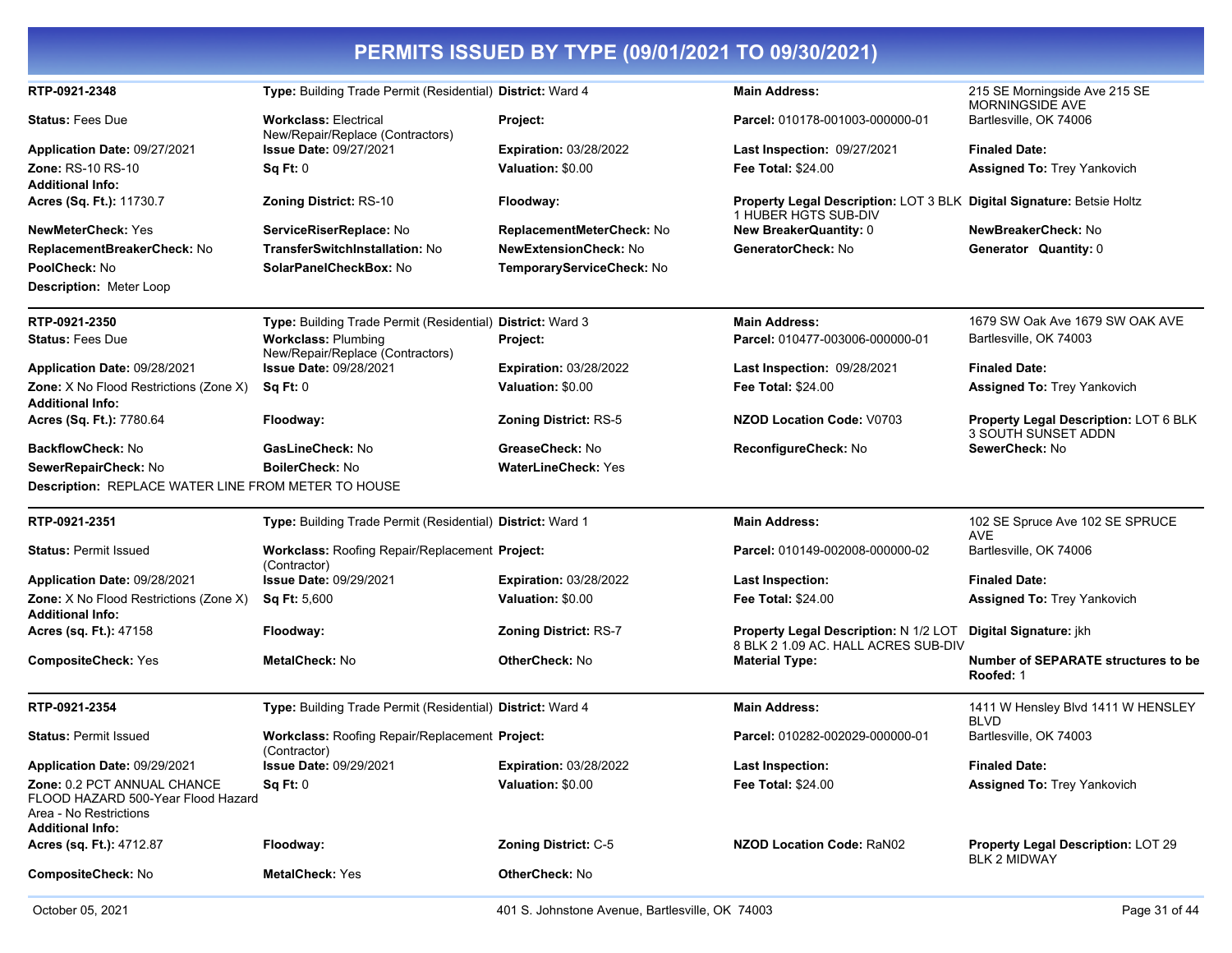#### **Number of SEPARATE structures to be Roofed:** 1

**Description:** metal roof with slope

| RTP-0921-2355                                                            | Type: Building Trade Permit (Residential) District: Ward 3       |                                | <b>Main Address:</b>              | 1870 S Armstrong Ave 1870 S<br><b>ARMSTRONG AVE</b>                    |
|--------------------------------------------------------------------------|------------------------------------------------------------------|--------------------------------|-----------------------------------|------------------------------------------------------------------------|
| <b>Status: Fees Due</b>                                                  | <b>Workclass: Plumbing</b><br>New/Repair/Replace (Contractors)   | Project:                       | Parcel: 010286-001017-000000-01   | Bartlesville, OK 74003                                                 |
| Application Date: 09/29/2021                                             | <b>Issue Date: 09/29/2021</b>                                    | <b>Expiration: 03/28/2022</b>  | Last Inspection: 09/29/2021       | <b>Finaled Date:</b>                                                   |
| <b>Zone:</b> X No Flood Restrictions (Zone X)<br><b>Additional Info:</b> | <b>Sq Ft: 1,200</b>                                              | <b>Valuation: \$0.00</b>       | <b>Fee Total: \$24.00</b>         | <b>Assigned To: Trey Yankovich</b>                                     |
| Acres (Sq. Ft.): 9308.1                                                  | Floodway:                                                        | <b>Zoning District: RS-5</b>   | <b>NZOD Location Code: Mn1701</b> | Property Legal Description: LOT 17<br><b>BLK 1 MONTE VISTA SUB-DIV</b> |
| Digital Signature: michael bouvier                                       | <b>BackflowCheck: No</b>                                         | <b>GasLineCheck: Yes</b>       | GreaseQuanity: 0                  | GreaseCheck: No                                                        |
| ReconfigureCheck: No                                                     | SewerCheck: No                                                   | SewerRepairCheck: No           | BoilerQuantity: 0                 | <b>BoilerCheck: No</b>                                                 |
| <b>WaterLineCheck: No</b>                                                |                                                                  |                                |                                   |                                                                        |
| <b>Description:</b> replace gas line                                     |                                                                  |                                |                                   |                                                                        |
| RTP-0921-2356                                                            | Type: Building Trade Permit (Residential) District: Ward 3       |                                | <b>Main Address:</b>              | 1870 S Armstrong Ave 1870 S<br><b>ARMSTRONG AVE</b>                    |
| <b>Status: Complete</b>                                                  | <b>Workclass: Mechanical</b><br>New/Repair/Replace (Contractors) | Project:                       | Parcel: 010286-001017-000000-01   | Bartlesville, OK 74003                                                 |
| Application Date: 09/29/2021                                             | <b>Issue Date: 09/29/2021</b>                                    | <b>Expiration: 03/28/2022</b>  | Last Inspection: 09/29/2021       | <b>Finaled Date: 09/30/2021</b>                                        |
| Zone: X No Flood Restrictions (Zone X)<br><b>Additional Info:</b>        | <b>Sq Ft: 1,200</b>                                              | Valuation: \$0.00              | <b>Fee Total: \$24.00</b>         | <b>Assigned To: Trey Yankovich</b>                                     |
| Acres (Sq. Ft.): 9308.1                                                  | <b>Zoning District: RS-5</b>                                     | Floodway:                      | <b>NZOD Location Code: Mn1701</b> | Property Legal Description: LOT 17<br><b>BLK 1 MONTE VISTA SUB-DIV</b> |
| Digital Signature: michael bouvier                                       | Type1HoodQty: 0                                                  | <b>CommercialHoodCheck: No</b> | Fireplace / Stove: No             | GasLineCheck: No                                                       |
| CoilOnlyCheck: No                                                        | CoilQuantity: 0                                                  | DuctsVentsCheck: No            | DuctsVentsQuantity: 0             | HeatPumpFurnaceCheck: No                                               |
| HeatPumpFurnaceQuantity: 0                                               | MiniSplitCheck: No                                               | MiniSplitQuantity: 0           | <b>NewSplitSystemCheck: Yes</b>   | <b>NewSplitSystemQuantity: 1</b>                                       |
| PackageUnitCheck: No                                                     | PackageUnitQuantity: 0                                           | <b>RTUCheck: No</b>            | RTUQuantity: 0                    | SplitSystemChangeOutCheck: No                                          |
| RefrigerationOrCompressorCheck: No                                       | RefrigerationOrCompressorQuantity: 0 WaterHeaterOrBoiler: No     |                                | WaterHeaterOrBoilerCheck: 0       |                                                                        |
| Description: replace hvac                                                |                                                                  |                                |                                   |                                                                        |
| RTP-0921-2357                                                            | Type: Building Trade Permit (Residential) District: Ward 2       |                                | <b>Main Address:</b>              | 1932 SE Bradbury Ct 1932 SE<br><b>BRADBURY CT</b>                      |
| <b>Status: Fees Paid</b>                                                 | <b>Workclass: Mechanical for New</b><br>Construction             | Project:                       | Parcel: 010468-000019-000000-01   | Bartlesville, OK 74006                                                 |
| Application Date: 09/29/2021                                             | <b>Issue Date: 09/29/2021</b>                                    | <b>Expiration: 03/28/2022</b>  | Last Inspection:                  | <b>Finaled Date:</b>                                                   |
| Zone: X No Flood Restrictions (Zone X)<br><b>Additional Info:</b>        | <b>Sq Ft: 4,470</b>                                              | Valuation: \$497,690.00        | Fee Total: \$93.40                | <b>Assigned To: Trey Yankovich</b>                                     |
| <b>Description:</b> New residential home                                 |                                                                  |                                |                                   |                                                                        |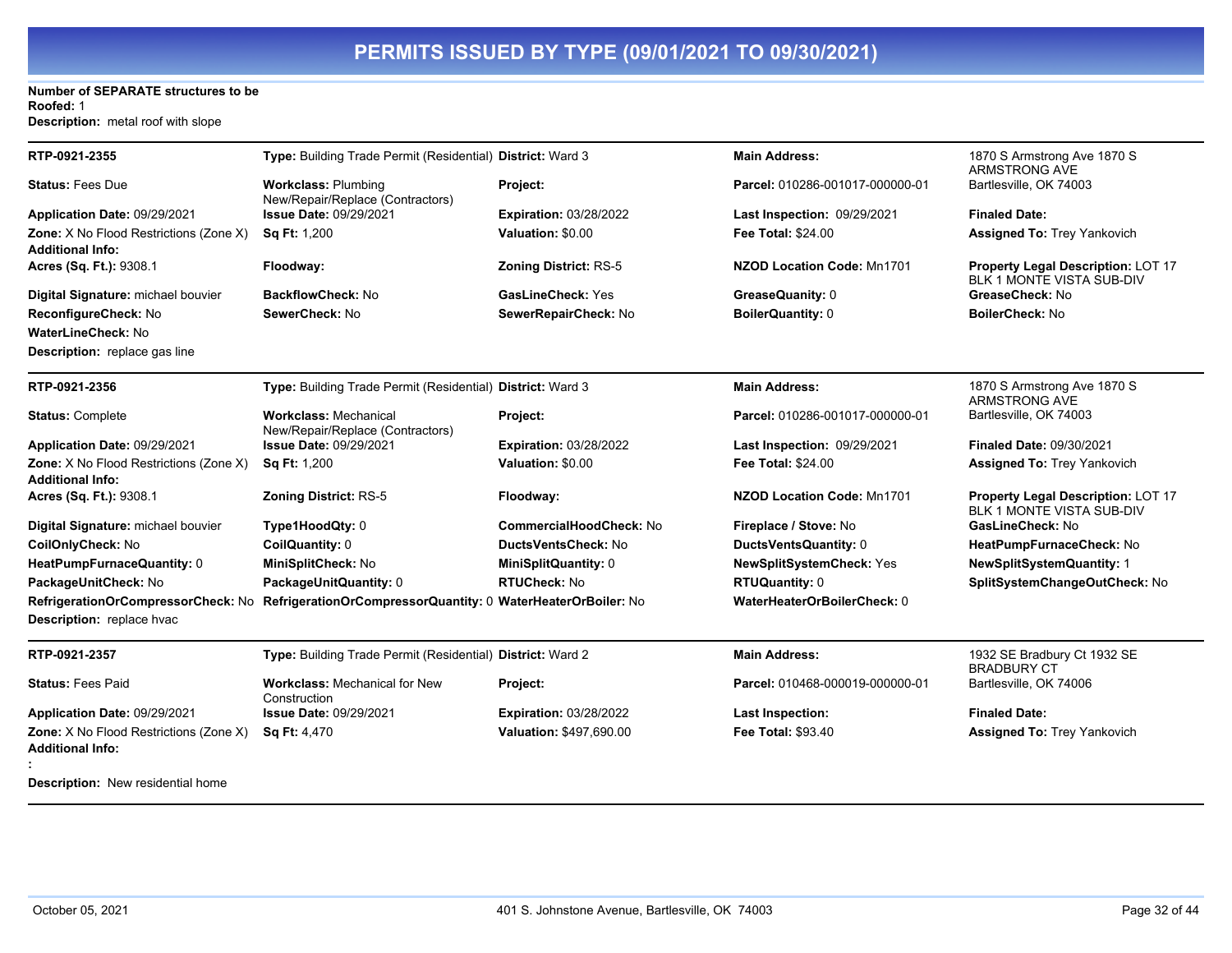| PERMITS ISSUED BY TYPE (09/01/2021 TO 09/30/2021)                             |                                                                  |                               |                                                                                                                                                              |                                    |
|-------------------------------------------------------------------------------|------------------------------------------------------------------|-------------------------------|--------------------------------------------------------------------------------------------------------------------------------------------------------------|------------------------------------|
| RTP-0921-2358                                                                 | <b>Type:</b> Building Trade Permit (Residential)                 | <b>District: Ward 4</b>       | <b>Main Address:</b>                                                                                                                                         | 1525 SE Pecan PI 1525 SE PECAN PL  |
| <b>Status: Fees Due</b>                                                       | <b>Workclass: Mechanical</b><br>New/Repair/Replace (Contractors) | <b>Project:</b>               | Parcel: 010143-001000-000000-03                                                                                                                              | Bartlesville, OK 74003             |
| Application Date: 09/30/2021                                                  | <b>Issue Date: 09/30/2021</b>                                    | <b>Expiration: 03/29/2022</b> | <b>Last Inspection: 09/30/2021</b>                                                                                                                           | <b>Finaled Date:</b>               |
| Zone: RS-10/PUD RS-10/PUD<br><b>Additional Info:</b>                          | Sq Ft: 0                                                         | Valuation: \$0.00             | <b>Fee Total: \$24.00</b>                                                                                                                                    | <b>Assigned To: Trey Yankovich</b> |
| Acres (Sq. Ft.): 4233.84                                                      | <b>Zoning District: RS-10/PUD</b>                                | Floodway:                     | Property Legal Description: PT UNIT<br>B-DES AS BEG AT PT S 0 DEG 2 MIN E<br>60.41 FROM NELY COR: S 89 DEG 58<br>MIN W 62.75; S 0 DEG 2 MIN E 12.41; S<br>89 | <b>CommercialHoodCheck: No</b>     |
| Fireplace / Stove: No                                                         | GasLineCheck: No                                                 | <b>CoilOnlyCheck: No</b>      | DuctsVentsCheck: No                                                                                                                                          | HeatPumpFurnaceCheck: No           |
| MiniSplitCheck: No                                                            | <b>NewSplitSystemCheck: No</b>                                   | PackageUnitCheck: No          | <b>RTUCheck: No</b>                                                                                                                                          | SplitSystemChangeOutCheck: Yes     |
| <b>SplitSystemChangeOutQuantity: 1</b><br><b>Description: COMPLETE SYSTEM</b> | RefrigerationOrCompressorCheck: No WaterHeaterOrBoiler: No       |                               |                                                                                                                                                              |                                    |

| <b>PERMITS ISSUED FOR BUILDING TRADE PERMIT (RESIDENTIAL):</b> | 77 |
|----------------------------------------------------------------|----|
|----------------------------------------------------------------|----|

| <b>CERTIFICATE OF COMPLIANCE</b>                                         |                                                                  |                                                                                               |                                                       |                                                                 |
|--------------------------------------------------------------------------|------------------------------------------------------------------|-----------------------------------------------------------------------------------------------|-------------------------------------------------------|-----------------------------------------------------------------|
| COC-0521-0047                                                            | <b>Type: Certificate of Compliance</b>                           | <b>District: Ward 3</b>                                                                       | <b>Main Address:</b>                                  | 802 W 14Th St 00802 W 14TH ST                                   |
| <b>Status: Complete</b>                                                  | <b>Workclass: Dispensary/Grower</b><br>Certificate of Compliance | Project:                                                                                      | Parcel: 010237-007010-000000-01                       | Bartlesville, OK 74003                                          |
| Application Date: 05/14/2021                                             | <b>Issue Date: 09/23/2021</b>                                    | <b>Expiration: 09/23/2022</b>                                                                 | Last Inspection: 06/09/2021                           | <b>Finaled Date: 09/23/2021</b>                                 |
| <b>Zone: C-5 C-5</b>                                                     | <b>Sq Ft: 0</b>                                                  | Valuation: \$0.00                                                                             | <b>Fee Total: \$20.00</b>                             | <b>Assigned To: Trey Yankovich</b>                              |
| <b>Additional Info:</b>                                                  |                                                                  |                                                                                               |                                                       |                                                                 |
| <b>Zoning District: C-5</b>                                              | Acres (Sq. Ft.): 12961.6                                         | Floodway:                                                                                     | <b>NZOD Location Code: RaM07</b>                      | Property Legal Description: LOT 10 11<br><b>BLK 7 MC CALEBS</b> |
| Check if certificate is for Dispensary:<br>Yes                           | <b>Check if Certificate is for Grower: No</b>                    |                                                                                               |                                                       |                                                                 |
| COC-0821-0057                                                            | <b>Type: Certificate of Compliance</b>                           | <b>District: Ward 4</b>                                                                       | <b>Main Address:</b>                                  | 505 E 3Rd St 00505 E 3RD ST                                     |
| <b>Status: Complete</b>                                                  | <b>Workclass: Dispensary/Grower</b><br>Certificate of Compliance | Project:                                                                                      | Parcel: 050625-177017-000000-01                       | Bartlesville, OK 74003                                          |
| Application Date: 08/09/2021                                             | <b>Issue Date: 09/01/2021</b>                                    | <b>Expiration:</b>                                                                            | Last Inspection: 08/20/2021                           | <b>Finaled Date: 09/01/2021</b>                                 |
| <b>Zone:</b> X No Flood Restrictions (Zone X)<br><b>Additional Info:</b> | SqFt:0                                                           | Valuation: \$0.00                                                                             | Fee Total: \$20.00                                    | <b>Assigned To: Trey Yankovich</b>                              |
| Acres (Sq. Ft.): 12598.7                                                 | Floodway:                                                        | <b>Property Legal Description: E 15 LOT</b><br>17: LOTS 18, 19 20 BLK 177<br>NORWOODS SECTION | <b>Check if certificate is for Dispensary:</b><br>Yes | <b>Check if Certificate is for Grower: No</b>                   |
| COC-0821-0063                                                            | <b>Type:</b> Certificate of Compliance                           | <b>District: Ward 4</b>                                                                       | <b>Main Address:</b>                                  | 900 SW Frank Phillips Blvd 900 SW<br><b>FRANK PHILLIPS BLVD</b> |
| <b>Status: Complete</b>                                                  | <b>Workclass: Dispensary/Grower</b><br>Certificate of Compliance | Project:                                                                                      | Parcel:                                               | Bartlesville, OK 74003                                          |
| Application Date: 08/27/2021                                             | <b>Issue Date: 09/16/2021</b>                                    | <b>Expiration: 09/16/2022</b>                                                                 | Last Inspection: 09/14/2021                           | <b>Finaled Date: 09/17/2021</b>                                 |
| Zone:                                                                    | Sq Ft: 0                                                         | Valuation: \$0.00                                                                             | <b>Fee Total: \$20.00</b>                             | <b>Assigned To: Trey Yankovich</b>                              |
| <b>Additional Info:</b>                                                  |                                                                  |                                                                                               |                                                       |                                                                 |
| <b>Check if certificate is for Dispensary:</b><br>Yes                    | <b>Check if Certificate is for Grower: No</b>                    |                                                                                               |                                                       |                                                                 |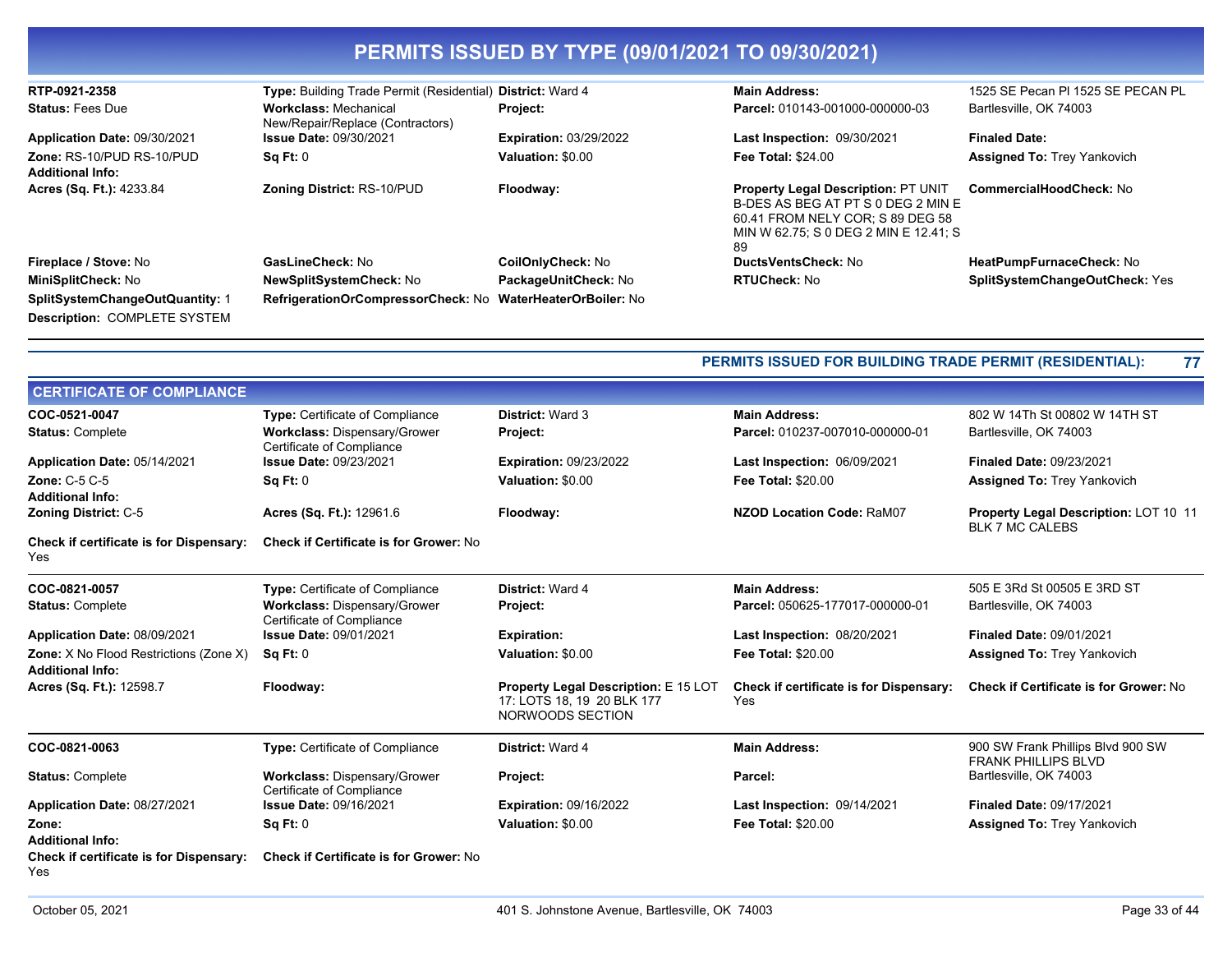| COC-0921-0064                                                         | <b>Type:</b> Certificate of Compliance                           | District: Ward 4              | <b>Main Address:</b>                                                                      | 508 E 5Th St 00508 E 5TH ST                                       |
|-----------------------------------------------------------------------|------------------------------------------------------------------|-------------------------------|-------------------------------------------------------------------------------------------|-------------------------------------------------------------------|
| <b>Status: Complete</b>                                               | <b>Workclass: Dispensary/Grower</b><br>Certificate of Compliance | Project:                      | Parcel: 010020-000001-000000-01                                                           | Bartlesville, OK 74003                                            |
| Application Date: 09/01/2021                                          | <b>Issue Date: 09/04/2021</b>                                    | <b>Expiration: 09/05/2022</b> | <b>Last Inspection: 09/02/2021</b>                                                        | <b>Finaled Date: 09/04/2021</b>                                   |
| <b>Zone: TIF 2 District TIF 2 District</b><br><b>Additional Info:</b> | Sq Ft: 0                                                         | Valuation: \$0.00             | <b>Fee Total: \$20.00</b>                                                                 | <b>Assigned To: Trey Yankovich</b>                                |
| <b>Zoning District: C-4</b>                                           | Acres (Sq. Ft.): 7389.39                                         | Floodway:                     | Property Legal Description: UNIT 1<br><b>BARTLESVILLE MEDICAL PLAZA</b><br><b>ESTATES</b> | Check if certificate is for Dispensary:<br>No.                    |
| <b>Check if Certificate is for Grower: Yes</b>                        |                                                                  |                               |                                                                                           |                                                                   |
| COC-0921-0065                                                         | Type: Certificate of Compliance                                  | District: Ward 4              | <b>Main Address:</b>                                                                      | 1317 SW Frank Phillips Blvd 1317 SW<br><b>FRANK PHILLIPS BLVD</b> |
| <b>Status: Fees Due</b>                                               | Workclass: Dispensary/Grower<br>Certificate of Compliance        | Project:                      | Parcel: 010282-004005-000000-01                                                           | Bartlesville, OK 74003                                            |
| Application Date: 09/13/2021                                          | <b>Issue Date: 09/16/2021</b>                                    | <b>Expiration: 09/16/2022</b> | <b>Last Inspection: 09/14/2021</b>                                                        | <b>Finaled Date:</b>                                              |
| <b>Zone: C-5 C-5</b><br><b>Additional Info:</b>                       | Sq Ft: 0                                                         | Valuation: \$0.00             | <b>Fee Total: \$20.00</b>                                                                 | <b>Assigned To: Trey Yankovich</b>                                |
| <b>Zoning District: C-5</b>                                           | Acres (Sq. Ft.): 15624.7                                         | Floodway:                     | <b>NZOD Location Code: N0404</b>                                                          | <b>Property Legal Description: LOTS 5, 6</b><br>7 BLK 4 MIDWAY    |
| Check if certificate is for Dispensary:<br>Yes                        | <b>Check if Certificate is for Grower: No</b>                    |                               |                                                                                           |                                                                   |
| COC-0921-0066                                                         | <b>Type: Certificate of Compliance</b>                           | <b>District: Ward 1</b>       | <b>Main Address:</b>                                                                      | 916 SE Madison Blvd                                               |
| <b>Status: Complete</b>                                               | <b>Workclass: Dispensary/Grower</b><br>Certificate of Compliance | Project:                      | Parcel:                                                                                   | Bartlesville, OK 74006                                            |
| Application Date: 09/14/2021                                          | <b>Issue Date: 09/21/2021</b>                                    | <b>Expiration:</b>            | <b>Last Inspection: 09/14/2021</b>                                                        | <b>Finaled Date: 09/21/2021</b>                                   |
| Zone:<br><b>Additional Info:</b>                                      | Sq Ft: 0                                                         | Valuation: \$0.00             | <b>Fee Total: \$20.00</b>                                                                 | <b>Assigned To: Trey Yankovich</b>                                |
| <b>Check if certificate is for Dispensary:</b><br>Yes                 | <b>Check if Certificate is for Grower: No</b>                    |                               |                                                                                           |                                                                   |

#### **PERMITS ISSUED FOR CERTIFICATE OF COMPLIANCE: 6**

| <b>FIRE</b>                                        |                                         |                               |                                 |                                              |  |
|----------------------------------------------------|-----------------------------------------|-------------------------------|---------------------------------|----------------------------------------------|--|
| FIRE-0921-0035                                     | <b>Type: Fire</b>                       | <b>District: Ward 1</b>       | <b>Main Address:</b>            | 821 S Johnstone 821 S JOHNSTONE<br>2ND FLOOR |  |
| <b>Status: Fees Due</b>                            | <b>Workclass: Commercial Fire Alarm</b> | Project:                      | Parcel: 010001-069001-000000-01 | Bartlesville, OK 74003                       |  |
| Application Date: 09/07/2021                       | <b>Issue Date: 09/07/2021</b>           | <b>Expiration: 03/07/2022</b> | <b>Last Inspection:</b>         | <b>Finaled Date:</b>                         |  |
| Zone:                                              | Sq Ft: 0                                | Valuation: \$0.00             | <b>Fee Total: \$29.00</b>       | <b>Assigned To: David Topping</b>            |  |
| <b>Additional Info:</b>                            |                                         |                               |                                 |                                              |  |
| <b>Number of Smoke Detectors: 33</b>               | <b>Audible Visual Units: 7</b>          | Visual Units Only: 6          | <b>Audible Units Only: 4</b>    | <b>Zoning District:</b>                      |  |
| <b>Property Legal Description:</b>                 | Signature:                              | Acres: 0                      | Floodway:                       |                                              |  |
| Description: 2nd floor remodel - FIRE ALARM SYSTEM |                                         |                               |                                 |                                              |  |
|                                                    |                                         |                               |                                 |                                              |  |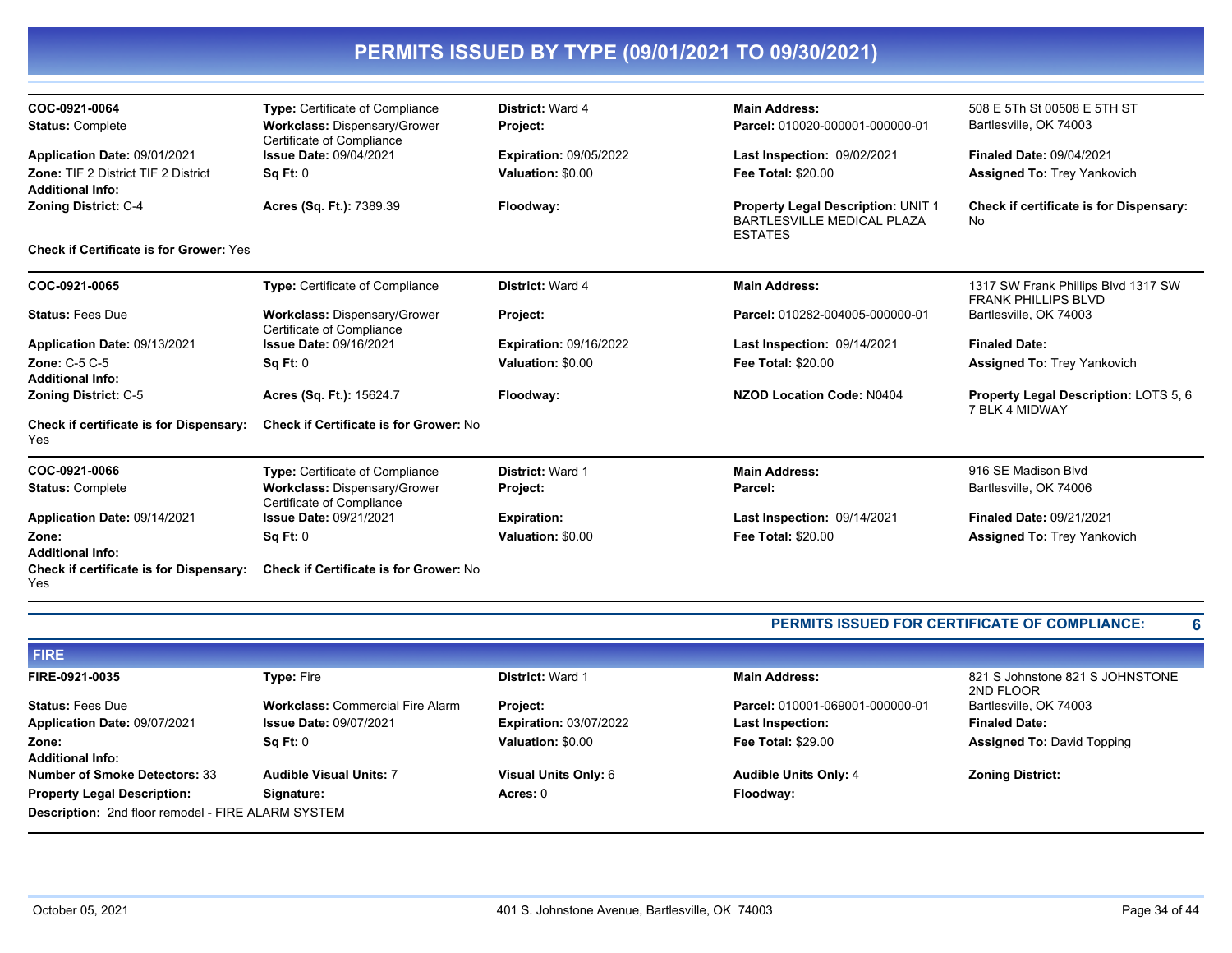| FIRE-0921-0036                                                                                                                                                                                | Type: Fire                                       | District: Ward 3                        | <b>Main Address:</b>               | 1500 S Rogers Ave                                            |
|-----------------------------------------------------------------------------------------------------------------------------------------------------------------------------------------------|--------------------------------------------------|-----------------------------------------|------------------------------------|--------------------------------------------------------------|
| <b>Status: Permit Issued</b>                                                                                                                                                                  | <b>Workclass: Commercial Fire Alarm</b>          | Project:                                | Parcel:                            | Bartlesville, OK 74003                                       |
| Application Date: 09/14/2021                                                                                                                                                                  | <b>Issue Date: 09/23/2021</b>                    | <b>Expiration: 03/22/2022</b>           | <b>Last Inspection:</b>            | <b>Finaled Date:</b>                                         |
| Zone:                                                                                                                                                                                         | <b>Sq Ft: 0</b>                                  | Valuation: \$0.00                       | <b>Fee Total: \$0.00</b>           | <b>Assigned To: David Topping</b>                            |
| <b>Additional Info:</b>                                                                                                                                                                       |                                                  |                                         |                                    |                                                              |
| Acres: $0$                                                                                                                                                                                    |                                                  |                                         |                                    |                                                              |
| <b>Description: NEW FIRE ALARM SYSTEM</b>                                                                                                                                                     |                                                  |                                         |                                    |                                                              |
| FIRE-0921-0038                                                                                                                                                                                | Type: Fire                                       | District: Ward 4                        | <b>Main Address:</b>               | 501 SE Washington Blvd 00501 SE<br><b>WASHINGTON BLVD</b>    |
| <b>Status: Permit Issued</b>                                                                                                                                                                  | <b>Workclass: Residential Fire Alarm</b>         | Project:                                | Parcel: 010071-000T01-000000-01    | Bartlesville, OK 74003                                       |
| Application Date: 09/22/2021                                                                                                                                                                  | <b>Issue Date: 09/22/2021</b>                    | <b>Expiration: 03/21/2022</b>           | <b>Last Inspection:</b>            | <b>Finaled Date:</b>                                         |
| Zone: AE 100-Year Flood Hazard Area -<br><b>Restrictions Apply</b><br><b>Additional Info:</b>                                                                                                 | Sq Ft: 18,000                                    | Valuation: \$2,145,000.00               | <b>Fee Total: \$29.00</b>          | <b>Assigned To: David Topping</b>                            |
| <b>Work Classification: New</b>                                                                                                                                                               | <b>System Type: Automatic</b>                    | <b>Reporting System: Local</b>          | <b>Annunciator Panel: Unmanned</b> | <b>Number of Pull Stations: 1</b>                            |
| <b>Number of Heat Detectors: 0</b>                                                                                                                                                            | <b>Audible Visual Units: 0</b>                   | Visual Units Only: 6                    | Audible Units Only: 0              | <b>Zoning District: C-3</b>                                  |
| Property Legal Description: TRACT 1<br>LESS W 50 LESS A TRACT DES AS<br>BEG AT NE COR OF TRACT 1 GO S 2<br>DEG 0 MIN 50 SEC E 39.90 ALONG E<br>LINE OF SAID<br>Description: BRICKTOWN BREWERY | Acres: 343310                                    | Floodway: 100yr flood                   |                                    |                                                              |
| FIRE-0921-0039                                                                                                                                                                                | Type: Fire                                       | District: Ward 1                        | <b>Main Address:</b>               | 4000 SE Green Country Rd 04000 SE<br><b>GREEN COUNTRY RD</b> |
| <b>Status: Fees Due</b>                                                                                                                                                                       | <b>Workclass: Commercial Fire</b><br>Suppression | Project:                                | Parcel: 010576-000001-000000-01    | Bartlesville, OK 74006                                       |
| Application Date: 09/28/2021                                                                                                                                                                  | <b>Issue Date: 09/28/2021</b>                    | <b>Expiration: 03/28/2022</b>           | <b>Last Inspection:</b>            | <b>Finaled Date:</b>                                         |
| Zone:                                                                                                                                                                                         | Sq Ft: 0                                         | Valuation: \$0.00                       | Fee Total: \$154.00                | <b>Assigned To: David Topping</b>                            |
| <b>Additional Info:</b>                                                                                                                                                                       |                                                  |                                         |                                    |                                                              |
| If other, please identify system type:                                                                                                                                                        | Number of Heads: 285                             | <b>Work Classification: Replacement</b> | <b>System Type: Water Mist</b>     | <b>Zoning District:</b>                                      |
|                                                                                                                                                                                               | Signature:                                       | Acres: 0                                | Floodway:                          |                                                              |
| <b>Property Legal Description:</b>                                                                                                                                                            |                                                  |                                         |                                    |                                                              |

| <b>NZOD DEVELOPMENT</b>                     |                                                                   |                                                                       |                                 |                                    |
|---------------------------------------------|-------------------------------------------------------------------|-----------------------------------------------------------------------|---------------------------------|------------------------------------|
| NZOD-0921-0076                              | Type: NZOD Development                                            | <b>District: Ward 4</b>                                               | <b>Main Address:</b>            | 400 NW Theodore 400 NW THEODORE    |
| <b>Status: Permit Issued</b>                | <b>Workclass: NZOD Development</b>                                | <b>Project:</b>                                                       | Parcel: 010332-002005-000000-01 | Bartlesville, OK 74003             |
| Application Date: 09/10/2021                | <b>Issue Date: 09/10/2021</b>                                     | <b>Expiration: 03/14/2022</b>                                         | Last Inspection: 09/14/2021     | <b>Finaled Date:</b>               |
| Zone: $RS-5RS-5$<br><b>Additional Info:</b> | Sq Ft: 0                                                          | Valuation: \$0.00                                                     | <b>Fee Total: \$0.00</b>        | <b>Assigned To: Trey Yankovich</b> |
| NZOD Location Code: P0502                   | <b>Proposed Land Use(s): Single-Family</b><br>Residential         | 1. Have the soils on the site been<br>sampled?: Yes                   | Lead (ppm) $2:176$              | Cadmium (ppm)2: 5                  |
| Arsenic (ppm)2: 5                           | Check here if no further action is<br>required <sub>2</sub> : Yes | 2. Has the yard been remediated?: No Total Removal (No further action | required): No                   | Cap: No                            |
| Yes: No                                     | <b>No:</b> No                                                     |                                                                       |                                 |                                    |
|                                             |                                                                   |                                                                       |                                 |                                    |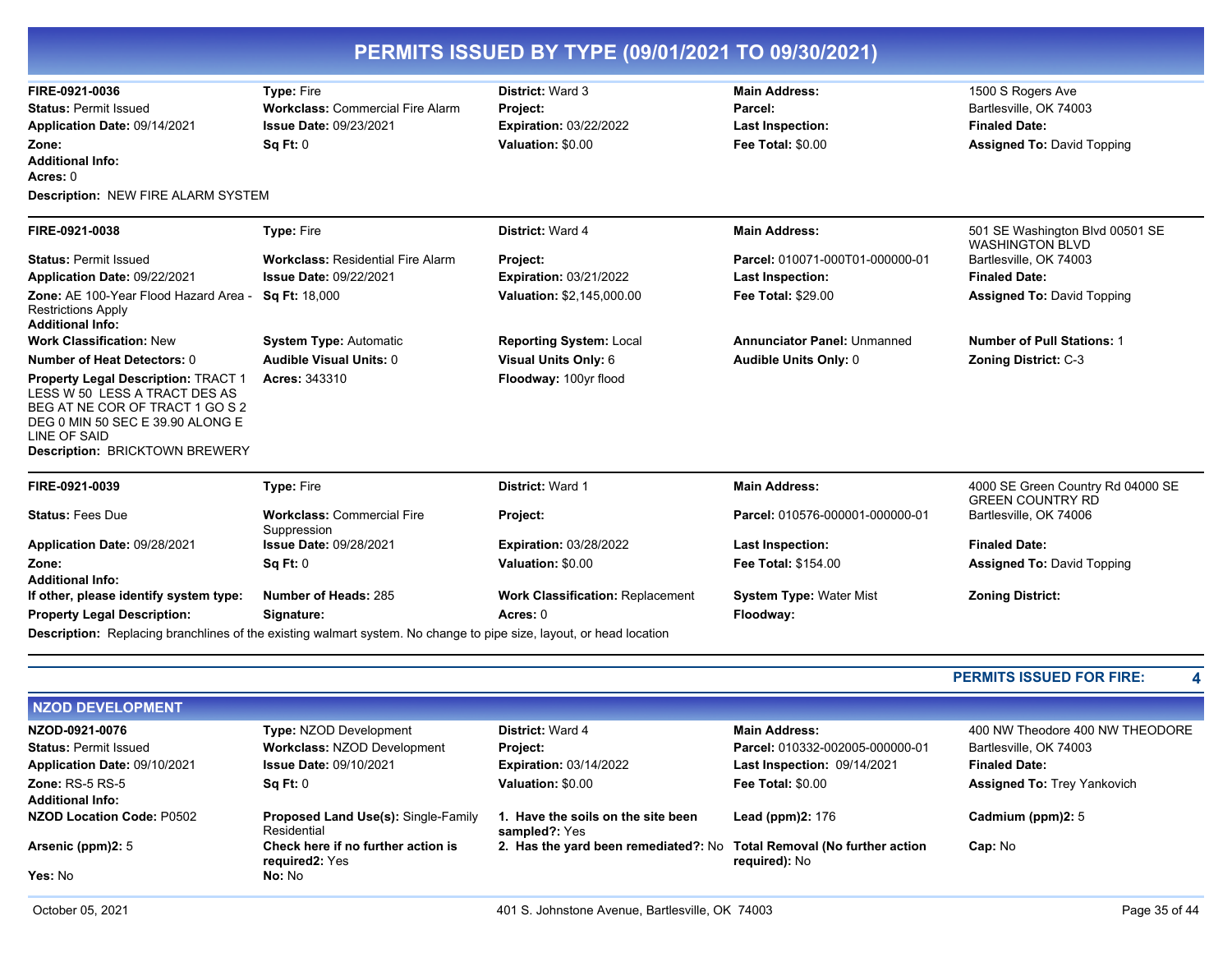**Backfill and recap (must show on site Dispose of at Osage County Landfill: Check here if no further action is plan):** No No Property Legal Description: LOT 5 BLK Acres: 6883.48 2 PEMBERTON PLACE **Description:** DEMOLITION OF SF RESIDENTIAL

**required:** Yes **Floodway: 100yr flood**  **Check here if Soil Remediation is Required:** No

**Zoning District:** RS-5

| NZOD-0921-0077                                                                  | <b>Type: NZOD Development</b>                             | <b>District: Ward 3</b>                                                     | <b>Main Address:</b>                                 | 1132 SW Maple Ave 1132 SW MAPLE<br><b>AVE</b>        |
|---------------------------------------------------------------------------------|-----------------------------------------------------------|-----------------------------------------------------------------------------|------------------------------------------------------|------------------------------------------------------|
| <b>Status: Permit Issued</b>                                                    | <b>Workclass: NZOD Development</b>                        | Project:                                                                    | Parcel: 010237-011009-000000-01                      | Bartlesville, OK 74003                               |
| Application Date: 09/20/2021                                                    | <b>Issue Date: 09/20/2021</b>                             | <b>Expiration:</b>                                                          | <b>Last Inspection:</b>                              | <b>Finaled Date:</b>                                 |
| Zone: $RS-5RS-5$                                                                | Sq Ft: 0                                                  | Valuation: \$0.00                                                           | <b>Fee Total: \$20.00</b>                            | <b>Assigned To: Trey Yankovich</b>                   |
| <b>Additional Info:</b>                                                         |                                                           |                                                                             |                                                      |                                                      |
| <b>NZOD Location Code: M0911</b>                                                | <b>Proposed Land Use(s): Single-Family</b><br>Residential | If other, please explain: see attachment 1. Have the soils on the site been | sampled?: Yes                                        | Check here if no further action is<br>required2: Yes |
| 2. Has the yard been remediated?: No Total Removal (No further action           | required): No                                             | Cap: No                                                                     | Yes: No                                              | No: No                                               |
| Backfill and recap (must show on site                                           | Dispose of at Osage County Landfill:                      | Check here if no further action is                                          | <b>Check here if Soil Remediation is</b>             | <b>Zoning District: RS-5</b>                         |
| plan): No                                                                       | <b>No</b>                                                 | required: Yes                                                               | Required: No                                         |                                                      |
| Property Legal Description: LOT 9 N 5 Acres: 8271.33<br>LOT 10 BLK 11 MC CALEBS |                                                           | Floodway:                                                                   |                                                      |                                                      |
| NZOD-0921-0078                                                                  | Type: NZOD Development                                    | <b>District: Ward 3</b>                                                     | <b>Main Address:</b>                                 | 711 SW Hickory 711 SW HICKORY                        |
| <b>Status: Permit Issued</b>                                                    | <b>Workclass: NZOD Development</b>                        | Project:                                                                    | Parcel: 010129-007004-000000-01                      | Bartlesville, OK 74003                               |
| Application Date: 09/29/2021                                                    | <b>Issue Date: 09/29/2021</b>                             | <b>Expiration:</b>                                                          | <b>Last Inspection:</b>                              | <b>Finaled Date:</b>                                 |
| <b>Zone:</b> X No Flood Restrictions (Zone X)<br><b>Additional Info:</b>        | Sq Ft: 0                                                  | Valuation: \$0.00                                                           | <b>Fee Total: \$0.00</b>                             | <b>Assigned To: Trey Yankovich</b>                   |
| <b>NZOD Location Code: RaG07</b>                                                | <b>Proposed Land Use(s): Single-Family</b><br>Residential | 1. Have the soils on the site been<br>sampled?: Yes                         | Check here if no further action is<br>required2: Yes | 2. Has the yard been remediated?: Yes                |
| <b>Total Removal (No further action</b><br>required): No                        | Cap: No                                                   | Yes: No                                                                     | No: Yes                                              | Backfill and recap (must show on site<br>plan): Yes  |
| Dispose of at Osage County Landfill:<br>No                                      | Lead ( $ppm$ ): $1580$                                    | Cadmium (ppm): 138                                                          | Arsenic (ppm): 20                                    | Check here if no further action is<br>required: Yes  |
| <b>Check here if Soil Remediation is</b><br>Required: No                        | <b>Zoning District: RS-5</b>                              | Property Legal Description: LOT 4 BLK Acres: 6111.07<br>7 GILKEYS ADDN      |                                                      | Floodway:                                            |

#### **PERMITS ISSUED FOR NZOD DEVELOPMENT: 3**

| <b>RIGHT-OF-WAY</b>                                                               |                                            |                                    |                                           |                                                         |
|-----------------------------------------------------------------------------------|--------------------------------------------|------------------------------------|-------------------------------------------|---------------------------------------------------------|
| ROW-0921-0036                                                                     | Type: Right-of-Way                         | <b>District: Ward 2</b>            | <b>Main Address:</b>                      | 1300 SE Brookside Pkwy 1300 SE<br><b>BROOKSIDE PKWY</b> |
| <b>Status: Permit Issued</b>                                                      | <b>Workclass: Right-of-Way Residential</b> | <b>Project:</b>                    | Parcel: 010530-002007-000000-01           | Bartlesville, OK 74006                                  |
| Application Date: 09/01/2021                                                      | <b>Issue Date: 09/01/2021</b>              | <b>Expiration: 02/28/2022</b>      | <b>Last Inspection:</b>                   | <b>Finaled Date:</b>                                    |
| <b>Zone: RS-10 RS-10</b>                                                          | $\textsf{Sa} \, \textsf{Ft}$ : 0           | Valuation: \$0.00                  | <b>Fee Total: \$25.00</b>                 | <b>Assigned To: Micah Siemers</b>                       |
| <b>Additional Info:</b>                                                           |                                            |                                    |                                           |                                                         |
| Start Date: Sep 2 2021 12:00AM                                                    | End Date: Sep 3 2021 12:00AM               | <b>Excavation Linear Length: 0</b> | <b>Excavation Width: 0</b>                | <b>Excavation Depth: 0</b>                              |
| Surface(s) being disturbed: Concrete                                              | If other, please explain:: Driveway        | <b>Work Description: Driveway</b>  | <b>Obstruction Size (In Linear Ft): 0</b> | <b>Zoning District: RS-10</b>                           |
| Property Legal Description: LOT 7 BLK Acres (Sq. Ft.): 15844.4<br>2 WOODLAND PARK |                                            | Floodway: 500yr flood              |                                           |                                                         |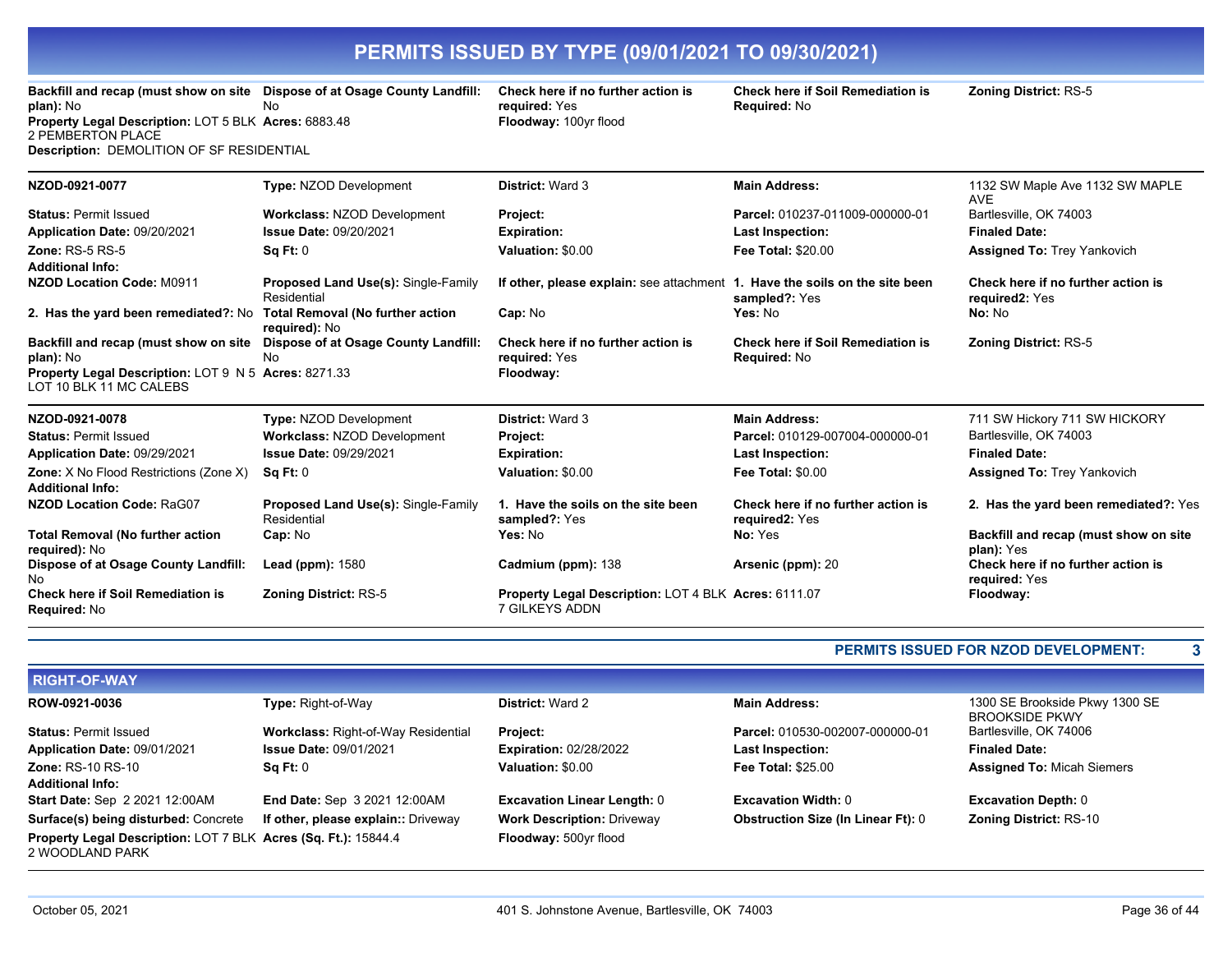|                                                                                              |                                                                                                                           | PERMITS ISSUED BY TYPE (09/01/2021 TO 09/30/2021) |                                           |                                                                                     |
|----------------------------------------------------------------------------------------------|---------------------------------------------------------------------------------------------------------------------------|---------------------------------------------------|-------------------------------------------|-------------------------------------------------------------------------------------|
| ROW-0921-0037                                                                                | Type: Right-of-Way                                                                                                        | District: Ward 2                                  | <b>Main Address:</b>                      | 3317 SE Willowood Dr 3317 SE<br>WILLOWOOD DR                                        |
| <b>Status: Permit Issued</b>                                                                 | <b>Workclass: Right-of-Way Residential</b>                                                                                | Project:                                          | Parcel: 010535-013010-000000-01           | Bartlesville, OK 74006                                                              |
| Application Date: 09/01/2021                                                                 | <b>Issue Date: 09/01/2021</b>                                                                                             | <b>Expiration: 02/28/2022</b>                     | <b>Last Inspection:</b>                   | <b>Finaled Date:</b>                                                                |
| Zone: RS-10 RS-10<br><b>Additional Info:</b>                                                 | Sq Ft: 0                                                                                                                  | Valuation: \$0.00                                 | <b>Fee Total: \$25.00</b>                 | <b>Assigned To: Micah Siemers</b>                                                   |
| <b>Excavation Linear Length: 0</b>                                                           | <b>Excavation Width: 0</b>                                                                                                | <b>Excavation Depth: 0</b>                        | <b>Work Description: Driveway</b>         | <b>Obstruction Size (In Linear Ft): 0</b>                                           |
| <b>Zoning District: RS-10</b>                                                                | Property Legal Description: LOT 10<br>LOT 11 LESS BEG NW COR ELY 3 SLY<br>147 WLY 13 N TO BEG BLK 13<br>WOODLAND PARK 6TH | Acres (Sq. Ft.): 32110.6                          | Floodway:                                 |                                                                                     |
| ROW-0921-0038                                                                                | Type: Right-of-Way                                                                                                        | <b>District: Ward 3</b>                           | <b>Main Address:</b>                      | 1434 SE Delaware 1434 SE DELAWARE                                                   |
| <b>Status: Permit Issued</b>                                                                 | Workclass: Right-of-Way Residential                                                                                       | Project:                                          | Parcel: 010062-004004-000000-01           | Bartlesville, OK 74003                                                              |
| Application Date: 09/02/2021                                                                 | <b>Issue Date: 09/02/2021</b>                                                                                             | <b>Expiration: 03/01/2022</b>                     | <b>Last Inspection:</b>                   | <b>Finaled Date:</b>                                                                |
| <b>Zone:</b> X No Flood Restrictions (Zone X)<br><b>Additional Info:</b>                     | Sq Ft: 0                                                                                                                  | Valuation: \$0.00                                 | <b>Fee Total: \$25.00</b>                 | <b>Assigned To: Micah Siemers</b>                                                   |
| <b>Excavation Linear Length: 0</b>                                                           | <b>Excavation Width: 0</b>                                                                                                | <b>Excavation Depth: 0</b>                        | <b>Obstruction Size (In Linear Ft): 0</b> | <b>Zoning District: RS-5</b>                                                        |
| Property Legal Description: LOTS 4 5 Acres (Sq. Ft.): 23162.2<br><b>BLK 4 CHEROKEE HILLS</b> |                                                                                                                           | Floodway:                                         |                                           |                                                                                     |
| ROW-0921-0039                                                                                | Type: Right-of-Way                                                                                                        | District: Ward 1                                  | <b>Main Address:</b>                      | 1242 SE Saddle Ln 1242 SE SADDLE LN                                                 |
| <b>Status: Permit Issued</b>                                                                 | Workclass: Right-of-Way Residential                                                                                       | Project:                                          | Parcel: 010258-002015-000000-01           | Bartlesville, OK 74006                                                              |
| Application Date: 09/07/2021                                                                 | <b>Issue Date: 09/07/2021</b>                                                                                             | <b>Expiration: 03/07/2022</b>                     | <b>Last Inspection:</b>                   | <b>Finaled Date:</b>                                                                |
| <b>Zone: RS-7 RS-7</b><br><b>Additional Info:</b>                                            | Sq Ft: 0                                                                                                                  | Valuation: \$0.00                                 | <b>Fee Total: \$25.00</b>                 | <b>Assigned To: Micah Siemers</b>                                                   |
| <b>Excavation Linear Length: 14</b>                                                          | <b>Excavation Width: 0</b>                                                                                                | <b>Excavation Depth: 0</b>                        | Surface(s) being disturbed: Concrete      | If other, please explain:: replacing 14' of<br>curb and gutter                      |
| <b>Work Description: Other</b>                                                               | If other use, please explain:: replacing<br>14' of curb and gutter                                                        | <b>Obstruction Size (In Linear Ft): 0</b>         | <b>Zoning District: RS-7</b>              | Property Legal Description: LOT 15<br><b>BLK 2 MADISON MEADOWS 1ST</b>              |
| Acres (Sq. Ft.): 8886.08                                                                     | Floodway:                                                                                                                 |                                                   |                                           |                                                                                     |
| ROW-0921-0040                                                                                | Type: Right-of-Way                                                                                                        | <b>District: Ward 2</b>                           | <b>Main Address:</b>                      | 1433 S Dewey Ave                                                                    |
| <b>Status: Permit Issued</b>                                                                 | Workclass: Right-of-Way Residential                                                                                       | Project:                                          | Parcel:                                   | Bartlesville, OK 74003                                                              |
| Application Date: 09/13/2021                                                                 | <b>Issue Date: 09/13/2021</b>                                                                                             | <b>Expiration: 03/14/2022</b>                     | <b>Last Inspection:</b>                   | <b>Finaled Date:</b>                                                                |
| Zone:                                                                                        | Sq Ft: 0                                                                                                                  | Valuation: \$0.00                                 | <b>Fee Total: \$25.00</b>                 | <b>Assigned To: Micah Siemers</b>                                                   |
| <b>Additional Info:</b>                                                                      |                                                                                                                           |                                                   |                                           |                                                                                     |
| <b>Excavation Linear Length: 0</b>                                                           | <b>Excavation Width: 0</b>                                                                                                | <b>Excavation Depth: 0</b>                        | Surface(s) being disturbed: Concrete      | If other, please explain:: NEW<br>DRIVEWAY AND APPROACH FOR<br><b>HOME ADDITION</b> |
| <b>Work Description: Driveway</b>                                                            | <b>Obstruction Size (In Linear Ft): 0</b>                                                                                 | <b>Acres (Sq. Ft.): 0</b>                         |                                           |                                                                                     |
| ROW-0921-0041                                                                                | Type: Right-of-Way                                                                                                        | District: Ward 4                                  | <b>Main Address:</b>                      | 310 S Keeler                                                                        |
| <b>Status: Permit Issued</b>                                                                 | Workclass: Right-of-Way Commercial                                                                                        | Project:                                          | Parcel:                                   | Bartlesville, OK 74003                                                              |
| Application Date: 09/13/2021                                                                 | <b>Issue Date: 09/13/2021</b>                                                                                             | <b>Expiration: 03/14/2022</b>                     | <b>Last Inspection:</b>                   | <b>Finaled Date:</b>                                                                |
| Zone:<br><b>Additional Info:</b>                                                             | Sq Ft: 0                                                                                                                  | Valuation: \$0.00                                 | Fee Total: \$25.00                        | <b>Assigned To: Micah Siemers</b>                                                   |
| Start Date: Sep 27 2021 12:00AM                                                              | End Date: Dec 27 2021 12:00AM                                                                                             | <b>Excavation Linear Length: 0</b>                | <b>Excavation Width: 0</b>                | <b>Excavation Depth: 0</b>                                                          |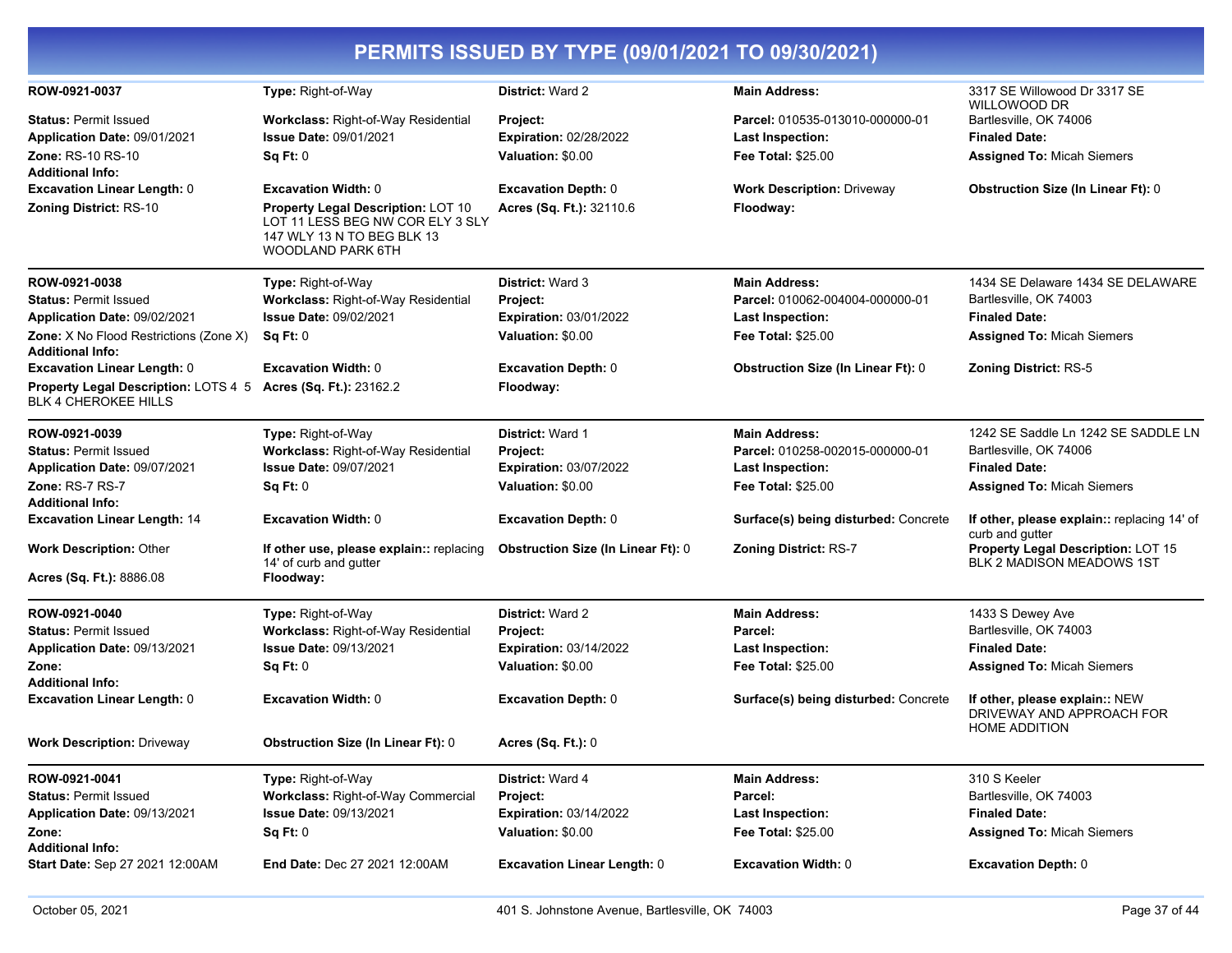**If other, please explain::** TEMPORARY **If other use, please explain::**  CROSSWALK FOR CONOCO PHILLIPS TEMPORARY CROSSWALK FOR

**Description:** TEMPORARY CROSSWALK

**Application Date:** 09/24/2021

**Additional Info:**

**Zone:** X No Flood Restrictions (Zone X)

CONOCOPHILLIPS

**Obstruction Size (In Linear Ft):** 0 **Acres (Sq. Ft.):** 0

**Last Inspection: Fee Total:** \$25.00

| ROW-0921-0042                                                                                                                                                                            | Type: Right-of-Way                                                    | <b>District: Ward 3</b>                            | <b>Main Address:</b>                                 | 1211 S Johnstone 1211 S JOHNSTONE                                                                                                                                         |
|------------------------------------------------------------------------------------------------------------------------------------------------------------------------------------------|-----------------------------------------------------------------------|----------------------------------------------------|------------------------------------------------------|---------------------------------------------------------------------------------------------------------------------------------------------------------------------------|
| <b>Status: Permit Issued</b>                                                                                                                                                             | Workclass: Right-of-Way Residential                                   | Project:                                           | Parcel: 010239-009003-000000-01                      | Bartlesville, OK 74003                                                                                                                                                    |
| Application Date: 09/16/2021<br><b>Zone:</b> X No Flood Restrictions (Zone X)                                                                                                            | <b>Issue Date: 09/16/2021</b><br><b>Sq Ft: 0</b>                      | <b>Expiration: 03/15/2022</b><br>Valuation: \$0.00 | <b>Last Inspection:</b><br><b>Fee Total: \$25.00</b> | <b>Finaled Date:</b><br><b>Assigned To: Micah Siemers</b>                                                                                                                 |
| <b>Additional Info:</b>                                                                                                                                                                  |                                                                       |                                                    |                                                      |                                                                                                                                                                           |
| <b>Excavation Linear Length: 0</b>                                                                                                                                                       | <b>Excavation Width: 0</b>                                            | <b>Excavation Depth: 0</b>                         | Surface(s) being disturbed: Concrete                 | If other, please explain:: dRIVEWAY<br>APPROACH AND SIDEWALK                                                                                                              |
| <b>Work Description: Driveway, Sidewalk</b>                                                                                                                                              | <b>Obstruction Size (In Linear Ft): 0</b>                             | <b>Zoning District: RM-3</b>                       | NZOD Location Code: Mc0309                           | <b>Property Legal Description: S 37.5 LOT</b><br>3 BLK 9 MC DANIELS 1ST ADDN                                                                                              |
| Acres (Sq. Ft.): 5223.75                                                                                                                                                                 | Floodway:                                                             |                                                    |                                                      |                                                                                                                                                                           |
| ROW-0921-0043                                                                                                                                                                            | Type: Right-of-Way                                                    | <b>District: Ward 4</b>                            | <b>Main Address:</b>                                 | 3700 SE Adams Blvd 3700 SE ADAMS<br><b>BIVD</b>                                                                                                                           |
| <b>Status: Permit Issued</b>                                                                                                                                                             | Workclass: Right-of-Way Commercial                                    | Project:                                           | Parcel: 010999-082613-005000-06                      | Bartlesville, OK 74006                                                                                                                                                    |
| Application Date: 09/17/2021                                                                                                                                                             | <b>Issue Date: 09/17/2021</b>                                         | <b>Expiration: 03/16/2022</b>                      | Last Inspection:                                     | <b>Finaled Date:</b>                                                                                                                                                      |
| <b>Zone: RS-10 RS-10</b>                                                                                                                                                                 | Sq Ft: 0                                                              | Valuation: \$0.00                                  | Fee Total: \$25.00                                   | <b>Assigned To: Micah Siemers</b>                                                                                                                                         |
| <b>Additional Info:</b>                                                                                                                                                                  |                                                                       |                                                    |                                                      |                                                                                                                                                                           |
| Start Date: Sep 17 2021 12:00AM                                                                                                                                                          | End Date: Sep 20 2021 12:00AM                                         | <b>Excavation Linear Length: 0</b>                 | <b>Excavation Width: 0</b>                           | <b>Excavation Depth: 0</b>                                                                                                                                                |
| Surface(s) being disturbed: Concrete                                                                                                                                                     | If other, please explain:: adding a<br>sidewalk and ADA ramp (Church) | <b>Obstruction Size (In Linear Ft): 0</b>          | <b>Zoning District: RS-10</b>                        | <b>Property Legal Description: PART</b><br>SECT 8-26-13 BEG 89 DEG 59 MIN 11<br>W 118.71 N 72.240F SE CORNER OF<br>SE SE; N 425.74; THENCE ALONG<br><b>CURVE TO RIGHT</b> |
| Acres (Sq. Ft.): 503721                                                                                                                                                                  | Floodway:                                                             |                                                    |                                                      |                                                                                                                                                                           |
| <b>Description:</b> Adding a sidewalk and ADA ramp.                                                                                                                                      |                                                                       |                                                    |                                                      |                                                                                                                                                                           |
| ROW-0921-0044                                                                                                                                                                            | Type: Right-of-Way                                                    | <b>District: Ward 2</b>                            | <b>Main Address:</b>                                 | 3215 SE Wilson Rd 3215 SE WILSON                                                                                                                                          |
| <b>Status: Permit Issued</b>                                                                                                                                                             | <b>Workclass: Right-of-Way Residential</b>                            | Project:                                           | Parcel: 010499-000013-000000-01                      | <b>RD</b><br>Bartlesville, OK 74006                                                                                                                                       |
| Application Date: 09/23/2021                                                                                                                                                             | <b>Issue Date: 09/23/2021</b>                                         | <b>Expiration: 03/22/2022</b>                      | <b>Last Inspection:</b>                              | <b>Finaled Date:</b>                                                                                                                                                      |
| Zone: X No Flood Restrictions (Zone X)<br><b>Additional Info:</b>                                                                                                                        | Sq Ft: 0                                                              | Valuation: \$0.00                                  | <b>Fee Total: \$25.00</b>                            | <b>Assigned To: Micah Siemers</b>                                                                                                                                         |
| <b>Excavation Linear Length: 0</b>                                                                                                                                                       | <b>Excavation Width: 0</b>                                            | <b>Excavation Depth: 0</b>                         | <b>Obstruction Size (In Linear Ft): 0</b>            | <b>Zoning District: RS-10</b>                                                                                                                                             |
| Property Legal Description: TRACT 13 Acres (Sq. Ft.): 98056.3<br>W 260 TRACT 14 ALSO BEG NE COR<br>TRACT 14 GO W 172.6 S 28 E TO E<br>LINE NWLY TO BEG-2.08 AC:<br><b>WASHINGTON HIG</b> |                                                                       | Floodway:                                          |                                                      |                                                                                                                                                                           |
| ROW-0921-0045                                                                                                                                                                            | Type: Right-of-Way                                                    | District: Ward 2                                   | <b>Main Address:</b>                                 | 2808 SE Claremont Dr 2808 SE<br><b>CLAREMONT DR</b>                                                                                                                       |
| <b>Status: Permit Issued</b>                                                                                                                                                             | <b>Workclass: Right-of-Way Residential</b>                            | <b>Project:</b>                                    | Parcel: 010086-003001-000000-01                      | Bartlesville, OK 74006                                                                                                                                                    |

Status: Permit Issued **Workclass: Right-of-Way Residential Project: Protect: Parcel: 010086-003001-000000-01** 

**Expiration:** 03/23/2022 **Valuation:** \$0.00

**Issue Date:** 09/24/2021

**Sq Ft:** 0

**Finaled Date:** 

**Assigned To:** Micah Siemers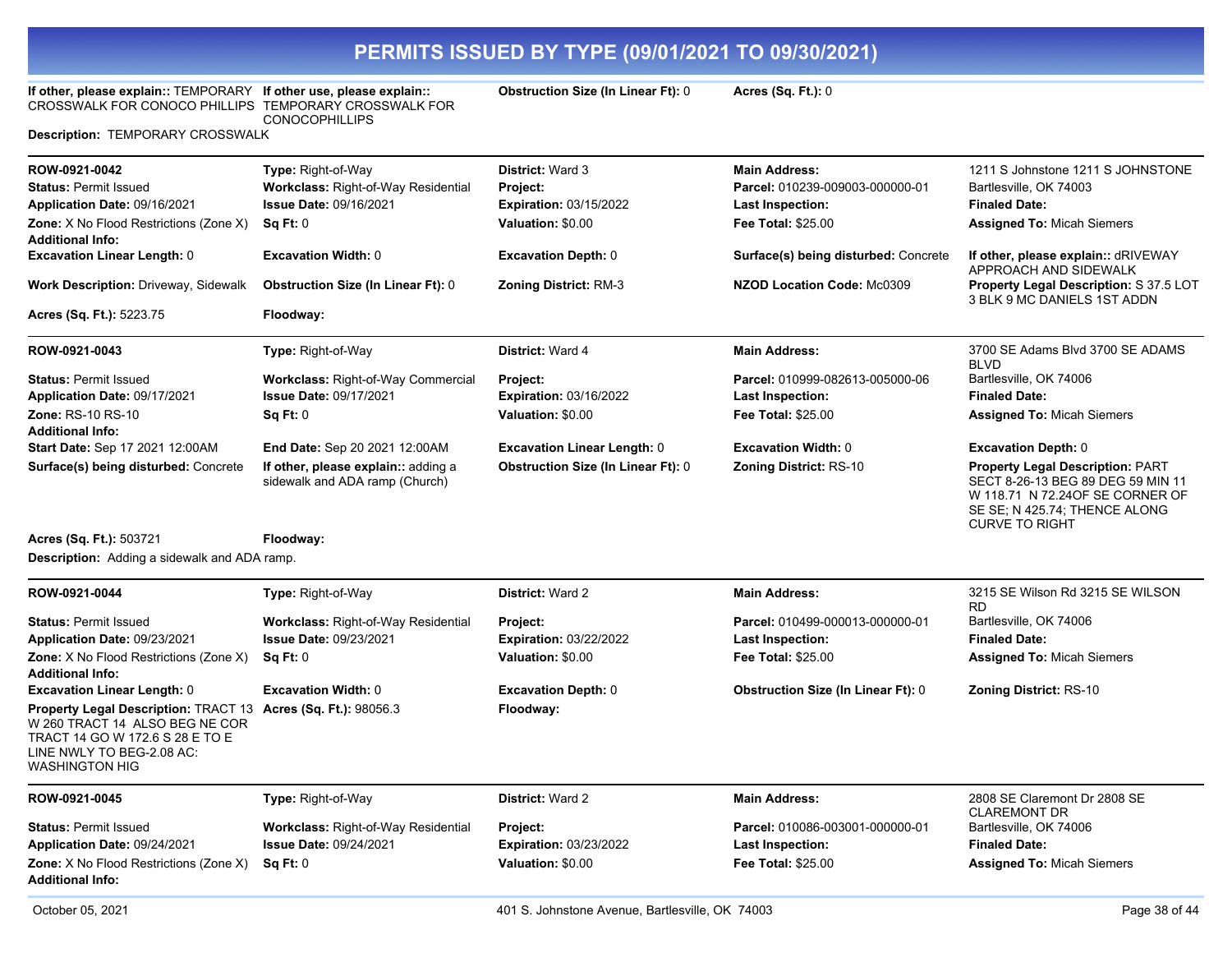| PERMITS ISSUED BY TYPE (09/01/2021 TO 09/30/2021)                        |                                                                                                                                                                            |                               |                                   |                                                     |  |
|--------------------------------------------------------------------------|----------------------------------------------------------------------------------------------------------------------------------------------------------------------------|-------------------------------|-----------------------------------|-----------------------------------------------------|--|
| <b>Excavation Linear Length: 0</b>                                       | <b>Excavation Width: 0</b>                                                                                                                                                 | <b>Excavation Depth: 0</b>    | <b>Work Description: Driveway</b> | <b>Obstruction Size (In Linear Ft): 0</b>           |  |
| <b>Zoning District: RS-10/PUD</b>                                        | <b>Property Legal Description: LOT 1</b><br>BLOCK 3 COLONIAL EST 9TH                                                                                                       | Acres (Sq. Ft.): 14131.6      | Floodway:                         |                                                     |  |
| <b>Description: REPLACE APPROACH</b>                                     |                                                                                                                                                                            |                               |                                   |                                                     |  |
| ROW-0921-0046                                                            | <b>Type: Right-of-Way</b>                                                                                                                                                  | <b>District: Ward 1</b>       | <b>Main Address:</b>              | 1013 SE Grandview Rd 1013 SE<br><b>GRANDVIEW RD</b> |  |
| <b>Status: Permit Issued</b>                                             | <b>Workclass: Right-of-Way Residential</b>                                                                                                                                 | Project:                      | Parcel: 010999-162613-001000-04   | Bartlesville, OK 74006                              |  |
| Application Date: 09/28/2021                                             | <b>Issue Date: 09/28/2021</b>                                                                                                                                              | <b>Expiration: 03/28/2022</b> | Last Inspection:                  | <b>Finaled Date:</b>                                |  |
| <b>Zone:</b> X No Flood Restrictions (Zone X)<br><b>Additional Info:</b> | Sq Ft: 0                                                                                                                                                                   | Valuation: \$0.00             | <b>Fee Total: \$25.00</b>         | <b>Assigned To: Micah Siemers</b>                   |  |
| <b>Excavation Linear Length: 0</b>                                       | <b>Excavation Width: 0</b>                                                                                                                                                 | <b>Excavation Depth: 0</b>    | <b>Work Description: Driveway</b> | <b>Obstruction Size (In Linear Ft): 0</b>           |  |
| <b>Zoning District: RS-10</b>                                            | <b>Property Legal Description: PART</b><br>SECT 16-26-13 BEG AT NW COR LOT 4<br>BLK 1 ROLLING MEADOWS 4TH: S 120:<br>W 137.5: N 120: E 137.5 TO POB: .38<br><b>AC BVIL</b> | Acres (Sq. Ft.): 17638.3      | Floodway:                         |                                                     |  |
| <b>Description: DRIVE APPROACH</b>                                       |                                                                                                                                                                            |                               |                                   |                                                     |  |

**PERMITS ISSUED FOR RIGHT-OF-WAY: 11**

| <b>BIGN</b>                                                                                         |                                      |                               |                                                                            |                                                                   |
|-----------------------------------------------------------------------------------------------------|--------------------------------------|-------------------------------|----------------------------------------------------------------------------|-------------------------------------------------------------------|
| SIGN-0921-0118                                                                                      | <b>Type: Sign</b>                    | <b>District: Ward 4</b>       | <b>Main Address:</b>                                                       | 105 SE Frank Phillips Blvd 00101 SE<br><b>FRANK PHILLIPS BLVD</b> |
| <b>Status: Permit Issued</b>                                                                        | Workclass: Sign - Permanent Attached | Project:                      | Parcel: 010001-029011-000000-01                                            | Bartlesville, OK 74003                                            |
| Application Date: 09/01/2021                                                                        | <b>Issue Date: 09/01/2021</b>        | <b>Expiration: 02/28/2022</b> | Last Inspection:                                                           | <b>Finaled Date:</b>                                              |
| <b>Zone: Downtown Downtown</b><br>Redevelopment District - Design Review<br><b>Additional Info:</b> | Sq Ft: 0                             | Valuation: \$0.00             | <b>Fee Total: \$50.00</b>                                                  | <b>Assigned To: Holly Mayhew</b>                                  |
| Sign Illuminated?3: No                                                                              | <b>Quantity of Attached Signs: 1</b> | Sign Illuminated?: No         | Pole Sign 1 Height: 0                                                      | Sign Width: 3                                                     |
| Sign Length2: 7                                                                                     | Sign Illuminated?2: No               | <b>Zoning District: C-4</b>   | <b>Property Legal Description: W 85 LOT</b><br>11 BLK 29 ORIG BARTLESVILLE | Acres (Sq. Ft.): 9643.46                                          |
| Floodway:                                                                                           |                                      |                               |                                                                            |                                                                   |
|                                                                                                     |                                      |                               |                                                                            |                                                                   |
| SIGN-0921-0119                                                                                      | <b>Type: Sign</b>                    | <b>District: Ward 4</b>       | <b>Main Address:</b>                                                       | 800 SE Frank Phillips Blvd 00800 SE<br><b>FRANK PHILLIPS BLVD</b> |
| <b>Status: Permit Issued</b>                                                                        | Workclass: Sign - Permanent Attached | Project:                      | Parcel: 010053-008009-000000-01                                            | Bartlesville, OK 74003                                            |
| Application Date: 09/01/2021                                                                        | <b>Issue Date: 09/01/2021</b>        | <b>Expiration: 02/28/2022</b> | <b>Last Inspection:</b>                                                    | <b>Finaled Date:</b>                                              |
| Zone: $C-5$ $C-5$<br><b>Additional Info:</b>                                                        | Sq Ft: 0                             | Valuation: \$0.00             | <b>Fee Total: \$50.00</b>                                                  | <b>Assigned To: Holly Mayhew</b>                                  |
| Sign Illuminated?3: No                                                                              | <b>Quantity of Attached Signs: 1</b> | Sign Illuminated?: No         | Pole Sign 1 Height: 0                                                      | Sign Width: 6.3                                                   |
| Sign Length2: 7.1                                                                                   | Sign Illuminated?2: No               | <b>Zoning District: C-5</b>   | <b>Property Legal Description: LOT 9 10</b><br><b>BLK 8 CAPITOL HILL</b>   | Acres (Sq. Ft.): 16200.1                                          |

**SIGN**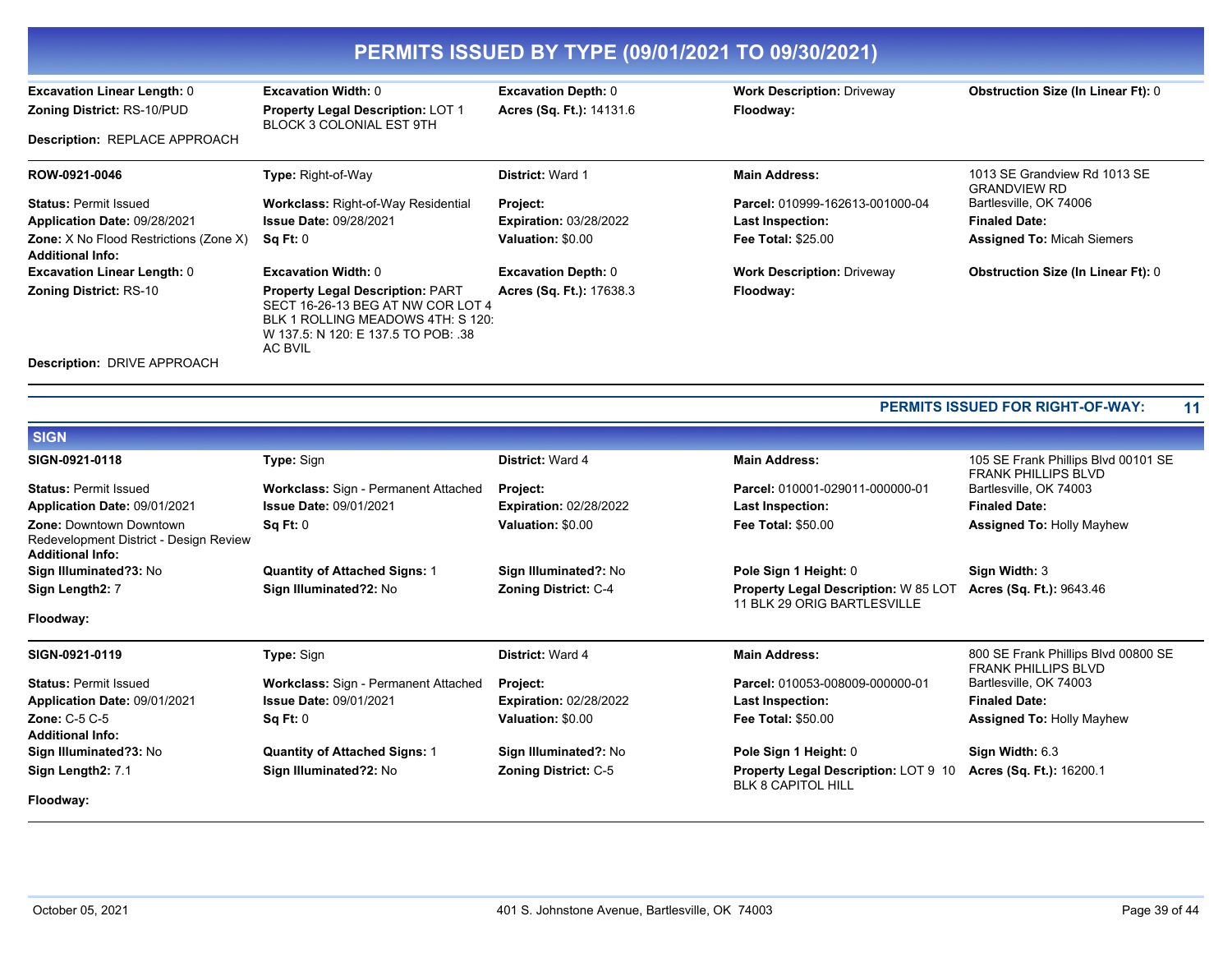|                                                                          |                                    | PERMITS ISSUED BY TYPE (09/01/2021 TO 09/30/2021)                                                                                                                                             |                                    |                                                                  |
|--------------------------------------------------------------------------|------------------------------------|-----------------------------------------------------------------------------------------------------------------------------------------------------------------------------------------------|------------------------------------|------------------------------------------------------------------|
| SIGN-0921-0120                                                           | Type: Sign                         | <b>District: Ward 2</b>                                                                                                                                                                       | <b>Main Address:</b>               | 2232 SE Washington Blvd, STE #205<br>2232 SE WASHINGTON STE #205 |
| <b>Status: Permit Issued</b>                                             | <b>Workclass: Sign - Temporary</b> | Project:                                                                                                                                                                                      | Parcel: 010292-000017-000000-01    | Bartlesville, OK 74006                                           |
| Application Date: 09/02/2021                                             | <b>Issue Date: 09/02/2021</b>      | <b>Expiration: 11/03/2021</b>                                                                                                                                                                 | Last Inspection:                   | <b>Finaled Date:</b>                                             |
| <b>Zone:</b> X No Flood Restrictions (Zone X)<br><b>Additional Info:</b> | Sq Ft: 0                           | Valuation: \$0.00                                                                                                                                                                             | <b>Fee Total: \$80.00</b>          | <b>Assigned To: Holly Mayhew</b>                                 |
| Sign Illuminated?3: No                                                   | Sign Illuminated?: No              | Pole Sign 1 Height: 0                                                                                                                                                                         | Sign Width: 0                      | Sign Length2: 0                                                  |
| Sign Illuminated?2: No                                                   | <b>Zoning District: C-3</b>        | Property Legal Description: LOT 17<br>LESS E 3 ALL LOT 18 MUELLER ADDN                                                                                                                        | Acres (Sq. Ft.): 39562             | Floodway:                                                        |
| <b>Description: 2 FEATHER FLAGS</b>                                      |                                    |                                                                                                                                                                                               |                                    |                                                                  |
| SIGN-0921-0121                                                           | Type: Sign                         | District: Ward 2                                                                                                                                                                              | <b>Main Address:</b>               | 2334 SE Washington Blvd, H                                       |
| <b>Status: Permit Issued</b>                                             | Workclass: Sign - Temporary        | Project:                                                                                                                                                                                      | Parcel: 010501-000001-000000-01    | Bartlesville, OK 74006                                           |
| Application Date: 09/02/2021                                             | Issue Date: 09/02/2021             | <b>Expiration: 03/01/2022</b>                                                                                                                                                                 | <b>Last Inspection:</b>            | <b>Finaled Date:</b>                                             |
| Zone: C-3/PUD C-3/PUD<br><b>Additional Info:</b>                         | Sq Ft: 0                           | Valuation: \$0.00                                                                                                                                                                             | <b>Fee Total: \$0.00</b>           | <b>Assigned To: Holly Mayhew</b>                                 |
| Sign Illuminated?3: No                                                   | Sign Illuminated?: No              | Pole Sign 1 Height: 0                                                                                                                                                                         | Sign Width: 0                      | Sign Length2: 0                                                  |
| Sign Illuminated?2: No                                                   | Zoning District: C-3/PUD           | Property Legal Description: PARCEL 1: Acres (Sq. Ft.): 110623<br>PARCEL 2: PARCEL 3 LESS BEG AT<br>SW COR OF PARCEL 3 N 0 DEG 12<br>MIN 50 SEC W 180 N 89 DEG 47 MIN 10<br><b>SEC E 180 S</b> |                                    | Floodway:                                                        |
| SIGN-0921-0122                                                           | Type: Sign                         | <b>District: Ward 1</b>                                                                                                                                                                       | <b>Main Address:</b>               | 226 SE Washington Blvd 00226 SE<br><b>WASHINGTON BLVD</b>        |
| <b>Status: Complete</b>                                                  | <b>Workclass: Sign - Temporary</b> | Project:                                                                                                                                                                                      | Parcel: 010999-092613-004000-50    | Bartlesville, OK 74006                                           |
| Application Date: 09/02/2021                                             | <b>Issue Date: 09/02/2021</b>      | <b>Expiration: 03/23/2022</b>                                                                                                                                                                 | <b>Last Inspection: 09/24/2021</b> | <b>Finaled Date: 09/03/2021</b>                                  |
| <b>Zone: C-5 C-5</b><br><b>Additional Info:</b>                          | Sq Ft: 0                           | Valuation: \$0.00                                                                                                                                                                             | Fee Total: \$20.00                 | <b>Assigned To: Holly Mayhew</b>                                 |
| Sign Illuminated?3: No                                                   | Sign Illuminated?: No              | Pole Sign 1 Height: 0                                                                                                                                                                         | Sign Width: 0                      | Sign Length2: 0                                                  |
| Sign Illuminated?2: No                                                   | Zoning District: C-5               | <b>Property Legal Description: PART</b><br>SECT 9-26-13 BEG 25 E 30 N OF SW<br>CORNER OF THE SW NW NW; E 85; N<br>100 W 85; S 100 TO THE BEG: .20 AC<br><b>BVILLE</b>                         | Acres (Sq. Ft.): 8822.61           | Floodway:                                                        |
| Description: 30 S.F. FLAG SIGN                                           |                                    |                                                                                                                                                                                               |                                    |                                                                  |
| SIGN-0921-0123                                                           | <b>Type: Sign</b>                  | District: Ward 4                                                                                                                                                                              | <b>Main Address:</b>               | 137 SE Washington Blvd 00135 SE<br><b>WASHINGTON BLVD</b>        |
| <b>Status: Complete</b>                                                  | Workclass: Sign - Temporary        | Project:                                                                                                                                                                                      | Parcel: 010155-005031-000000-01    | Bartlesville, OK 74003                                           |
| Application Date: 09/14/2021                                             | <b>Issue Date: 09/14/2021</b>      | <b>Expiration: 03/14/2022</b>                                                                                                                                                                 | <b>Last Inspection: 09/15/2021</b> | <b>Finaled Date: 09/16/2021</b>                                  |
| <b>Zone: C-5 C-5</b><br><b>Additional Info:</b>                          | <b>Sq Ft: 24</b>                   | Valuation: \$0.00                                                                                                                                                                             | Fee Total: \$40.00                 | <b>Assigned To:</b>                                              |
| Sign Illuminated?3: No                                                   | Sign Illuminated?: No              | Pole Sign 1 Height: 0                                                                                                                                                                         | Sign Width: 0                      | Sign Length2: 0                                                  |
| Sign Illuminated?2: No                                                   | <b>Zoning District: C-5</b>        | Property Legal Description: E 1/2 LOTS Acres (Sq. Ft.): 4249.99<br>31 32 S 10 OF E 1/2 LOT 33 BLK 5<br><b>HIGHLAND PARK</b>                                                                   |                                    | Floodway:                                                        |

**Description:** 1 24 SF BANNER ON FRONT WALL OF BUILDING FOR 60 DAYS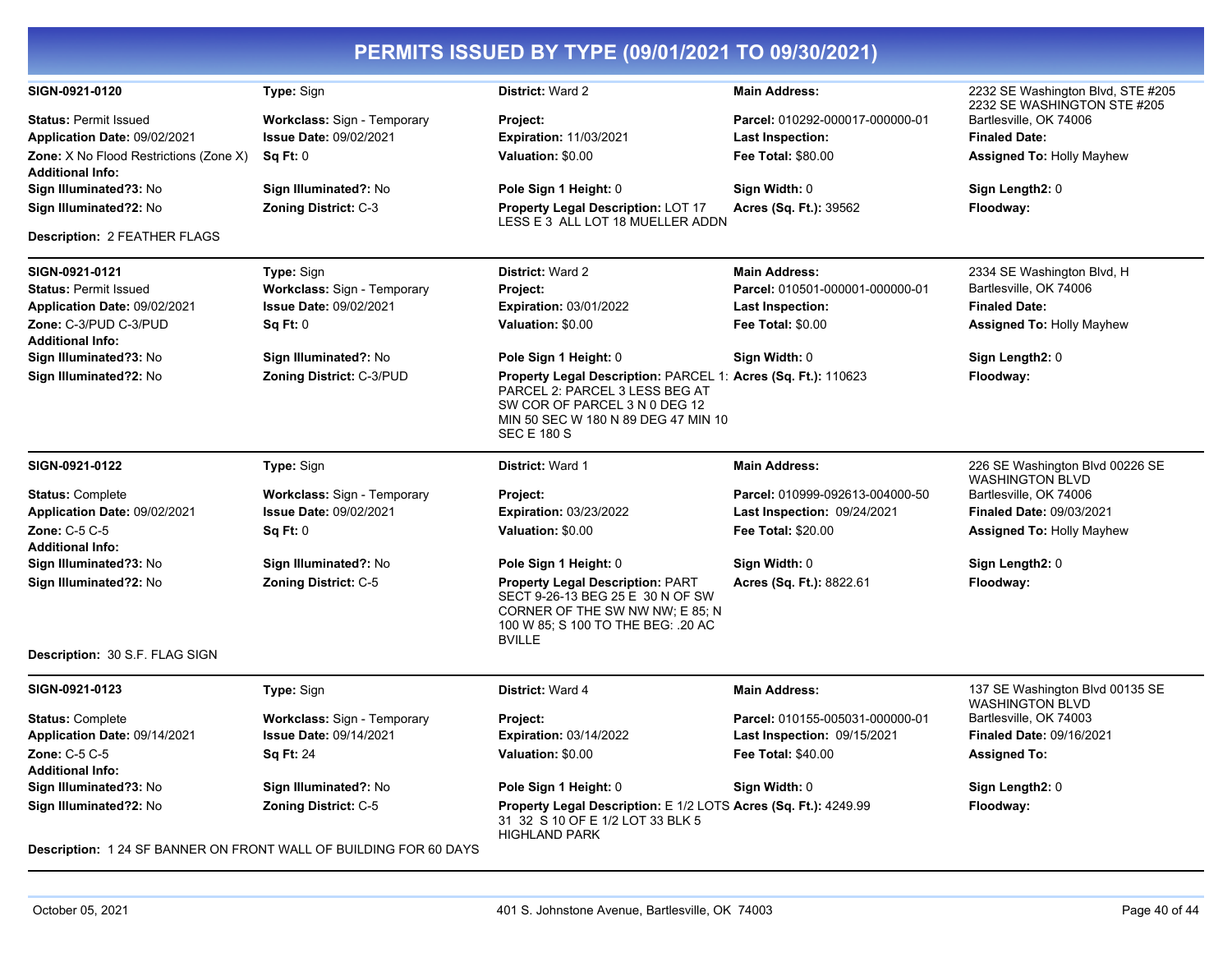| SIGN-0921-0124                                                                                                                                                                                                                    | <b>Type: Sign</b>                                  | <b>District: Ward 1</b>       | <b>Main Address:</b>            | 1410 SE Washington Blvd 01410 SE<br><b>WASHINGTON BLVD</b> |
|-----------------------------------------------------------------------------------------------------------------------------------------------------------------------------------------------------------------------------------|----------------------------------------------------|-------------------------------|---------------------------------|------------------------------------------------------------|
| <b>Status: Permit Issued</b>                                                                                                                                                                                                      | <b>Workclass: Sign - Temporary</b>                 | Project:                      | Parcel: 010999-162613-003000-24 | Bartlesville, OK 74006                                     |
| Application Date: 09/23/2021                                                                                                                                                                                                      | <b>Issue Date: 09/23/2021</b>                      | <b>Expiration: 01/24/2022</b> | Last Inspection:                | <b>Finaled Date:</b>                                       |
| <b>Zone:</b> X No Flood Restrictions (Zone X)                                                                                                                                                                                     | <b>Sq Ft: 40</b>                                   | Valuation: \$80.00            | <b>Fee Total: \$80.00</b>       | <b>Assigned To: Nancy Warring</b>                          |
| <b>Additional Info:</b>                                                                                                                                                                                                           |                                                    |                               |                                 |                                                            |
| Sign Illuminated?3: No                                                                                                                                                                                                            | Sign Width2: 4                                     | Sign Length: 10               | Sign Illuminated?: No           | <b>Quantity of Freestanding Signs: 1</b>                   |
| Pole Sign 1 Height: 4                                                                                                                                                                                                             | Sign Width: 0                                      | Sign Length2: 0               | Sign Illuminated?2: No          | <b>Zoning District: C-5</b>                                |
| <b>Property Legal Description: PART</b><br>SECT 16-26-13 BEG 97.5 E N 0 DEG 55<br>MIN W 287.4 OF SW COR SW NW SW<br>GO N 0 DEG 55 MIN W 95.06 N 10 DEG<br>38 MIN E<br><b>Description: 4' X 10' BANNER "NEWLY RENOVATED ROOMS"</b> | <b>Acres (Sq. Ft.): 100146</b>                     | Floodway:                     |                                 |                                                            |
| SIGN-0921-0125                                                                                                                                                                                                                    | <b>Type: Sign</b>                                  | <b>District: Ward 3</b>       | <b>Main Address:</b>            | 2201 SE Silver Lake Rd 2201 SE SILVER<br>LAKE RD           |
| <b>Status: Complete</b>                                                                                                                                                                                                           | <b>Workclass: Sign - Permanent</b><br>Freestanding | Project:                      | Parcel: 010999-192613-002000-05 | Bartlesville, OK 74006                                     |
| Application Date: 09/23/2021                                                                                                                                                                                                      | <b>Issue Date: 09/23/2021</b>                      | <b>Expiration: 03/23/2022</b> | Last Inspection: 09/24/2021     | <b>Finaled Date: 09/25/2021</b>                            |
| <b>Zone: RS-12 RS-12</b><br><b>Additional Info:</b>                                                                                                                                                                               | <b>Sq Ft: 20</b>                                   | Valuation: \$0.00             | <b>Fee Total: \$50.00</b>       | <b>Assigned To: Holly Mayhew</b>                           |
| Sign Illuminated?3: No                                                                                                                                                                                                            | Sign Width2: 2                                     | Sign Length: 10               | Sign Illuminated?: No           | <b>Quantity of Freestanding Signs: 1</b>                   |

**Pole Sign 1 Height: 0 Sign Width: 0 Sign Length2: 0 Sign Illuminated?2: No Zoning District: RS-12 Property Legal Description:** PART SECT 19-26-13 BEG NW COR SE SE GO S 165 S 89 DEG 55 MIN W 420 N 0

DEG 6 MIN E 482.8 N 88 DEG 45 MIN E

130 N 0 D

**Acres (Sq. Ft.):** 828634 **Floodway:** 

**Description:** SHELLEY CHARLES IN OUR ENGINEERING DEPT. STATES THAT THE ROW AT THIS LOCATION MEASURES 33' FROM THE CENTERLINE OF SILVERLAKE RD. BACK TOWARD PROPERTY. IN THIS CASE, THE SIGN IS NOT PLACED IN THE ROW AND IS THEREFOR APPROVED. THIS SIGN MEASURES 37' BACK FROM THE CONTERLINE OF SILVERLAKE RD.

| SIGN-0921-0128                                                                                                                                                     | <b>Type: Sign</b>                  | <b>District: Ward 2</b>       | <b>Main Address:</b>            | 5353 SE Nowata Rd 05353 SE NOWATA        |
|--------------------------------------------------------------------------------------------------------------------------------------------------------------------|------------------------------------|-------------------------------|---------------------------------|------------------------------------------|
| <b>Status: Submitted</b>                                                                                                                                           | <b>Workclass: Sign - Temporary</b> | Project:                      | Parcel: 010999-212613-001000-03 | RD<br>Bartlesville, OK 74006             |
| Application Date: 09/30/2021                                                                                                                                       | <b>Issue Date: 09/30/2021</b>      | <b>Expiration: 10/05/2021</b> | <b>Last Inspection:</b>         | <b>Finaled Date:</b>                     |
| Zone: C-3/PUD C-3/PUD                                                                                                                                              | <b>Sq Ft: 5</b>                    | Valuation: \$0.00             | Fee Total: \$0.00               | <b>Assigned To: Holly Mayhew</b>         |
| <b>Additional Info:</b>                                                                                                                                            |                                    |                               |                                 |                                          |
| Sign Illuminated?3: Yes                                                                                                                                            | Sign Width2: 1                     | Sign Length: 5                | Sign Illuminated?: No           | <b>Quantity of Freestanding Signs: 2</b> |
| Pole Sign 1 Height: 0                                                                                                                                              | Sign Width: 0                      | Sign Length2: 0               | Sign Illuminated?2: No          | <b>Zoning District: C-3/PUD</b>          |
| <b>Property Legal Description: PART</b><br>SECT 21-26-13 BEG NE COR OF NE<br>GO S 257 W 330 N 257 E 330 TO BEG<br>LESS .16 AC TO H/W: LESS .0003 AC<br>TO CO: 1.79 | <b>Acres (Sq. Ft.): 46309.9</b>    | Floodway:                     |                                 |                                          |

**Description:** LIGHTED PORTABLE SIGNS - ONE AT SOUTH CASEYS & ONE AT SPIRIT CHURCH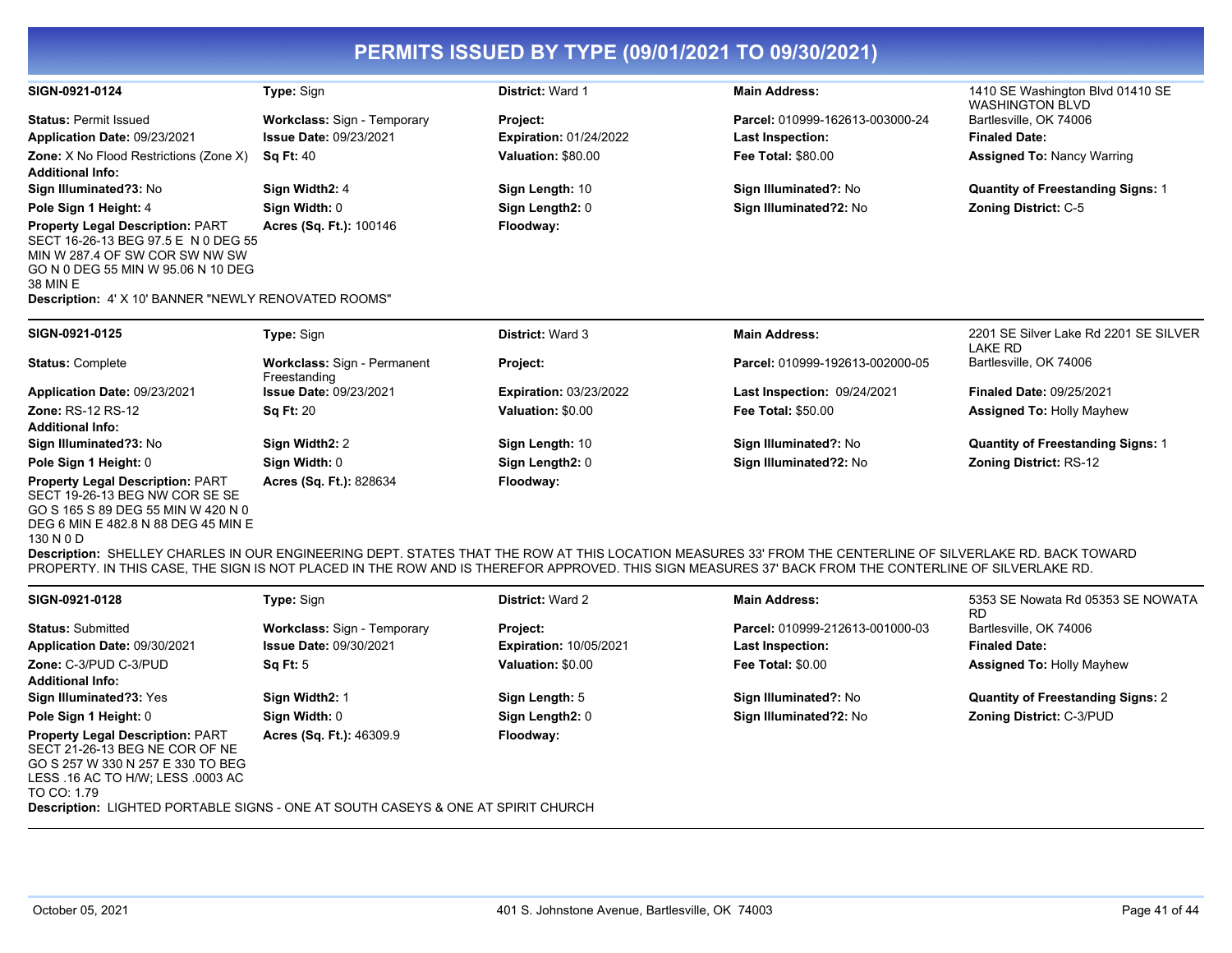**Application Date:** 09/30/2021

GO S 257 W 330 N 257 E 330 TO BEG LESS .16 AC TO H/W; LESS .0003 AC

**Zone:** O/PUD O/PUD

**Additional Info:**

**Property Legal Description:** PART SECT 21-26-13 BEG NE COR OF NE **Acres (Sq. Ft.):** 46309.9 **Floodway:** 

**Sq Ft:** 5

**Issue Date:** 09/30/2021

TO CO: 1.79 **Description:** LIGHTED PORTABLE SIGNS - ONE AT SOUTH CASEYS & ONE AT SPIRIT CHURCH

CONDITIONS: 1) STAY OUT OF SIGHT TRIANGLE, AND 2) LOCATIONS MAY BE SUBJECT TO ADJUSTMENT

FEE WAIVED

**Expiration:** 10/05/2021 **Valuation:** \$0.00

**SIGN-0921-0129 Type:** Sign **District:** Ward 2 **Main Address:** 5353 SE Nowata Rd **Status:** Permit Issued **Workclass:** Sign - Temporary **Project: Parcel:** 010999-212613-001000-03 Bartlesville, OK 74006 **Last Inspection: Fee Total:** \$0.00

**Finaled Date: Assigned To:** Holly Mayhew

**Sign Illuminated?3:** Yes **Sign Width2:** 1 **Sign Length:** 5 **Sign Illuminated?:** No **Quantity of Freestanding Signs:** 2 **Pole Sign 1 Height:** 0 **Sign Width:** 0 **Sign Length2:** 0 **Sign Illuminated?2:** No **Zoning District:** C-3/PUD

**PERMITS ISSUED FOR SIGN: 10**

| <b>UTILITY</b>                    |                                        |                                                                                                     |                                                                   |                                      |
|-----------------------------------|----------------------------------------|-----------------------------------------------------------------------------------------------------|-------------------------------------------------------------------|--------------------------------------|
| UTL-092021-0078                   | <b>Type: Utility</b>                   | <b>District: Ward 1</b>                                                                             | <b>Main Address:</b>                                              | 4501 N Wisconsin St                  |
| <b>Status: Complete</b>           | Workclass: Water / Sewer Utility Order | Project:                                                                                            | Parcel:                                                           | Bartlesville, OK 74006               |
| Application Date: 09/14/2021      | <b>Issue Date: 09/14/2021</b>          | <b>Expiration:</b>                                                                                  | <b>Last Inspection:</b>                                           | <b>Finaled Date: 09/27/2021</b>      |
| Zone:                             | Sq Ft: 0                               | Valuation: \$0.00                                                                                   | <b>Fee Total: \$1,130.60</b>                                      | <b>Assigned To: Trey Yankovich</b>   |
| <b>Additional Info:</b>           |                                        |                                                                                                     |                                                                   |                                      |
| <b>Requested Use: Residential</b> | <b>Bathroom Quantity: 0</b>            | Number of Stories: 0                                                                                | <b>Irrigation Meter: 1 1/2" Meter</b>                             | Service Location: Inside City Limits |
| <b>Existing Account?: Yes</b>     | <b>Existing Water Tap?: Yes</b>        | <b>Existing Water Service Size: 5/8"</b><br>EXISTING AND IS BEING REPLACED<br>WITH A NEW 1.5" METER | Requested Building Water Meter:: 1.5" Number of Units: 1<br>Meter |                                      |

**Existing Sanitary Sewer Service:** Yes **If No, Request for Service?:** No **Description:** REPLACING AN EXISTING 5/8" METER WITH A NEW 1.5" METER.

| UTL-092021-0079                                                       | <b>Type: Utility</b>                                                                                                                                                                                                        | <b>District: Ward 4</b>                             | <b>Main Address:</b>                        | 515 SW Frank Phillips Blvd 00515 SW<br><b>FRANK PHILLIPS BLVD</b> |
|-----------------------------------------------------------------------|-----------------------------------------------------------------------------------------------------------------------------------------------------------------------------------------------------------------------------|-----------------------------------------------------|---------------------------------------------|-------------------------------------------------------------------|
| <b>Status: Complete</b>                                               | Workclass: Water / Sewer Utility Order                                                                                                                                                                                      | <b>Project:</b>                                     | Parcel: 010001-025007-000000-02             | Bartlesville, OK 74003                                            |
| Application Date: 09/23/2021                                          | <b>Issue Date: 09/23/2021</b>                                                                                                                                                                                               | <b>Expiration:</b>                                  | <b>Last Inspection:</b>                     | <b>Finaled Date: 09/27/2021</b>                                   |
| <b>Zone: TIF 1 District TIF 1 District</b><br><b>Additional Info:</b> | <b>Sq Ft: 10,736</b>                                                                                                                                                                                                        | <b>Valuation: \$995,000.00</b>                      | <b>Fee Total: \$1,300.00</b>                | <b>Assigned To: Trey Yankovich</b>                                |
| <b>Requested Use: Commercial</b>                                      | <b>Bathroom Quantity: 6</b>                                                                                                                                                                                                 | <b>Number of Stories: 1</b>                         | <b>Service Location: Inside City Limits</b> | <b>Existing Account?: Yes</b>                                     |
| <b>Existing Water Tap?: Yes</b>                                       | <b>Existing Water Service Size: 5/8"</b>                                                                                                                                                                                    | <b>Requested Building Water Meter:: 2"</b><br>Meter | Number of Units: 1                          | <b>Existing Sanitary Sewer Service: Yes</b>                       |
| If No. Request for Service?: No                                       | If no, please explain below.: There is an NZOD Location Code: Or0825<br>existing 5/8" inch meter that will be traded<br>out for a new 2" meter. Credit on cost<br>difference. Total fee is \$1,300, per Terry<br>Lauritsen. |                                                     | <b>Zoning District: M-2</b>                 | <b>Flood Zone:</b>                                                |

**Acres in Square Feet:** 30825.7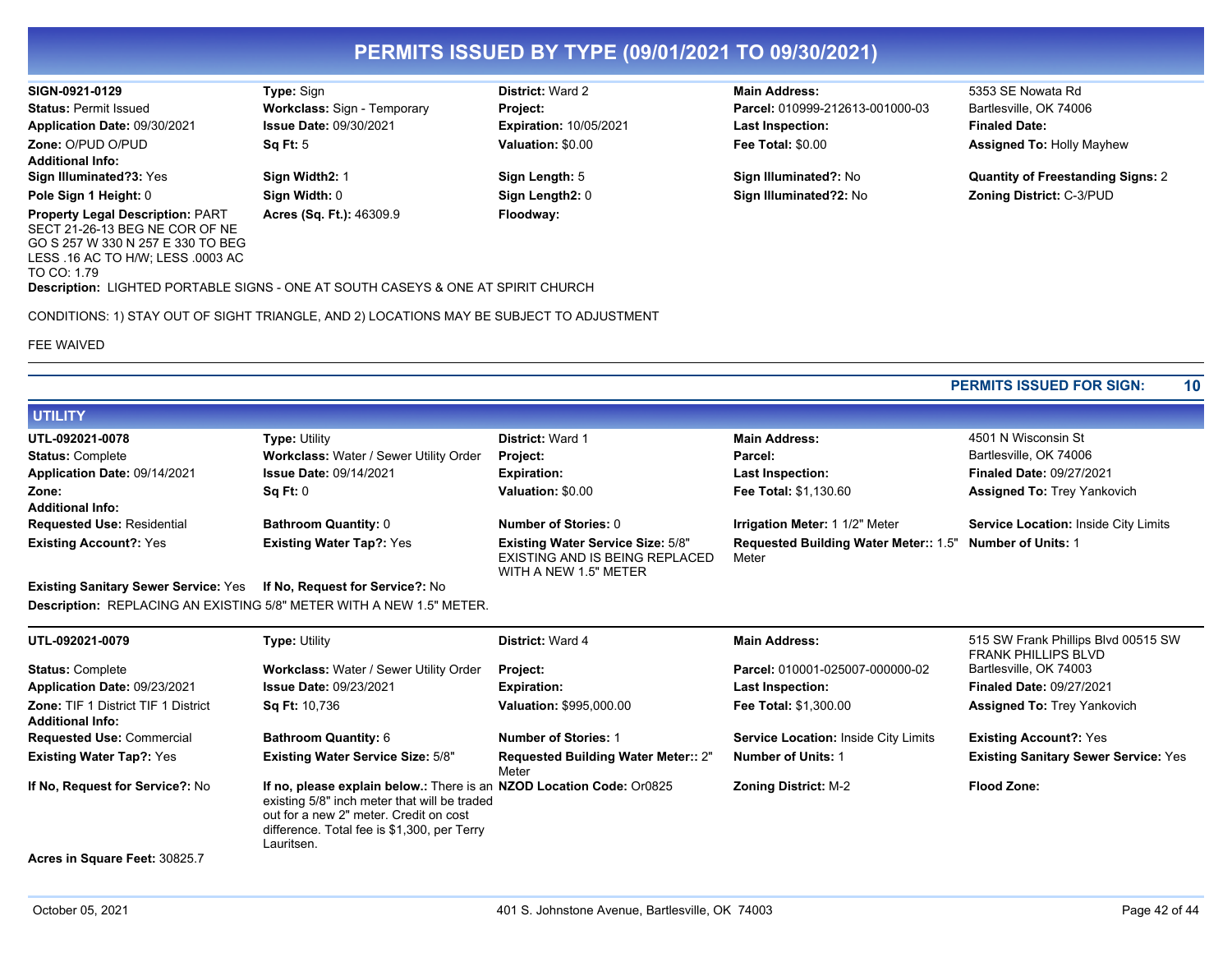#### **Property Legal Description:** LOTS 7 8

BLK 25 INC 10 VACATED ALLEY ADJ

ON EAST ORIG BARTLESVILLE

**Description:** There is an existing 5/8" inch meter that will be traded out for a new 2" meter. Credit on cost difference. Total fee is \$1,300, per Terry Lauritsen.

| UTL-092021-0080                                                          | <b>Type: Utility</b>                     | <b>District: Ward 3</b>                      | <b>Main Address:</b>                 | 1429 SE Valley Rd 1429 SE VALLEY RD                               |
|--------------------------------------------------------------------------|------------------------------------------|----------------------------------------------|--------------------------------------|-------------------------------------------------------------------|
| <b>Status: Complete</b>                                                  | Workclass: Water / Sewer Utility Order   | <b>Project:</b>                              | Parcel: 010062-004022-000000-01      | Bartlesville, OK 74003                                            |
| Application Date: 09/24/2021                                             | <b>Issue Date: 09/24/2021</b>            | <b>Expiration:</b>                           | <b>Last Inspection:</b>              | <b>Finaled Date: 09/27/2021</b>                                   |
| <b>Zone:</b> X No Flood Restrictions (Zone X)<br><b>Additional Info:</b> | <b>Sg Ft: 4,523</b>                      | Valuation: \$200,000.00                      | <b>Fee Total: \$175.00</b>           | <b>Assigned To: Trey Yankovich</b>                                |
| <b>Requested Use: Residential</b>                                        | <b>Bathroom Quantity: 1</b>              | <b>Number of Stories: 2</b>                  | Service Location: Inside City Limits | <b>Existing Account?: Yes</b>                                     |
| <b>Existing Water Tap?: Yes</b>                                          | <b>Existing Water Service Size: 3/4"</b> | Requested Building Water Meter:: 1"<br>Meter | <b>Number of Units: 1</b>            | <b>Existing Sanitary Sewer Service: No</b>                        |
| If No. Request for Service?: Yes                                         | <b>Zoning District: RS-5</b>             | <b>Flood Zone:</b>                           | Acres in Square Feet: 14559.6        | Property Legal Description: LOT 22<br><b>BLK 4 CHEROKEE HILLS</b> |

#### **PERMITS ISSUED FOR UTILITY: 3**

| <b>ZONING PERMITS RESIDENTIAL</b>                                 |                                                                                                                                              |                                                                      |                                                                        |                                                             |  |
|-------------------------------------------------------------------|----------------------------------------------------------------------------------------------------------------------------------------------|----------------------------------------------------------------------|------------------------------------------------------------------------|-------------------------------------------------------------|--|
| RZP-0921-0119<br><b>Status: Permit Issued</b>                     | <b>Type: Zoning Permits Residential</b><br><b>Workclass: Portable On-Demand</b><br>Storage Unit<br><b>Issue Date: 09/08/2021</b><br>Sq Ft: 0 | <b>District: Ward 3</b><br>Project:<br><b>Expiration: 03/07/2022</b> | <b>Main Address:</b><br>Parcel: 010239-003011-000000-01                | 1104 S Johnstone 1104 S JOHNSTONE<br>Bartlesville, OK 74003 |  |
| Application Date: 09/08/2021                                      |                                                                                                                                              |                                                                      | Last Inspection:                                                       | <b>Finaled Date:</b>                                        |  |
| Zone: RM-3 RM-3                                                   |                                                                                                                                              | Valuation: \$0.00                                                    | <b>Fee Total: \$20.00</b>                                              | <b>Assigned To: Holly Mayhew</b>                            |  |
| <b>Additional Info:</b>                                           |                                                                                                                                              |                                                                      |                                                                        |                                                             |  |
| Length of POD (ft): 13                                            | Width of POD $(ft)$ : 6                                                                                                                      | Height of POD (ft): 3                                                | <b>Property Legal Description: LOT 11</b><br>BLK 3 MC DANIELS 1ST ADDN | Acres: 7030.56                                              |  |
| Floodway:                                                         | <b>Zoning District: RM-3</b>                                                                                                                 |                                                                      |                                                                        |                                                             |  |
| Description: POD IN BACK                                          |                                                                                                                                              |                                                                      |                                                                        |                                                             |  |
| RZP-0921-0120                                                     | Type: Zoning Permits Residential                                                                                                             | District: Ward 5                                                     | <b>Main Address:</b>                                                   | 308 SE Ridgecrest Ct 308 SE<br><b>RIDGECREST CT</b>         |  |
| <b>Status: Permit Issued</b>                                      | <b>Workclass: Accessory Structure Under</b><br>200 Sq Ft                                                                                     | Project:                                                             | Parcel: 010369-000120-000000-01                                        | Bartlesville, OK 74006                                      |  |
| Application Date: 09/13/2021                                      | <b>Issue Date: 09/13/2021</b>                                                                                                                | <b>Expiration: 03/14/2022</b>                                        | <b>Last Inspection:</b>                                                | <b>Finaled Date:</b>                                        |  |
| Zone: RS-7 RS-7                                                   | Sq Ft: 0                                                                                                                                     | Valuation: \$0.00                                                    | <b>Fee Total: \$20.00</b>                                              | <b>Assigned To: Holly Mayhew</b>                            |  |
| <b>Additional Info:</b>                                           |                                                                                                                                              |                                                                      |                                                                        |                                                             |  |
| Length $(ft)$ : 16                                                | <b>Width (ft): 10</b>                                                                                                                        | <b>Area (sf): 160</b>                                                | Percent of rear yard: 8                                                | Percent of total lot: 1                                     |  |
| Acres: 11125.5                                                    | Floodway:                                                                                                                                    | <b>Zoning District: RS-7</b>                                         | Property Legal Description: LOT 120<br><b>QUAIL RIDGE 4TH</b>          |                                                             |  |
| Description: 10 x 16 SHED                                         |                                                                                                                                              |                                                                      |                                                                        |                                                             |  |
| RZP-0921-0121                                                     | <b>Type:</b> Zoning Permits Residential                                                                                                      | <b>District: Ward 2</b>                                              | <b>Main Address:</b>                                                   | 3212 Cambridge 3212 CAMBRIDGE CT                            |  |
| <b>Status: Permit Issued</b>                                      | <b>Workclass: Portable On-Demand</b><br>Storage Unit                                                                                         | Project:                                                             | Parcel: 010083-003001-000000-01                                        | Bartlesville, OK 74006                                      |  |
| Application Date: 09/20/2021                                      | <b>Issue Date: 09/20/2021</b>                                                                                                                | <b>Expiration: 12/21/2021</b>                                        | <b>Last Inspection:</b>                                                | <b>Finaled Date:</b>                                        |  |
| Zone: X No Flood Restrictions (Zone X)<br><b>Additional Info:</b> | Sq Ft: 0                                                                                                                                     | Valuation: \$0.00                                                    | <b>Fee Total: \$20.00</b>                                              | <b>Assigned To: Holly Mayhew</b>                            |  |